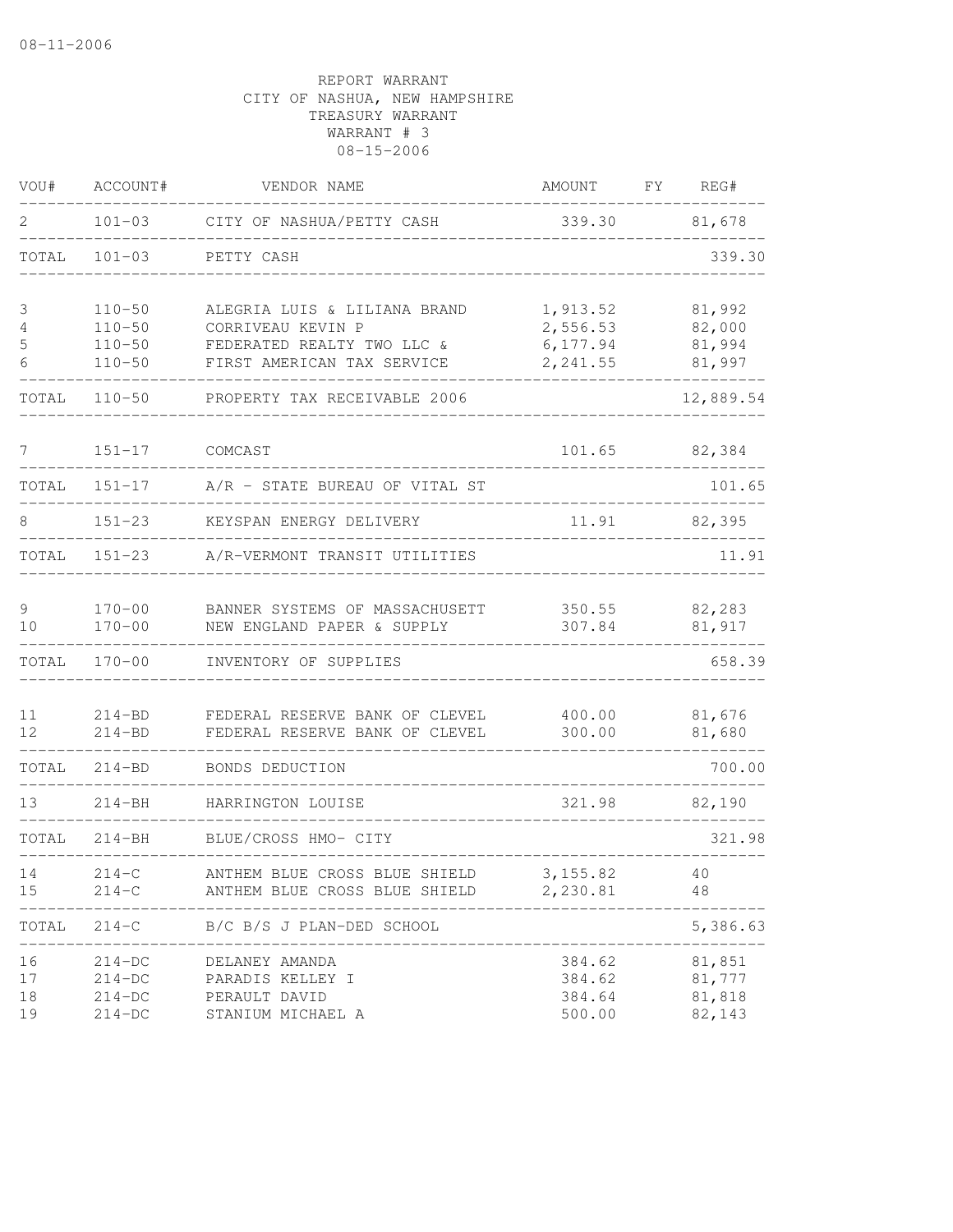| VOU#                                 | ACCOUNT#                                             | VENDOR NAME                                                                                        | AMOUNT                                        | FΥ | REG#                                 |
|--------------------------------------|------------------------------------------------------|----------------------------------------------------------------------------------------------------|-----------------------------------------------|----|--------------------------------------|
| TOTAL                                | $214-DC$                                             | DEPENDENT CARE DEDUCTION                                                                           |                                               |    | 1,653.88                             |
| 186,91                               | $214-DI$                                             | UNUM LIFE INSURANCE                                                                                | 1,276.84                                      |    | 82,322                               |
| TOTAL                                | $214-DI$                                             | SCHOOL DISABILITY                                                                                  |                                               |    | 1,276.84                             |
| 20<br>21                             | $214-HC$<br>$214-HC$                                 | HARVARD PILGRIM HEALTH CARE<br>HARVARD PILGRIM HEALTH CARE                                         | 23,502.27<br>34, 328.45                       |    | 38<br>49                             |
| TOTAL                                | $214-HC$                                             | HARVARD COM HP                                                                                     |                                               |    | 57,830.72                            |
| 22<br>23<br>24                       | $214-HJ$<br>$214-HJ$<br>$214 - HJ$                   | ANTHEM BLUE CROSS BLUE SHIELD<br>ANTHEM BLUE CROSS BLUE SHIELD<br><b>JEAN GUY</b>                  | 29,777.23<br>48,769.80<br>454.24              |    | 40<br>48<br>81,967                   |
| TOTAL                                | 214-HJ                                               | BC/BS J PLAN DED-CITY                                                                              |                                               |    | 79,001.27                            |
| 25                                   | $214-I$                                              | ANTHEM BLUE CROSS BLUE SHIELD                                                                      | 22, 122.82                                    |    | 40                                   |
| TOTAL                                | $214-I$                                              | B/C P.O.S-SCHOOL                                                                                   |                                               |    | 22, 122.82                           |
| 25<br>26<br>27<br>28                 | $214 - PQ$<br>$214 - PQ$<br>$214 - PO$<br>$214 - PQ$ | ANTHEM BLUE CROSS BLUE SHIELD<br>ANTHEM BLUE CROSS BLUE SHIELD<br>BRIGGS JAMES D<br>DUNHAM BARBARA | 22, 353.53<br>47,686.99<br>885.70<br>1,146.73 |    | 40<br>48<br>82,101<br>81,969         |
| TOTAL                                | $214 - PQ$                                           | BC/BS POINT OF SERV- CITY                                                                          |                                               |    | 72,072.95                            |
| 29                                   | $214 - SL$                                           | SUN LIFE ASSURANCE COMPANY OF                                                                      | 3,653.79                                      |    | 43                                   |
| TOTAL                                | $214 - SL$                                           | BPW GROUP INS-SUN LIFE                                                                             |                                               |    | 3,653.79                             |
| 30<br>31<br>32                       | $214 - TD$<br>$214 - TD$<br>$214 - TD$               | HERBERT LINDA<br>NASHUA SCHOOL DISTRICT<br>PAUL SUSAN                                              | 86.08<br>299.28<br>110.85                     |    | 82,183<br>82,323<br>82,052           |
| TOTAL                                | $214 - TD$                                           | TEACHER DENTAL                                                                                     |                                               |    | 496.21                               |
| 186,91                               | $286 - 01$                                           | BARRON ELIZABETH                                                                                   | 75.00                                         |    | 82,270                               |
| TOTAL                                | $286 - 01$                                           | SCHL-ELEMEN SUMMER SCHOOL FY07                                                                     |                                               |    | 75.00                                |
| 186,91<br>186,91<br>186,91<br>186,91 | $286 - 02$<br>$286 - 02$<br>$286 - 02$<br>$286 - 02$ | CITIZENS BANK INVESTMENT MANAG<br>DWANE THOMAS<br>HACKETT CARISMA<br>LEFORT RODERICK               | 150.00<br>150.00<br>10.00<br>150.00           |    | 82,272<br>81,779<br>82,271<br>82,273 |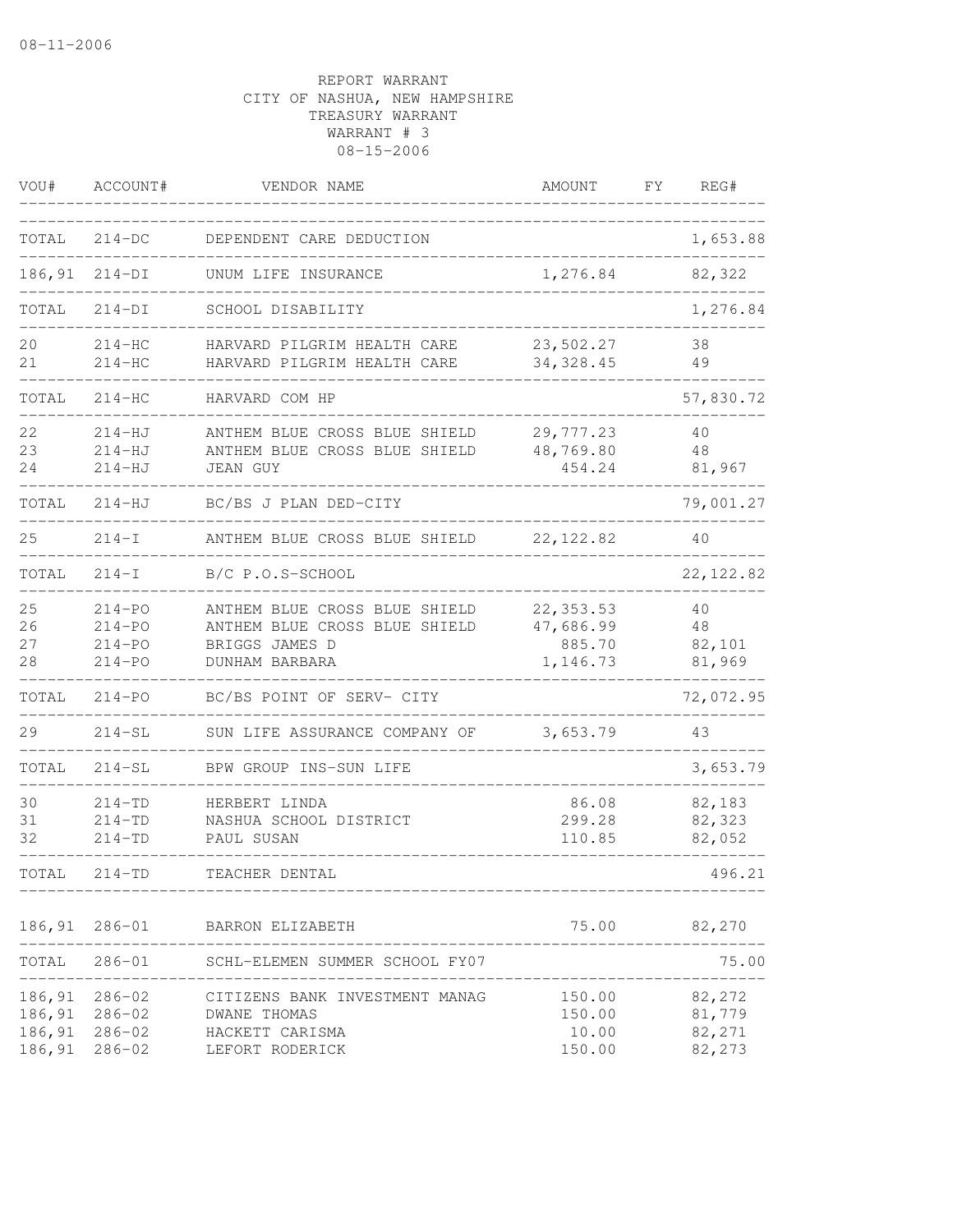| VOU# | ACCOUNT#      | VENDOR NAME                    | AMOUNT FY | REG#   |
|------|---------------|--------------------------------|-----------|--------|
|      |               |                                |           |        |
|      | ТОТАІ, 286-02 | SCHL-SECONDARY SUMMER SCL FY07 |           | 460.00 |

08-11-2006

| VOU#   | ACCOUNT#   | VENDOR NAME                      | AMOUNT      | FY | REG#     |
|--------|------------|----------------------------------|-------------|----|----------|
| 33     | 305-54016  | TELEGRAPH PUBLISHING COMPANY     | 279.51      |    | 82,303   |
| 34     | 305-54016  | THE LOWELL PUBLISHING CO         | 334.10      |    | 82,389   |
| 35     | 305-54016  | UNION LEADER CORPORATION         | 244.97      |    | 82,379   |
| 36     | 305-59100  | ANDERSON CECIL                   | 262.50      |    | 81,881   |
| 37     | 305-59100  | JEYNES MIKE                      | 100.00      |    | 81,809   |
| 38     | 305-59100  | JEYNES MIKE                      | 10.58       |    | 82,059   |
| 39     | 305-59100  | JOHNSON PETER N                  | 150.00      |    | 81,880   |
| 40     |            | 305-59100 SHAHOOD THOMAS W III   | 50.00       |    | 81,856   |
| TOTAL  | 305        | SRF - CIVIC & COMM ACTIVITIES    |             |    | 1,431.66 |
|        |            |                                  |             |    |          |
| 41     | $308 - 05$ | PUBLIC SERVICE OF NH             | 7.96        |    | 82,430   |
| 42     | 308-83012  | ANTHEM BLUE CROSS BLUE SHIELD    | 105,979.00  |    | 40       |
| 43     | 308-83012  | ANTHEM BLUE CROSS BLUE SHIELD    | 129, 135.06 |    | 48       |
| 44     | 308-83013  | ANTHEM BLUE CROSS BLUE SHIELD    | 170,709.71  |    | 40       |
| 45     | 308-83013  | ANTHEM BLUE CROSS BLUE SHIELD    | 139,992.14  |    | 48       |
| 46     | 308-83016  | HARVARD PILGRIM HEALTH CARE      | 30,387.28   |    | 49       |
| 47     | 308-83017  | HARVARD PILGRIM HEALTH CARE      | 15,776.05   |    | 38       |
| $4\,8$ | 308-83017  | HARVARD PILGRIM HEALTH CARE      | 60,038.76   |    | 49       |
| 49     | 308-83019  | ANTHEM BLUE CROSS BLUE SHIELD    | 33,540.62   |    | 40       |
| 50     | 308-83019  | ANTHEM BLUE CROSS BLUE SHIELD    | 70,000.68   |    | 48       |
| 51     | 308-83020  | NORTHEAST DELTA                  | 19,456.80   |    | 37       |
| 52     | 308-83020  | NORTHEAST DELTA                  | 17,640.88   |    | 50       |
| 53     | 308-83021  | NORTHEAST DELTA                  | 6,341.22    |    | 37       |
| 54     | 308-83021  | NORTHEAST DELTA                  | 2,320.00    |    | 50       |
| 55     | 308-83025  | FRED C CHURCH INC                | 13,750.00   |    | 46       |
| 56     | 308-83040  | FRED C CHURCH INC                | 113.00      |    | 41       |
| 57     | 308-83040  | FRED C CHURCH INC                | 113.00      |    | 51       |
| 58     | 308-83041  | DEVINE MILLIMET & BRANCH PA<br>W | 4,552.83    |    | 82,100   |
| 59     | 308-83050  | FRED C CHURCH INC                | 17,246.00   |    | 46       |
| 60     | 308-83053  | DARTMOUTH-HITCHCOCK CLINIC       | 85.00       |    | 82,140   |
| 61     | 308-83053  | FOUR SEASONS ORTHOPAEDIC CTR     | 380.00      |    | 82,121   |
| 62     | 308-83053  | POLIVY KENNETH DR W/C            | 735.00      |    | 82,107   |
| 63     | 308-83053  | THIRD PARTY SOLUTIONS<br>W/C     | 95.97       |    | 82,114   |
| 64     | 308-83053  | WOLF RALPH R MD W/C              | 310.00      |    | 82,103   |
| 65     | 308-83054  | W/<br>ASSOCIATED RADIOLOGISTS PA | 26.00       |    | 82,098   |
| 66     | 308-83056  | NEXTEL COMMUNICATIONS            | 36.70       |    | 82,381   |
| 67     | 308-83056  | ST JOSEPH BUSINESS & HEALTH      | 273.00      |    | 81,832   |
| 68     | 308-83064  | BONENFANT CARL                   | 790.80      |    | 81,978   |
| 69     | 308-83064  | LIBERTY MUTUAL INSURANCE CO      | 460.00      |    | 81,675   |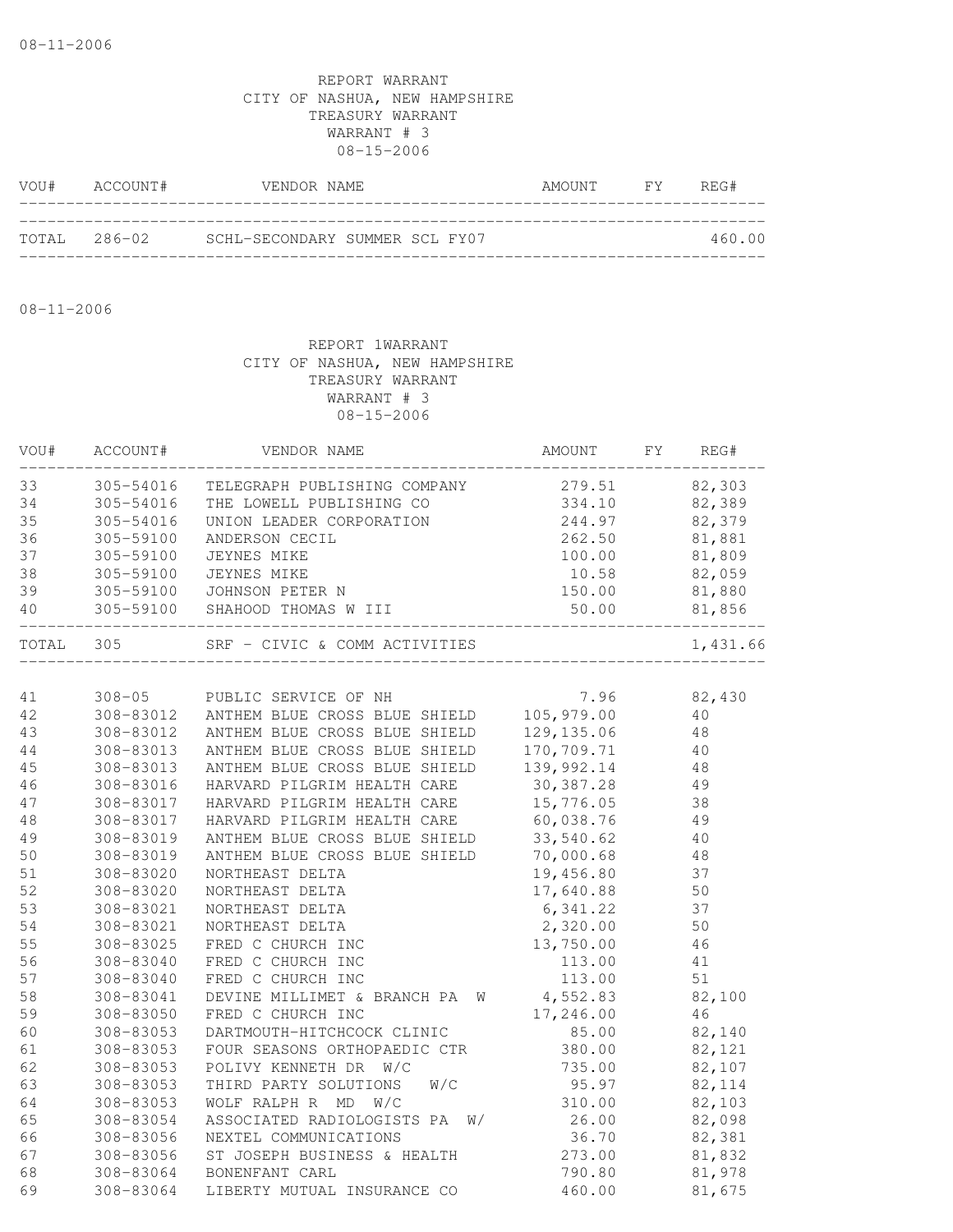| 70 | 308-83073 | FRED C CHURCH INC  | 352,788.00 | 46 |
|----|-----------|--------------------|------------|----|
| 70 | 308-83074 | FRED C CHURCH INC  | 202,345.00 | 46 |
| 70 | 308-83076 | FRED C CHURCH INC  | 109,239.25 | 46 |
| 71 | 308-83077 | AMERICAN STOP LOSS | 40,940.46  | 47 |
| 72 | 308-83080 | FRED C CHURCH INC  | 7,152.00   | 46 |
| 72 | 308-83082 | FRED C CHURCH INC  | 2,705.00   | 46 |
| 72 | 308-83083 | FRED C CHURCH INC  | 2,705.00   | 46 |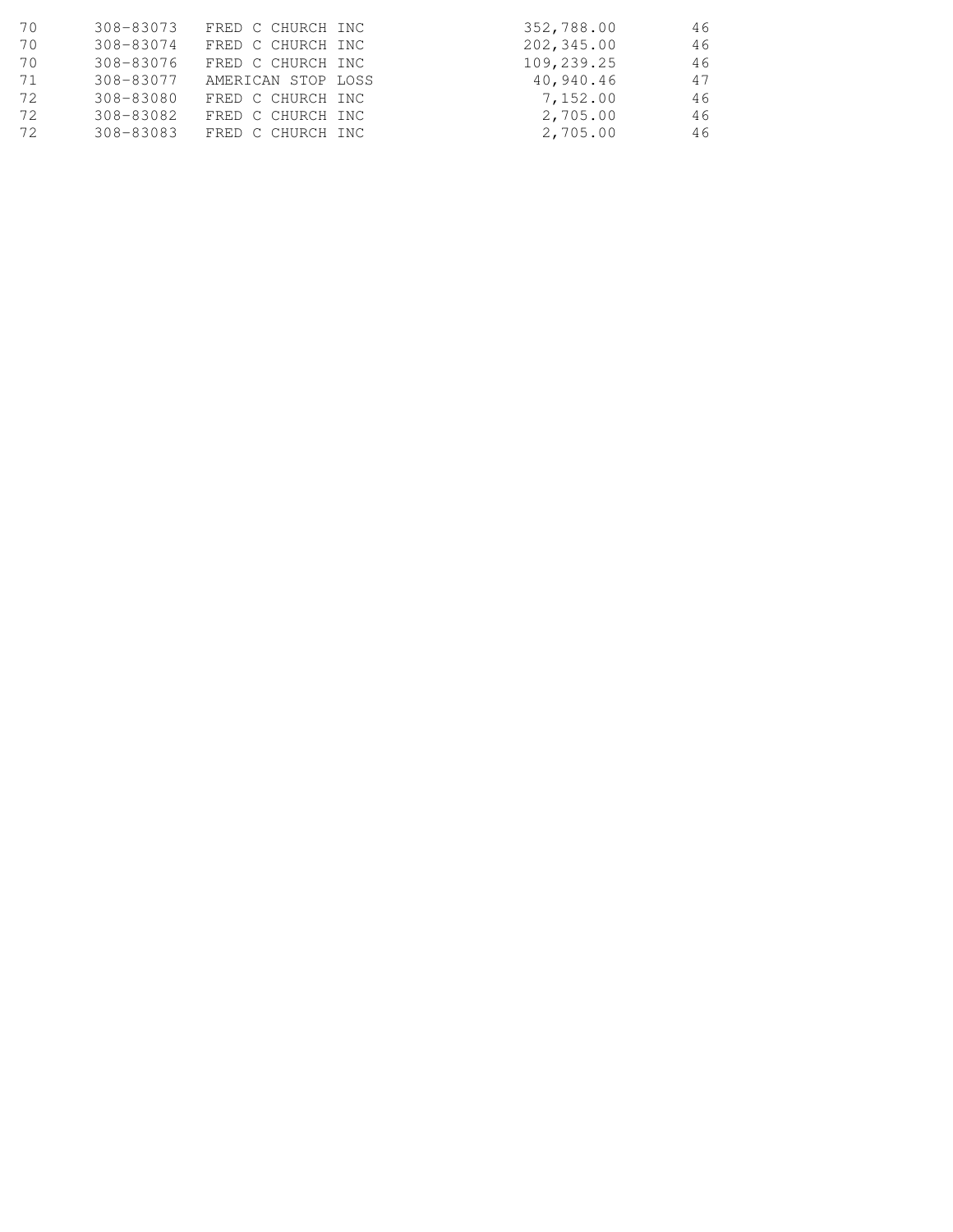| VOU#  | ACCOUNT#                   | VENDOR NAME                         | AMOUNT          | FY | REG#         |
|-------|----------------------------|-------------------------------------|-----------------|----|--------------|
| 73    |                            | 308-83199 STANLEY ELEVATOR CO INC   | 5,703.22 82,096 |    |              |
| TOTAL | 308                        | SRF - INSURANCE                     |                 |    | 1,563,871.39 |
|       | 186, 917 3086-49050        | AMAZON CREDIT PLAN                  | 12.97           |    | 82,449       |
|       | 186,918 3086-49050         | NELMS                               | 91.61           |    | 82,390       |
|       | 186,919 3086-49050         | RIVERSIDE PUBLISHING                | 928.08          |    | 82,203       |
|       | 186,920 3086-49075         | STAPLES BUSINESS ADVANTAGE          | 48.71           |    | 82,113       |
|       | 186, 921 3086-83004        | VISION SERVICE PLAN - NH            | 16.29           |    | 82,325       |
|       | 186, 922 3086-83102        | UNUM LIFE INSURANCE                 | 34.38           |    | 82,324       |
|       | 186, 923 3086-91040        | UNIVERSITY OF CONNECTICUT           | 1,095.00        |    | 82,265       |
| TOTAL | 308                        | JAVITS GRANT PROGRAM                |                 |    | 2,227.04     |
|       | 186, 924 3097-44005        | ALPHAGRAPHICS                       | 730.00          |    | 81,882       |
|       | 186, 925 3097-64335        | NORTHEAST FOOD SVC EQUIPMENT &      | 3,135.90        |    | 81,736       |
|       | 186,926 3097-83004         | VISION SERVICE PLAN - NH            | 130.32          |    | 82,327       |
|       | 186, 927 3097-83102        | UNUM LIFE INSURANCE                 | 152.14          |    | 82,326       |
| TOTAL | 309                        | SRF - FOOD SERVICES                 |                 |    | 4,148.36     |
|       | 186,928 3117-66005 LVR INC |                                     | 105.40          |    | 82,193       |
| TOTAL | 311                        | DRIVER'S EDUCATION                  | ------------    |    | 105.40       |
|       |                            |                                     |                 |    |              |
| 74    | 312-43005                  | PRINTGRAPHICS OF MAINE              | 410.42          |    | 81,772       |
| 75    | $312 - 705$                | DECELLES AUTO CLINIC INC            | 150.00          |    | 82,134       |
| 76    | $312 - 705$                | ENTERPRISE RENT A CAR               | 100.00          |    | 82,428       |
| 77    | $312 - 705$                | GARUTI DANIEL                       | 110.00          |    | 82,014       |
| TOTAL | 312                        | SRF - FINANCIAL SERVICES            |                 |    | 770.42       |
|       | 186,929 3247-49075         | NIXON CO INC                        | 2,680.00        |    | 81,896       |
|       |                            | TOTAL 324 ATHLETICS-ENTERPRISE FUND |                 |    | 2,680.00     |
|       |                            |                                     |                 |    |              |
| 78    | 331-01500                  | LAW REALTY CO INC                   | 400.00          |    | 82,429       |
| 79    | 331-01500                  | RAPID REAL ESTATE LLC               | 1,400.00        |    | 82,404       |
| 80    | 331-59100                  | CITY OF MANCHESTER-POLICE DEPT      | 8,368.02        |    | 82,409       |
| 81    | $331 - 64030$              | BLASTERS TOOL & SUPPLY COMPANY      | 725.44          |    | 81,785       |
| 82    | 331-64030                  | CITY OF MANCHESTER-POLICE DEPT      | 7,452.86        |    | 82,409       |
| 83    | 331-64030                  | HSM ELECTRONIC PROTECTION SERV      | 113.28          |    | 82,408       |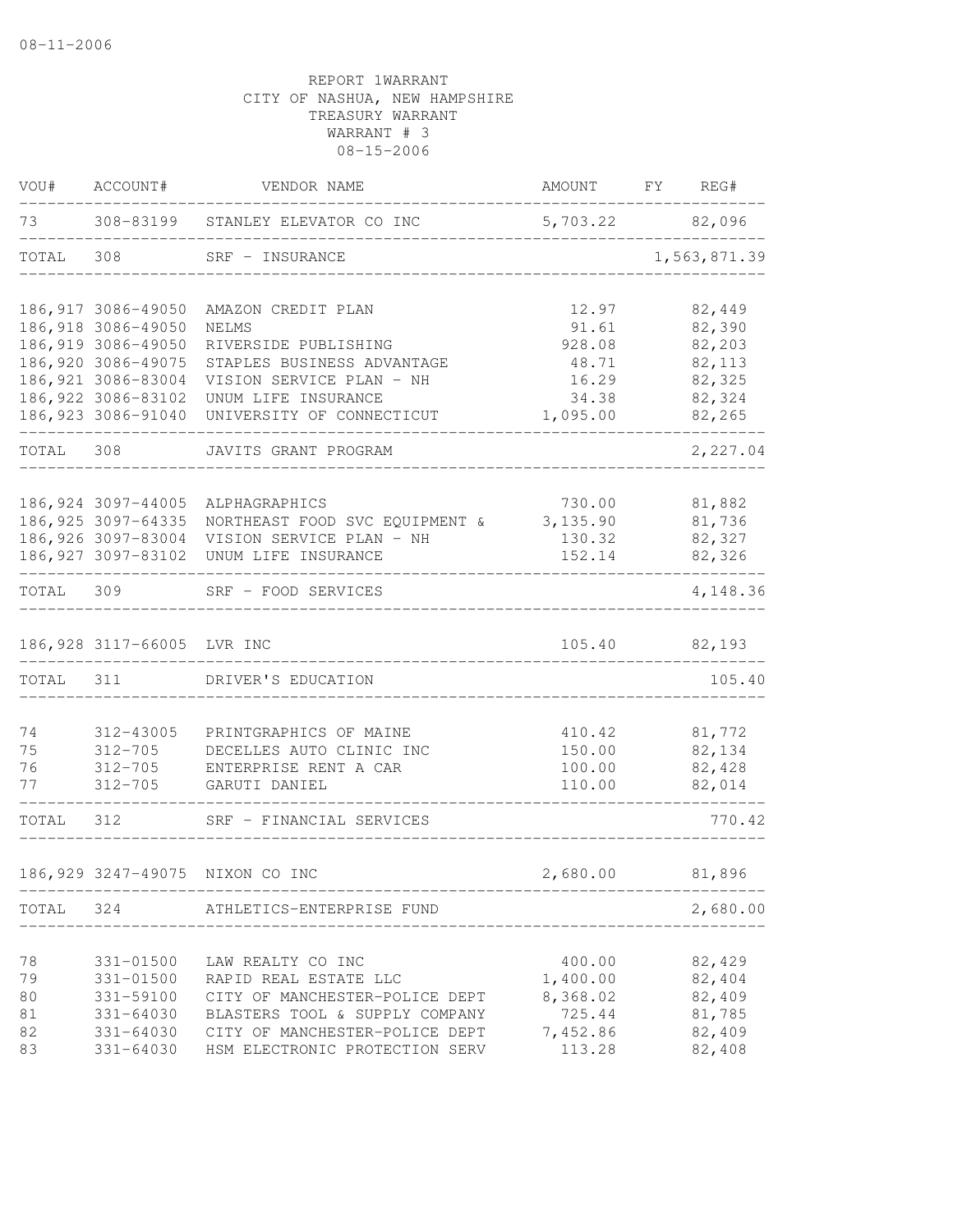| VOU#      | ACCOUNT#            | VENDOR NAME                                   | AMOUNT   | FY | REG#      |
|-----------|---------------------|-----------------------------------------------|----------|----|-----------|
| 84        | 331-64030           | IDEAL PRODUCTS INC                            | 6,900.00 |    | 82,105    |
| 85        | $331 - 64030$       | MED-ENG SYSTEMS INC                           | 3,276.00 |    | 82,163    |
| 86        | $331 - 64030$       | TOWN OF MILFORD POLICE DEPT                   | 7,318.00 |    | 82,423    |
| 87        | 331-64045           | CITIZENS BANK                                 | 239.40   |    | 44        |
| 88        | 331-78007           | CARPARTS OF NASHUA                            | 44.03    |    | 81,710    |
| 89        | 331-78007           | ROBBINS AUTO PARTS INC                        | 78.71    |    | 82,094    |
| 90        | 331-78007           | TOWERS MOTOR PARTS CORP                       | 12.77    |    | 82,132    |
| 91        | 331-94005           | CITIZENS BANK                                 | $-31.92$ |    | 44        |
| TOTAL     | 331                 | SRF - POLICE DEPARTMENT                       |          |    | 36,296.59 |
|           |                     | 186,930 3326-49075 PEARSON EDUCATION          | 250.53   |    | 82,235    |
| TOTAL     | 332                 | TITLE I SCH IMPRV LEDGE ST                    |          |    | 250.53    |
|           |                     |                                               |          |    |           |
|           |                     | 186,931 3356-49050 PAINE LEARNING AIDS CENTER | 530.25   |    | 82,267    |
|           | 186,932 3356-83004  | VISION SERVICE PLAN - NH                      | 16.29    |    | 82,329    |
|           | 186, 933 3356-83102 | UNUM LIFE INSURANCE                           | 31.17    |    | 82,328    |
|           | 186, 934 3356-91040 | DROLET KATHLEEN                               | 153.40   |    | 82,188    |
| TOTAL     | 335                 | TITLE IB READ 1ST MT PLEASANT                 |          |    | 731.11    |
|           |                     | 186,935 3357-91040 GEER BRUCE                 | 204.98   |    | 82,185    |
|           |                     | 186,936 3357-91040 RILEY NANCY                | 225.21   |    | 82,181    |
|           |                     |                                               |          |    |           |
| TOTAL     | 335                 | TITLE IB READ 1ST MT PLEASANT                 |          |    | 430.19    |
| 92        | 341-01966           | SOUTHERN NEW HAMPSHIRE                        | 5,228.00 |    | 82,425    |
| 93        | 341-31015           | NEXTEL COMMUNICATIONS                         | 251.84   |    | 82,381    |
| 94        | 341-49050           | TOUCANED                                      | 66.95    |    | 82,424    |
| 95        | 341-53025           | GRANOK ALEXANDER MD FACP                      | 600.00   |    | 81,761    |
| 96        | 341-53025           | RAICH ANNIE                                   | 1,351.25 |    | 81,845    |
| 97        | 341-91025           | ARIAS DONNA                                   | 120.98   |    | 81,889    |
| 98        | 341-91030           | NELSON MARY S                                 | 26.60    |    | 81,858    |
| TOTAL 341 |                     | SRF - COMMUNITY SERVICES                      |          |    | 7,645.62  |
| 99        |                     | 342-31045 NEXTEL COMMUNICATIONS               | 71.44    |    | 82,381    |
| 100       |                     | 342-91025 BISSELL NANCY                       | 39.61    |    | 82,153    |
| TOTAL 342 |                     | SRF - COMMUNITY HEALTH                        |          |    | 111.05    |
|           |                     |                                               |          |    |           |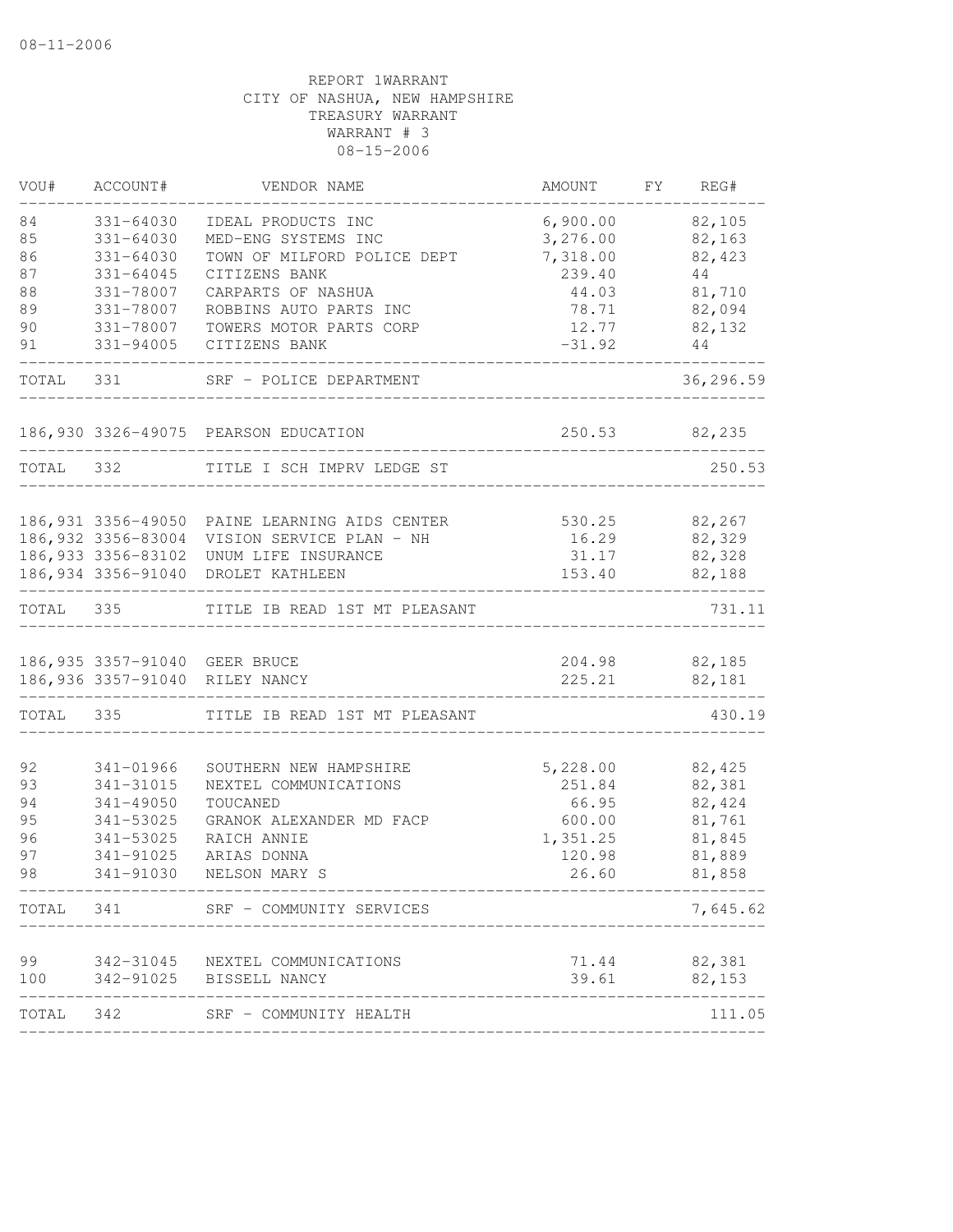| VOU#      | ACCOUNT#            | VENDOR NAME                                                                                               | AMOUNT FY REG# |                  |
|-----------|---------------------|-----------------------------------------------------------------------------------------------------------|----------------|------------------|
|           |                     | 186,937 3436-53109 DANBURY COMMUNITY CENTER<br>186,938 3436-53109 HAVERHILL COOPERATIVE SCHOOL D 2,242.41 | 250.00         | 82,253<br>82,275 |
| TOTAL 343 |                     | TITLE IV 21ST CENT-QUAL.STAFF                                                                             |                | 2,492.41         |
|           |                     |                                                                                                           |                |                  |
|           | 186,939 3440-31005  | NEXTEL COMMUNICATIONS                                                                                     | 113.12         | 82,374           |
|           | 186,940 3440-49075  | AC MOORE INC                                                                                              | 6.07           | 82,220           |
|           | 186, 941 3440-49075 | ALMEIDA SUSAN                                                                                             | 678.91         | 82,219           |
|           | 186,942 3440-49075  | COGSWELL CATHERINE                                                                                        | 47.02          | 82,216           |
|           | 186, 943 3440-49075 | HAMM LINDA                                                                                                | 300.59         | 82,218           |
|           | 186, 944 3440-49075 | LECHNER STEPHEN                                                                                           | 1,100.00       | 82,330           |
|           | 186, 945 3440-49075 | MARKET BASKET                                                                                             | 224.62         | 81,888           |
|           | 186, 946 3440-49075 | MAX'S COUNTRY GOLF                                                                                        | 742.00         | 82,282           |
|           | 186, 947 3440-49075 | SAKELARIS JENNIFER                                                                                        | 22.77          | 82,233           |
|           | 186,948 3440-49075  | SAM'S CLUB                                                                                                | 706.20         | 82,453           |
|           | 186,949 3440-49075  | WALMART COMMUNITY                                                                                         | 92.36          | 82,451           |
|           | 186,950 3440-49075  | WILDLIFE ENCOUNTERS, LLC                                                                                  | 412.70         | 82,254           |
|           | 186,951 3440-53103  | YELLOW TAXI PRODUCTIONS                                                                                   | 393.75         | 82,279           |
| TOTAL 344 |                     | AFTER SCHOOL PROGRAM                                                                                      |                | 4,840.11         |
|           |                     |                                                                                                           |                |                  |
|           |                     | 186,952 3446-31050 NEXTEL COMMUNICATIONS                                                                  | 307.86         | 82,374           |
|           |                     | 186,953 3446-49075 WALMART COMMUNITY                                                                      | 47.00          | 82,451           |
|           |                     | 186,954 3446-53103 GIRL SCOUTS OF SWIFTWATER COUN                                                         | 705.00         | 82,234           |
|           | 186,955 3446-55020  | FIRST STUDENT INC                                                                                         | 2,220.80       | 82,204           |
| TOTAL 344 |                     | TITLE IV SDF 21ST CENTURY                                                                                 |                | 3,280.66         |
|           |                     | 186,956 3506-49075 CARLTON CECILE                                                                         | 299.95         | 82,184           |
|           |                     | 186,956 3506-91040 CARLTON CECILE                                                                         | 301.25         | 82,184           |
| TOTAL 350 |                     | SUPPLEMENTARY PRGRM FOR CHILDR                                                                            |                | 601.20           |
|           |                     |                                                                                                           |                |                  |
|           |                     | 186,957 3515-83004 VISION SERVICE PLAN - NH                                                               | 16.29          | 82,332           |
|           |                     | 186,958 3515-83102 UNUM LIFE INSURANCE                                                                    | 29.91          | 82,331           |
| TOTAL     | 351                 | TITLE IID ENHANCE ED THRU TECH                                                                            |                | 46.20            |
|           |                     |                                                                                                           |                |                  |
| 101       | 352-59020           | THE SPARTANS INC                                                                                          | 605.00         | 81,753           |
| 102       | 352-59050           | ADAMS STEPHANIE                                                                                           | 300.00         | 82,077           |
| 103       | 352-59050           | BOOTS SARA                                                                                                | 300.00         | 82,075           |
| 104       | 352-59050           | BOUFFARD BRIAN                                                                                            | 450.00         | 81,800           |
| 105       | 352-59050           | BOURQUE JILLIAN                                                                                           | 300.00         | 82,024           |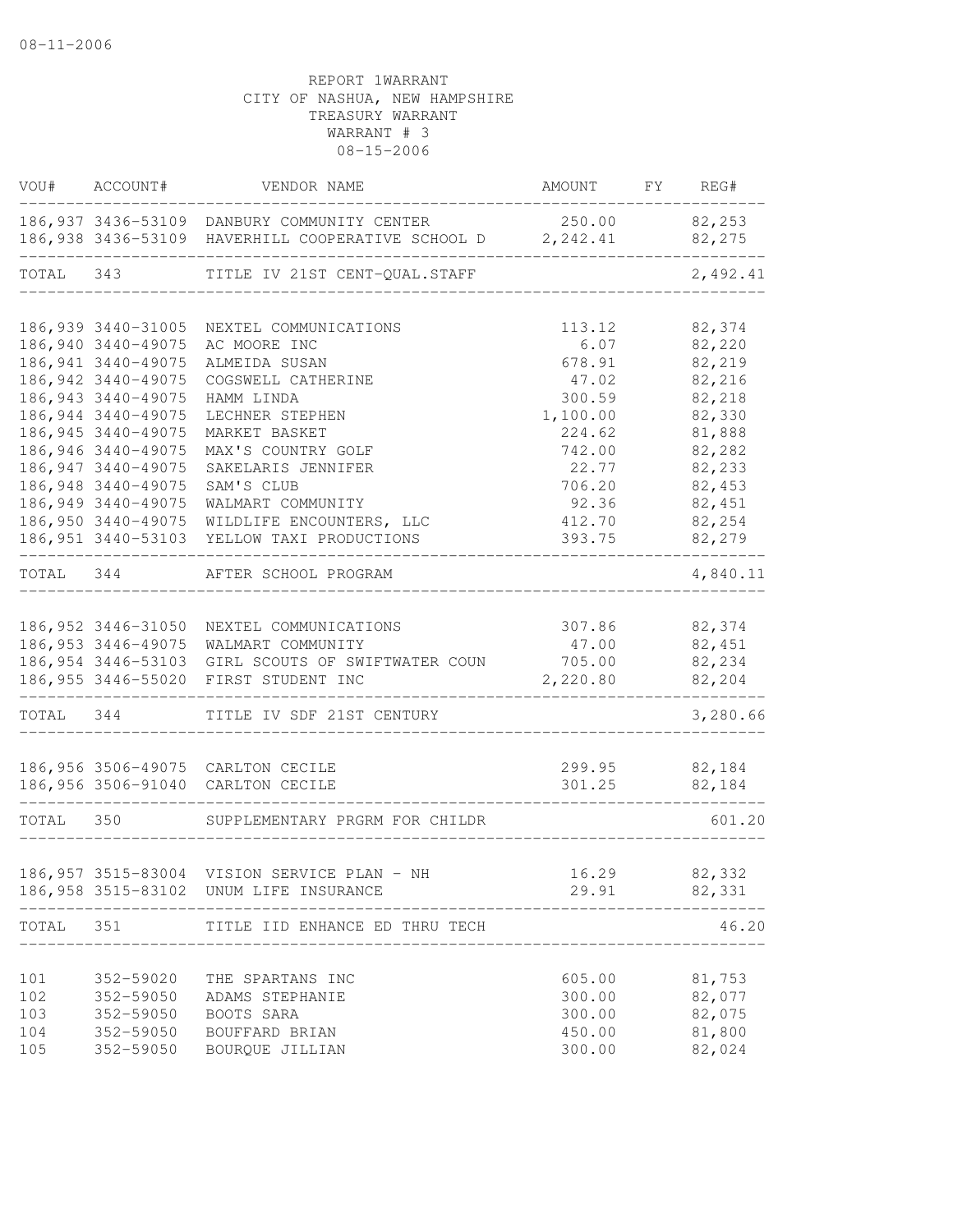| VOU# | ACCOUNT#      | VENDOR NAME           | AMOUNT   | FΥ | REG#   |
|------|---------------|-----------------------|----------|----|--------|
| 106  | 352-59050     | BOWEN TROY            | 900.00   |    | 81,770 |
| 107  | 352-59050     | CHRONEY MIKE          | 300.00   |    | 81,837 |
| 108  | 352-59050     | COLLINS CHRISTINA     | 300.00   |    | 81,838 |
| 109  | 352-59050     | COMBS HOBART GEOFFREY | 1,200.00 |    | 81,751 |
| 110  | 352-59050     | CONNOLLY WILLIAM      | 450.00   |    | 81,834 |
| 111  | 352-59050     | COTE ELIZABETH        | 150.00   |    | 82,073 |
| 112  | 352-59050     | DEMETER LINDSEY       | 300.00   |    | 81,847 |
| 113  | 352-59050     | FALCONE MARISSA       | 210.00   |    | 81,912 |
| 114  | 352-59050     | FILONOW KALEIGH       | 300.00   |    | 82,030 |
| 115  | 352-59050     | GILL MARY ALICE       | 120.00   |    | 81,842 |
| 116  | 352-59050     | HEDLUND MELANIE       | 210.00   |    | 81,907 |
| 117  | 352-59050     | KELLEHER CHRISTINE    | 300.00   |    | 82,001 |
| 118  | 352-59050     | LIMA FELIPE           | 900.00   |    | 81,797 |
| 119  | 352-59050     | LOFTUS CASSANDRA      | 450.00   |    | 82,169 |
| 120  | 352-59050     | MAFFIA YVONNE         | 210.00   |    | 81,988 |
| 121  | 352-59050     | MAYNARD ERIKA         | 270.00   |    | 82,071 |
| 122  | 352-59050     | MOULTON KRISTA        | 300.00   |    | 81,848 |
| 123  | 352-59050     | MULLIGAN LINDSEY      | 300.00   |    | 82,027 |
| 124  | 352-59050     | O'KEEFE CHRIS         | 300.00   |    | 81,835 |
| 125  | 352-59050     | OSBORN DAVID          | 960.00   |    | 81,748 |
| 126  | 352-59050     | PAWLUSIAK BENNETT     | 600.00   |    | 82,079 |
| 127  | 352-59050     | PINTAL ALLISON        | 300.00   |    | 81,849 |
| 128  | 352-59050     | PINTAL STEPHANIE      | 450.00   |    | 81,771 |
| 129  | 352-59050     | PLOUFFE LAUREL        | 287.50   |    | 81,939 |
| 130  | $352 - 59050$ | PROPHET TREVOR        | 210.00   |    | 81,909 |
| 131  | 352-59050     | RAMOS JOSH            | 300.00   |    | 82,081 |
| 132  | 352-59050     | RICE CHRIS            | 2,475.00 |    | 81,906 |
| 133  | 352-59050     | ROCHELEAU DENNIS      | 300.00   |    | 82,085 |
| 134  | 352-59050     | ROGERS AMANDA         | 300.00   |    | 81,841 |
| 135  | 352-59050     | ROXAS MARGARITA       | 328.50   |    | 81,794 |
| 136  | 352-59050     | SIMEONE AMANDA        | 225.00   |    | 81,752 |
| 137  | 352-59050     | SMITH CHRISTI         | 90.00    |    | 81,910 |
| 138  | 352-59050     | SULLIVAN GREGORY      | 60.00    |    | 81,902 |
| 139  | 352-59050     | SWIDLER PATRICK       | 900.00   |    | 81,854 |
| 140  | 352-59050     | SYCHTYSZ KRISTINA     | 300.00   |    | 82,033 |
| 141  | $352 - 705$   | BERRIGAN MARIA        | 85.00    |    | 82,089 |
| 142  | $352 - 705$   | COPELAND ALBERT       | 150.00   |    | 82,093 |
| 143  | $352 - 705$   | ESKIN LINDA           | 150.00   |    | 81,985 |
| 144  | $352 - 705$   | GAGNON BILL           | 120.00   |    | 82,021 |
| 145  | $352 - 705$   | LIU ANNE              | 170.00   |    | 81,959 |
| 146  | $352 - 705$   | MARSHALL SARAH        | 120.00   |    | 82,087 |
| 147  | $352 - 705$   | MCDOUGAL SCOTT        | 65.00    |    | 81,830 |
| 148  | $352 - 705$   | OLSEN BRIAN           | 85.00    |    | 82,091 |
| 149  | $352 - 705$   | RODRIGUE SANDY        | 50.00    |    | 81,982 |
| 150  | $352 - 705$   | SARASIN WENDY D       | 85.00    |    | 82,123 |
| 151  | $352 - 705$   | TALBOTT HELAYNE       | 65.00    |    | 82,246 |
| 152  | $352 - 705$   | TAYLOR DAVID          | 120.00   |    | 81,793 |
| 153  | $352 - 705$   | TRAVERS CAROL         | 65.00    |    | 82,018 |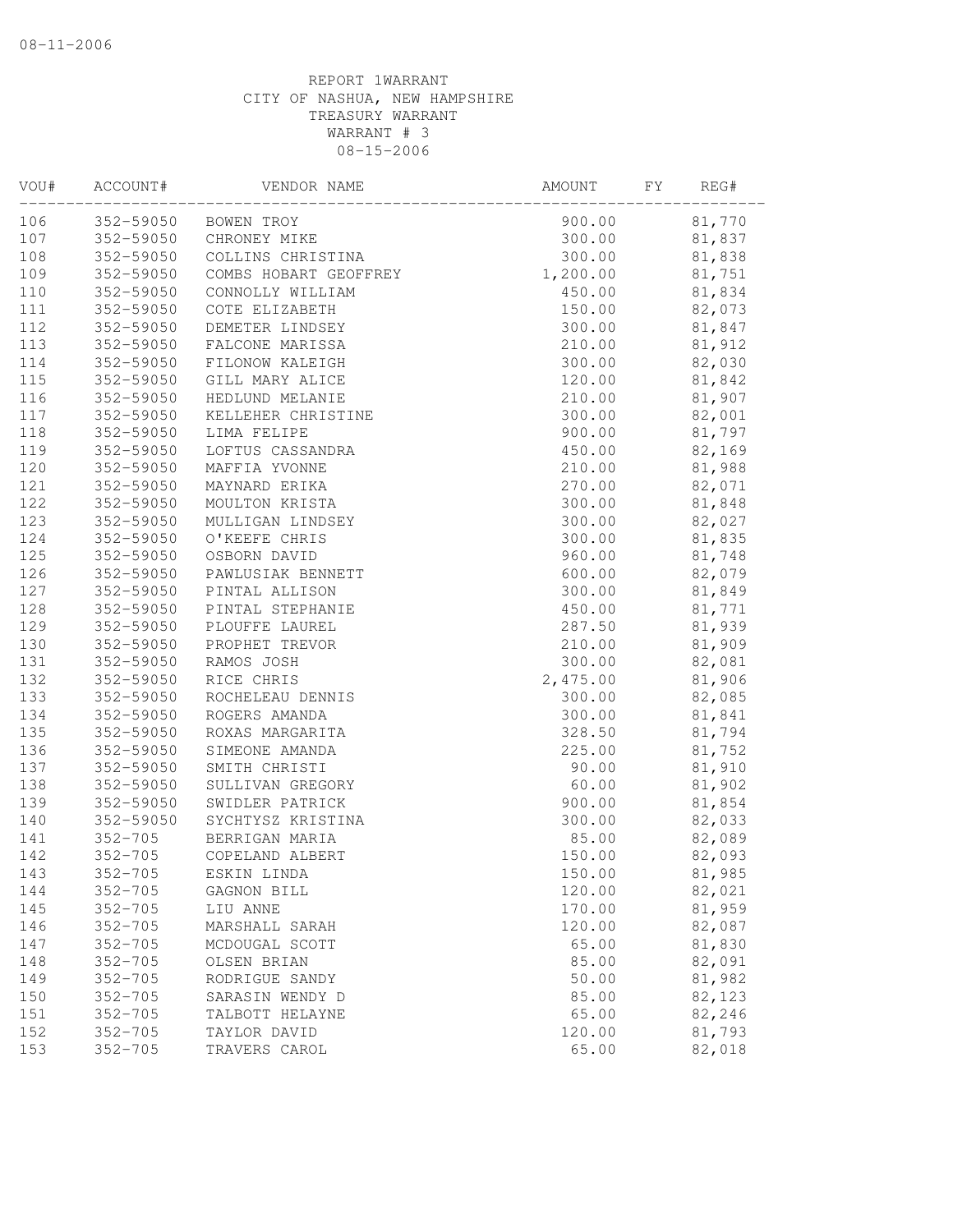| VOU#       | ACCOUNT#                                                                                                                                                                                           | VENDOR NAME                                                                                                                                                                                      | AMOUNT FY REG#                                                                           |                                                                                        |
|------------|----------------------------------------------------------------------------------------------------------------------------------------------------------------------------------------------------|--------------------------------------------------------------------------------------------------------------------------------------------------------------------------------------------------|------------------------------------------------------------------------------------------|----------------------------------------------------------------------------------------|
|            |                                                                                                                                                                                                    | 154 352-705 WALCH LINDY                                                                                                                                                                          |                                                                                          | 50.00 82,202<br>___________                                                            |
| TOTAL      | 352                                                                                                                                                                                                | SRF - PARKS AND RECREATION                                                                                                                                                                       | ___________________________________                                                      | 18,891.00                                                                              |
|            |                                                                                                                                                                                                    |                                                                                                                                                                                                  |                                                                                          | 81,914<br>81,739                                                                       |
|            | TOTAL 353                                                                                                                                                                                          | SRF - STREET DEPT                                                                                                                                                                                |                                                                                          | 8,932.37                                                                               |
|            | 186,959 3556-49075<br>3556-91040                                                                                                                                                                   | CAMBIUM LEARNING INC<br>186,960 3556-83004 VISION SERVICE PLAN - NH<br>186,961 3556-83102 UNUM LIFE INSURANCE<br>CITIZENS BANK                                                                   | 1,373.63<br>16.29<br>46.23<br>1,971.56                                                   | 82,249<br>82,334<br>82,333<br>44                                                       |
|            |                                                                                                                                                                                                    | TOTAL 355 TITLE IB READING 1ST FES<br>_______________                                                                                                                                            |                                                                                          | 3,407.71                                                                               |
|            |                                                                                                                                                                                                    | 186,962 3557-91040 MANDEL ELIZABETH                                                                                                                                                              |                                                                                          | 120.74 82,224                                                                          |
|            |                                                                                                                                                                                                    | TOTAL 355 TITLE IB READING 1ST FES                                                                                                                                                               |                                                                                          | 120.74                                                                                 |
|            |                                                                                                                                                                                                    | 186,963 3576-53102 COLLINS JOHN DBA COLLINS EDUCA 2,571.28 82,251                                                                                                                                |                                                                                          |                                                                                        |
|            | TOTAL 357                                                                                                                                                                                          | TITLE I DINI                                                                                                                                                                                     |                                                                                          | 2,571.28                                                                               |
|            | 186,964 3687-49075<br>186,965 3687-49075<br>186,966 3687-49085<br>186,967 3687-49085<br>186,968 3687-49085<br>186,969 3687-49085<br>186,970 3687-49085<br>186, 971 3687-49085<br>186, 972 3687-707 | BURGESS DOREEN<br>CENTRAL PAPER PRODUCTS CO<br>COCA COLA<br>COSTA FRUIT & PRODUCE CO INC<br>FANTINI BAKING CO., INC.<br>GARELICK FARMS-LYNN<br>GILL'S PIZZA CO.<br>M SAUNDERS INC<br>SOUTH APRIL | 16.91<br>2, 271.10<br>92.10<br>740.17<br>503.52<br>1,117.68<br>321.75<br>789.12<br>17.25 | 82,226<br>82,307<br>82,196<br>82,320<br>82,257<br>82,097<br>82,243<br>82,230<br>82,227 |
| TOTAL 368  |                                                                                                                                                                                                    | SUMMER FEEDING PROGRAM<br>-----------                                                                                                                                                            |                                                                                          | 5,869.60                                                                               |
| 158<br>159 |                                                                                                                                                                                                    | 371-59100 MANOIAN ALAN S<br>371-59100 STUDER MARGUERITE                                                                                                                                          | 1,000.00<br>635.00                                                                       | 82,050<br>82,422                                                                       |
| TOTAL      | 371                                                                                                                                                                                                | SRF - COMMUNITY DEVELOPMENT                                                                                                                                                                      |                                                                                          | 1,635.00                                                                               |
|            |                                                                                                                                                                                                    |                                                                                                                                                                                                  |                                                                                          |                                                                                        |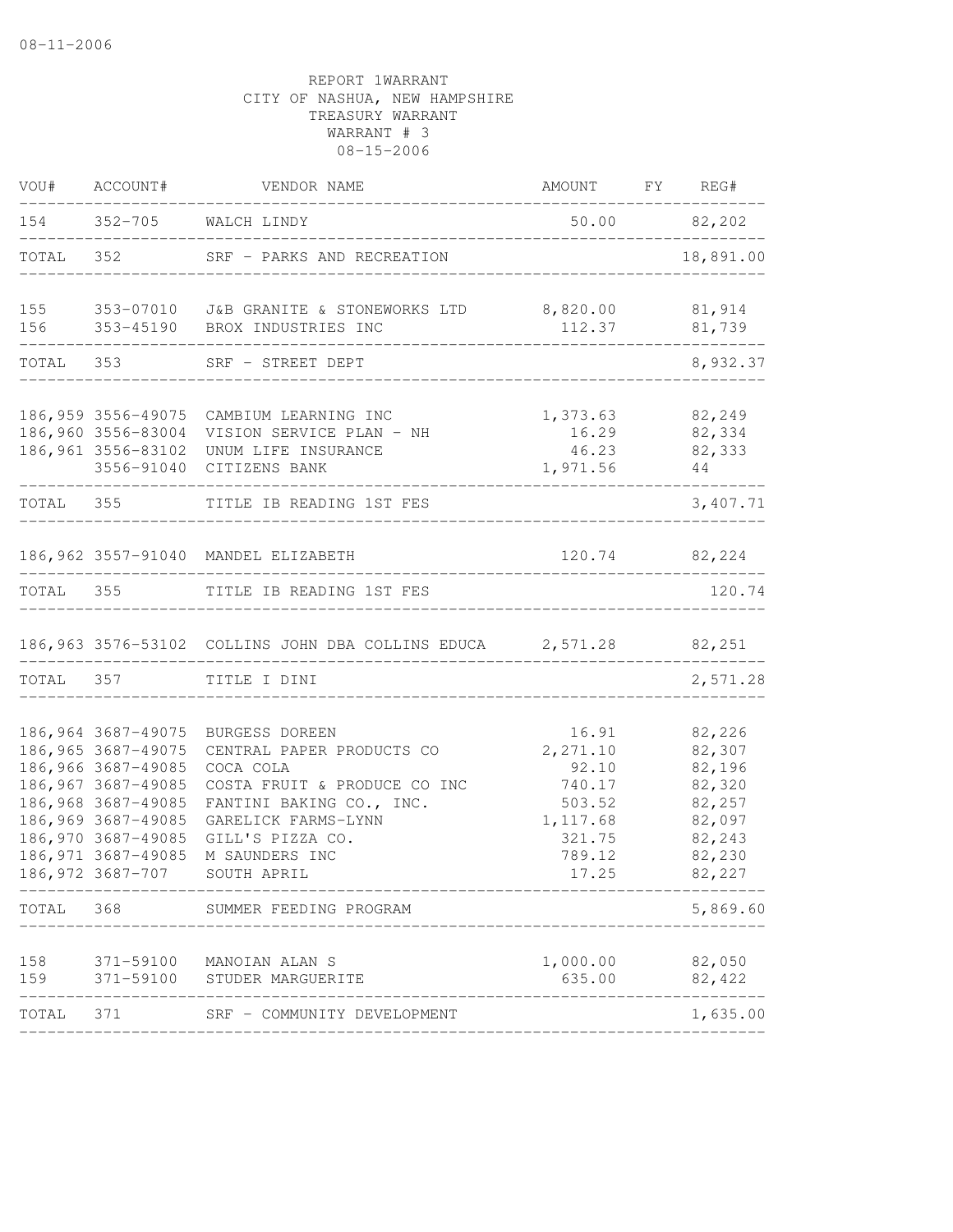| VOU#      | ACCOUNT#   | VENDOR NAME                                           | AMOUNT        | FY | REG#     |
|-----------|------------|-------------------------------------------------------|---------------|----|----------|
|           |            | 160 373-53075 LOAN PACKAGING LLC                      | 880.00 81,747 |    |          |
|           |            | 161 373-53075 NASHUA REGIONAL PLANNING COMMI 2,857.50 |               |    | 82,313   |
| TOTAL 373 |            | SRF - ECONOMIC DEVELOPMENT                            |               |    | 3,737.50 |
|           |            |                                                       |               |    |          |
| 162       |            | 374-07147 PLUS CO & R FRASER CO                       | 11,098.08     |    | 82,335   |
| 163       | 374-07340  | HILLSBOROUGH COUNTY TREASURER                         | 97.17         |    | 82,301   |
| 164       | 374-07340  | NEXTEL COMMUNICATIONS                                 | 56.96         |    | 82,381   |
| 165       | 374-07525  | ADA SOLUTIONS INC                                     | 6,020.00      |    | 81,810   |
| 166       | 374-07525  | REDIMIX COMPANIES INC                                 | 902.00        |    | 81,897   |
| 167       | 374-08062  | COASTAL TRUCK & AUTO BODY INC                         | 2,082.64      |    | 81,715   |
| 168       | 374-08070  | EASTMAN REALTY INC                                    | 3,360.00      |    | 81,769   |
| 169       | 374-08092  | COASTAL TRUCK & AUTO BODY INC                         | 197.61        |    | 81,715   |
| 170       | 374-09031  | LOOMIS FARGO & CO                                     | 163.55        |    | 81,819   |
| 171       | 374-09031  | TRANSIT MANAGEMENT OF NASHUA                          | 334.14        |    | 45       |
| 172       | 374-09031  | TRANSIT MANAGEMENT OF NASHUA                          | 143.44        |    | 54       |
| 173       | 374-09044  | HARRY W WELLS & SON INC                               | 82.00         |    | 82,426   |
| 174       | 374-09061  | ARAMARK UNIFORM SERVICES                              | 98.68         |    | 81,811   |
| 175       | 374-09071  | SHATTUCK MALONE OIL CO                                | 7,100.68      |    | 82,372   |
| 176       | 374-09091  | CENTRAL PAPER PRODUCTS CO                             | 156.34        |    | 82,307   |
| 177       | 374-09091  | GILLIG CORP                                           | 31.67         |    | 82,104   |
| 178       | 374-09091  | NORTHERN BUS SALES INC                                | 342.45        |    | 81,855   |
| 179       | 374-09091  | RYDER FLEET PRODUCTS.COM INC                          | 14.24         |    | 82,128   |
| 180       | 374-09091  | SUBURBAN AUTO & TRUCK PARTS IN                        | 483.92        |    | 82,298   |
| 181       | 374-09104  | PUBLIC SERVICE OF NH                                  | 1,303.57      |    | 82,430   |
| 182       | 374-09114  | KEYSPAN ENERGY DELIVERY                               | 11.91         |    | 82,395   |
| 183       | 374-09133  | NEXTEL COMMUNICATIONS                                 | 189.16        |    | 82,381   |
| 184       | 374-09153  | THE HARTFORD                                          | 37, 162.52    |    | 82,382   |
| 184       | 374-09173  | THE HARTFORD                                          | 1,285.53      |    | 82,382   |
| 185       | 374-09201  | TRANSIT MANAGEMENT OF NASHUA                          | 17,603.54     |    | 45       |
| 186       | 374-09201  | TRANSIT MANAGEMENT OF NASHUA                          | 19,639.25     |    | 54       |
| 187       | 374-09208  | TRANSIT MANAGEMENT OF NASHUA                          | 587.10        |    | 45       |
| 188       | 374-09208  | TRANSIT MANAGEMENT OF NASHUA                          | 587.10        |    | 54       |
| 189       | 374-09211  | TRANSIT MANAGEMENT OF NASHUA                          | 16,550.00     |    | 35       |
| 190       | 374-09211  | TRANSIT MANAGEMENT OF NASHUA                          | 2,000.00      |    | 36       |
| 191       | 374-09211  | TRANSIT MANAGEMENT OF NASHUA                          | 1,287.10      |    | 45       |
| 192       | 374-09211  | TRANSIT MANAGEMENT OF NASHUA                          | 1,429.78      |    | 54       |
| 193       | 374-09214  | TRANSIT MANAGEMENT OF NASHUA                          | 950.00        |    | 35       |
| 194       | 374-09214  | TRANSIT MANAGEMENT OF NASHUA                          | 36.98         |    | 45       |
| 195       | 374-09214  | TRANSIT MANAGEMENT OF NASHUA                          | 36.94         |    | 54       |
| 196       | 374-09241  | SOUSA MARK                                            | 101.97        |    | 81,976   |
| 197       | 374-09251  | TELEGRAPH PUBLISHING COMPANY                          | 173.50        |    | 82,303   |
| 198       | 374-09261  | ARAMARK UNIFORM SERVICES                              | 305.03        |    | 81,811   |
| 199       | 374-09261  | CITIZENS BANK                                         | 1,056.40      |    | 44       |
| 200       | 374-09261  | NASHUA TRANSIT SYSTEM                                 | 173.99        |    | 81,866   |
| 201       | 374-09270  | EASTMAN REALTY INC                                    | 2,240.00      |    | 81,769   |
| 202       | $374 - 18$ | ECKMAN CONSTRUCTION CO INC                            | 49,581.05     |    | 81,677   |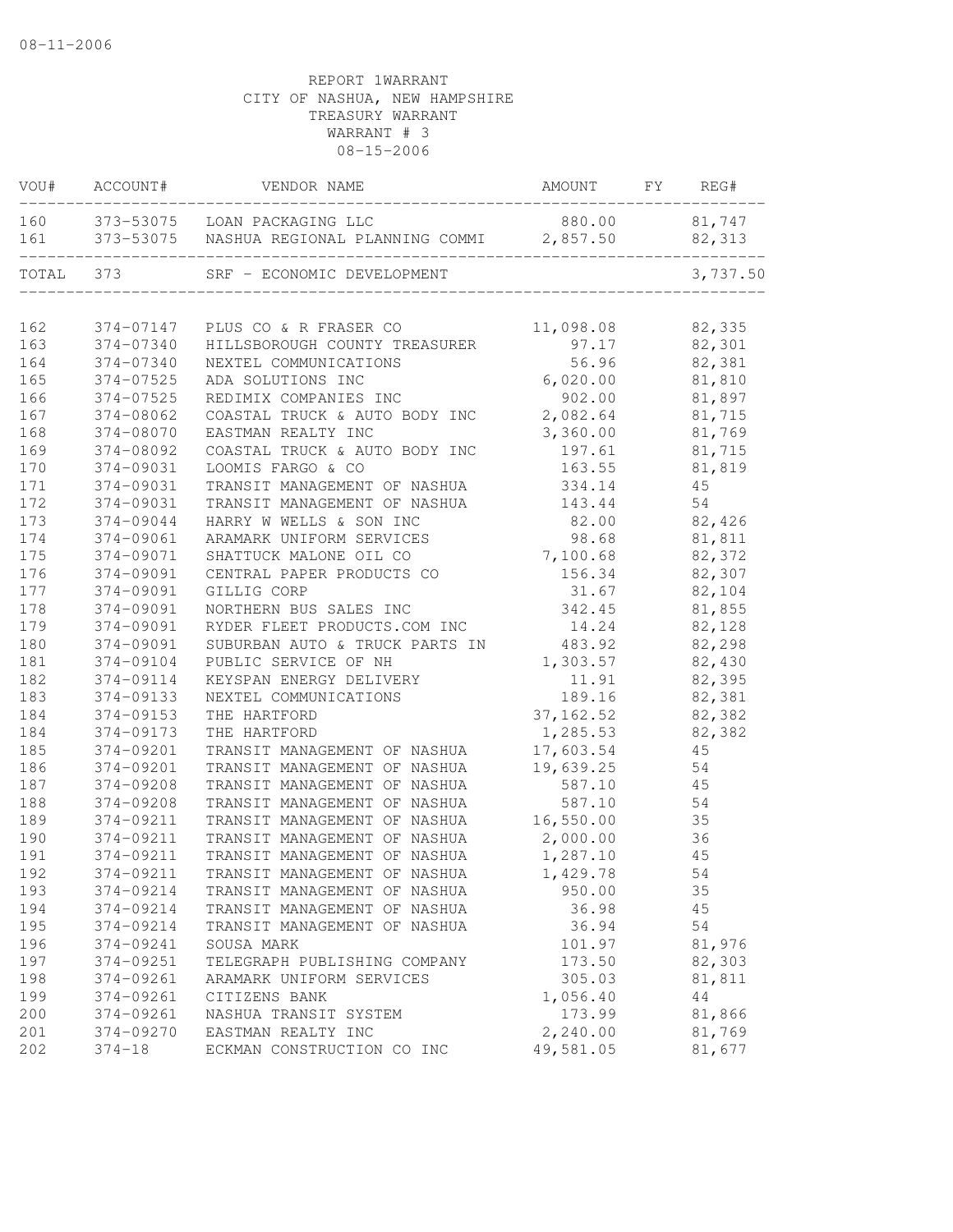| VOU#       | ACCOUNT#                                                                                                                                                 | VENDOR NAME                                                                                                                                                                        | AMOUNT                                                                | FY REG#                                                            |
|------------|----------------------------------------------------------------------------------------------------------------------------------------------------------|------------------------------------------------------------------------------------------------------------------------------------------------------------------------------------|-----------------------------------------------------------------------|--------------------------------------------------------------------|
|            | TOTAL 374                                                                                                                                                | SRF - URBAN PROGRAMS                                                                                                                                                               |                                                                       | 187,057.99                                                         |
| 203<br>204 | $375 - 45050$<br>375-59100                                                                                                                               | UNIQUE MANAGEMENT SERVICES INC<br><b>GUERRA STEPHEN</b>                                                                                                                            | 411.70<br>1,000.00                                                    | 81,805<br>82,336                                                   |
| TOTAL      | 375                                                                                                                                                      | SRF - PUBLIC LIBRARIES                                                                                                                                                             |                                                                       | 1,411.70                                                           |
|            | 186, 973 3766-49035<br>186,974 3766-49050<br>186, 975 3766-53101<br>186,976 3766-53101<br>186,977 3766-83004<br>186,978 3766-83102<br>186,979 3766-94030 | SCHOLASTIC INCORPORATED<br>STAPLES BUSINESS ADVANTAGE<br>AHA! PROCESS, INC<br>CLUB Z! TUTORING SERVICES<br>VISION SERVICE PLAN - NH<br>UNUM LIFE INSURANCE<br>COMMON MAN INN (THE) | 1,445.50<br>47.51<br>5,284.07<br>525.00<br>16.29<br>22.39<br>2,035.15 | 82,310<br>82,113<br>82,248<br>82,260<br>82,338<br>82,337<br>82,268 |
| TOTAL 376  |                                                                                                                                                          | TITLE I ESEA                                                                                                                                                                       |                                                                       | 9,375.91                                                           |
|            | 186,980 3776-49075<br>186, 981 3776-49075<br>186, 982 3776-49075                                                                                         | DELTA SYSTEMS COMPANY INC<br>LAKESHORE LEARNING MATERIALS<br>NATIONAL READING STYLES INSTIT                                                                                        | 369.60<br>1,833.19<br>2,926.87                                        | 82,315<br>81,814<br>82,177                                         |
| TOTAL      | 377                                                                                                                                                      | TITLE I ENHANCE ENG LANGUAGE                                                                                                                                                       |                                                                       | 5,129.66                                                           |
|            | 186,984 3886-83102<br>186,985 3886-94030                                                                                                                 | 186,983 3886-83004 VISION SERVICE PLAN - NH<br>UNUM LIFE INSURANCE<br>MANGALAT DEEPA                                                                                               | 5.70<br>11.12<br>303.00                                               | 82,340<br>82,339<br>82,274                                         |
| TOTAL      | 388                                                                                                                                                      | TITLE V INNOVATIVE PROGRAMS                                                                                                                                                        |                                                                       | 319.82                                                             |
|            | 186,986 3937-83004<br>186,987 3937-83102                                                                                                                 | VISION SERVICE PLAN - NH<br>UNUM LIFE INSURANCE                                                                                                                                    | 16.29<br>13.15                                                        | 82,342<br>82,341                                                   |
| TOTAL      | 393                                                                                                                                                      | DAY CARE                                                                                                                                                                           |                                                                       | 29.44                                                              |
|            | 186,988 3956-49050<br>186,989 3956-53109<br>186,990 3956-64192<br>186,991 3956-94030                                                                     | REHAB EQUIPMENT ASSOCIATES<br>CARROLL CENTER FOR THE BLIND (<br>REHAB EQUIPMENT ASSOCIATES<br>JOHNSON MARGARET                                                                     | 1,396.03<br>859.20<br>2,567.00<br>20.00                               | 82,191<br>82,250<br>82,191<br>82,221                               |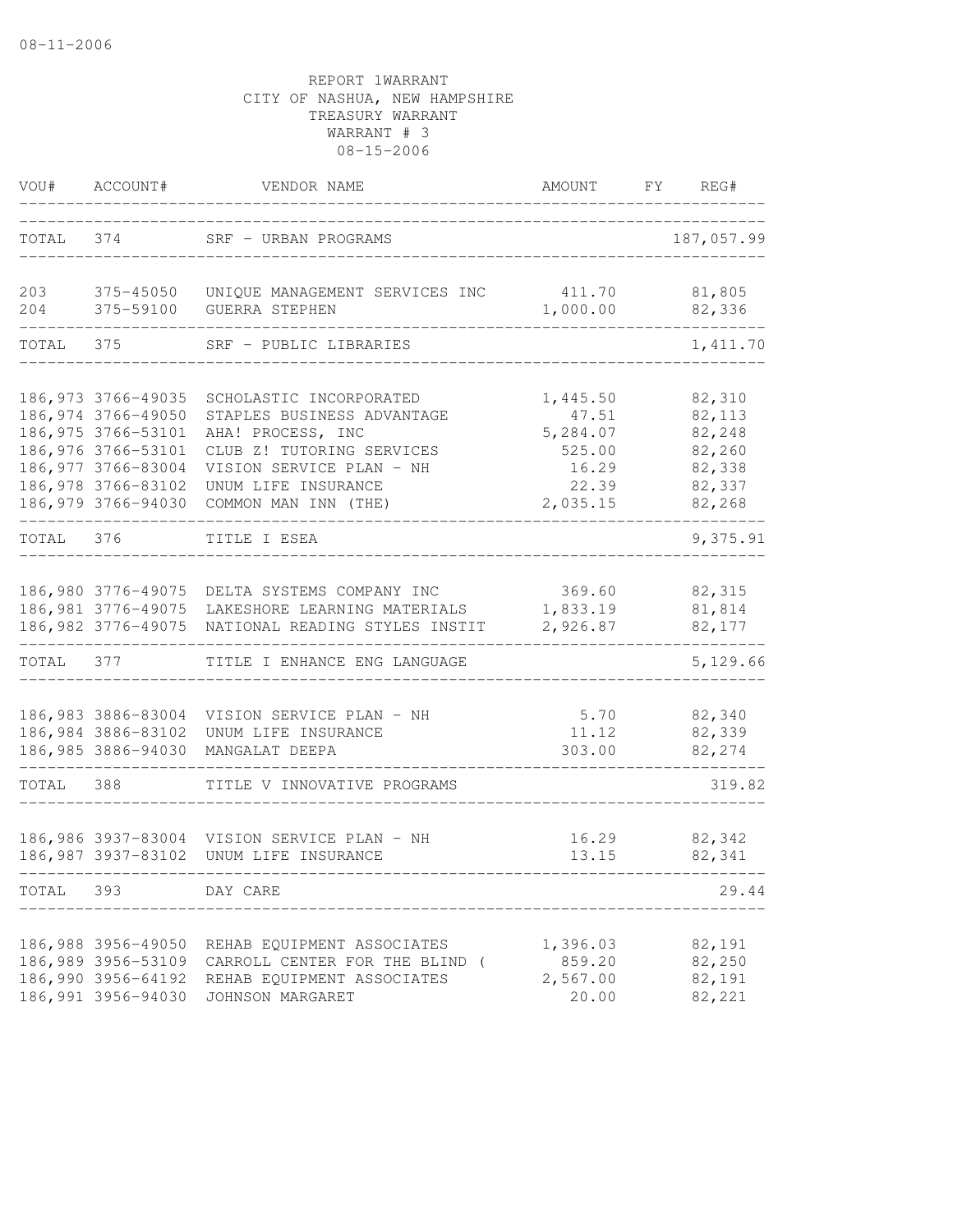| VOU#  | ACCOUNT# | VENDOR NAME                       | AMOUNT FY | REG#     |
|-------|----------|-----------------------------------|-----------|----------|
|       |          |                                   |           |          |
| TOTAL | 395      | IDEA BASIC SPEC ED                |           | 4,842.23 |
|       |          |                                   |           |          |
|       |          | 186,992 3977-53101 SUNBERG ROBERT | 614.52    | 82,229   |
| TOTAL | 397      | SPECIAL ED LOCAL                  |           | 614.52   |
|       |          |                                   |           |          |

08-11-2006

# REPORT 2WARRANT CITY OF NASHUA, NEW HAMPSHIRE TREASURY WARRANT WARRANT # 3 08-15-2006

| VOU#  | ACCOUNT#    | VENDOR NAME                              | AMOUNT   | FY. | REG#     |
|-------|-------------|------------------------------------------|----------|-----|----------|
| 205   | $413 - 203$ | TREASURER STATE OF NH                    | 4,142.00 |     | 82,405   |
| TOTAL | $413 - 20$  | CITY CLERK'S OFFICE<br>MARRIAGE LICENSES |          |     | 4,142.00 |
| 205   | $413 - 303$ | TREASURER STATE OF NH                    | 8,651.00 |     | 82,405   |
| TOTAL | $413 - 30$  | CITY CLERK'S OFFICE<br>CERTIFIED COPIES  |          |     | 8,651.00 |
|       |             |                                          |          |     |          |

08-11-2006

| VOU#                            | ACCOUNT#                                                                  | VENDOR NAME                                                                                                                             | AMOUNT                                                    | <b>FY</b> | REG#                                           |
|---------------------------------|---------------------------------------------------------------------------|-----------------------------------------------------------------------------------------------------------------------------------------|-----------------------------------------------------------|-----------|------------------------------------------------|
| 206                             |                                                                           | 503-41015 STAPLES BUSINESS ADVANTAGE                                                                                                    | 102.80                                                    |           | 82,166                                         |
| TOTAL                           | 503                                                                       | BOARD OF ALDERMEN                                                                                                                       |                                                           |           | 102.80                                         |
| 207<br>208<br>209<br>210<br>211 | $505 - 81054$<br>505-81039<br>$505 - 81061$<br>$505 - 81026$<br>505-81068 | GREAT AMERICAN DOWNTOWN<br>HUMANE SOCIETY OF NEW ENGLAND<br>NASHUA REGIONAL PLANNING COMMI<br>THE PLUS COMPANY INC<br>THE YOUTH COUNCIL | 7,500.00<br>7,016.67<br>14,926.50<br>1,250.00<br>7,250.00 |           | 81,783<br>81,821<br>82,313<br>81,728<br>81,718 |
| TOTAL                           | 505                                                                       | CIVIC & COMM. ACTIVITIES                                                                                                                |                                                           |           | 37,943.17                                      |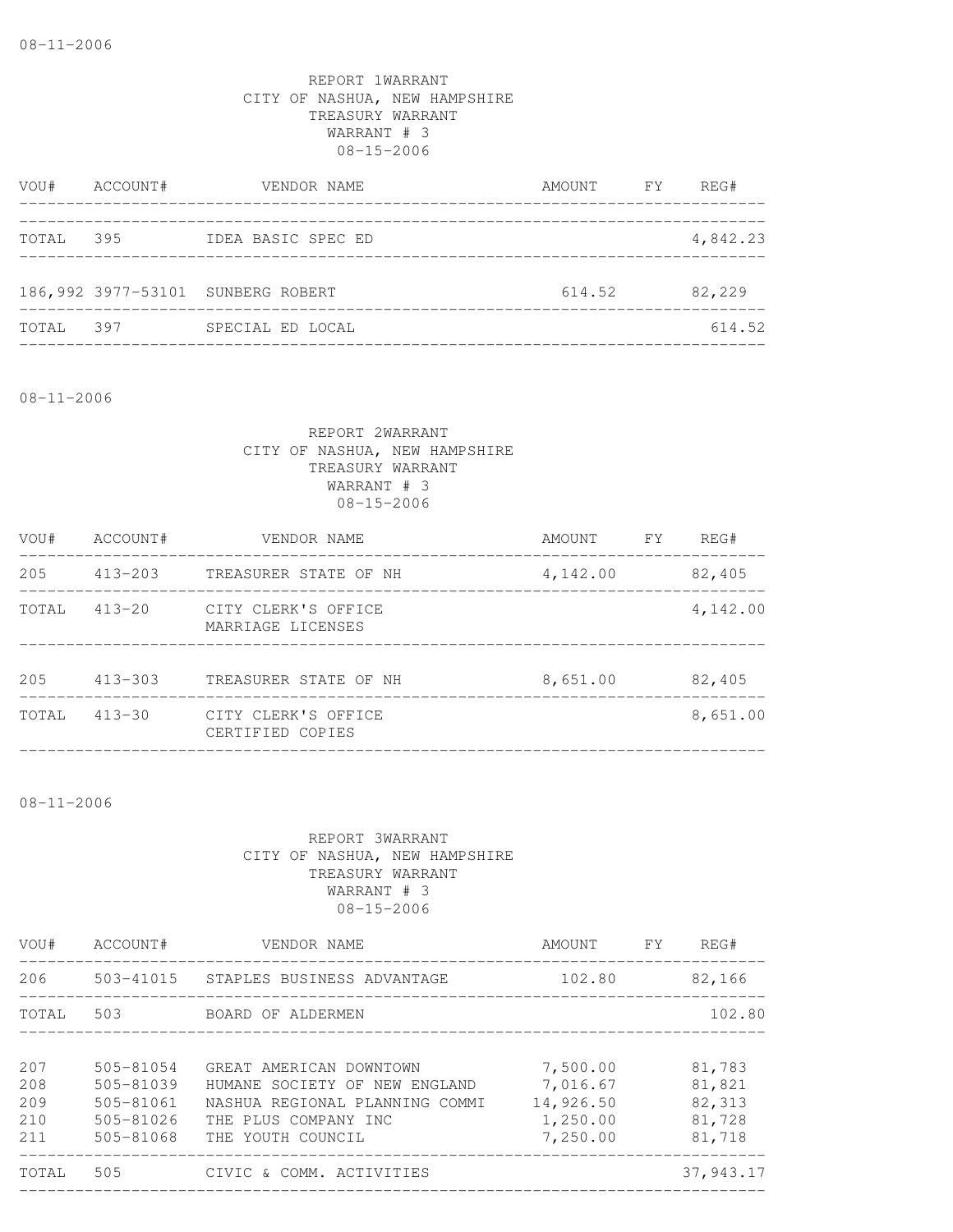| 212<br>213<br>214<br>215<br>216 | 506-31005<br>506-31005<br>506-31005<br>506-31005 | ALTURA COMMUNICATION SOLUTIONS<br>LOVERING SUE<br>PAETEC COMMUNICATIONS INC<br>VERIZON<br>506-31005 VERIZON WIRELESS | 1,012.30<br>37.95<br>600.00<br>273.84 | 81,723<br>82,343<br>82,375<br>422.16 82,403<br>82,402 |
|---------------------------------|--------------------------------------------------|----------------------------------------------------------------------------------------------------------------------|---------------------------------------|-------------------------------------------------------|
| TOTAL 506                       |                                                  | TELECOMMUNICATIONS                                                                                                   |                                       | 2,346.25                                              |
|                                 |                                                  | 217 511-31050 NEXTEL COMMUNICATIONS                                                                                  |                                       | 14.46 82,381                                          |
|                                 |                                                  | TOTAL 511 ADMINISTRATIVE SERVICES                                                                                    |                                       | 14.46                                                 |
| 218                             | 512-59266                                        | CBCINNOVIS                                                                                                           | 300.00                                | 82,421                                                |
| 219                             | 512-72010                                        | CONWAY OFFICE PRODUCTS LLC                                                                                           | 370.00                                | 81,825                                                |
| 220                             | 512-72035                                        | GLOBE BUSINESS EQUIPMENT                                                                                             | 720.00                                | 82,444                                                |
| 221                             | 512-72035                                        | HSM ELECTRONIC PROTECTION SERV                                                                                       | 47.88                                 | 82, 411                                               |
| 222                             | 512-94005                                        | NEACH                                                                                                                | 110.00                                | 82,446                                                |
| 223                             | 512-94005                                        | NHCTCA                                                                                                               | 50.00                                 | 82,442                                                |
| 224                             | 512-94005                                        | NHTCA                                                                                                                | 30.00                                 | 82,419                                                |
| 225                             | 512-72035                                        | PITNEY BOWES INC                                                                                                     | 245.00                                | 82,383                                                |
| 226                             |                                                  | 512-43005 PRINTGRAPHICS OF MAINE                                                                                     | 410.41                                | 81,772                                                |
| 227                             |                                                  | 512-41015 STAPLES BUSINESS ADVANTAGE                                                                                 | 38.89                                 | 82,166                                                |
|                                 |                                                  | TOTAL 512 FINANCIAL SERVICES                                                                                         |                                       | 2,322.18                                              |
| 228                             | 513-94005                                        | BERGERON PAUL                                                                                                        | 203.15                                | 82,344                                                |
| 229                             | 513-94005                                        | FACC                                                                                                                 | 310.00                                | 82,427                                                |
| 230                             | 513-41015                                        | POLAND SPRING WATER                                                                                                  | 20.79                                 | 82,448                                                |
| 231                             | 513-49025                                        | WEST PAYMENT CENTER                                                                                                  | 120.75                                | 82,394                                                |
|                                 |                                                  |                                                                                                                      |                                       |                                                       |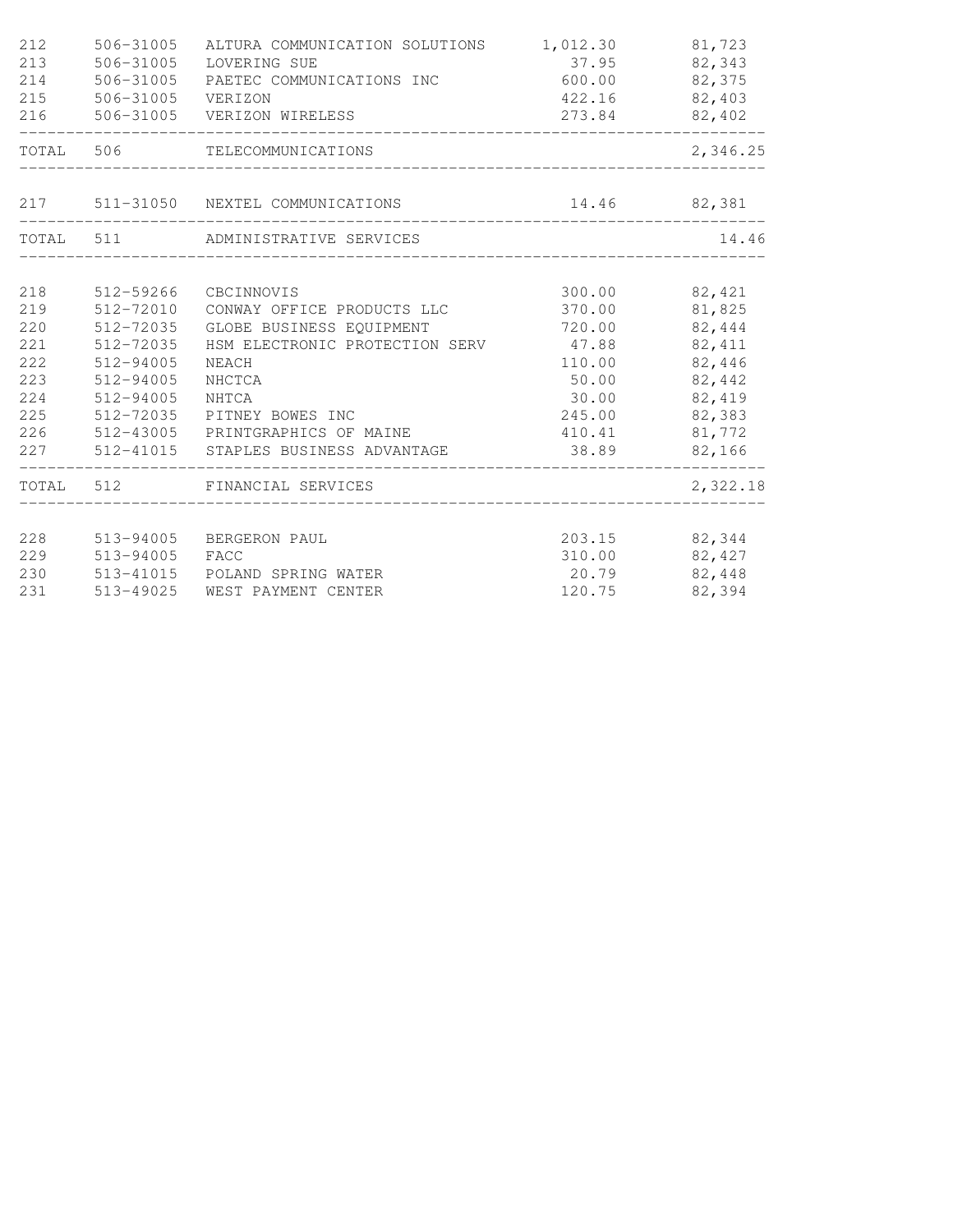| VOU#       | ACCOUNT#               | VENDOR NAME                                   | AMOUNT            | FY | REG#             |
|------------|------------------------|-----------------------------------------------|-------------------|----|------------------|
| TOTAL      | 513                    | CITY CLERK'S OFFICE                           |                   |    | 654.69           |
| 232        |                        | 515-66025 GE CAPITAL INC                      | 130.10            |    | 82,157           |
| TOTAL      | 515                    | HUMAN RESOURCES                               |                   |    | 130.10           |
| 232        | 516-66025              | GE CAPITAL INC                                | 387.53            |    | 82,157           |
| 233        | 516-41015              | STAPLES BUSINESS ADVANTAGE                    | 57.24             |    | 82,166           |
| 234        | 516-54011              | TELEGRAPH PUBLISHING COMPANY                  | 468.45            |    | 82,303           |
| 234        | 516-54016              | TELEGRAPH PUBLISHING COMPANY                  | 589.41            |    | 82,303           |
| 235        | 516-54016              | THE LOWELL PUBLISHING CO                      | 1,064.00          |    | 82,389           |
| 236        | 516-54016              | UNION LEADER CORPORATION                      | 372.88            |    | 82,379           |
| TOTAL      | 516                    | PURCHASING DEPARTMENT                         |                   |    | 2,939.51         |
|            |                        |                                               |                   |    |                  |
| 237<br>238 | 517-59135<br>517-75023 | BAIN PEST CONTROL SERVICE INC<br>GRAINGER     | 72.00             |    | 82,308<br>81,754 |
| 239        |                        | HOME DEPOT CREDIT SERVICES                    | 566.10            |    | 82,391           |
| 239        | 517-42015<br>517-75023 | HOME DEPOT CREDIT SERVICES                    | 23.88<br>24.62    |    | 82,391           |
| 240        | 517-34015              | KEYSPAN ENERGY DELIVERY                       |                   |    |                  |
|            | 517-75105              | M & M ELECTRICAL SUPPLY CO INC                | 168.78            |    | 82,395<br>82,284 |
| 241<br>242 |                        |                                               | 35.38             |    | 81,731           |
|            | 517-74085              | NEVERETTS SEW & VAC INC                       | 45.00             |    | 82,381           |
| 243<br>244 | 517-31050<br>517-32005 | NEXTEL COMMUNICATIONS<br>PUBLIC SERVICE OF NH | 49.71<br>2,526.48 |    | 82,430           |
| TOTAL      | 517                    | BUILDING MAINT - CITY ADMIN                   |                   |    | 3,511.95         |
| 245        | 519-72010              | CONWAY OFFICE PRODUCTS LLC                    | 90.00             |    | 81,825           |
| 246        | 519-75015              | J LAWRENCE HALL INC                           | 120.02            |    | 82,317           |
| 247        | 519-91005              | LAKEMAN ROBERT                                | 32.49             |    | 82,119           |
| 248        | 519-91005              | TURGISS GARY                                  | 118.37            |    | 81,801           |
|            |                        |                                               |                   |    |                  |
| TOTAL      | 519                    | ASSESSORS                                     |                   |    | 360.88           |
| 249        |                        | 520-53100 BOOTH HILARY                        | 520.00            |    | 82,125           |
| 250        |                        | 520-34015 KEYSPAN ENERGY DELIVERY             | 26.28             |    | 82,395           |
| TOTAL      | 520                    | HUNT BUILDING                                 |                   |    | 546.28           |
| 251        | 522-31050              | ARCH                                          | 4.55              |    | 82,440           |
| 252        | 522-74035              | HEWLETT PACKARD COMPANY                       | 5,908.56          |    | 81,799           |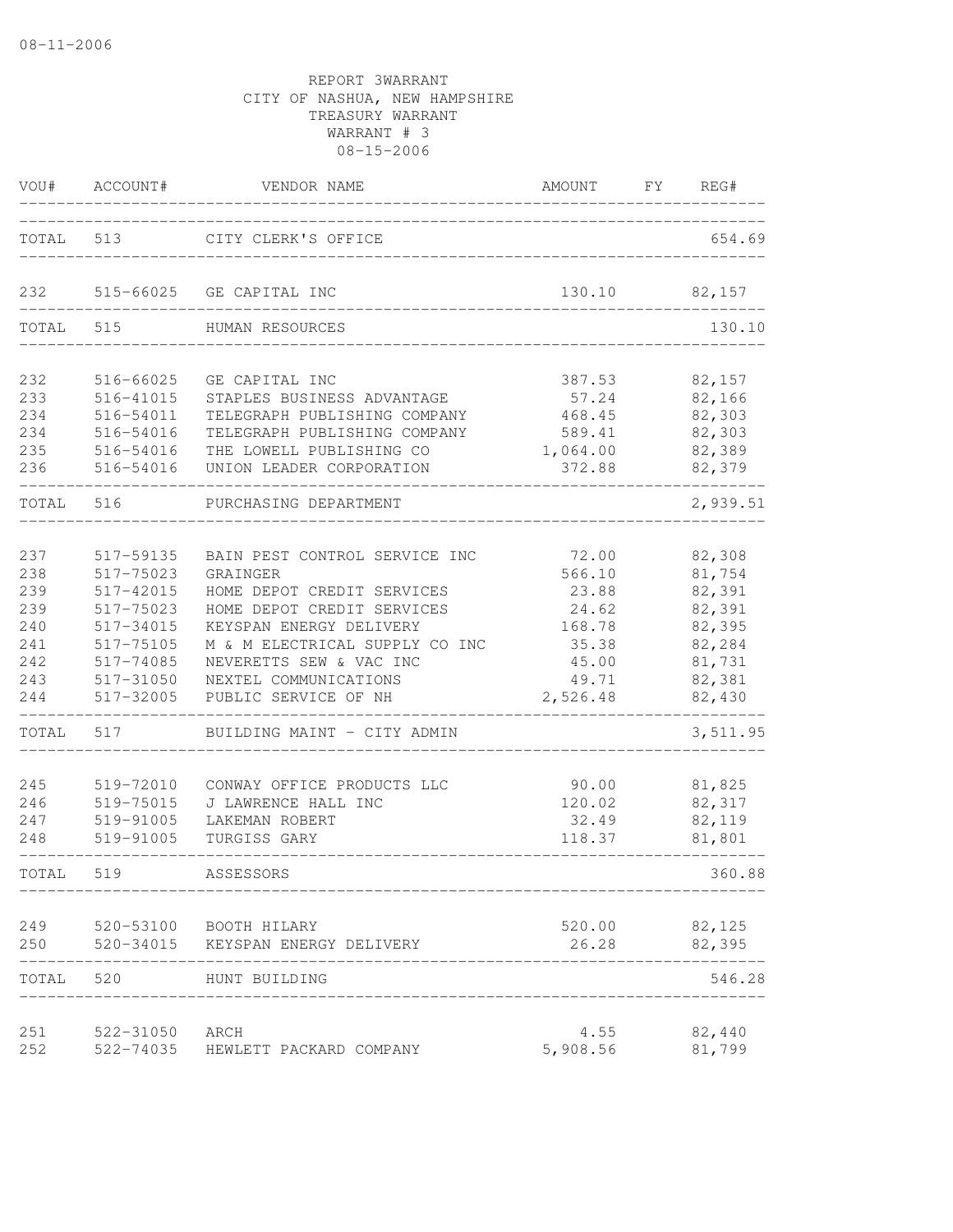| VOU#      | ACCOUNT#                          | VENDOR NAME                         | AMOUNT                             | FΥ | REG#     |
|-----------|-----------------------------------|-------------------------------------|------------------------------------|----|----------|
| 253       | 522-31040                         | LUNN KERRI                          | 24.89                              |    | 82,345   |
| 254       | 522-31050                         | NEXTEL COMMUNICATIONS               | 250.95                             |    | 82,381   |
| 255       | 522-31040                         | ROY MICHAEL                         | 80.00                              |    | 82,346   |
| 256       | 522-41015                         | STAPLES BUSINESS ADVANTAGE          | 58.42                              |    | 82,166   |
| 257       | 522-45120                         | TURBOTEK COMPUTER CORP              | 82.00                              |    | 81,787   |
| 258       | 522-31040<br>-------------------- | TYRRELL KEN                         | 45.95<br>_________________________ |    | 82,117   |
| TOTAL 522 |                                   | INFORMATION TECHNOLOGY              |                                    |    | 6,455.32 |
|           |                                   | 259 524-64045 RST RECLAIMING CO INC | 410.00 81,960                      |    |          |
| TOTAL 524 |                                   | COMPUTERS - CITYWIDE                |                                    |    | 410.00   |
|           |                                   |                                     |                                    |    |          |
| 260       | 531-94005                         | ACCESSDATA CORP                     | 125.00                             |    | 82, 417  |
| 261       | 531-78007                         | ADAMSON INDUSTRIES CORP             | 467.10                             |    | 81,850   |
| 262       | 531-53125                         | ADAMSON WILLIAM                     | 200.00                             |    | 82,347   |
| 263       | 531-78007                         | AMERICAN AUTO SEAT COVER INC        | 275.00                             |    | 81,702   |
| 264       | 531-78007                         | B & S LOCKSMITHS INC                | 11.10                              |    | 82,135   |
| 265       | 531-49075                         | BATTERIES PLUS 400                  | 171.75                             |    | 82,158   |
| 266       | 531-75023                         | BELLETETES INC                      | 66.68                              |    | 81,871   |
| 267       | $531 - 46040$                     | BEN'S UNIFORMS                      | 1,123.00                           |    | 82,312   |
| 267       | 531-46045                         | BEN'S UNIFORMS                      | 360.00                             |    | 82,312   |
| 268       | 531-45920                         | CAMERALAND                          | 43.35                              |    | 81,764   |
| 269       | 531-94005                         | CAMERALAND                          | 350.00                             |    | 82,416   |
| 270       | 531-59100                         | CANAL ST COLLECTIBLES & FRAMIN      | 94.00                              |    | 82,148   |
| 271       | 531-78007                         | CARPARTS OF NASHUA                  | 261.27                             |    | 81,710   |
| 272       | 531-42000                         | CENTRAL PAPER PRODUCTS CO           | 603.74                             |    | 82,307   |
| 273       | $531 - 46040$                     | CHILDS SCOTT                        | 204.94                             |    | 82,349   |
| 274       | 531-72010                         | CONWAY OFFICE PRODUCTS LLC          | 1,857.00                           |    | 81,825   |
| 275       | 531-53125                         | DICKERSON RONALD                    | 199.00                             |    | 82,351   |
| 276       | 531-78007                         | DOBLES CHEVROLET-GEO-BUICK INC      | 450.11                             |    | 82,300   |
| 277       | 531-78007                         | DOWNTOWN LINCOLN-MERCURY INC        | 106.72                             |    | 81,768   |
| 277       | 531-78075                         | DOWNTOWN LINCOLN-MERCURY INC        | 568.20                             |    | 81,768   |
| 278       | 531-94005                         | DUNHAM DOUGLAS                      | 57.85                              |    | 82,355   |
| 279       | 531-78007                         | EASTERN SPECIALTY PRODUCTS          | 995.05                             |    | 82,292   |
| 280       | 531-66025                         | GE CAPITAL INC                      | 1, 113.28                          |    | 82,157   |
| 281       | $531 - 46040$                     | GEORGE'S APPAREL                    | 241.00                             |    | 81,758   |
| 282       | 531-78100                         | GOODYEAR AUTO SERVICE CENTER        | 72.00                              |    | 81,688   |
| 283       | 531-75023                         | GRANITE STATE SEWER AND             | 245.00                             |    | 82,180   |
| 284       | 531-78007                         | GRAPPONE AUTO JUNCTION              | 148.00                             |    | 82,319   |
| 285       | 531-42000                         | HOME DEPOT CREDIT SERVICES          | 251.28                             |    | 82,391   |
| 285       | 531-78007                         | HOME DEPOT CREDIT SERVICES          | 69.09                              |    | 82,391   |
| 286       | $531 - 64080$                     | INSTANT ARMOR INC                   | .01                                |    | 81,899   |
| 287       | 531-59100                         | J P CHEMICAL CO INC                 | 35.00                              |    | 81,867   |
| 288       | 531-46040                         | KENNEDY JAMES J                     | 216.69                             |    | 82,354   |
| 289       | 531-53125                         | LATULIPPE JOHN P                    | 200.00                             |    | 82,353   |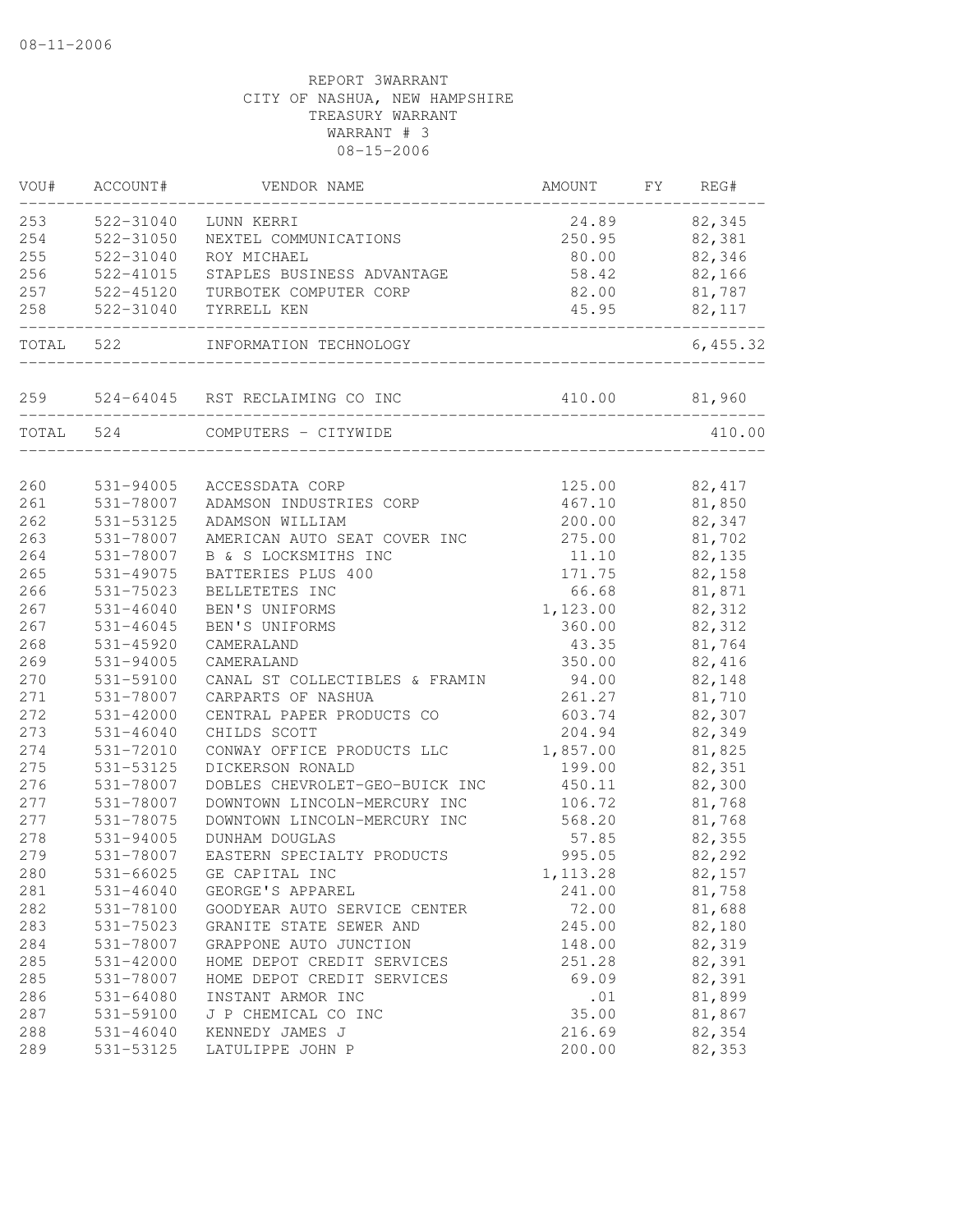| VOU#      | ACCOUNT#      | VENDOR NAME                    | AMOUNT    | FΥ | REG#      |
|-----------|---------------|--------------------------------|-----------|----|-----------|
| 290       | 531-78007     | MAC MULKIN CHEVROLET INC       | 885.97    |    | 82,288    |
| 291       | 531-46040     | MATTHEWS MARTIN C              | 314.39    |    | 82,352    |
| 292       | 531-78007     | MAYNARD & LESIEUR INCORPORATED | 285.00    |    | 82,294    |
| 292       | 531-78065     | MAYNARD & LESIEUR INCORPORATED | 1,105.20  |    | 82,294    |
| 293       | 531-74040     | MGE UPS SYSTEMS                | 3,493.00  |    | 81,722    |
| 294       | 531-94005     | NESPIN                         | 340.00    |    | 82,435    |
| 295       | 531-94005     | NEW HAMPSHIRE BAR ASSOC        | 169.00    |    | 82,420    |
| 296       | 531-78007     | NORTHERN FOREIGN CAR PARTS INC | 327.09    |    | 82,321    |
| 297       | 531-78007     | NYTECH SUPPLY CO               | 26.47     |    | 81,729    |
| 298       | 531-33005     | PENNICHUCK WATER               | 783.41    |    | 82,397    |
| 299       | 531-53125     | PHELPS LAKEISHA                | 200.00    |    | 82,348    |
| 300       | 531-53050     | PSYCHOTHERAPY ASSOCIATES INC   | 1,200.00  |    | 82,200    |
| 301       | 531-32005     | PUBLIC SERVICE OF NH           | 18,755.79 |    | 82,430    |
| 301       | 531-32035     | PUBLIC SERVICE OF NH           | 43.72     |    | 82,430    |
| 302       | $531 - 46040$ | RILEY'S SPORT SHOP INC         | 60.48     |    | 81,703    |
| 303       | 531-78007     | ROBBINS AUTO PARTS INC         | 651.58    |    | 82,094    |
| 304       | 531-59100     | SHALOM COMMUNICATIONS INC      | 195.00    |    | 82,418    |
| 305       | 531-69025     | SNAP ON TOOLS                  | 348.60    |    | 81,738    |
| 306       | 531-41005     | STAPLES BUSINESS ADVANTAGE     | 351.17    |    | 82,166    |
| 306       | 531-41015     | STAPLES BUSINESS ADVANTAGE     | 56.07     |    | 82,166    |
| 307       | 531-91025     | THERRIEN TODD                  | 35.60     |    | 82,350    |
| 308       | 531-78007     | TOWERS MOTOR PARTS CORP        | 203.07    |    | 82,132    |
| 309       | 531-31025     | VERIZON                        | 31.16     |    | 82,403    |
| TOTAL 531 |               | POLICE DEPARTMENT              |           |    | 41,043.98 |
|           |               |                                |           |    |           |
| 310       | 532-41015     | ANCO ENGRAVED SIGNS & STAMPS I | 54.50     |    | 82,110    |
| 311       | 532-78100     | BEARINGS SPECIALTY CO INC      | 69.24     |    | 82,155    |
| 312       | 532-75023     | BELLETETES INC                 | 89.80     |    | 81,871    |
| 312       | 532-75901     | BELLETETES INC                 | 36.39     |    | 81,871    |
| 312       | 532-78100     | BELLETETES INC                 | 7.99      |    | 81,871    |
| 313       | 532-78035     | CHROMATE INDUSTRIAL CORP       | 597.84    |    | 81,817    |
| 314       | 532-42005     | CORPORATE EXPRESS INC          | 350.23    |    | 81,900    |
| 314       | 532-42010     | CORPORATE EXPRESS INC          | 183.37    |    | 81,900    |
| 314       | 532-42020     | CORPORATE EXPRESS INC          | 102.75    |    | 81,900    |
| 315       | 532-75100     | FIMBEL PAUNET CORP             | 550.25    |    | 82,141    |
| 316       | 532-64094     | FIRE TECH & SAFETY OF NEW ENGL | 1,515.00  |    | 82,137    |
| 317       | 532-73005     | FRIGIDAIRE SERVICE CONTRACTS   | 47.95     |    | 82,400    |
| 318       | 532-78020     | GRANITE STATE BOAT WORKS INC   | 632.89    |    | 81,808    |
| 319       | 532-75160     | GRANITE STATE PLUMBING & HEATI | 126.59    |    | 82,139    |
| 320       | 532-78100     | HATFIELD ROGER                 | 40.00     |    | 82,356    |
| 320       | 532-98029     | HATFIELD ROGER                 | 81.73     |    | 82,356    |
| 321       | 532-75023     | HOME DEPOT CREDIT SERVICES     | 19.92     |    | 82,391    |
| 322       | $532 - 46040$ | HUNTRESS UNIFORMS              | 90.80     |    | 81,790    |
| 323       | 532-95010     | J J KELLER & ASSOCOCIATES INC  | 526.65    |    | 82,436    |
| 324       | 532-78007     | JACK YOUNG COMPANY INC         | 156.75    |    | 82,297    |
| 325       | 532-75160     | KERRY FIRE PROTECTION INC      | 208.50    |    | 81,884    |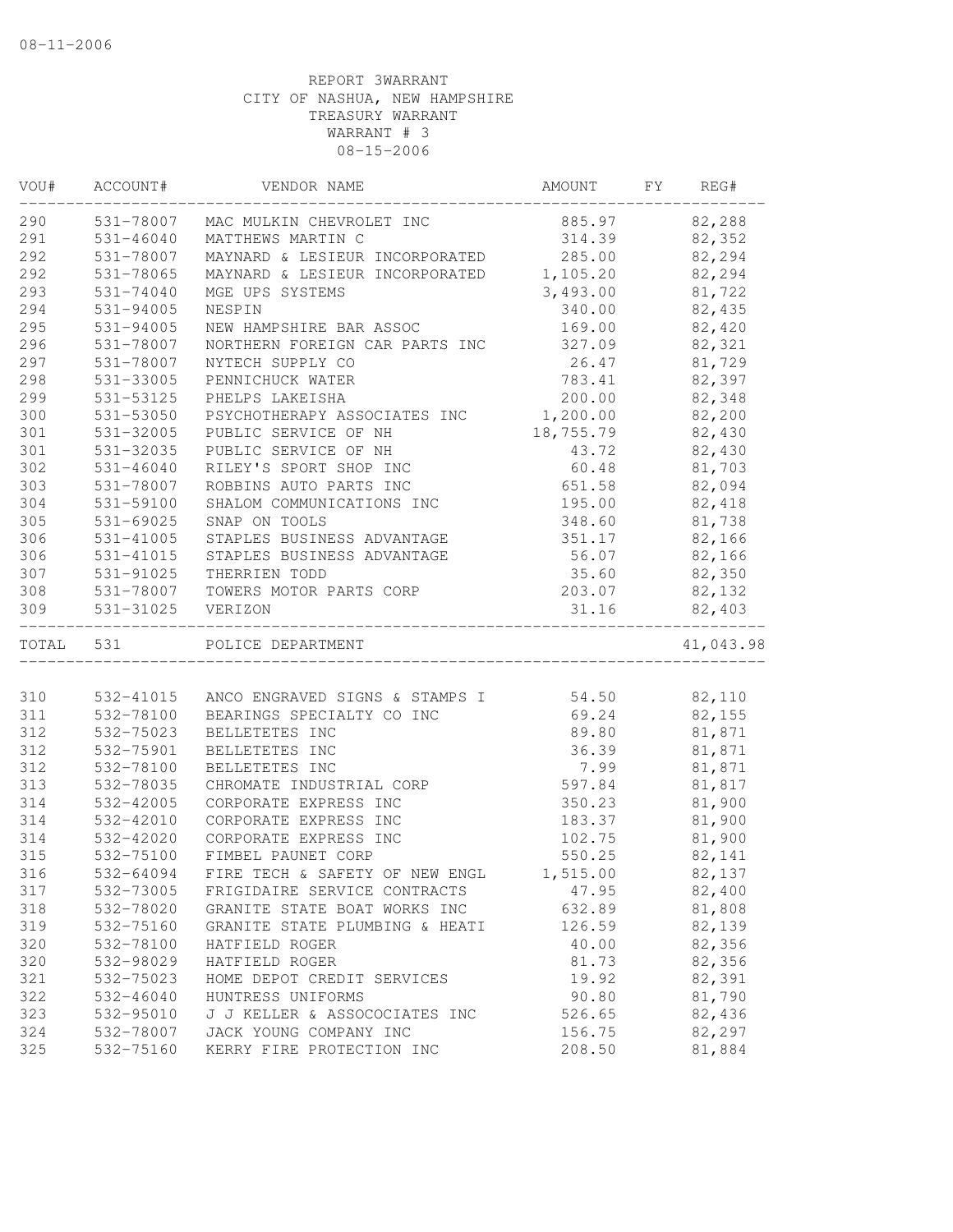| 82,395<br>326<br>532-34015<br>KEYSPAN ENERGY DELIVERY<br>142.44<br>327<br>LEAVITT & BOUCHER EQUIPMENT LL<br>1,617.00<br>82,008<br>532-75023<br>328<br>82,284<br>532-75105<br>M & M ELECTRICAL SUPPLY CO INC<br>1,187.69<br>329<br>532-78065<br>MAYNARD & LESIEUR INCORPORATED<br>982.82<br>82,294<br>330<br>532-78100<br>MINUTEMAN TRUCKS INC<br>6,067.71<br>82,170<br>331<br>82,159<br>532-47010<br>MOORE MEDICAL LLC<br>1,186.80<br>331<br>6.21<br>82,159<br>532-64094<br>MOORE MEDICAL LLC<br>332<br>75.00<br>82,407<br>532-95005<br>NEAFM<br>333<br>82,381<br>532-31040<br>NEXTEL COMMUNICATIONS<br>530.71<br>81,892<br>334<br>532-94005<br>NH DIV OF FIRE STANDARDS & TRA<br>30.00<br>335<br>532-33005<br>PENNICHUCK WATER<br>822.78<br>82,397<br>336<br>PUBLIC SERVICE OF NH<br>82,430<br>532-32005<br>4,923.03<br>337<br>532-74038<br>R WHITE EQUIPMENT CENTER INC<br>11.50<br>82,296<br>338<br>532-79045<br>RADIO SHACK<br>64.98<br>82,376<br>339<br>$532 - 46045$<br>81,694<br>RAPAGLIA MARK<br>477.54<br>340<br>532-45110<br>SANEL AUTO PARTS CO<br>322.78<br>81,878<br>340<br>1,069.77<br>81,878<br>532-78007<br>SANEL AUTO PARTS CO<br>340<br>81,878<br>532-78100<br>SANEL AUTO PARTS CO<br>703.92<br>341<br>STAPLES BUSINESS ADVANTAGE<br>357.03<br>82,166<br>532-41015<br>342<br>532-95005<br>TREASURER STATE OF NH<br>82,393<br>75.00<br>343<br>532-78080<br>YANKEE TRUCKS<br>105.27<br>81,725<br>344<br>532-98030<br>81,806<br>ZAX SIGNAGE SYSTEMS<br>113.40<br>TOTAL 532<br>FIRE DEPARTMENT<br>345 533-33010 PENNICHUCK WATER<br>134,468.42 82,397<br>134,468.42<br>TOTAL 533<br>WATER SUPPLY (PUBLIC HYDRANTS)<br>346 534-32020 PUBLIC SERVICE OF NH<br>44,846.26 82,430<br>TOTAL 534<br>44,846.26<br>STREET LIGHTING<br>347<br>535-81023 NEXTEL COMMUNICATIONS<br>73.08 82,381<br>TOTAL 535 EMERGENCY MANAGEMENT<br>73.08<br>536-75130 J LAWRENCE HALL INC<br>348<br>423.28 82,317<br>536-32035 PUBLIC SERVICE OF NH<br>368.51<br>82,430<br>349<br>TOTAL 536 CITYWIDE COMMUNICATIONS<br>_______________________________<br>105.06<br>350<br>541-62026 GE CAPITAL INC<br>82,157 | VOU# | ACCOUNT# | VENDOR NAME | AMOUNT | FY | REG#       |
|---------------------------------------------------------------------------------------------------------------------------------------------------------------------------------------------------------------------------------------------------------------------------------------------------------------------------------------------------------------------------------------------------------------------------------------------------------------------------------------------------------------------------------------------------------------------------------------------------------------------------------------------------------------------------------------------------------------------------------------------------------------------------------------------------------------------------------------------------------------------------------------------------------------------------------------------------------------------------------------------------------------------------------------------------------------------------------------------------------------------------------------------------------------------------------------------------------------------------------------------------------------------------------------------------------------------------------------------------------------------------------------------------------------------------------------------------------------------------------------------------------------------------------------------------------------------------------------------------------------------------------------------------------------------------------------------------------------------------------------------------------------------------------------------------------------------------------------------------------------------------------------------------------------------------------------------------------------------------------------------------------------------------------------------------------------------------------------------------|------|----------|-------------|--------|----|------------|
|                                                                                                                                                                                                                                                                                                                                                                                                                                                                                                                                                                                                                                                                                                                                                                                                                                                                                                                                                                                                                                                                                                                                                                                                                                                                                                                                                                                                                                                                                                                                                                                                                                                                                                                                                                                                                                                                                                                                                                                                                                                                                                   |      |          |             |        |    |            |
|                                                                                                                                                                                                                                                                                                                                                                                                                                                                                                                                                                                                                                                                                                                                                                                                                                                                                                                                                                                                                                                                                                                                                                                                                                                                                                                                                                                                                                                                                                                                                                                                                                                                                                                                                                                                                                                                                                                                                                                                                                                                                                   |      |          |             |        |    |            |
|                                                                                                                                                                                                                                                                                                                                                                                                                                                                                                                                                                                                                                                                                                                                                                                                                                                                                                                                                                                                                                                                                                                                                                                                                                                                                                                                                                                                                                                                                                                                                                                                                                                                                                                                                                                                                                                                                                                                                                                                                                                                                                   |      |          |             |        |    |            |
|                                                                                                                                                                                                                                                                                                                                                                                                                                                                                                                                                                                                                                                                                                                                                                                                                                                                                                                                                                                                                                                                                                                                                                                                                                                                                                                                                                                                                                                                                                                                                                                                                                                                                                                                                                                                                                                                                                                                                                                                                                                                                                   |      |          |             |        |    |            |
|                                                                                                                                                                                                                                                                                                                                                                                                                                                                                                                                                                                                                                                                                                                                                                                                                                                                                                                                                                                                                                                                                                                                                                                                                                                                                                                                                                                                                                                                                                                                                                                                                                                                                                                                                                                                                                                                                                                                                                                                                                                                                                   |      |          |             |        |    |            |
|                                                                                                                                                                                                                                                                                                                                                                                                                                                                                                                                                                                                                                                                                                                                                                                                                                                                                                                                                                                                                                                                                                                                                                                                                                                                                                                                                                                                                                                                                                                                                                                                                                                                                                                                                                                                                                                                                                                                                                                                                                                                                                   |      |          |             |        |    |            |
|                                                                                                                                                                                                                                                                                                                                                                                                                                                                                                                                                                                                                                                                                                                                                                                                                                                                                                                                                                                                                                                                                                                                                                                                                                                                                                                                                                                                                                                                                                                                                                                                                                                                                                                                                                                                                                                                                                                                                                                                                                                                                                   |      |          |             |        |    |            |
|                                                                                                                                                                                                                                                                                                                                                                                                                                                                                                                                                                                                                                                                                                                                                                                                                                                                                                                                                                                                                                                                                                                                                                                                                                                                                                                                                                                                                                                                                                                                                                                                                                                                                                                                                                                                                                                                                                                                                                                                                                                                                                   |      |          |             |        |    |            |
|                                                                                                                                                                                                                                                                                                                                                                                                                                                                                                                                                                                                                                                                                                                                                                                                                                                                                                                                                                                                                                                                                                                                                                                                                                                                                                                                                                                                                                                                                                                                                                                                                                                                                                                                                                                                                                                                                                                                                                                                                                                                                                   |      |          |             |        |    |            |
|                                                                                                                                                                                                                                                                                                                                                                                                                                                                                                                                                                                                                                                                                                                                                                                                                                                                                                                                                                                                                                                                                                                                                                                                                                                                                                                                                                                                                                                                                                                                                                                                                                                                                                                                                                                                                                                                                                                                                                                                                                                                                                   |      |          |             |        |    |            |
|                                                                                                                                                                                                                                                                                                                                                                                                                                                                                                                                                                                                                                                                                                                                                                                                                                                                                                                                                                                                                                                                                                                                                                                                                                                                                                                                                                                                                                                                                                                                                                                                                                                                                                                                                                                                                                                                                                                                                                                                                                                                                                   |      |          |             |        |    |            |
|                                                                                                                                                                                                                                                                                                                                                                                                                                                                                                                                                                                                                                                                                                                                                                                                                                                                                                                                                                                                                                                                                                                                                                                                                                                                                                                                                                                                                                                                                                                                                                                                                                                                                                                                                                                                                                                                                                                                                                                                                                                                                                   |      |          |             |        |    |            |
|                                                                                                                                                                                                                                                                                                                                                                                                                                                                                                                                                                                                                                                                                                                                                                                                                                                                                                                                                                                                                                                                                                                                                                                                                                                                                                                                                                                                                                                                                                                                                                                                                                                                                                                                                                                                                                                                                                                                                                                                                                                                                                   |      |          |             |        |    |            |
|                                                                                                                                                                                                                                                                                                                                                                                                                                                                                                                                                                                                                                                                                                                                                                                                                                                                                                                                                                                                                                                                                                                                                                                                                                                                                                                                                                                                                                                                                                                                                                                                                                                                                                                                                                                                                                                                                                                                                                                                                                                                                                   |      |          |             |        |    |            |
|                                                                                                                                                                                                                                                                                                                                                                                                                                                                                                                                                                                                                                                                                                                                                                                                                                                                                                                                                                                                                                                                                                                                                                                                                                                                                                                                                                                                                                                                                                                                                                                                                                                                                                                                                                                                                                                                                                                                                                                                                                                                                                   |      |          |             |        |    |            |
|                                                                                                                                                                                                                                                                                                                                                                                                                                                                                                                                                                                                                                                                                                                                                                                                                                                                                                                                                                                                                                                                                                                                                                                                                                                                                                                                                                                                                                                                                                                                                                                                                                                                                                                                                                                                                                                                                                                                                                                                                                                                                                   |      |          |             |        |    |            |
|                                                                                                                                                                                                                                                                                                                                                                                                                                                                                                                                                                                                                                                                                                                                                                                                                                                                                                                                                                                                                                                                                                                                                                                                                                                                                                                                                                                                                                                                                                                                                                                                                                                                                                                                                                                                                                                                                                                                                                                                                                                                                                   |      |          |             |        |    |            |
|                                                                                                                                                                                                                                                                                                                                                                                                                                                                                                                                                                                                                                                                                                                                                                                                                                                                                                                                                                                                                                                                                                                                                                                                                                                                                                                                                                                                                                                                                                                                                                                                                                                                                                                                                                                                                                                                                                                                                                                                                                                                                                   |      |          |             |        |    |            |
|                                                                                                                                                                                                                                                                                                                                                                                                                                                                                                                                                                                                                                                                                                                                                                                                                                                                                                                                                                                                                                                                                                                                                                                                                                                                                                                                                                                                                                                                                                                                                                                                                                                                                                                                                                                                                                                                                                                                                                                                                                                                                                   |      |          |             |        |    |            |
|                                                                                                                                                                                                                                                                                                                                                                                                                                                                                                                                                                                                                                                                                                                                                                                                                                                                                                                                                                                                                                                                                                                                                                                                                                                                                                                                                                                                                                                                                                                                                                                                                                                                                                                                                                                                                                                                                                                                                                                                                                                                                                   |      |          |             |        |    |            |
|                                                                                                                                                                                                                                                                                                                                                                                                                                                                                                                                                                                                                                                                                                                                                                                                                                                                                                                                                                                                                                                                                                                                                                                                                                                                                                                                                                                                                                                                                                                                                                                                                                                                                                                                                                                                                                                                                                                                                                                                                                                                                                   |      |          |             |        |    |            |
|                                                                                                                                                                                                                                                                                                                                                                                                                                                                                                                                                                                                                                                                                                                                                                                                                                                                                                                                                                                                                                                                                                                                                                                                                                                                                                                                                                                                                                                                                                                                                                                                                                                                                                                                                                                                                                                                                                                                                                                                                                                                                                   |      |          |             |        |    |            |
|                                                                                                                                                                                                                                                                                                                                                                                                                                                                                                                                                                                                                                                                                                                                                                                                                                                                                                                                                                                                                                                                                                                                                                                                                                                                                                                                                                                                                                                                                                                                                                                                                                                                                                                                                                                                                                                                                                                                                                                                                                                                                                   |      |          |             |        |    | 26, 362.52 |
|                                                                                                                                                                                                                                                                                                                                                                                                                                                                                                                                                                                                                                                                                                                                                                                                                                                                                                                                                                                                                                                                                                                                                                                                                                                                                                                                                                                                                                                                                                                                                                                                                                                                                                                                                                                                                                                                                                                                                                                                                                                                                                   |      |          |             |        |    |            |
|                                                                                                                                                                                                                                                                                                                                                                                                                                                                                                                                                                                                                                                                                                                                                                                                                                                                                                                                                                                                                                                                                                                                                                                                                                                                                                                                                                                                                                                                                                                                                                                                                                                                                                                                                                                                                                                                                                                                                                                                                                                                                                   |      |          |             |        |    |            |
|                                                                                                                                                                                                                                                                                                                                                                                                                                                                                                                                                                                                                                                                                                                                                                                                                                                                                                                                                                                                                                                                                                                                                                                                                                                                                                                                                                                                                                                                                                                                                                                                                                                                                                                                                                                                                                                                                                                                                                                                                                                                                                   |      |          |             |        |    |            |
|                                                                                                                                                                                                                                                                                                                                                                                                                                                                                                                                                                                                                                                                                                                                                                                                                                                                                                                                                                                                                                                                                                                                                                                                                                                                                                                                                                                                                                                                                                                                                                                                                                                                                                                                                                                                                                                                                                                                                                                                                                                                                                   |      |          |             |        |    |            |
|                                                                                                                                                                                                                                                                                                                                                                                                                                                                                                                                                                                                                                                                                                                                                                                                                                                                                                                                                                                                                                                                                                                                                                                                                                                                                                                                                                                                                                                                                                                                                                                                                                                                                                                                                                                                                                                                                                                                                                                                                                                                                                   |      |          |             |        |    |            |
|                                                                                                                                                                                                                                                                                                                                                                                                                                                                                                                                                                                                                                                                                                                                                                                                                                                                                                                                                                                                                                                                                                                                                                                                                                                                                                                                                                                                                                                                                                                                                                                                                                                                                                                                                                                                                                                                                                                                                                                                                                                                                                   |      |          |             |        |    |            |
|                                                                                                                                                                                                                                                                                                                                                                                                                                                                                                                                                                                                                                                                                                                                                                                                                                                                                                                                                                                                                                                                                                                                                                                                                                                                                                                                                                                                                                                                                                                                                                                                                                                                                                                                                                                                                                                                                                                                                                                                                                                                                                   |      |          |             |        |    |            |
|                                                                                                                                                                                                                                                                                                                                                                                                                                                                                                                                                                                                                                                                                                                                                                                                                                                                                                                                                                                                                                                                                                                                                                                                                                                                                                                                                                                                                                                                                                                                                                                                                                                                                                                                                                                                                                                                                                                                                                                                                                                                                                   |      |          |             |        |    |            |
|                                                                                                                                                                                                                                                                                                                                                                                                                                                                                                                                                                                                                                                                                                                                                                                                                                                                                                                                                                                                                                                                                                                                                                                                                                                                                                                                                                                                                                                                                                                                                                                                                                                                                                                                                                                                                                                                                                                                                                                                                                                                                                   |      |          |             |        |    |            |
|                                                                                                                                                                                                                                                                                                                                                                                                                                                                                                                                                                                                                                                                                                                                                                                                                                                                                                                                                                                                                                                                                                                                                                                                                                                                                                                                                                                                                                                                                                                                                                                                                                                                                                                                                                                                                                                                                                                                                                                                                                                                                                   |      |          |             |        |    | 791.79     |
|                                                                                                                                                                                                                                                                                                                                                                                                                                                                                                                                                                                                                                                                                                                                                                                                                                                                                                                                                                                                                                                                                                                                                                                                                                                                                                                                                                                                                                                                                                                                                                                                                                                                                                                                                                                                                                                                                                                                                                                                                                                                                                   |      |          |             |        |    |            |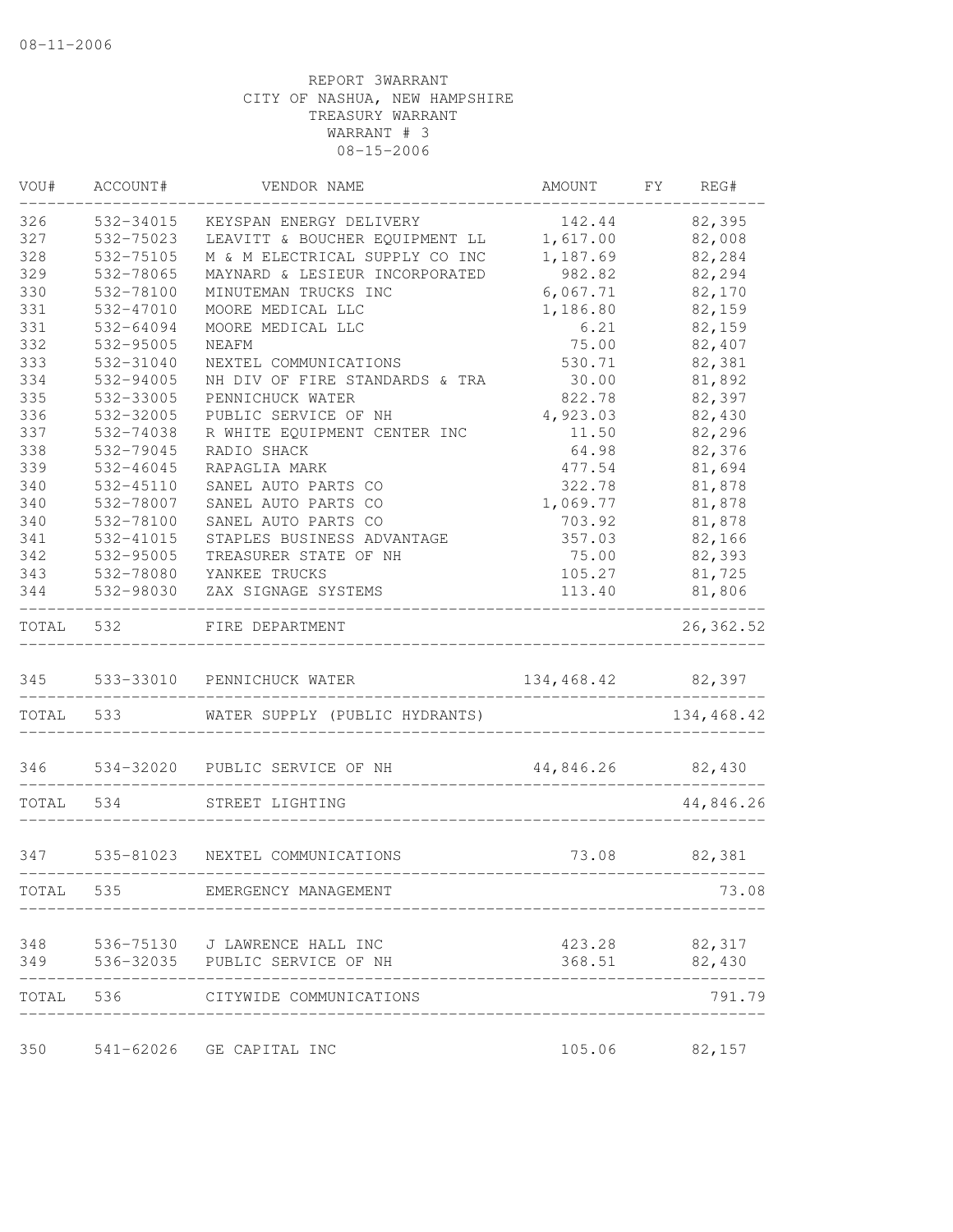| VOU#      | ACCOUNT#  | VENDOR NAME                                         | AMOUNT   | FY | REG#         |
|-----------|-----------|-----------------------------------------------------|----------|----|--------------|
| 351       |           | 541-53165 LANGUAGE LINE SERVICES                    | 92.53    |    | 81,776       |
| TOTAL     | 541       | COMMUNITY SERVICES DIVISION                         |          |    | 197.59       |
| 352       | 542-91005 | COTE JOAN                                           | 4.90     |    | 81,886       |
| 353       | 542-62026 | GE CAPITAL INC                                      | 132.41   |    | 82,157       |
| 354       |           | 542-31050 NEXTEL COMMUNICATIONS                     | 35.65    |    | 82,381       |
| 355       | 542-47010 | STERICYCLE INC<br>_________________________________ | 120.74   |    | 81,691       |
| TOTAL 542 |           | COMMUNITY HEALTH                                    |          |    | 293.70       |
| 356       |           | 543-49075 NEW ENGLAND DRY ICE CO LLC                |          |    | 28.00 81,717 |
| 357       | 543-31050 | NEXTEL COMMUNICATIONS                               | 61.17    |    | 82,381       |
| TOTAL 543 |           | ENVIRONMENTAL HEALTH DEPT.                          |          |    | 89.17        |
|           |           |                                                     |          |    |              |
| 358       | 545-97020 | 18/22 ASH ST LLC                                    | 85.00    |    | 81,973       |
| 359       | 545-97020 | 23-25 TEMPLE ST REALTY LLC                          | 700.00   |    | 82,102       |
| 360       | 545-97020 | 82 WEST HOLLIS ST LLC                               | 389.77   |    | 82,116       |
| 361       | 545-97020 | ALVARADO LUCILLA                                    | 620.00   |    | 81,791       |
| 362       | 545-97020 | AMHERST ST ASSOCIATES                               | 896.70   |    | 81,844       |
| 363       | 545-97020 | ARNOLD DENNIS                                       | 1,000.00 |    | 81,795       |
| 364       | 545-97020 | B36 REAL ESTATE LLC                                 | 1,015.53 |    | 81,756       |
| 365       | 545-97020 | BISHOP REAL ESTATE MGMT INC                         | 1,322.06 |    | 81,860       |
| 366       | 545-97020 | BOUCHER CONRAD C                                    | 497.08   |    | 82,152       |
| 367       | 545-97020 | BRODEUR CLAUDE                                      | 570.25   |    | 81,862       |
| 368       | 545-97020 | BROOK VILLAGE NORTH ASSOCIATES                      | 508.58   |    | 82,095       |
| 369       | 545-97020 | CANTERBURY APARTMENTS                               | 1,042.15 |    | 81,709       |
| 370       | 545-97020 | CAREY RALPH FRANCIS                                 | 398.53   |    | 81,741       |
| 371       | 545-97020 | CENTRAL REALTY                                      | 872.53   |    | 81,901       |
| 372       | 545-97020 | CITY VIEW MANAGEMENT CO INC                         | 710.69   |    | 82,164       |
| 373       | 545-97020 | CLOCKTOWER HOUSING ASSOCIATES                       | 373.49   |    | 81,696       |
| 374       | 545-97020 | COMBS DONALD                                        | 825.00   |    | 82,068       |
| 375       | 545-97020 | CONNOLLY FRANCIS X                                  | 150.00   |    | 81,719       |
| 376       | 545-97020 | CONSTANT KENNETH                                    | 500.00   |    | 81,836       |
| 377       | 545-97020 | COUNTRY BARN MOTEL                                  | 889.00   |    | 81,872       |
| 378       | 545-97020 | CRUZ SEGUNDO                                        | 354.98   |    | 81,995       |
| 379       | 545-97020 | DAIGLE DONNA                                        | 275.83   |    | 81,859       |
| 380       | 545-97020 | DAPIEDADE EZEQUIEL A                                | 695.00   |    | 81,812       |
| 381       | 545-97020 | DOWNTOWNER NELSON/DAVID A GREG                      | 337.50   |    | 81,720       |
| 382       | 545-97020 | DROUIN ROBERT G                                     | 702.99   |    | 82,106       |
| 383       | 545-97020 | FLAGLER PROPERTIES INC                              | 797.06   |    | 82,150       |
| 384       | 545-97020 | FREEDOM APARTMENTS LLC                              | 381.00   |    | 81,864       |
| 385       | 545-97020 | GALLAGHER THOMAS                                    | 238.65   |    | 81,903       |
| 386       | 545-97020 | GAUTHIER CONNIE                                     | 1,120.86 |    | 81,693       |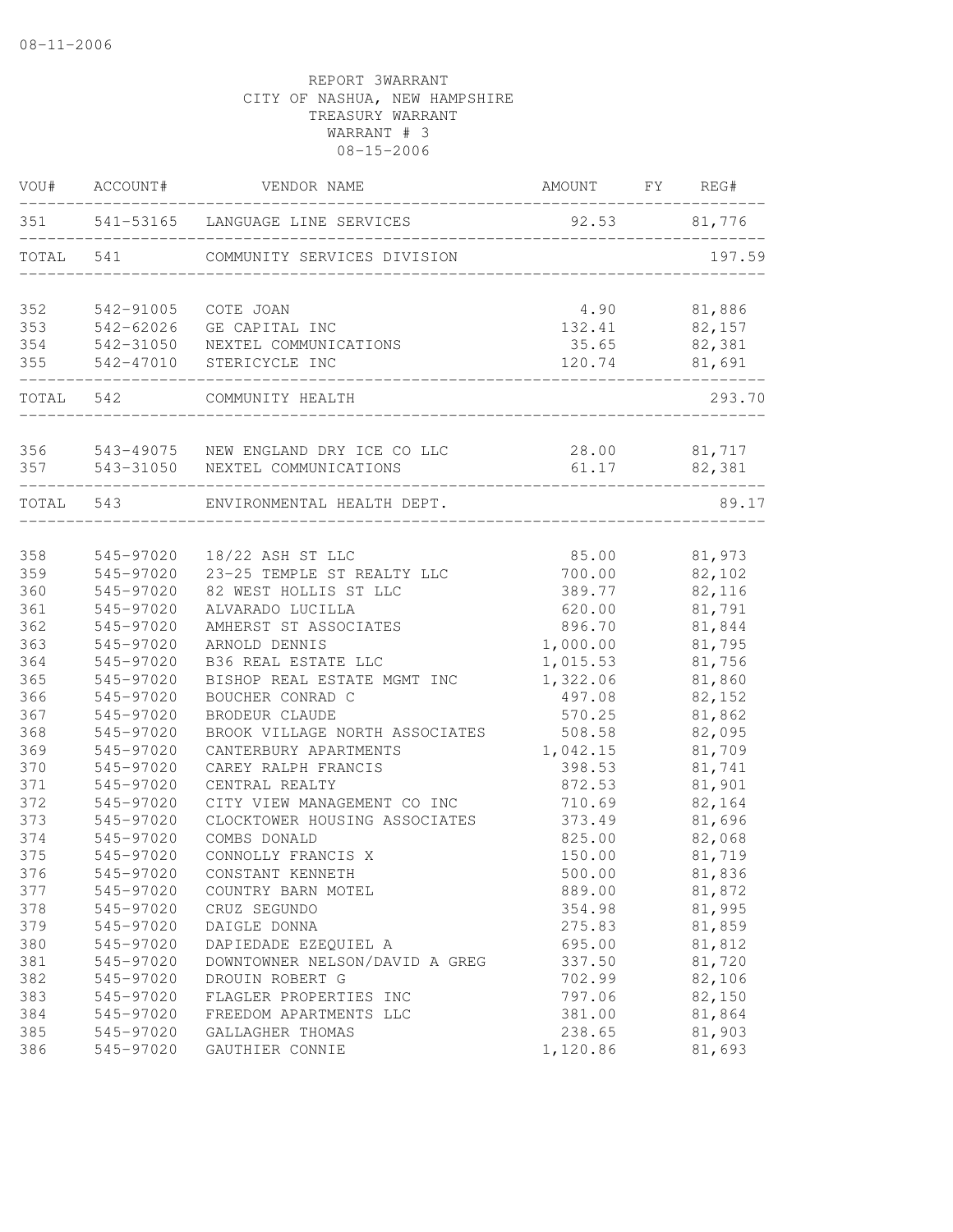| VOU#       | ACCOUNT#  | VENDOR NAME                                                                                                                       | AMOUNT           | FY | REG#                  |
|------------|-----------|-----------------------------------------------------------------------------------------------------------------------------------|------------------|----|-----------------------|
| 387        | 545-97020 | GAUTHIER REALTY/CONNIE GAUTHIE                                                                                                    | 1,560.51         |    | 82,160                |
| 388        | 545-97020 | GOULET BARBARA A                                                                                                                  | 1,081.21         |    | 81,681                |
| 389        | 545-97020 | GRANITE INN                                                                                                                       | 55.00            |    | 81,971                |
| 390        | 545-97015 | GREYHOUND LINES INC MIS                                                                                                           | 95.00            |    | 82,144                |
| 391        | 545-97020 | HAUSER DENISE                                                                                                                     | 656.80           |    | 81,998                |
| 392        | 545-97020 | <b>JURIS CHARLES</b>                                                                                                              | 341.04           |    | 81,784                |
| 393        | 545-97015 | KEYSPAN ENERGY DELIVERY                                                                                                           | 6,536.20         |    | 82,439                |
| 394        | 545-97020 | KONEVA TATIANA                                                                                                                    | 700.00           |    | 81,890                |
| 395        | 545-97020 | LAFLAMME PAUL                                                                                                                     | 600.00           |    | 81,683                |
| 396        | 545-97020 | LAMERAND ENTERPRISES/KYLE LAME                                                                                                    | 667.85           |    | 82,127                |
| 397        | 545-97020 | LAVOIE HERVE E                                                                                                                    | 225.30           |    | 82, 111               |
| 398        | 545-97020 | LEITH ROBERT W                                                                                                                    | 493.80           |    | 82,115                |
| 399        | 545-97020 | LILLIANS MOTEL                                                                                                                    | 1,590.00         |    | 81,701                |
| 400        | 545-97020 | LONG RAY/LONG & TAYLOR PROPERT                                                                                                    | 375.00           |    | 81,852                |
| 401        | 545-97020 | MARTIN GEORGE                                                                                                                     | 620.98           |    | 81,721                |
| 402        | 545-97020 | MATARAZZO ANTHONY P                                                                                                               | 138.87           |    | 81,684                |
| 403        | 545-97020 | MCCHANDLER LLC                                                                                                                    | 378.92           |    | 81,870                |
| 404        | 545-97020 | MOTEL 6                                                                                                                           | 897.84           |    | 82,130                |
| 405        | 545-97020 | NASHUA HOUSING AUTHORITY                                                                                                          | 432.30           |    | 82,136                |
| 406        | 545-97020 | NASHUA PASTORAL CARE                                                                                                              | 340.00           |    | 81,874                |
| 407        | 545-97020 | O'KEEFE ROBERT T                                                                                                                  | 478.73           |    | 81,895                |
| 408        | 545-97020 | OAKWOOD PROPERTIES LLC                                                                                                            | 559.69           |    | 81,781                |
| 409        | 545-97020 | PARENT JEAN                                                                                                                       | 400.00           |    | 81,857                |
| 410        | 545-97020 | PICARD MARY ANN                                                                                                                   | 1,134.30         |    | 82,146                |
| 411        | 545-97020 | PINE HILL GARDENS ASSOCIATION                                                                                                     | 435.00           |    | 81,813                |
| 412        | 545-97015 | PUBLIC SERVICE CO OF NH                                                                                                           | 2,834.67         |    | 82,437                |
| 413        | 545-97020 | RIVERVIEW GARDEN CO LLC                                                                                                           | 738.90           |    | 81,740                |
| 414        | 545-97020 | ROUSSEAU PAUL                                                                                                                     | 242.25           |    | 82,357                |
| 415        | 545-97020 | SANTANA JOSE A                                                                                                                    | 276.05           |    | 82,004                |
| 416        | 545-97020 | SAYERS CHARLES O                                                                                                                  | 527.00           |    | 81,690                |
| 417        | 545-97020 | SMITH DONALD                                                                                                                      | 220.00           |    | 81,922                |
| 418        | 545-97020 | SOUL PURPOSE LIVING                                                                                                               | 347.14           |    | 81,774                |
| 419        | 545-97020 | SOUL PURPOSE LIVING INC                                                                                                           | 945.00           |    | 81,826                |
| 420        | 545-97015 | ST JOSEPH PHARMACY                                                                                                                | 182.25           |    | 81,733                |
| 421        | 545-97020 | TORRES ROSEMARY                                                                                                                   | 990.43           |    | 81,833                |
| 422        | 545-97020 | WIELGOSZINSKI FRANCIS                                                                                                             | 282.50           |    | 81,876                |
| TOTAL      | 545       | WELFARE COSTS                                                                                                                     |                  |    | 46,650.76             |
|            |           |                                                                                                                                   |                  |    |                       |
| 423<br>424 | 551-59100 | CORBETT CLEANING CO<br>551-31050 NEXTEL COMMUNICATIONS<br>551-41015 STAPLES BUSINESS ADVANTAGE<br>551-94005 TREASURER STATE OF NU | 320.00<br>288.39 |    | 81,893<br>82,381      |
|            |           |                                                                                                                                   |                  |    |                       |
| 425        |           |                                                                                                                                   | 236.26           |    | 82,166                |
| 426        |           |                                                                                                                                   | 600.00           |    | 82,438<br>----------- |
| TOTAL      | 551       | PUBLIC WORKS DIV & ENGINEERING                                                                                                    |                  |    | 1,444.65              |
|            |           |                                                                                                                                   |                  |    |                       |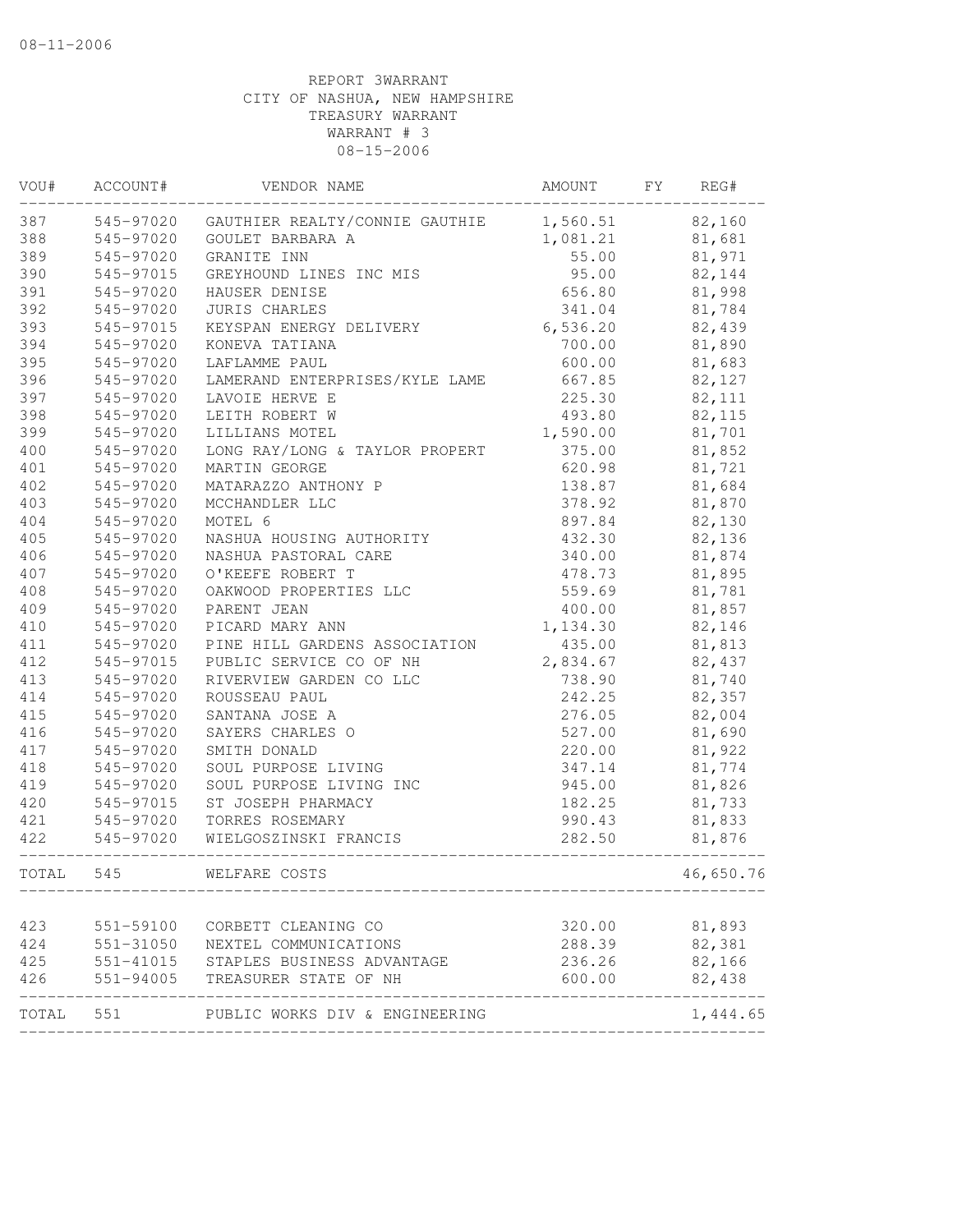| VOU# | ACCOUNT#  | VENDOR NAME                          | AMOUNT   | FΥ | REG#   |
|------|-----------|--------------------------------------|----------|----|--------|
| 427  |           | 552-59140 AMERICAN RED CROSS         | 402.00   |    | 82,122 |
| 428  |           | 552-75022 B & S LOCKSMITHS INC       | 3.95     |    | 82,135 |
| 429  | 552-42010 | BANNER SYSTEMS OF MASSACHUSETT       | 1,083.56 |    | 82,283 |
| 429  | 552-75040 | BANNER SYSTEMS OF MASSACHUSETT       | 792.55   |    | 82,283 |
| 430  | 552-59050 | BEAULIEU DAVID R                     | 140.00   |    | 82,145 |
| 431  | 552-75021 | BELLETETES INC                       | 109.46   |    | 81,871 |
| 431  | 552-75022 | BELLETETES INC                       | 69.38    |    | 81,871 |
| 431  | 552-75165 | BELLETETES INC                       | 2.40     |    | 81,871 |
| 431  | 552-75175 | BELLETETES INC                       | 7.99     |    | 81,871 |
| 432  | 552-75135 | CARPARTS OF NASHUA                   | 39.92    |    | 81,710 |
| 432  | 552-75170 | CARPARTS OF NASHUA                   | 72.93    |    | 81,710 |
| 432  | 552-78007 | CARPARTS OF NASHUA                   | 108.59   |    | 81,710 |
| 433  | 552-59015 | COMPAQ BIG BAND                      | 500.00   |    | 81,775 |
| 434  | 552-75022 | CORBETT CLEANING CO                  | 340.00   |    | 81,893 |
| 435  | 552-75021 | CORRIVEAU ROUTHIER INC               | 5.59     |    | 82,285 |
| 436  | 552-59050 | COTTER KERRY                         | 87.50    |    | 81,750 |
| 437  | 552-59050 | COYLE KEVIN                          | 230.00   |    | 81,743 |
| 438  | 552-75135 | CVS PAVING                           | 1,772.00 |    | 81,746 |
| 439  | 552-48015 | DENNIS K BURKE INC                   | 2,048.94 |    | 82,445 |
| 440  | 552-59050 | DUPRAT DANIEL                        | 195.00   |    | 81,868 |
| 441  | 552-75021 | F W WEBB COMPANY                     | 182.69   |    | 81,773 |
| 441  | 552-75022 | F W WEBB COMPANY                     | 11.55    |    | 81,773 |
| 441  | 552-75170 | F W WEBB COMPANY                     | 3.81     |    | 81,773 |
| 442  | 552-45110 | FILLION ASSOCIATES INC               | 5,456.14 |    | 81,744 |
| 443  | 552-75021 | FRANKLIN PAINT CO INC                | 1,840.00 |    | 82,205 |
| 443  | 552-75040 | FRANKLIN PAINT CO INC                | 922.50   |    | 82,205 |
| 444  | 552-59015 | FWAR/WCB                             | 400.00   |    | 82,066 |
| 445  | 552-59050 | GAGNON JACQUES                       | 40.00    |    | 81,918 |
| 446  | 552-59015 | GALE MARCUS                          | 350.00   |    | 81,713 |
| 447  | 552-75021 | GATE CITY FENCE CO INC               | 1,450.00 |    | 81,829 |
| 448  | 552-62022 | GE CAPITAL INC                       | 115.00   |    | 82,157 |
| 449  | 552-75021 | HOME DEPOT CREDIT SERVICES           | 312.43   |    | 82,391 |
| 449  | 552-75022 | HOME DEPOT CREDIT SERVICES           | 18.41    |    | 82,391 |
| 449  | 552-75040 | HOME DEPOT CREDIT SERVICES           | 16.43    |    | 82,391 |
| 449  | 552-75135 | HOME DEPOT CREDIT SERVICES           | 104.37   |    | 82,391 |
| 449  | 552-75165 | HOME DEPOT CREDIT SERVICES           | 29.10    |    | 82,391 |
| 449  |           | 552-75170 HOME DEPOT CREDIT SERVICES | 24.16    |    | 82,391 |
| 449  | 552-75175 | HOME DEPOT CREDIT SERVICES           | 56.71    |    | 82,391 |
| 450  | 552-75021 | JOHNSON'S ELECTRIC SUPPLY            | 357.93   |    | 81,780 |
| 450  | 552-75135 | JOHNSON'S ELECTRIC SUPPLY            | 62.00    |    | 81,780 |
| 451  | 552-34015 | KEYSPAN ENERGY DELIVERY              | 59.07    |    | 82,395 |
| 451  | 552-34045 | KEYSPAN ENERGY DELIVERY              | 619.75   |    | 82,395 |
| 452  | 552-59015 | KINGSTON BIG BAND/PAUL PINETTE       | 500.00   |    | 82,358 |
| 453  | 552-75021 | LESCO-PROX                           | 281.23   |    | 81,828 |
| 454  | 552-75021 | M & M ELECTRICAL SUPPLY CO INC       | 57.72    |    | 82,284 |
| 455  | 552-78065 | MAYNARD & LESIEUR INCORPORATED       | 15.50    |    | 82,294 |
| 456  | 552-78007 | NAPA AUTO PARTS                      | 173.10   |    | 82,126 |
| 457  | 552-75021 | NASHUA FARMERS EXCHANGE INC          | 831.60   |    | 82,309 |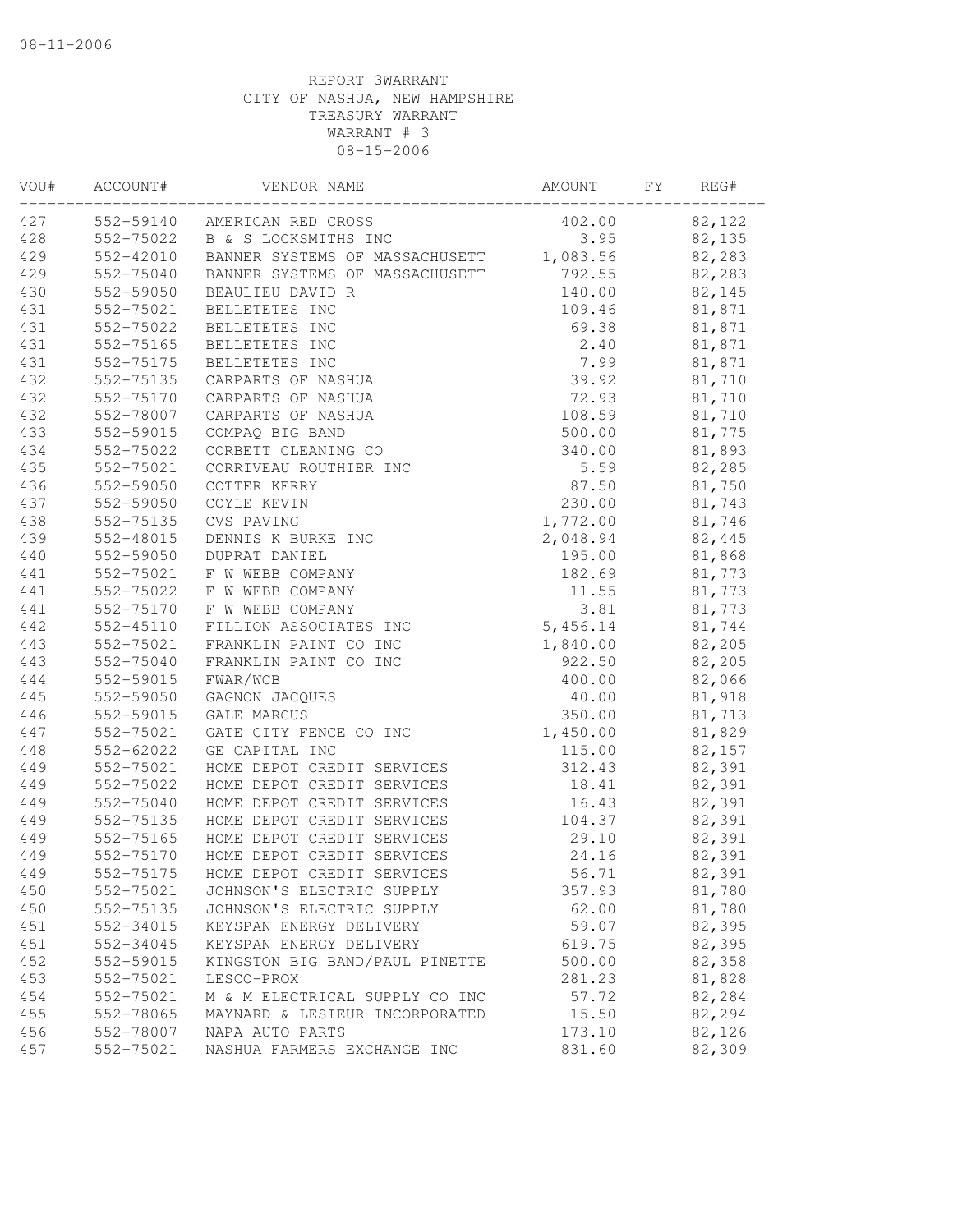| VOU#  | ACCOUNT#  | VENDOR NAME                    | AMOUNT    | FΥ | REG#      |
|-------|-----------|--------------------------------|-----------|----|-----------|
| 458   | 552-74085 | NASHUA OUTDOOR POWER EQUIP     | 138.60    |    | 81,885    |
| 458   | 552-78007 | NASHUA OUTDOOR POWER EQUIP     | 31.98     |    | 81,885    |
| 459   | 552-59015 | NASHUA THEATER GUILD           | 300.00    |    | 81,714    |
| 460   | 552-95005 | NATIONAL RECREATION & PARK ASS | 260.00    |    | 82,434    |
| 461   | 552-31050 | NEXTEL COMMUNICATIONS          | 223.99    |    | 82,381    |
| 462   | 552-75021 | PARTAC PEAT CORPORATION        | 2,918.14  |    | 81,863    |
| 463   | 552-33005 | PENNICHUCK WATER               | 4,629.48  |    | 82,397    |
| 463   | 552-33040 | PENNICHUCK WATER               | 223.94    |    | 82,397    |
| 463   | 552-33045 | PENNICHUCK WATER               | 1,281.89  |    | 82,397    |
| 463   | 552-33050 | PENNICHUCK WATER               | 221.42    |    | 82,397    |
| 464   | 552-32005 | PUBLIC SERVICE OF NH           | 2,217.03  |    | 82,430    |
| 464   | 552-32005 | PUBLIC SERVICE OF NH           | 4,271.96  |    | 82,431    |
| 464   | 552-32030 | PUBLIC SERVICE OF NH           | 283.87    |    | 82,430    |
| 464   | 552-32030 | PUBLIC SERVICE OF NH           | 7,406.24  |    | 82,431    |
| 464   | 552-32040 | PUBLIC SERVICE OF NH           | 2,490.45  |    | 82,431    |
| 465   | 552-74085 | R WHITE EQUIPMENT CENTER INC   | 504.85    |    | 82,296    |
| 465   | 552-75021 | R WHITE EQUIPMENT CENTER INC   | 73.95     |    | 82,296    |
| 466   | 552-78100 | RBG INC                        | 1,690.67  |    | 81,685    |
| 467   | 552-78007 | SANEL AUTO PARTS CO            | 46.88     |    | 81,879    |
| 468   | 552-45110 | SEASONAL SPECIALTY STORES      | 170.88    |    | 82,154    |
| 468   | 552-75021 | SEASONAL SPECIALTY STORES      | 119.59    |    | 82,154    |
| 468   | 552-75170 | SEASONAL SPECIALTY STORES      | 12.80     |    | 82,154    |
| 469   | 552-41015 | STAPLES BUSINESS ADVANTAGE     | 96.24     |    | 82,166    |
| 470   | 552-75021 | STATELINE                      | 101.10    |    | 81,905    |
| 471   | 552-46045 | UNIFIRST CORPORATION           | 354.73    |    | 82,147    |
| 472   | 552-75021 | UNITED SUPPLY COMPANY INC      | 453.39    |    | 82,304    |
| 473   | 552-31040 | VERIZON                        | 75.42     |    | 82,403    |
| 474   | 552-59050 | WALKER KALEY                   | 56.00     |    | 81,839    |
| TOTAL | 552       | PARKS AND RECREATION           |           |    | 52,958.45 |
|       |           |                                |           |    |           |
| 475   | 553-78100 | AUTO ELECTRIC WAREHOUSE INC    | 644.00    |    | 81,682    |
| 476   | 553-45060 | BELLETETES INC                 | 80.98     |    | 81,871    |
| 476   | 553-49075 | BELLETETES INC                 | 22.49     |    | 81,871    |
| 476   | 553-69025 | BELLETETES INC                 | 149.64    |    | 81,871    |
| 476   | 553-75023 | BELLETETES INC                 | 17.71     |    | 81,871    |
| 476   | 553-78100 | BELLETETES INC                 | 6.30      |    | 81,871    |
| 477   | 553-59187 | BOSTON & MAINE CORP            | 2,878.59  |    | 82,168    |
| 478   | 553-45015 | BROX INDUSTRIES INC            | 4,428.36  |    | 81,739    |
| 478   | 553-45190 | BROX INDUSTRIES INC            | 153.45    |    | 81,739    |
| 479   | 553-45060 | CONCRETE SYSTEMS INC           | 1,320.00  |    | 82,316    |
| 480   | 553-59105 | CORBETT CLEANING CO            | 500.00    |    | 81,893    |
| 481   | 553-45060 | CORRIVEAU ROUTHIER INC         | 64.00     |    | 82,285    |
| 482   | 553-59100 | D & R TOWING INC               | 300.00    |    | 82,286    |
| 483   | 553-48015 | DENNIS K BURKE INC             | 16,085.38 |    | 82,445    |
| 484   | 553-59100 | GMS HYDRAULICS INC             | 433.55    |    | 82,314    |
| 485   | 553-46045 | HODGDON KELLY                  | 82.00     |    | 82,359    |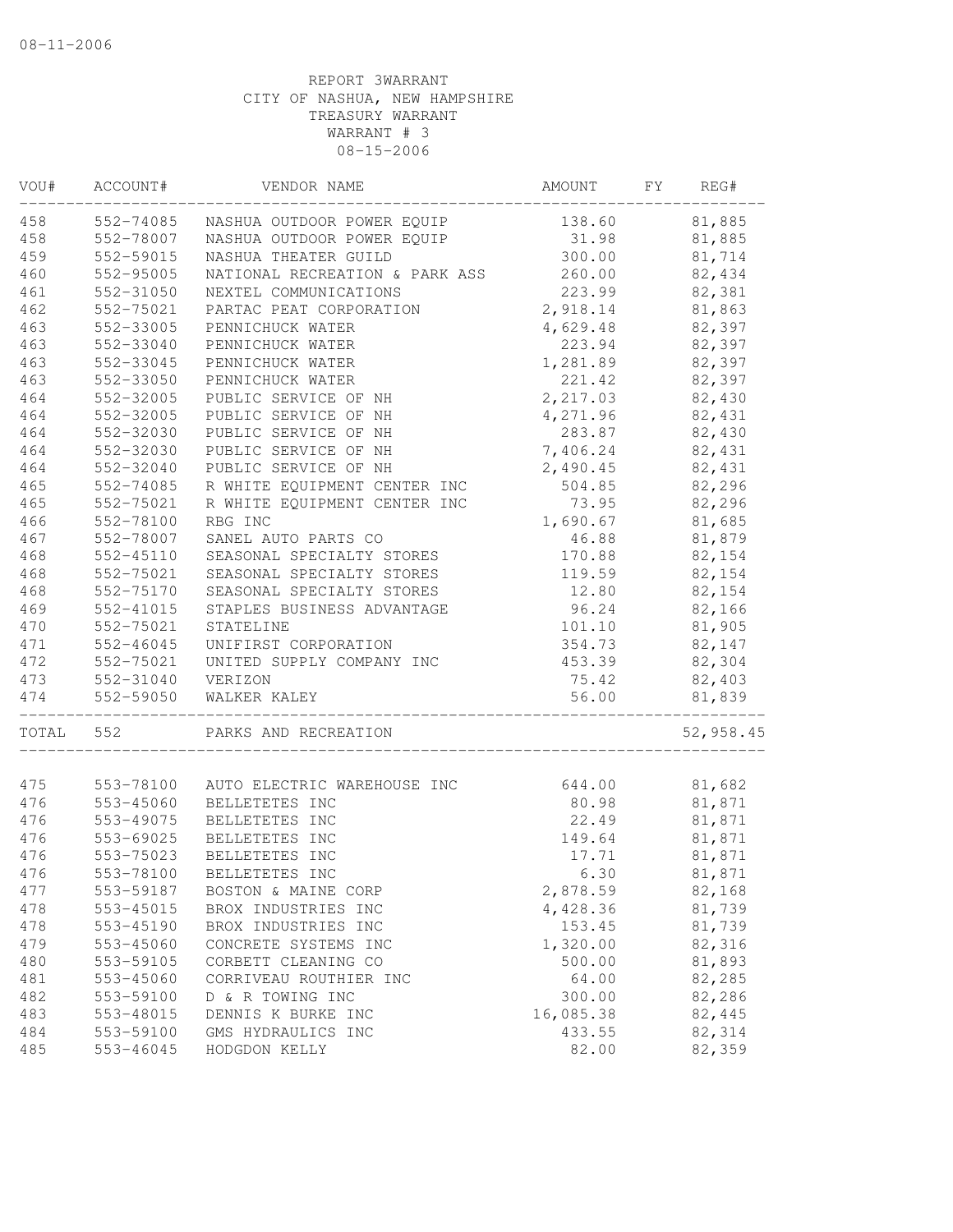| VOU#  | ACCOUNT#  | VENDOR NAME                    | AMOUNT    | FY | REG#      |
|-------|-----------|--------------------------------|-----------|----|-----------|
| 486   | 553-75023 | HOME DEPOT CREDIT SERVICES     | 11.32     |    | 82,391    |
| 487   | 553-77020 | HOWARD P FAIRFIELD INC         | 2,803.19  |    | 82,261    |
| 487   | 553-78100 | HOWARD P FAIRFIELD INC         | 202.82    |    | 82,261    |
| 488   | 553-46045 | LEHIGH SAFETY SHOE LLC         | 728.00    |    | 81,853    |
| 489   | 553-78100 | MAC MULKIN CHEVROLET INC       | 6.64      |    | 82,288    |
| 490   | 553-78100 | MINUTEMAN TRUCKS INC           | 209.48    |    | 82,170    |
| 491   | 553-69025 | NAPA AUTO PARTS                | 10.99     |    | 82,126    |
| 491   | 553-78100 | NAPA AUTO PARTS                | 166.48    |    | 82,126    |
| 492   | 553-31050 | NEXTEL COMMUNICATIONS          | 180.03    |    | 82,381    |
| 493   | 553-33005 | PENNICHUCK WATER               | 228.59    |    | 82,397    |
| 494   | 553-78100 | PINE MOTOR PARTS               | 10.49     |    | 82,295    |
| 495   | 553-32005 | PUBLIC SERVICE OF NH           | 6, 292.15 |    | 82,431    |
| 496   | 553-49075 | SANEL AUTO PARTS CO            | 71.08     |    | 81,879    |
| 496   | 553-78075 | SANEL AUTO PARTS CO            | 36.73     |    | 81,879    |
| 496   | 553-78100 | SANEL AUTO PARTS CO            | 183.77    |    | 81,879    |
| 497   | 553-59100 | SIMPLEXGRINNELL                | 1,509.00  |    | 81,704    |
| 498   | 553-46045 | UNIFIRST CORPORATION           | 134.44    |    | 82,147    |
| 499   | 553-49075 | USP OF NEW ENGLAND             | 66.24     |    | 82,118    |
| 499   | 553-78100 | USP OF NEW ENGLAND             | 2.75      |    | 82,118    |
| 500   | 553-46045 | VALERAS MICHAEL                | 69.99     |    | 82,360    |
| 501   | 553-78035 | WINDWARD PETROLEUM             | 1,850.21  |    | 81,760    |
| TOTAL | 553       | STREET DEPARTMENT              |           |    | 41,940.84 |
| 502   | 555-75023 | F W WEBB COMPANY               | 567.66    |    | 81,773    |
| 503   | 555-91005 | KENNAMER JEAN MARIE            | 35.60     |    | 82,361    |
| 503   | 555-94005 | KENNAMER JEAN MARIE            | 145.00    |    | 82,361    |
| 504   | 555-45288 | M & M ELECTRICAL SUPPLY CO INC | 150.47    |    | 82,284    |
| 505   | 555-45288 | MOUSER ELECTRONICS INC         | 17.26     |    | 82,212    |
| 506   | 555-31050 | NEXTEL COMMUNICATIONS          | 248.17    |    | 82,381    |
| 507   | 555-45288 | OCEAN STATE SIGNAL CO          | 240.00    |    | 82,156    |
| 508   | 555-45107 | PERMA-LINE CORP OF NEW ENGLAND | 166.32    |    | 81,724    |
| 508   | 555-45285 | PERMA-LINE CORP OF NEW ENGLAND | 197.70    |    | 81,724    |
| 508   | 555-49075 | PERMA-LINE CORP OF NEW ENGLAND | 778.50    |    | 81,724    |
| 509   | 555-32025 | PUBLIC SERVICE OF NH           | 249.91    |    | 82,431    |
| 509   | 555-32025 | PUBLIC SERVICE OF NH           | 1,238.08  |    | 82,432    |
| 510   | 555-59320 | SANEL AUTO PARTS CO            | 33.08     |    | 81,879    |
| 511   | 555-75023 | UNIFIRST CORPORATION           | 118.72    |    | 82,147    |
| TOTAL | 555       | TRAFFIC DEPARTMENT             |           |    | 4,186.47  |
|       |           |                                |           |    |           |
| 512   | 557-31050 | NEXTEL COMMUNICATIONS          | 34.36     |    | 82,381    |
| 513   | 557-32005 | PUBLIC SERVICE OF NH           | 236.20    |    | 82,432    |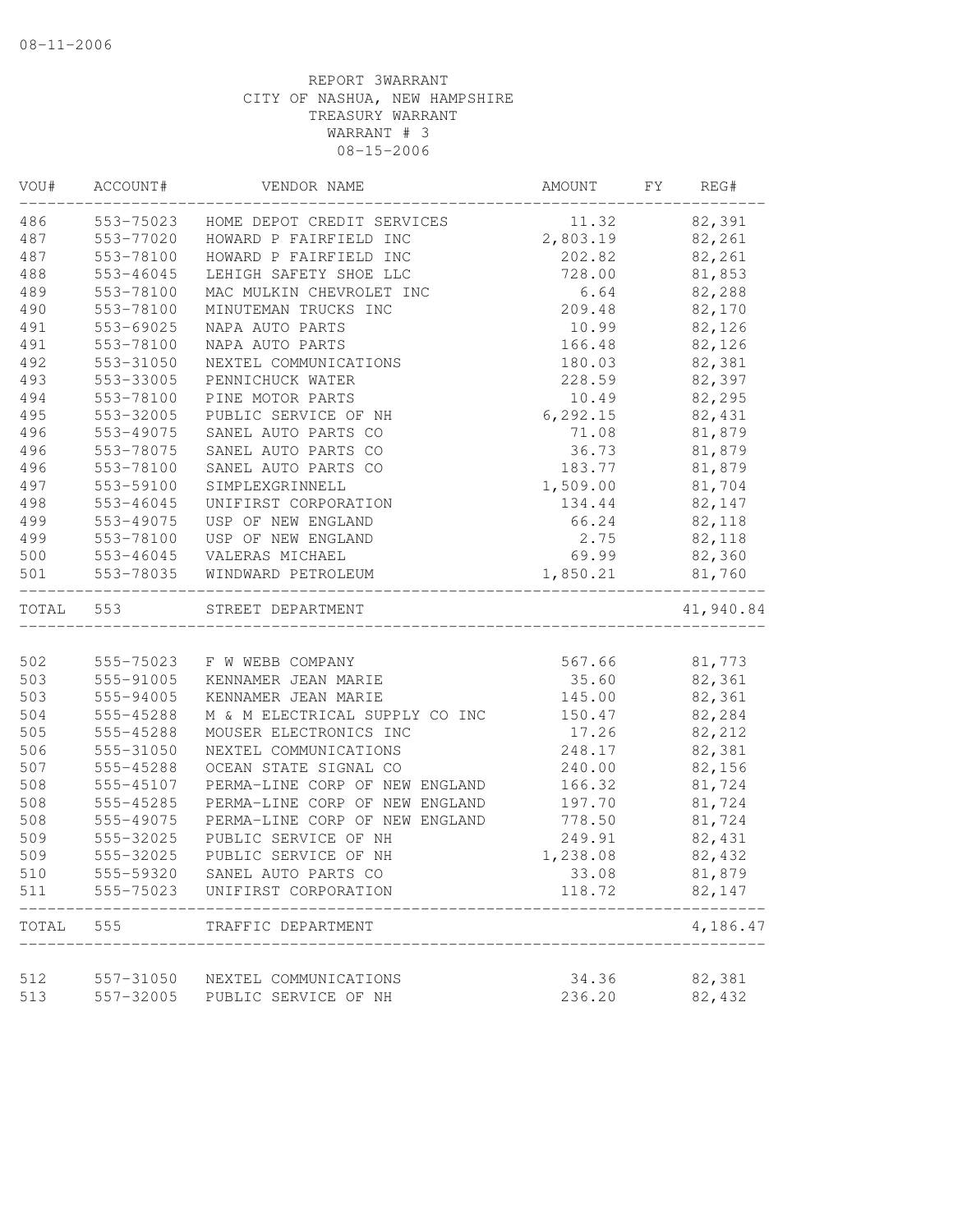| VOU#       | ACCOUNT#               | VENDOR NAME                                              | AMOUNT          | FΥ | REG#             |
|------------|------------------------|----------------------------------------------------------|-----------------|----|------------------|
| TOTAL      | 557                    | PARKING LOTS                                             |                 |    | 270.56           |
| 514        | 561-75023              | HOME DEPOT CREDIT SERVICES                               | 21.42           |    | 82,391           |
| 515        | $561 - 74085$          | NASHUA OUTDOOR POWER EQUIP                               | 117.23          |    | 81,885           |
| 516        | 561-33005              | PENNICHUCK WATER                                         | 138.78          |    | 82,397           |
| 517        | 561-32005              | PUBLIC SERVICE OF NH                                     | 75.61           |    | 82,432           |
| TOTAL      | 561                    | EDGEWOOD CEMETERY                                        |                 |    | 353.04           |
| 518        | 562-33005              | PENNICHUCK WATER                                         | 91.86           |    | 82,397           |
| TOTAL      | 562                    | SUBURBAN CEMETERIES                                      |                 |    | 91.86            |
| 519        | 563-41015              | GHA TECHNOLOGIES INC                                     | 288.00          |    | 81,815           |
| 520        | 563-74085              | NASHUA OUTDOOR POWER EQUIP                               | 313.68          |    | 81,885           |
| TOTAL      | 563                    | WOODLAWN CEMETERY                                        |                 |    | 601.68           |
| 521<br>522 | 571-72010<br>571-41015 | CONWAY OFFICE PRODUCTS LLC<br>STAPLES BUSINESS ADVANTAGE | 630.00<br>68.35 |    | 81,825<br>82,166 |
|            |                        |                                                          |                 |    |                  |
| TOTAL      | 571                    | COMMUNITY DEVELOPMENT                                    |                 |    | 698.35           |
| 523        | 572-94010              | HOUSTON ROGER                                            | 41.20           |    | 82,099           |
| 524        | 572-31050              | NEXTEL COMMUNICATIONS                                    | 13.12           |    | 82,381           |
| 525        | 572-98046              | UNH                                                      | 100.00          |    | 82,399           |
| TOTAL      | 572                    | PLANNING DEPARTMENT                                      |                 |    | 154.32           |
| 526        | 573-31050              | NEXTEL COMMUNICATIONS                                    | 35.25           |    | 82,381           |
| TOTAL      | 573                    | ECONOMIC DEVELOPMENT                                     |                 |    | 35.25            |
| 527        | 575-41015              | ALPHAGRAPHICS                                            | 3.60            |    | 81,882           |
| 528        | 575-45050              | BAKER & TAYLOR ENT 510334                                | 886.16          |    | 81,762           |
| 529        | 575-45050              | BAKER & TAYLOR BOOKS - 510486                            | 1, 112.87       |    | 81,765           |
| 529        | 575-45050              | BAKER & TAYLOR BOOKS - 510486                            | 2,014.63        |    | 81,766           |
| 529        | 575-45050              | BAKER & TAYLOR BOOKS - 510486                            | 1,098.63        |    | 81,767           |
| 530        | 575-45050              | BARRINGTON PUBLIC LIBRARY                                | 22.00           |    | 81,993           |
| 531        | 575-45220              | BRODART CO                                               | 682.64          |    | 81,823           |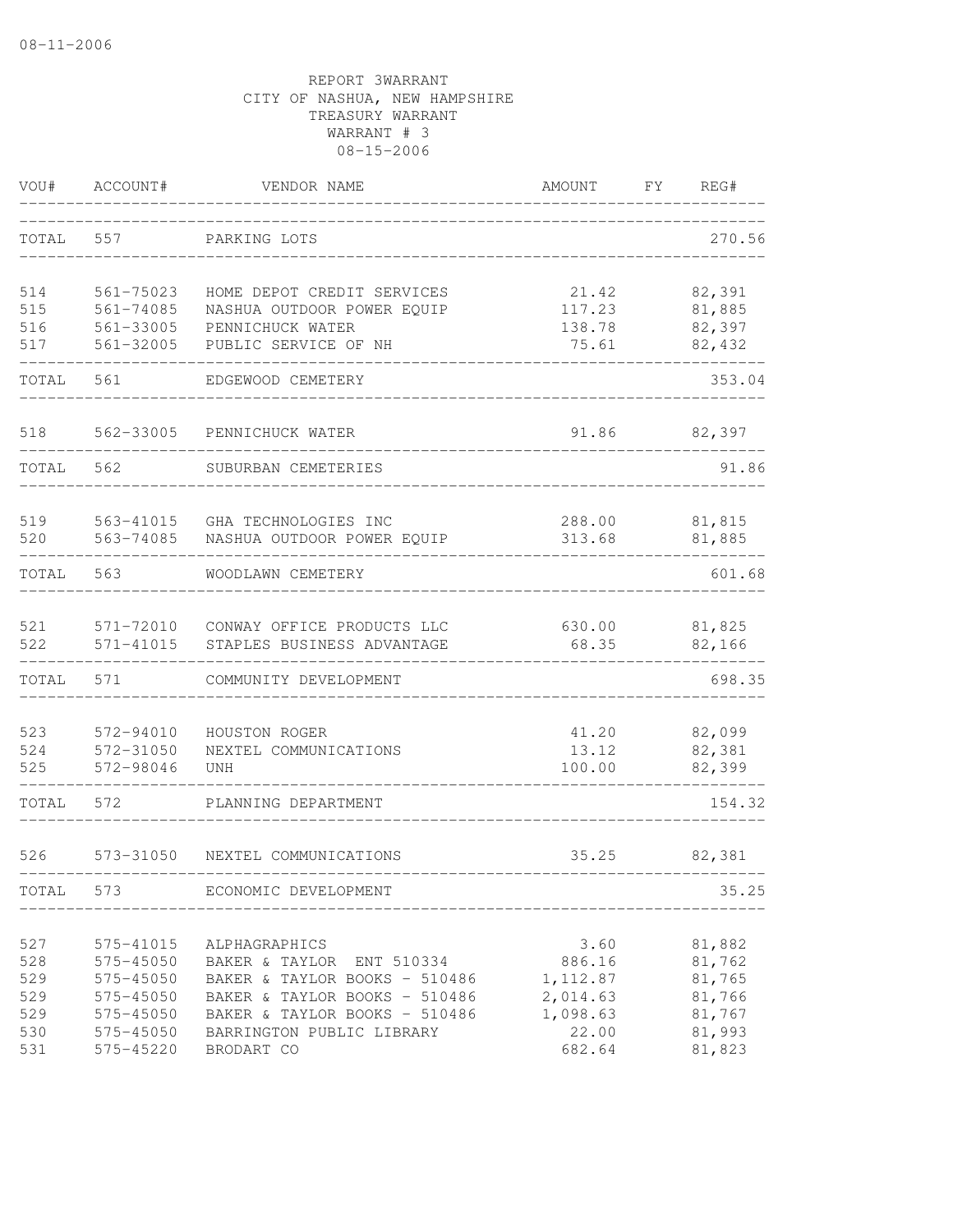| VOU#  | ACCOUNT#          | VENDOR NAME                         | AMOUNT     | FY | REG#       |
|-------|-------------------|-------------------------------------|------------|----|------------|
| 532   |                   | 575-42005 CENTRAL PAPER PRODUCTS CO | 141.61     |    | 82,307     |
| 532   | 575-42020         | CENTRAL PAPER PRODUCTS CO           | 773.66     |    | 82,307     |
| 533   | 575-45085         | DIGITAL LIBRARY RESERVE INC         | 600.00     |    | 81,990     |
| 534   | 575-45904         | <b>EBSCO</b>                        | 30, 478.44 |    | 82,305     |
| 535   | 575-45903         | FACTS ON FILE NEWS SERVICES         | 1,378.13   |    | 82,415     |
| 536   | 575-45220         | GAYLORD BROS INC                    | 1,036.27   |    | 82,306     |
| 537   | 575-75023         | GRAINGER                            | 308.70     |    | 81,754     |
| 538   | 575-45215         | HERITAGE MICROFILM                  | 1,971.00   |    | 81,786     |
| 539   | 575-57010         | LIBRARYINSIGHT INC                  | 720.00     |    | 82,387     |
| 540   | 575-45050         | MARQUIS WHO'S WHO                   | 342.20     |    | 81,796     |
| 541   | 575-91015         | MATTHEWS CHARLES                    | 39.35      |    | 81,789     |
| 542   | 575-95005         | MERRI-HILL-ROCK-COOP                | 35.00      |    | 82,443     |
| 543   | 575-45085         | MICROMARKETING LLC                  | 51.67      |    | 81,869     |
| 544   | 575-57010         | MV COMMUNICATIONS INC               | 66.00      |    | 81,706     |
| 545   | 575-43005         | NASHUA PUBLIC LIBRARY               | 5.75       |    | 82,362     |
| 545   | 575-45050         | NASHUA PUBLIC LIBRARY               | 136.32     |    | 82,362     |
| 545   | 575-45090         | NASHUA PUBLIC LIBRARY               | 7.47       |    | 82,362     |
| 545   | 575-45150         | NASHUA PUBLIC LIBRARY               | 60.72      |    | 82,362     |
| 545   | 575-59100         | NASHUA PUBLIC LIBRARY               | 14.98      |    | 82,362     |
| 545   | 575-75023         | NASHUA PUBLIC LIBRARY               | 3.98       |    | 82,362     |
| 546   | 575-73015         | NASHUA WALLPAPER & PAINT CO         | 228.00     |    | 81,887     |
| 547   | 575-94005         | NETWORK SERVICES NHSL               | 37.65      |    | 82, 413    |
| 548   | 575-45903         | NEWSBANK INC                        | 12,330.00  |    | 82,373     |
| 549   | 575-31040         | NEXTEL COMMUNICATIONS               | 66.30      |    | 82,381     |
| 550   | 575-45050         | NOVELAS POPULAR                     | 40.00      |    | 81,873     |
| 551   | 575-32005         | PUBLIC SERVICE OF NH                | 9,559.22   |    | 82,432     |
| 552   | 575-45050         | PUTNEY PRESS                        | 29.90      |    | 81,846     |
| 553   | 575-45085         | RANDOM HOUSE INC                    | 371.70     |    | 82,172     |
| 554   | 575-45085         | RECORDED BOOKS LLC                  | 561.60     |    | 82,149     |
| 555   | 575-95005         | ROTARY CLUB OF NASHUA WEST          | 135.00     |    | 82,401     |
| 556   | 575-45050         | SIMON & SCHUSTER                    | 114.52     |    | 81,755     |
| 557   | 575-41015         | STAPLES BUSINESS ADVANTAGE          | 261.33     |    | 82,166     |
| 558   | 575-45050         | THOMSON GALE                        | 390.18     |    | 81,803     |
| 559   | 575-94005         | URBAN LIBRARY CONSORTIUM NHLA       | 15.42      |    | 82, 414    |
| 560   | 575-41005         | WB MASON COMPANY INC                | 161.99     |    | 81,734     |
| 561   | 575-45050         | WEST PAYMENT CENTER                 | 120.75     |    | 81,782     |
|       |                   |                                     |            |    |            |
| TOTAL | 575               | PUBLIC LIBRARIES                    |            |    | 68, 415.34 |
| 562   | 577-95005         | INTERNATIONAL ASSOCIATION OF        | 90.00      |    | 82,450     |
| 563   | 577-31050         | NEXTEL COMMUNICATIONS               | 13.46      |    | 82,381     |
| TOTAL | 577               | CODE ENFORCEMENT                    |            |    | 103.46     |
|       | 186,993 581-42110 | ALARMAX DISTRIBUTORS INC            | 225.00     |    | 82,179     |
|       | 186,994 581-53100 | ALL STATE FIRE EQUIPMENT            | 7,884.10   |    | 82,256     |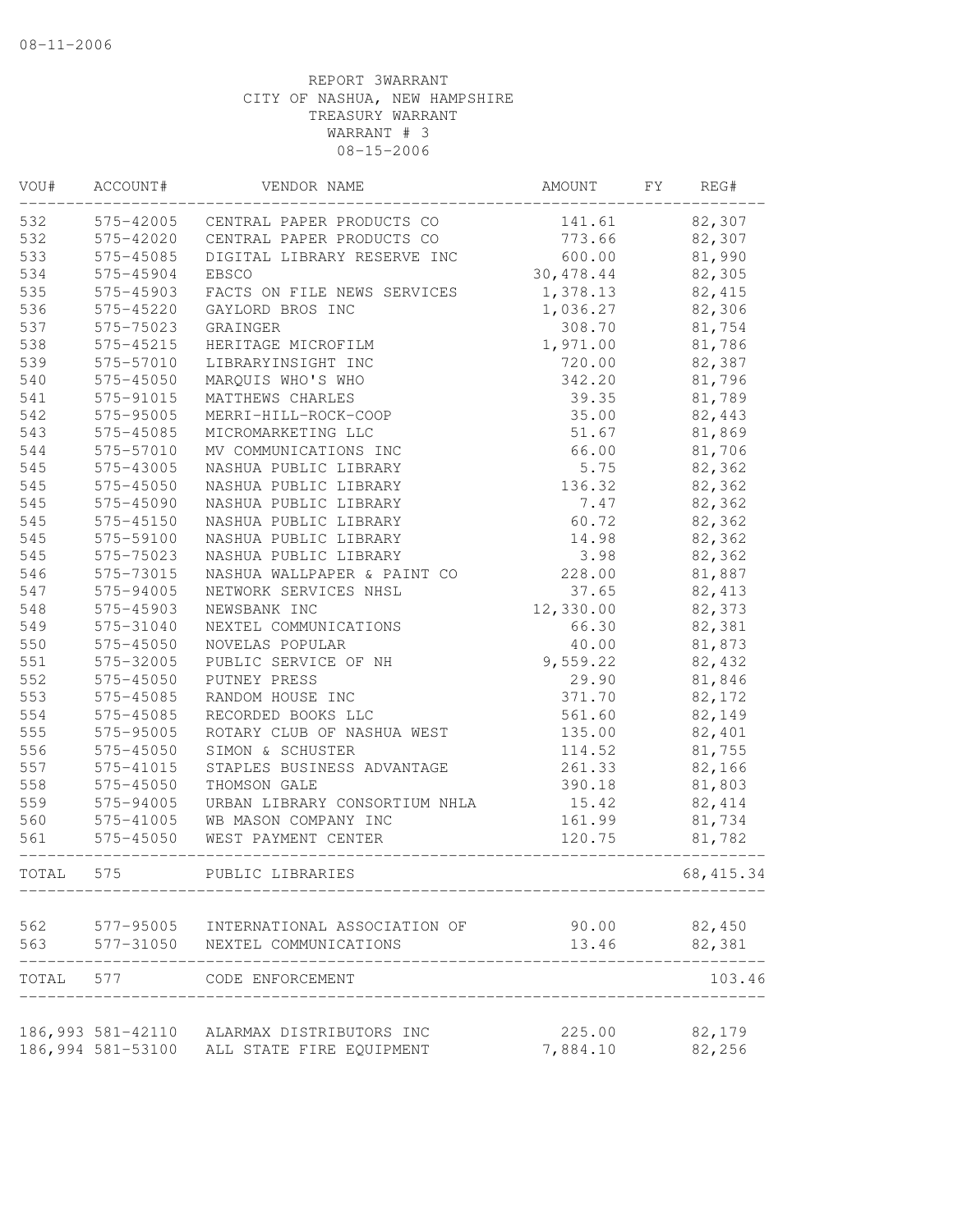| VOU# | ACCOUNT#          | VENDOR NAME                    | AMOUNT    | FY | REG#   |
|------|-------------------|--------------------------------|-----------|----|--------|
|      | 186,995 581-31050 | ARCH                           | 713.63    |    | 82,440 |
|      | 186,996 581-49075 | B & S LOCKSMITHS INC           | 84.00     |    | 82,135 |
|      | 186,997 581-49050 | BENCHMARK EDUCATION CO         | 324.50    |    | 82,231 |
|      | 186,998 581-49050 | BRODART COMPANY                | 71.99     |    | 82,291 |
|      | 186,999 581-55015 | CANFIELD BRAD                  | 498.40    |    | 82,223 |
|      | 187,000 581-42130 | CAPP INC                       | 375.00    |    | 82,174 |
|      | 187,001 581-94010 | CAROZZA KIMBERLY               | 873.60    |    | 82,277 |
|      | 187,002 581-55015 | CARSON KATHLEEN                | 169.10    |    | 81,705 |
|      | 187,003 581-49050 | CARTRIDGE WORLD                | 139.99    |    | 82,258 |
|      | 187,004 581-42010 | CENTRAL PAPER PRODUCTS CO      | 3,069.80  |    | 82,307 |
|      | 187,005 581-68003 | CHAPPELL TRACTOR SALES INC     | 54,999.00 |    | 81,742 |
|      | 187,006 581-78007 | CHUCK'S AUTO REPAIR            | 203.51    |    | 82,222 |
|      | 187,007 581-94010 | CLARKE PATRICIA                | 636.00    |    | 82,262 |
|      | 187,008 581-74092 | COMPUTER HUT                   | 2,379.08  |    | 82,311 |
|      | 187,009 581-44005 | COPY SHOP                      | 946.00    |    | 81,822 |
|      | 187,010 581-49910 | CORRIVEAU ROUTHIER INC         | 100.75    |    | 82,285 |
|      | 187,011 581-49050 | CURRICULUM ASSOCIATES, INC     | 272.19    |    | 82,198 |
|      | 187,012 581-94010 | DAVIDSON PATRICIA              | 264.00    |    | 82,232 |
|      | 187,013 581-41015 | DEMCO INC                      | 241.07    |    | 81,763 |
|      | 187,014 581-49050 | DREW LISA                      | 97.76     |    | 82,186 |
|      | 187,015 581-53100 | DRUMMOND WOODSUM & MACMAHON    | 52.50     |    | 82,278 |
|      | 187,016 581-49050 | DUFFY CAROL                    | 31.98     |    | 82,182 |
|      | 187,017 581-49050 | <b>DUFFY HEATHER</b>           | 20.99     |    | 82,217 |
|      | 187,018 581-91005 | DUSTIN MARIANNE                | 35.60     |    | 82,187 |
|      | 187,019 581-49050 | EDUCATORS PUBLISHING SERVICE I | 103.95    |    | 81,711 |
|      | 187,020 581-42120 | F W WEBB COMPANY               | 475.65    |    | 81,773 |
|      | 187,021 581-55020 | FIRST STUDENT INC              | 700.00    |    | 82,210 |
|      | 187,021 581-55035 | FIRST STUDENT INC              | 50.00     |    | 82,210 |
|      | 187,022 581-49050 | FLAGHOUSE INC                  | 490.53    |    | 82,173 |
|      | 187,023 581-49035 | FOLLETT EDUCATIONAL SERVICES   | 814.68    |    | 81,716 |
|      |                   |                                |           |    | 82,280 |
|      | 187,024 581-49050 | GIA PUBLICATIONS INC           | 44.38     |    |        |
|      | 187,025 581-49025 | HAL LEONARD CORP               | 195.00    |    | 82,108 |
|      | 187,025 581-49050 | HAL LEONARD CORP               | 195.00    |    | 82,108 |
|      | 187,026 581-42130 | HEATING SPECIALTIES OF NH INC  | 65.80     |    | 82,287 |
|      | 187,027 581-64192 | HEWLETT PACKARD COMPANY        | 1,226.00  |    | 81,799 |
|      | 187,028 581-49050 | HIGHSMITH INC                  | 44.62     |    | 82,299 |
|      | 187,029 581-42010 | HILLYARD INC -NEW HAMPSHIRE    | 1,025.20  |    | 82,208 |
|      | 187,030 581-49035 | HOUGHTON MIFFLIN GRT SOURCE    | 517.13    |    | 82,302 |
|      | 187,031 581-49035 | KAMICO INSTRUCTIONAL MEDIA INC | 87.90     |    | 82,281 |
|      | 187,032 581-34015 | KEYSPAN ENERGY DELIVERY        | 4,033.09  |    | 82,207 |
|      | 187,033 581-49050 | LAKESHORE LEARNING MATERIALS   | 356.67    |    | 81,814 |
|      | 187,034 581-49910 | LARCHMONT IRRIGATION           | 681.23    |    | 81,831 |
|      | 187,035 581-94010 | LEWIS CHERYL                   | 3,186.00  |    | 82,263 |
|      | 187,036 581-49030 | LINWORTH PUBLISHING INC        | 93.80     |    | 82,214 |
|      | 187,037 581-49050 | LYONS MUSIC                    | 46.49     |    | 81,732 |
|      | 187,038 581-42110 | M & M ELECTRICAL SUPPLY CO INC | 1,869.15  |    | 82,284 |
|      | 187,039 581-49050 | MAP OF THE MONTH               | 154.00    |    | 82,209 |
|      | 187,040 581-75090 | MARVELL PLATE GLASS INC        | 382.21    |    | 81,712 |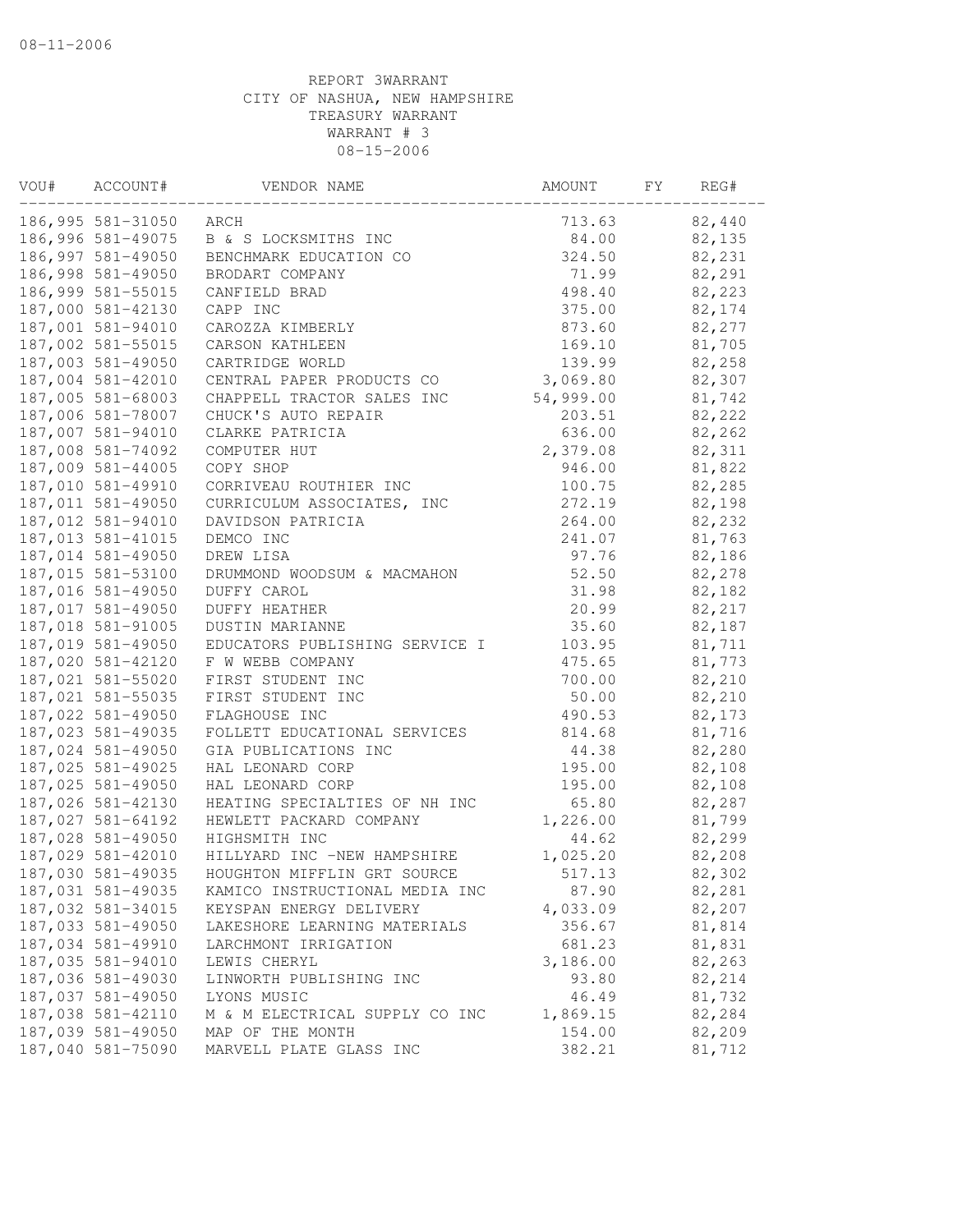| VOU# | ACCOUNT#          | VENDOR NAME                                  | AMOUNT          | FY | REG#             |
|------|-------------------|----------------------------------------------|-----------------|----|------------------|
|      | 187,041 581-49050 | MCGRAW HILL COMPANIES                        | 276.62          |    | 81,843           |
|      | 187,042 581-72010 | MCINTIRE BUSINESS PRODUCTS INC               | 3,470.00        |    | 82,318           |
|      | 187,042 581-72035 | MCINTIRE BUSINESS PRODUCTS INC               | 1,974.00        |    | 82,318           |
|      | 187,043 581-49075 | MERRIMACK BUILDING SUPPLY INC                | 390.00          |    | 82,178           |
|      | 187,044 581-94010 | MICHAELS LISA                                | 1,010.40        |    | 82,228           |
|      | 187,045 581-53100 | MULTI-STATE BILLING                          | 1,104.87        |    | 82,252           |
|      | 187,046 581-49050 | MUSIC IN MOTION                              | 103.90          |    | 82,192           |
|      | 187,047 581-49050 | MUSIC IS ELEMENTARY                          | 19.00           |    | 81,707           |
|      | 187,048 581-75023 | NASHUA REDIMIX CONCRETE INC                  | 582.00          |    | 81,827           |
|      | 187,049 581-55015 | NASHUA TRANSIT SYSTEM                        | 16.00           |    | 81,866           |
|      | 187,050 581-49095 | NCS PEARSON INC                              | 81.38           |    | 82,264           |
|      | 187,051 581-53101 | NEW HAMPSHIRE HOSPITAL                       | 1,482.00        |    | 82,244           |
|      | 187,052 581-95005 | NEW HAMPSHIRE MUSIC EDUCATORS                | 175.00          |    | 82,255           |
|      | 187,053 581-49050 | NEXT GENERATION TRAINING INC                 | 26.85           |    | 82,276           |
|      | 187,054 581-31005 | NEXTEL COMMUNICATIONS                        | 2,151.39        |    | 82,374           |
|      | 187,055 581-95005 | NHASP                                        | 3,200.00        |    | 82,388           |
|      | 187,056 581-74092 | OFFICE ENVIRONMENTS OF NEW ENG               | 1,088.46        |    | 82,151           |
|      | 187,057 581-74092 | PC & MACEXCHANGE                             | 11,915.00       |    | 82,247           |
|      | 187,058 581-49035 | PEARSON EDUCATION                            | 1,000.00        |    | 82,235           |
|      | 187,058 581-49050 | PEARSON EDUCATION                            | 1,234.59        |    | 82,235           |
|      | 187,059 581-49025 | PEARSON EDUCATION                            | 382.41          |    | 82,238           |
|      | 187,059 581-49050 | PEARSON EDUCATION                            | 3, 427.74       |    | 82,238           |
|      | 187,060 581-94010 | PEIGH PILAR                                  | 757.80          |    | 82,241           |
|      | 187,061 581-49050 | PENN STATE INDUSTRIES                        | 741.60          |    | 82,259           |
|      | 187,062 581-33005 | PENNICHUCK WATER WORKS INC                   | 2,642.84        |    | 82,378           |
|      | 187,063 581-43005 | PETTY CASH                                   | 72.77           |    | 82,367           |
|      | 187,063 581-49050 | PETTY CASH                                   | 105.80          |    | 82,367           |
|      | 187,064 581-49075 | PETTY CASH                                   | 511.89          |    | 82,370           |
|      | 187,065 581-74092 | PHONAK, INC                                  | 108.49          |    | 82,239           |
|      | 187,066 581-49050 | PLANK ROAD PUBLISHING INC                    | 294.46          |    | 81,735           |
|      | 187,067 581-55015 | PROVIDER ENTERPRISES INC (THE)               | 12,770.00       |    | 82,199           |
|      | 187,068 581-32005 | PUBLIC SERVICE OF NH                         | 9,628.41        |    | 82,015           |
|      | 187,069 581-49050 | REILLY BARBARA                               | 45.94           |    | 82,236           |
|      | 187,070 581-42110 | REXEL CLS                                    | 549.81          |    | 82,266           |
|      | 187,071 581-78007 | SANEL AUTO PARTS CO                          | 214.16          |    | 81,879           |
|      | 187,072 581-41015 | SCHOOL SPECIALTY                             | 395.78          |    | 82,194           |
|      | 187,072 581-49050 | SCHOOL SPECIALTY                             | 8,343.28        |    | 82,194           |
|      | 187,072 581-49050 | SCHOOL SPECIALTY                             | 4,592.49        |    | 82,195           |
|      | 187,073 581-49050 |                                              |                 |    | 82,289           |
|      | 187,074 581-49050 | SCHOOL-TECH INC                              | 392.65<br>64.75 |    |                  |
|      | 187,075 581-53100 | SCIENCE KIT & BOREAL LABORATOR<br>SECURSHRED | 362.50          |    | 81,816<br>82,269 |
|      | 187,076 581-42130 |                                              | 605.25          |    | 82,176           |
|      |                   | SHIFFLER EQUIPMENT SALES INC                 |                 |    |                  |
|      | 187,077 581-75015 | SIEMENS BUILDING TECHNOLOGIES                | 12, 115.00      |    | 82,242           |
|      | 187,078 581-49050 | SOSNOWSKI LANGUAGE RESOURCES                 | 41.90           |    | 82,215           |
|      | 187,079 581-41015 | STAPLES BUSINESS ADVANTAGE                   | 54.78           |    | 82,113           |
|      | 187,079 581-41045 | STAPLES BUSINESS ADVANTAGE                   | 72.90           |    | 82,113           |
|      | 187,079 581-49050 | STAPLES BUSINESS ADVANTAGE                   | 1,222.46        |    | 82,113           |
|      | 187,080 581-53100 | STATE OF NH - CRIMINAL RECORDS               | 220.50          |    | 82,368           |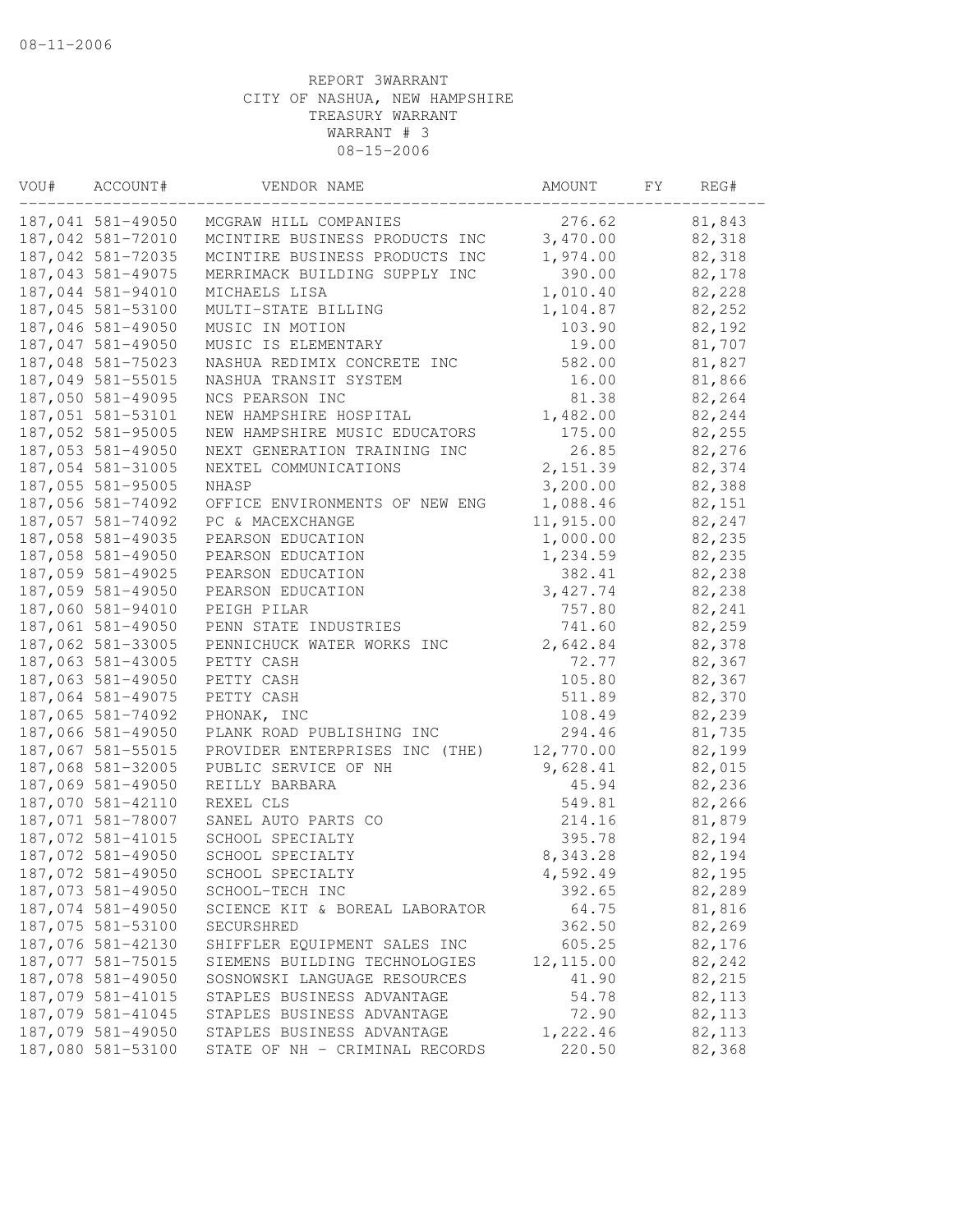|           | VOU# ACCOUNT#     | VENDOR NAME                            | AMOUNT     | FY | REG#        |
|-----------|-------------------|----------------------------------------|------------|----|-------------|
|           | 187,081 581-49050 | SUCCESS BY DESIGN INC                  | 113.85     |    | 82,211      |
|           | 187,082 581-49050 | SUPER DUPER PUBLICATIONS               | 155.70     |    | 81,726      |
|           | 187,083 581-49025 | TEACHER CREATED MATERIALS INC          | 58.62      |    | 81,700      |
|           | 187,084 581-94010 | TOMASELLI NICOLE                       | 666.00     |    | 82,213      |
|           | 187,085 581-49075 | TREASURER STATE OF NH                  | 442.38     |    | 82,138      |
|           | 187,086 581-43005 | U S POSTAL SERVICES                    | 231.50     |    | 82,365      |
|           | 187,087 581-43005 | U S POSTAL SERVICES                    | 490.00     |    | 82,366      |
|           | 187,088 581-43005 | U S POSTAL SERVICES                    | 468.00     |    | 82,369      |
|           | 187,089 581-53100 | UNICOM                                 | 1,200.00   |    | 82,225      |
|           | 187,090 581-42120 | UNITED SUPPLY COMPANY INC              | 625.53     |    | 82,304      |
|           | 187,091 581-83102 | UNUM LIFE INSURANCE                    | 2,741.62   |    | 82,363      |
|           | 187,092 581-94010 | VACCARO KATHLEEN                       | 988.80     |    | 82,206      |
|           | 187,093 581-31005 | VERIZON                                | 28.64      |    | 82,441      |
|           | 187,094 581-31005 | VERIZON                                | 28.36      |    | 82,452      |
|           | 187,095 581-83004 | VISION SERVICE PLAN - NH               | 1,655.88   |    | 82,364      |
|           | 187,096 581-42130 | W W GRAINGER INC                       | 1,586.56   |    | 81,798      |
|           | 187,097 581-49050 | WALMART COMMUNITY                      | 128.77     |    | 82,171      |
|           | 187,097 581-49075 | WALMART COMMUNITY                      | 182.36     |    | 82,171      |
|           | 187,098 581-47010 | WILLIAM V. MACGILL & COMPANY           | 306.94     |    | 81,820      |
|           | 187,099 581-49050 | WILSON LANGUAGE TRAINING CORP 4,504.50 |            |    | 82,240      |
|           | 187,100 581-49050 | WOODWIND & BRASSWIND                   | 27.49      |    | 82,197      |
| TOTAL 581 |                   | SCHOOL DEPARTMENT                      |            |    | 200, 219.34 |
|           |                   |                                        |            |    |             |
| 564       | 590-23502         | BUCKALEW TIMOTHY J                     | 3,591.80   |    | 81,737      |
| 565       | 590-23531         | BEN'S UNIFORMS                         | 80.00      |    | 82,312      |
| 566       | 590-24522         | CONNECTIVITY INC                       | 550.00     |    | 81,689      |
| 567       | 590-24522         | GHA TECHNOLOGIES INC                   | 286.00     |    | 81,815      |
| 568       | 590-24522         | HEWLETT PACKARD COMPANY                | 4,111.80   |    | 81,799      |
| 569       | 590-24524         | CDW GOVERNMENT INC                     | 407.99     |    | 82,189      |
| 570       | 590-24524         | TURBOTEK COMPUTER CORP                 | 5,021.47   |    | 81,787      |
| 571       | 590-24531         | AK THOMAS CO INC                       | 929.40     |    | 82,131      |
| 572       | 590-24531         | B & S LOCKSMITHS INC                   | 967.00     |    | 82,135      |
| 573       | 590-24531         | INSTANT ARMOR INC                      | 587.78     |    | 81,899      |
| 574       | 590-24532         | FIREMATIC SUPPLY CO INC                | 1,810.00   |    | 81,894      |
| 575       | 590-24532         | INSIGHT PUBLIC SECTOR                  | 4,066.38   |    | 81,749      |
| 576       | 590-24532         | KERRY FIRE PROTECTION INC              | 1,123.85   |    | 82,410      |
| 577       | 590-24532         | MOORE MEDICAL LLC                      | 973.43     |    | 82,159      |
| 578       | 590-24532         | UNITED PLASTIC FABRICATION INC         | 5,464.76   |    | 82,005      |
| 579       | 590-24532         | VOICE SYSTEMS INC                      | 829.60     |    | 81,824      |
| 580       | 590-24536         | CITIZENS BANK                          | 609.40     |    | 44          |
| 581       | 590-24543         | LL BEAN INC                            | 830.66     |    | 81,792      |
| 582       | $590 - 24553$     | BROX INDUSTRIES INC                    | 100,448.97 |    | 81,739      |
| 583       | 590-24553         | BROX INDUSTRIES INC/RETAINAGE          | 11,161.00  |    | 53          |
| 584       | 590-24573         | MILLYARD COMMUNICATIONS INC            | 250.75     |    | 82,406      |
|           | 187,101 590-24581 | AMERICAN TIME AND SIGNAL CO.           | 1,379.00   |    | 82,290      |
|           | 187,102 590-24581 | ARC ELECTROSTATIC PAINTING             | 5,500.63   |    | 82,245      |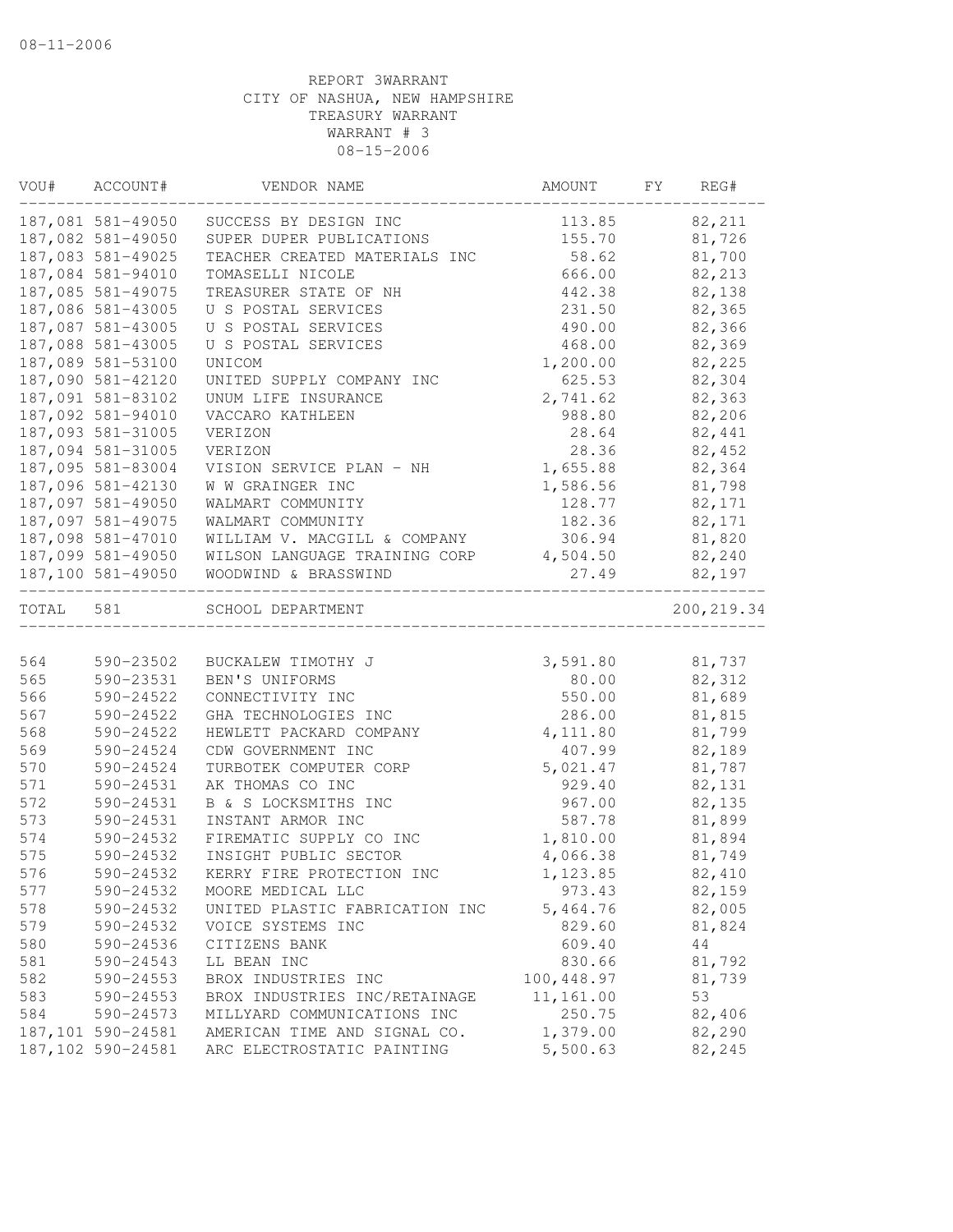| VOU#      | ACCOUNT#           | VENDOR NAME                                      | AMOUNT    | FY | REG#       |
|-----------|--------------------|--------------------------------------------------|-----------|----|------------|
|           | 187,103 590-24581  | BOB'S FLOOR SVC OF NH INC                        | 23,097.68 |    | 82,129     |
|           | 187,104 590-24581  | CED                                              | 16.90     |    | 81,757     |
|           | 187,105 590-24581  | CENTRAL PAPER PRODUCTS CO                        | 172.05    |    | 82,307     |
|           | 187,106 590-24581  | CLARK ASSOCIATES/DEBBIE CLARK 5,747.50           |           |    | 81,745     |
|           | 187,107 590-24581  | CONTROL TECHNOLOGIES INC                         | 766.92    |    | 82,175     |
|           | 187,108 590-24581  | FASTENAL CO                                      | 23.62     |    | 81,727     |
|           | 187,109 590-24581  | HARRIS EQUIPMENT REPAIR SERVIC                   | 693.24    |    | 82,293     |
|           | 187,110 590-24581  | INTERSTATE ELECTRICAL SERVICES                   | 4,774.00  |    | 82,161     |
|           | 187, 111 590-24581 | J W PEPPER & SON INC                             | 58.45     |    | 81,802     |
|           | 187, 112 590-24581 | KEY CURRICULUM PRESS                             | 17,299.70 |    | 81,788     |
|           | 187, 113 590-24581 | MCGRAW HILL COMPANIES                            | 17,811.92 |    | 81,843     |
|           | 187, 114 590-24581 | NASHUA OUTDOOR POWER EQUIP                       | 151.84    |    | 81,885     |
|           | 187, 115 590-24581 | NORMAN E DAY INC                                 | 750.00    |    | 81,686     |
|           | 187, 116 590-24581 | SHIFFLER EQUIPMENT SALES INC                     | 1,674.11  |    | 82,176     |
|           |                    | 187,117 590-24581 STAPLES BUSINESS ADVANTAGE     | 559.15    |    | 82,113     |
|           |                    | 187,118 590-24581 TOTAL AIR SUPPLY INC           | 312.48    |    | 82,109     |
| TOTAL 590 |                    | P/Y OBLIGATIONS<br>_____________________________ |           |    | 224,891.23 |
|           |                    |                                                  |           |    |            |
| 585       | 595-22015          | AHERN ALAN & CAROL                               | 4.86      |    | 82,003     |
| 586       | 595-22015          | ANASTASIADES NICHOLAS & CHRIST                   | 19.92     |    | 81,924     |
| 587       | 595-22015          | ANNECSTON SUSAN                                  | 9.88      |    | 81,934     |
| 588       | 595-22015          | BALLANTINE PENNY & BRIAN                         | 4.86      |    | 81,996     |
| 589       | 595-22015          | BAROWSKI THOMAS & MARIE                          | 4.98      |    | 81,930     |
| 590       | 595-22015          | BISHOP JOHN & BARBARA RISING                     | 2.43      |    | 82,016     |
| 591       | 595-22015          | BLOUIN GERARD & SUSAN HILL                       | 9.72      |    | 82,043     |
| 592       | 595-22015          | BORN ROBERT & DEBORAH                            | 24.90     |    | 81,931     |
| 593       | 595-22015          | <b>BOSSE HELEN</b>                               | 4.98      |    | 81,946     |
| 594       | 595-22015          | BOTCHEV VLADIMIR & MARIA                         | 38.88     |    | 81,964     |
| 595       | 595-22015          | BOUCHARD SIMONNE & MARC                          | 34.86     |    | 81,925     |
| 596       | 595-22015          | BROWNSTEIN SCOTT & RISA                          | 4.94      |    | 81,962     |
| 597       | 595-22015          | BUJA DONALD & JOYCE                              | 22.41     |    | 81,921     |
| 598       | 595-22015          | CHARTIER DAVID & KATHLEEN                        | 14.94     |    | 81,989     |
| 599       | 595-22015          | CHEN CHUNG-YEN                                   | 17.01     |    | 82,035     |
| 600       | 595-22015          | CHITALIA ASHOK & NILA                            | 9.52      |    | 82,007     |
| 601       | 595-22015          | CONRAD LANCE & JULIE WEBSTER                     | 2.49      |    | 81,954     |
| 602       | 595-22015          | CORRIVEAU BRIAN                                  | 17.01     |    | 82,041     |
| 603       | 595-22015          | CORRIVEAU KEVIN                                  | 4.86      |    | 82,031     |
| 604       | 595-22015          | CURRIER SCOTT & MARY                             | 7.29      |    | 82,034     |
| 605       | 595-22015          | DAKIN TERRY                                      | 2.43      |    | 82,020     |
| 606       | 595-22015          | DAVIS CHARLES & MARIA                            | 34.02     |    | 82,082     |
| 607       | 595-22015          | DERBY BASIL & DOLORES                            | 12.15     |    | 82,049     |
| 608       | 595-22015          | DESMARAIS LEONARD & JEANNIE                      | 7.29      |    | 82,047     |
| 609       | 595-22015          | DIAZ GARY & JUDITH                               | 17.01     |    | 82,023     |
| 610       | 595-22015          | DINARDO WILLIAM                                  | 17.36     |    | 81,981     |
| 611       | 595-22015          | DINOVA JAMES & DENNIS & BARB C                   | 12.45     |    | 81,933     |
| 612       | 595-22015          | DIONNE THOMAS & ANN                              | 9.72      |    | 82,019     |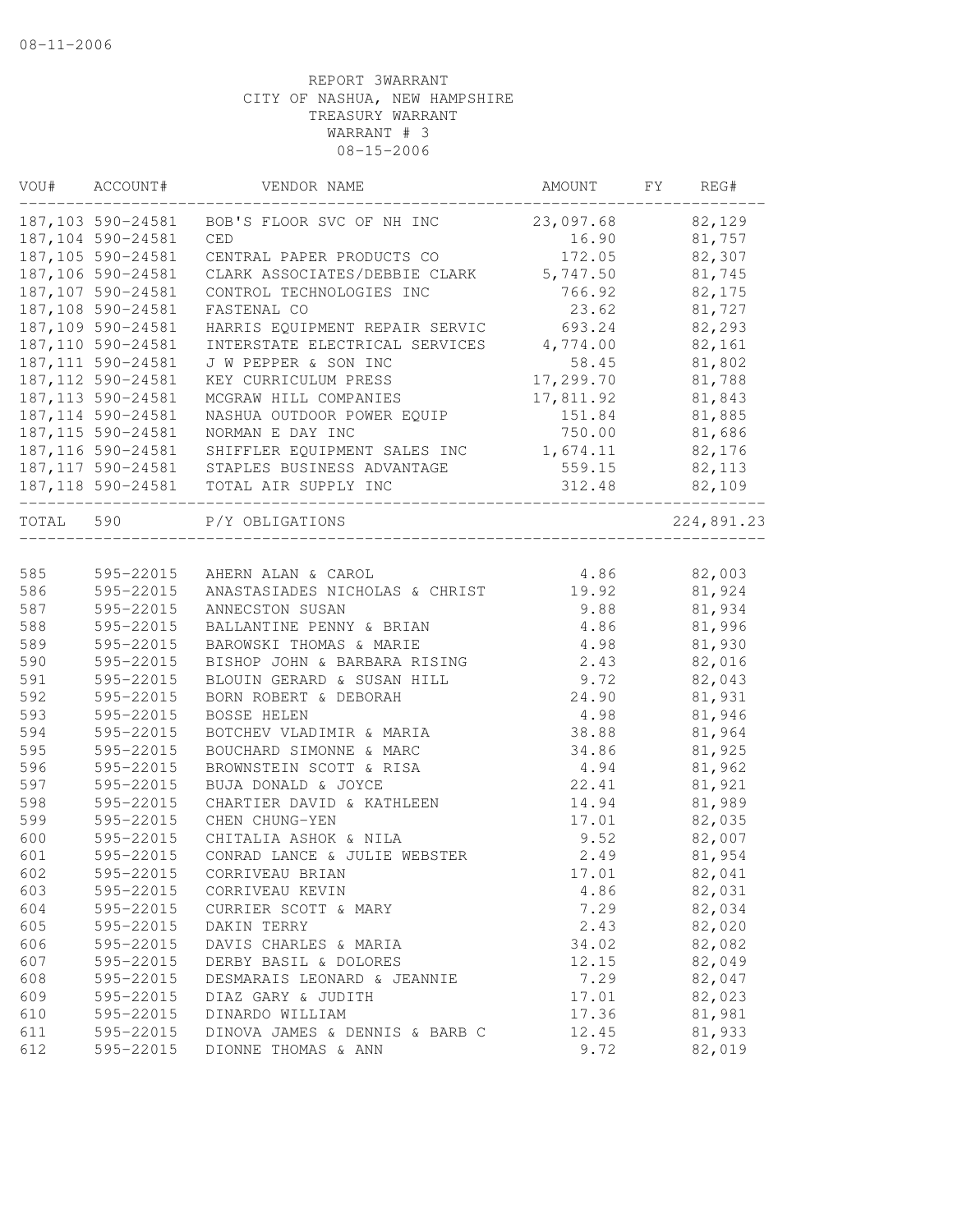| VOU# | ACCOUNT#  | VENDOR NAME                           | AMOUNT            | FY | REG#   |
|------|-----------|---------------------------------------|-------------------|----|--------|
| 613  |           | 595-22015 DOOKRAN STEVEN & MOLLY      | 37.05 82,069      |    |        |
| 614  |           | 595-22015 FEENAN MICHAEL & ANN        | 29.16 82,029      |    |        |
| 615  |           | 595-22015 FERRIE JOHN, CLAIRE & DONNA | 26.73             |    | 82,064 |
| 616  | 595-22015 | FIELDS SCOTT & JENN KAY               | 2.43              |    | 82,012 |
| 617  | 595-22015 | GARANT PAUL & DEBRA GENTILE GA        | 14.58             |    | 82,028 |
| 618  |           | 595-22015 GENTILE NANCY JO            | $4.96$<br>$51.03$ |    | 81,949 |
| 619  | 595-22015 | GODSAY MILIND & PREEYA<br>GODEN NUTT  |                   |    | 82,058 |
| 620  | 595-22015 | GOREN NEIL & ROCHELLE                 | 19.92             |    | 81,923 |
| 621  | 595-22015 | GOULET WAYNE                          | 7.20              |    | 82,013 |
| 622  | 595-22015 | HALLOCK STEVEN                        | 14.82             |    | 81,963 |
| 623  | 595-22015 | HANS NEIL & CHARLENE SWENDSBOE        | 40.16 82,078      |    |        |
| 624  | 595-22015 | HATCH WILLIAM & TRACY                 | 7.29              |    | 82,040 |
| 625  | 595-22015 | INGRAM PETRA                          | 7.29              |    | 82,057 |
| 626  | 595-22015 | JACOBS CAROL & MICHAEL                | 14.94             |    | 81,919 |
| 627  | 595-22015 | KALIL ROBERT & MARY                   | 9.72              |    | 82,025 |
| 628  | 595-22015 | KAREN GUSTIN REV TRUST                | 2.43              |    | 82,062 |
| 629  | 595-22015 | KATSIKAS ANASTASIOS                   | 17.29             |    | 81,941 |
| 630  | 595-22015 | KEATING-BAYRD STEPHANIE               | 9.96              |    | 81,916 |
| 631  | 595-22015 | KENYON JOHN & ROSEMARY                | 9.96              |    | 81,915 |
| 632  | 595-22015 | KOLB RICHARD                          | 15.06             |    | 81,957 |
| 633  | 595-22015 | KRAILO GWEN E                         | 12.45             |    | 81,979 |
| 634  | 595-22015 | KRAMER JODIE                          | 26.73             |    | 82,080 |
| 635  | 595-22015 | LIVERNOIS LAWRENCE & ELLEN            | 31.59             |    | 82,060 |
| 636  | 595-22015 | LONGFELLOW KEVIN                      | 24.80             |    | 81,977 |
| 637  | 595-22015 | MARCHILENA KENNETH & ELIZABETH        | 29.16             |    | 82,070 |
| 638  | 595-22015 | MARKEWICH BERNICE                     | 4.98              |    | 81,937 |
| 639  | 595-22015 | MARKEWICH JOHN & GLORIA               | 19.92             |    | 81,944 |
| 640  | 595-22015 | MAUTIYAL SUNIL & SAVITA               | 39.52             |    | 81,928 |
| 641  | 595-22015 | MAYER JEFFREY & KINUKO                | 29.64             |    | 81,983 |
| 642  | 595-22015 | MERRILL GARY & KATHLEEN               | 19.76             |    | 81,991 |
| 643  | 595-22015 | MERRILL LISA                          | 4.86              |    | 82,036 |
| 644  | 595-22015 | MIKULIS BENJAMIN                      | 4.90              |    | 81,947 |
| 645  | 595-22015 | MOONEY EDWARD & MARY GORMAN           | 4.98              |    | 81,961 |
| 646  | 595-22015 | MORAN THOMAS & PAULA                  | 7.47              |    | 81,942 |
| 647  | 595-22015 | MORELLO PAULINE & DAVID               | 2.49              |    | 81,927 |
| 648  | 595-22015 | MOREY LEE ANN                         | 7.29              |    | 82,045 |
| 649  |           | 595-22015 NAVA MARIA, JOSEPH AROCHO & | 17.01             |    | 82,032 |
| 650  | 595-22015 | NORMAN SHARON                         | 2.43              |    | 82,017 |
| 651  | 595-22015 | O'NEIL PETER & SU-YON                 | 2.49              |    | 81,945 |
| 652  | 595-22015 | ODOM JOHN & MELISSA                   | 17.43             |    | 82,084 |
| 653  | 595-22015 | ORT WILLIAM & JEAN                    | 42.33             |    | 82,076 |
| 654  | 595-22015 | OTT JEANNE                            | 4.86              |    | 82,002 |
| 655  | 595-22015 | PICARD JAMES & EMILIE                 | 12.45             |    | 81,972 |
| 656  | 595-22015 | PINEAU RAYMOND & NAN                  | 4.98              |    | 82,088 |
| 657  | 595-22015 | PISCHETOLA DOMINIC                    | 17.01             |    | 81,953 |
| 658  | 595-22015 | PISCHETOLA DOMINIC                    | 4.66              |    | 82,055 |
| 659  | 595-22015 | POTTER THOMAS & ELEANOR               | 7.44              |    | 81,955 |
| 660  | 595-22015 | REED JEAN & TIMOTHY                   | 7.47              |    | 81,920 |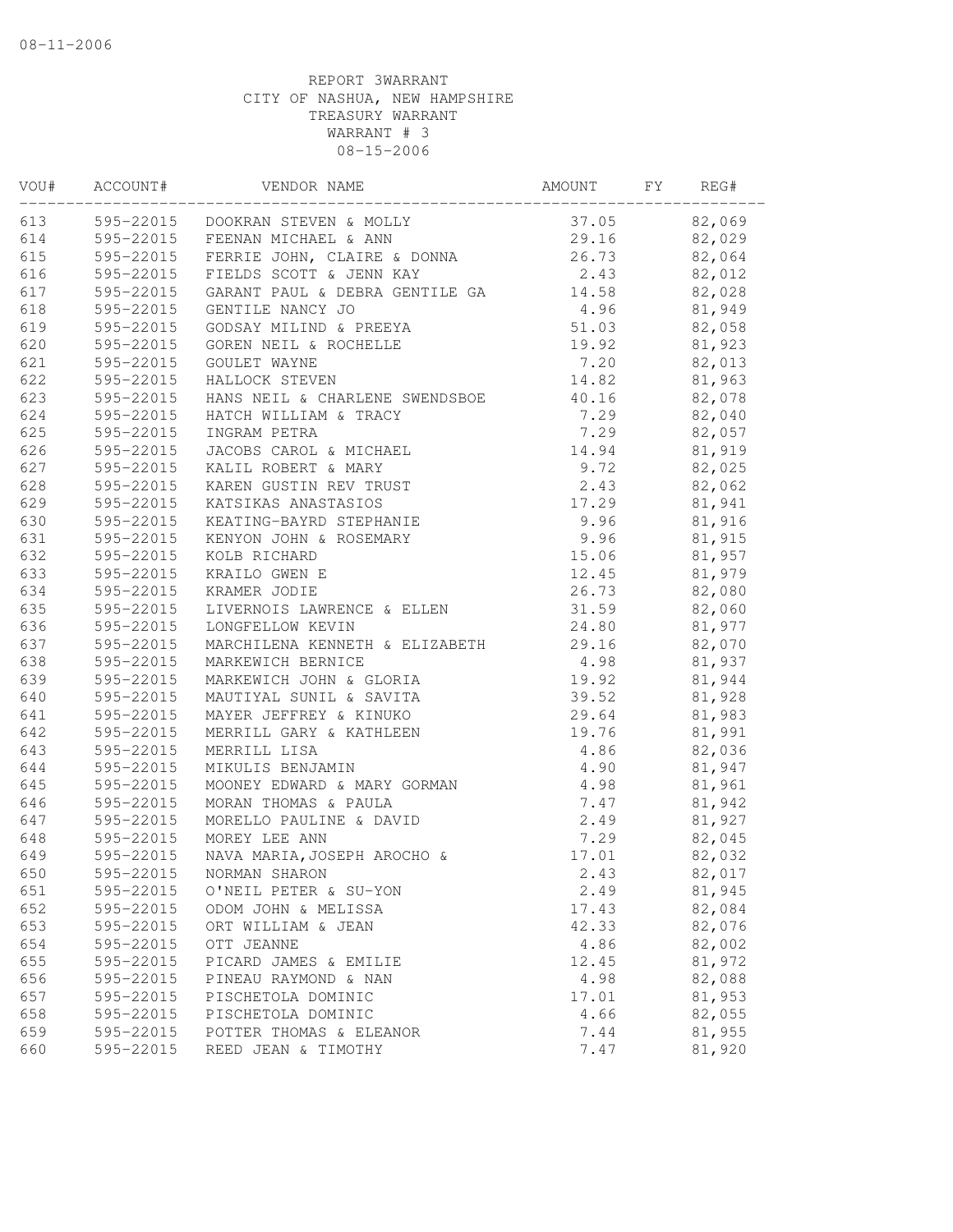| VOU# | ACCOUNT#  | VENDOR NAME                                        | AMOUNT | FY | REG#   |
|------|-----------|----------------------------------------------------|--------|----|--------|
| 661  |           | 595-22015 RICHARD DAVID & JEAN                     | 9.88   |    | 81,938 |
| 662  |           | 595-22015 RIMBACH FLORENCE                         | 41.22  |    | 81,970 |
| 663  | 595-22015 | ROGER BERUBE REV TRUST                             | 2.40   |    | 82,010 |
| 664  | 595-22015 | ROTH PAUL & LOUISE                                 | 19.92  |    | 81,974 |
| 665  | 595-22015 | SHECKLER MICHAEL & PAMELA                          | 14.94  |    | 82,065 |
| 666  | 595-22015 | SHERMAN AMY                                        | 24.90  |    | 82,063 |
| 667  | 595-22015 | SHOK JOAN                                          | 4.96   |    | 81,950 |
| 668  | 595-22015 | SIROIS ROGER & CATHERINE                           | 4.94   |    | 81,958 |
| 669  |           | 595-22015 SMITH DAVID & DIANE                      | 7.47   |    | 81,913 |
| 670  | 595-22015 | SMITH RUSSELL & MARIA                              | 42.67  |    | 82,086 |
| 671  | 595-22015 | SNELGROVE DONALD & SONJA                           | 24.30  |    | 82,046 |
| 672  | 595-22015 | STRICKLAND SHERRE                                  | 17.43  |    | 82,061 |
| 673  | 595-22015 | SUTTON MICHAEL & NORAH STILES                      | 9.72   |    | 82,009 |
| 674  | 595-22015 | SYLVAIN LAUREAT & GERALD                           | 9.72   |    | 82,006 |
| 675  | 595-22015 | SYLVAIN LAUNDRA & MADHU<br>TALLURI CHANDRA & MADHU | 2.49   |    | 81,984 |
| 676  | 595-22015 |                                                    | 14.94  |    | 81,975 |
| 677  | 595-22015 | THOMPSON LEE & DORIS                               | 9.92   |    | 81,966 |
| 678  | 595-22015 | TREACY JANICE                                      | 17.29  |    | 82,074 |
| 679  | 595-22015 | TRIKOZ DMITRY & ELANA                              | 24.30  |    | 82,072 |
| 680  | 595-22015 | TROUBLEFIELD YOLANDA LYNN                          | 5.02   |    | 82,090 |
| 681  | 595-22015 | UPADHYAYA JYOTSNA & ANIL                           | 51.03  |    | 81,999 |
| 682  | 595-22015 | VAN DOORNE THEODORE & SHIRLEY                      | 19.92  |    | 81,952 |
| 683  | 595-22015 | VANENBERG CHRISTINE                                | 12.45  |    | 81,968 |
| 684  | 595-22015 | VULTAGGIO JOSEPH & JANI                            | 12.45  |    | 81,987 |
| 685  | 595-22015 | WATSON JONATHAN                                    | 12.15  |    | 82,038 |
| 686  | 595-22015 | WESTGATE BETSY                                     | 14.58  |    | 82,048 |
| 687  | 595-22015 | WHITE MARCIA                                       | 4.98   |    | 81,936 |
| 688  | 595-22015 | WOLFF MARK & LEEANN                                | 17.43  |    | 81,986 |
| 689  | 595-22015 | WYNNE BRIAN & DEBORAH                              | 7.41   |    | 81,935 |
| 690  | 595-22015 | YUROVCHAK THOMAS & JEAN                            | 12.25  |    | 81,956 |
| 691  | 595-22015 | ZELLERS JOSHUA & ELIZABETH GIL                     | 14.58  |    | 82,044 |
| 692  | 595-22015 | ZHU JINSHAN & GRACE                                | 14.94  |    | 82,067 |
| 693  | 595-22020 | AHERN ALAN & CAROL                                 | 127.30 |    | 82,003 |
| 694  | 595-22020 | ANASTASIADES NICHOLAS & CHRIST                     | 458.59 |    | 81,924 |
| 695  | 595-22020 | ANNECSTON SUSAN                                    | 244.80 |    | 81,934 |
| 696  | 595-22020 | BALLANTINE PENNY & BRIAN                           | 125.66 |    | 81,996 |
| 697  | 595-22020 | BAROWSKI THOMAS & MARIE                            | 117.50 |    | 81,930 |
| 698  | 595-22020 | BETTENCOURT MANUEL & KATHLEEN                      | 17.95  |    | 81,929 |
| 699  | 595-22020 | BISHOP JOHN & BARBARA RISING                       | 52.22  |    | 82,016 |
| 700  | 595-22020 | BISHOP MATINA                                      | 6.53   |    | 82,037 |
| 701  | 595-22020 | BLOUIN GERARD & SUSAN HILL                         | 239.90 |    | 82,043 |
| 702  | 595-22020 | BORN ROBERT & DEBORAH                              | 631.58 |    | 81,931 |
| 703  | 595-22020 | <b>BOSSE HELEN</b>                                 | 106.08 |    | 81,946 |
| 704  | 595-22020 | BOTCHEV VLADIMIR & MARIA                           | 980.83 |    | 81,964 |
| 705  | 595-22020 | BOUCHARD SIMONNE & MARC                            | 832.32 |    | 81,925 |
| 706  | 595-22020 | BRAGA ROBERT & RUTH                                | 21.22  |    | 82,051 |
| 707  | 595-22020 | BROWNSTEIN SCOTT & RISA                            | 99.55  |    | 81,962 |
| 708  | 595-22020 | BUJA DONALD & JOYCE                                | 540.19 |    | 81,921 |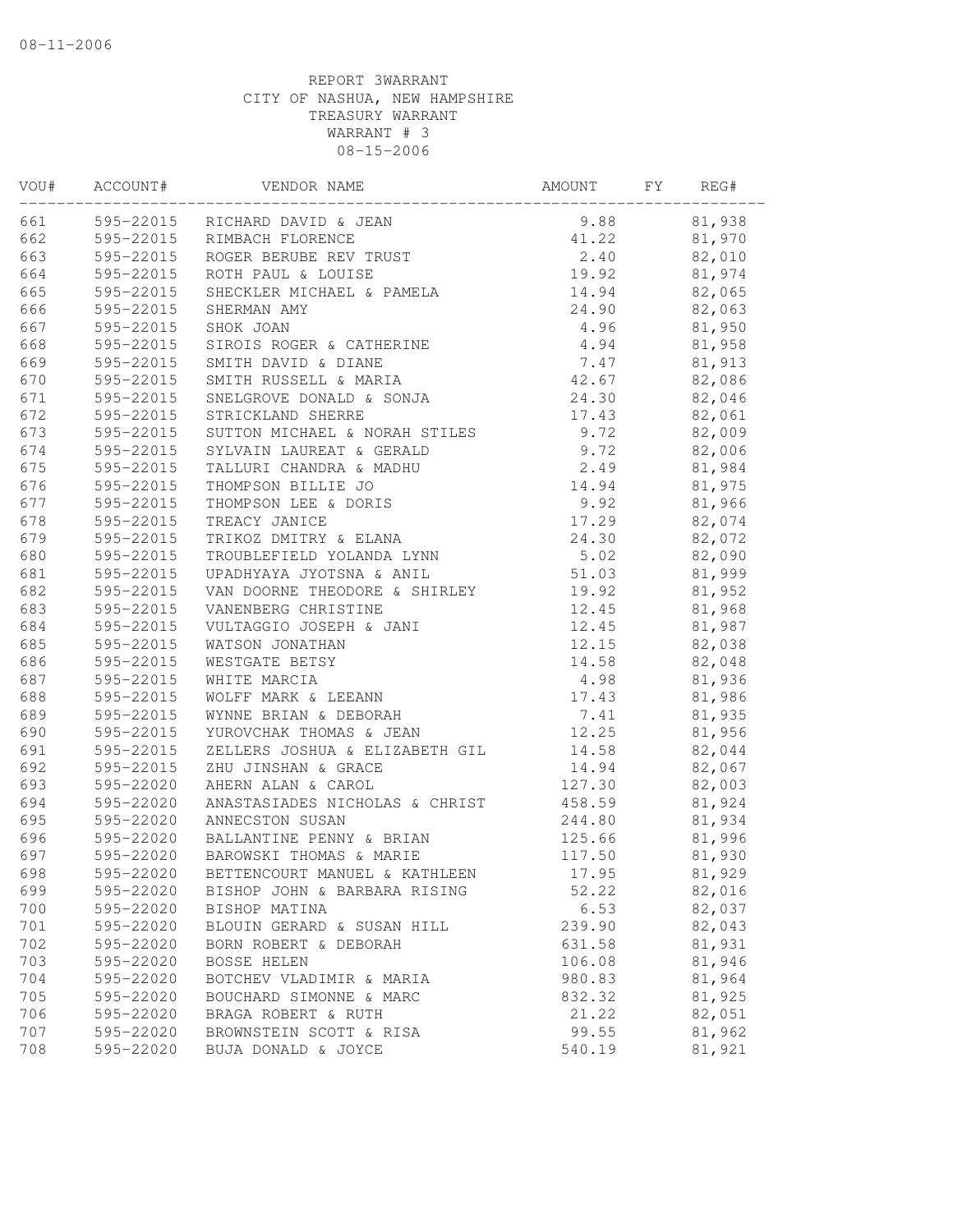| VOU# | ACCOUNT#  | VENDOR NAME                         | AMOUNT                 | FY | REG#   |
|------|-----------|-------------------------------------|------------------------|----|--------|
| 709  |           | 595-22020 CAFFREY JOSEPH            | 11.42 81,948           |    |        |
| 710  |           | 595-22020 CHARTIER DAVID & KATHLEEN | 388.41 81,989          |    |        |
| 711  | 595-22020 | CHEN CHUNG-YEN                      | 437.38 82,035          |    |        |
| 712  | 595-22020 | CHITALIA ASHOK & NILA               | 256.22                 |    | 82,007 |
| 713  | 595-22020 | CONRAD LANCE & JULIE WEBSTER        | 75.07                  |    | 81,954 |
| 714  | 595-22020 | CORRIVEAU BRIAN                     | 445.54                 |    | 82,041 |
| 715  | 595-22020 | CORRIVEAU KEVIN                     | 96.29                  |    | 82,031 |
| 716  | 595-22020 | CURRIER SCOTT & MARY                | 190.94                 |    | 82,034 |
| 717  | 595-22020 | DAKIN TERRY                         | 63.65                  |    | 82,020 |
| 718  | 595-22020 | DAVIS CHARLES & MARIA               | 840.48                 |    | 82,082 |
| 719  | 595-22020 | DERBY BASIL & DOLORES               | 283.97 82,049          |    |        |
| 720  | 595-22020 | DESMARAIS LEONARD & JEANNIE         | 179.52 82,047          |    |        |
| 721  | 595-22020 | DEVOYD EUGENE & GENEVA              | 948.19                 |    | 81,932 |
| 722  | 595-22020 | DIAZ GARY & JUDITH                  | 427.58                 |    | 82,023 |
| 723  | 595-22020 | DINARDO WILLIAM                     | 439.01                 |    | 81,981 |
| 724  | 595-22020 | DINOVA JAMES & DENNIS & BARB C      | 305.18                 |    | 81,933 |
| 725  | 595-22020 | DIONNE THOMAS & ANN                 | 256.22                 |    | 82,019 |
| 726  | 595-22020 | DOOKRAN STEVEN & MOLLY              | 884.54                 |    | 82,069 |
| 727  | 595-22020 | FEENAN MICHAEL & ANN                | 714.82                 |    | 82,029 |
| 728  | 595-22020 | FERRIE JOHN, CLAIRE & DONNA         | 647.90                 |    | 82,064 |
| 729  | 595-22020 | FIELDS SCOTT & JENN KAY             | 45.70                  |    | 82,012 |
| 730  | 595-22020 | FLOSS MARK & TERRI                  | 693.60                 |    | 81,940 |
| 731  | 595-22020 | GARANT PAUL & DEBRA GENTILE GA      | 347.62                 |    | 82,028 |
| 732  | 595-22020 | GENTILE NANCY JO                    | $115.87$<br>$1,258.27$ |    | 81,949 |
| 733  | 595-22020 | GODSAY MILIND & PREEYA              |                        |    | 82,058 |
| 734  | 595-22020 | GOREN NEIL & ROCHELLE               | 481.44                 |    | 81,923 |
| 735  | 595-22020 | GOULET WAYNE                        | 200.74                 |    | 82,013 |
| 736  | 595-22020 | HALLOCK STEVEN                      | 336.19                 |    | 81,963 |
| 737  | 595-22020 | HANS NEIL & CHARLENE SWENDSBOE      | 962.88                 |    | 82,078 |
| 738  | 595-22020 | HATCH WILLIAM & TRACY               | 171.36                 |    | 82,040 |
| 739  | 595-22020 | INGRAM PETRA                        | 159.94                 |    | 82,057 |
| 740  | 595-22020 | JACOBS CAROL & MICHAEL              | 386.78                 |    | 81,919 |
| 741  | 595-22020 | KALIL ROBERT & MARY                 | 246.43                 |    | 82,025 |
| 742  | 595-22020 | KAREN GUSTIN REV TRUST              | 32.64                  |    | 82,062 |
| 743  | 595-22020 | KATSIKAS ANASTASIOS                 | 401.47                 |    | 81,941 |
| 744  | 595-22020 | KEATING-BAYRD STEPHANIE             | 270.91                 |    | 81,916 |
| 745  | 595-22020 | KENYON JOHN & ROSEMARY              | 270.91                 |    | 81,915 |
| 746  | 595-22020 | KOLB RICHARD                        | 394.94                 |    | 81,957 |
| 747  | 595-22020 | KRAILO GWEN E                       | 288.86                 |    | 81,979 |
| 748  | 595-22020 | KRAMER JODIE                        | 677.28                 |    | 82,080 |
| 749  | 595-22020 | LIBERTY WESTWOOD DEV                | 22,965.50              |    | 82,092 |
| 750  | 595-22020 | LIVERNOIS LAWRENCE & ELLEN          | 767.04                 |    | 82,060 |
| 751  | 595-22020 | LONGFELLOW KEVIN                    | 605.47                 |    | 81,977 |
| 752  | 595-22020 | MARCHILENA KENNETH & ELIZABETH      | 758.88                 |    | 82,070 |
| 753  | 595-22020 | MARKEWICH BERNICE                   | 127.29                 |    | 81,937 |
| 754  | 595-22020 | MARKEWICH JOHN & GLORIA             | 515.71                 |    | 81,944 |
| 755  | 595-22020 | MARTIN ANN                          | 11.42                  |    | 82,039 |
| 756  | 595-22020 | MAUTIYAL SUNIL & SAVITA             | 969.41                 |    | 81,928 |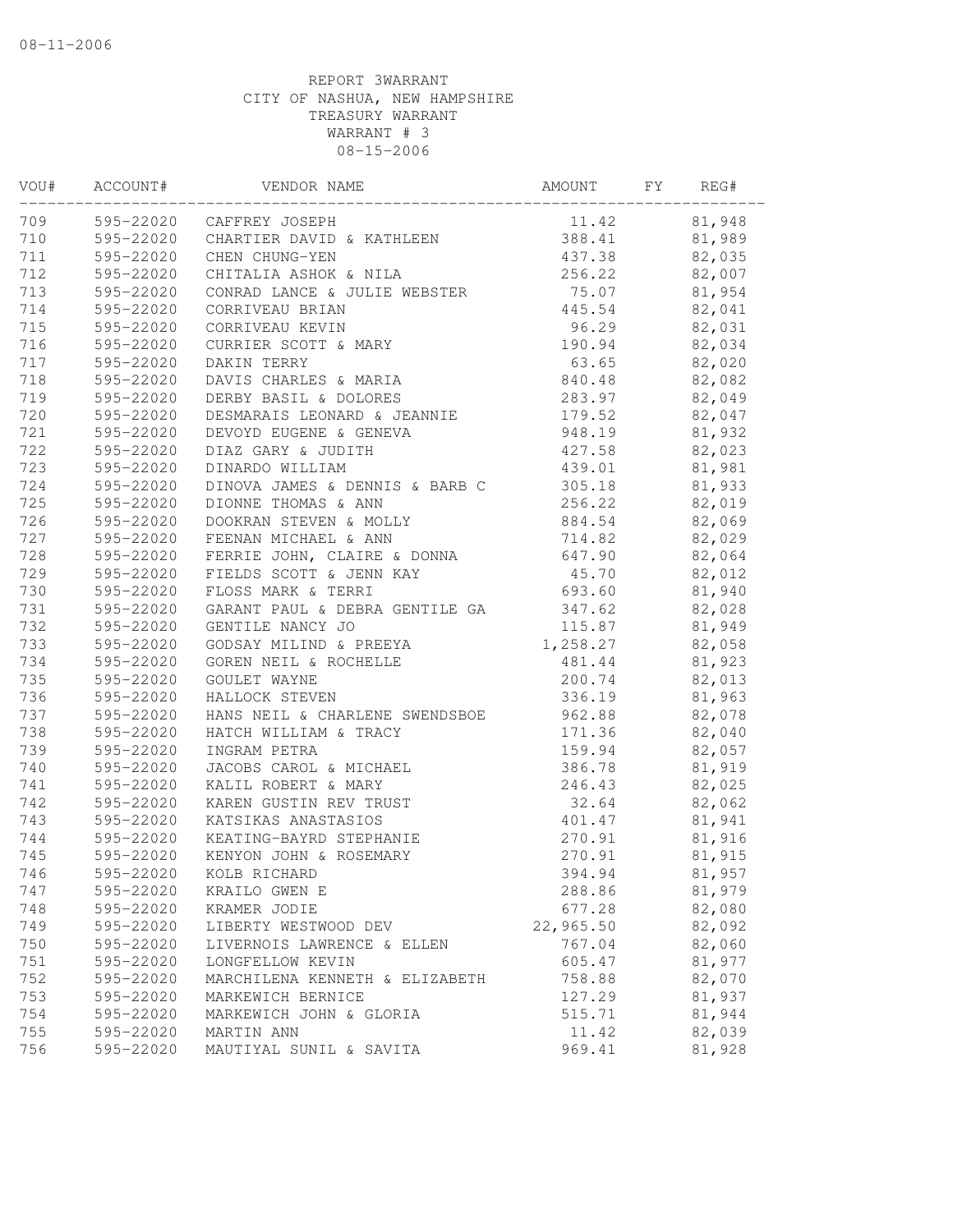| VOU# | ACCOUNT#  | VENDOR NAME                      | AMOUNT    | FY | REG#   |
|------|-----------|----------------------------------|-----------|----|--------|
| 757  |           | 595-22020 MAYER JEFFREY & KINUKO | 727.87    |    | 81,983 |
| 758  | 595-22020 | MERRILL GARY & KATHLEEN          | 512.44    |    | 81,991 |
| 759  | 595-22020 | MERRILL LISA                     | 137.09    |    | 82,036 |
| 760  | 595-22020 | MIKULIS BENJAMIN                 | 102.81    |    | 81,947 |
| 761  | 595-22020 | MOONEY EDWARD & MARY GORMAN      | 137.08    |    | 81,961 |
| 762  | 595-22020 | MORAN THOMAS & PAULA             | 197.47    |    | 81,942 |
| 763  | 595-22020 | MORELLO PAULINE & DAVID          | 39.16     |    | 81,927 |
| 764  | 595-22020 | MOREY LEE ANN                    | 179.52    |    | 82,045 |
| 765  | 595-22020 | NAVA MARIA, JOSEPH AROCHO &      | 443.90    |    | 82,032 |
| 766  | 595-22020 | NORMAN SHARON                    | 91.39     |    | 82,017 |
| 767  | 595-22020 | NOYES ROLAND & GAIL              | 27.74     |    | 81,951 |
| 768  | 595-22020 | O'NEIL PETER & SU-YON            | 60.38     |    | 81,945 |
| 769  | 595-22020 | ODOM JOHN & MELISSA              | 435.74    |    | 82,084 |
| 770  | 595-22020 | ORT WILLIAM & JEAN               | 1,041.22  |    | 82,076 |
| 771  | 595-22020 | OTT JEANNE                       | 101.18    |    | 82,002 |
| 772  | 595-22020 | PARK JUNG JA                     | 17.95     |    | 82,042 |
| 773  | 595-22020 | PEP BOYS-MANNY, MOE & JACK       | 4,289.59  |    | 81,980 |
| 774  | 595-22020 | PICARD JAMES & EMILIE            | 313.34    |    | 81,972 |
| 775  | 595-22020 | PINEAU RAYMOND & NAN             | 135.46    |    | 82,088 |
| 776  | 595-22020 | PISCHETOLA DOMINIC               | 398.21    |    | 81,953 |
| 777  | 595-22020 | PISCHETOLA DOMINIC               | 93.02     |    | 82,055 |
| 778  | 595-22020 | POTTER THOMAS & ELEANOR          | 195.83    |    | 81,955 |
| 779  | 595-22020 | RAPSIS DEBRA & KENNETH           | 6.53      |    | 82,053 |
| 780  | 595-22020 | REED JEAN & TIMOTHY              | 164.83    |    | 81,920 |
| 781  | 595-22020 | REYNOLDS BRIAN & MYONG AYER      | 1,310.50  |    | 82,026 |
| 782  | 595-22020 | RICHARD DAVID & JEAN             | 262.75    |    | 81,938 |
| 783  | 595-22020 | RIMBACH FLORENCE                 | 1, 119.55 |    | 81,970 |
| 784  | 595-22020 | ROGER BERUBE REV TRUST           | 70.18     |    | 82,010 |
| 785  | 595-22020 | ROTH PAUL & LOUISE               | 499.39    |    | 81,974 |
| 786  | 595-22020 | SHECKLER MICHAEL & PAMELA        | 391.68    |    | 82,065 |
| 787  | 595-22020 | SHERMAN AMY                      | 589.15    |    | 82,063 |
| 788  | 595-22020 | SHOK JOAN                        | 132.19    |    | 81,950 |
| 789  | 595-22020 | SIROIS ROGER & CATHERINE         | 130.56    |    | 81,958 |
| 790  | 595-22020 | SMALL MICHELE                    | 218.69    |    | 81,926 |
| 791  | 595-22020 | SMITH DAVID & DIANE              | 159.93    |    | 81,913 |
| 792  | 595-22020 | SMITH RUSSELL & MARIA            | 1,054.27  |    | 82,086 |
| 793  | 595-22020 | SNELGROVE DONALD & SONJA         | 595.68    |    | 82,046 |
| 794  | 595-22020 | STRICKLAND SHERRE                | 411.26    |    | 82,061 |
| 795  | 595-22020 | SUND ANDERS & JENNIFER KNICK     | 26.11     |    | 82,022 |
| 796  | 595-22020 | SUTTON MICHAEL & NORAH STILES    | 242.53    |    | 82,009 |
| 797  | 595-22020 | SYLVAIN LAUREAT & GERALD         | 272.54    |    | 82,006 |
| 798  | 595-22020 | TALLURI CHANDRA & MADHU          | 78.33     |    | 81,984 |
| 799  | 595-22020 | THOMPSON BILLIE JO               | 350.88    |    | 81,975 |
| 800  | 595-22020 | THOMPSON LEE & DORIS             | 213.79    |    | 81,966 |
| 801  | 595-22020 | TREACY JANICE                    | 408.00    |    | 82,074 |
| 802  | 595-22020 | TRIKOZ DMITRY & ELANA            | 577.73    |    | 82,072 |
| 803  | 595-22020 | TROUBLEFIELD YOLANDA LYNN        | 114.24    |    | 82,090 |
| 804  | 595-22020 | UPADHYAYA JYOTSNA & ANIL         | 1,281.12  |    | 81,999 |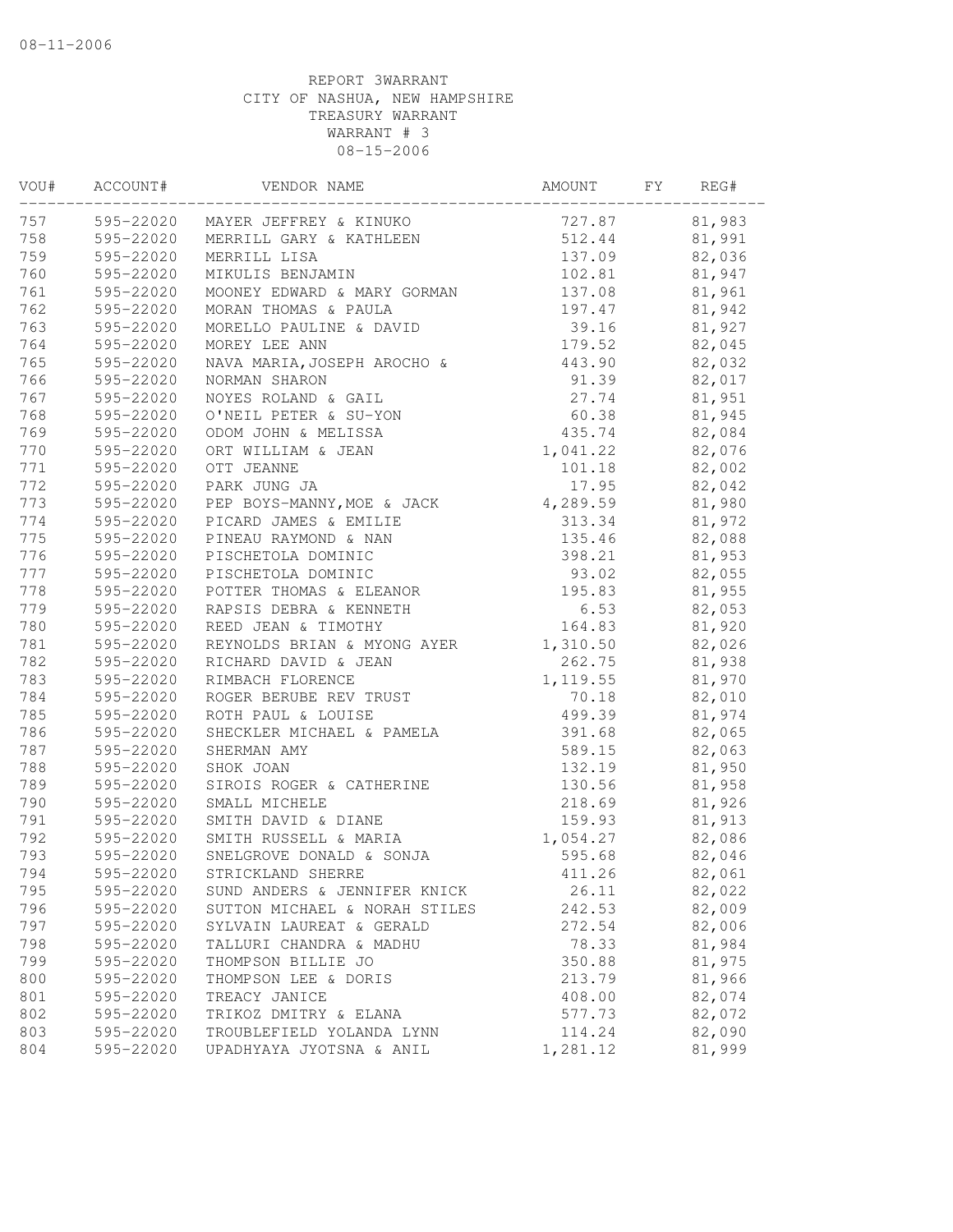| $595 - 22020$ | VAN DOORNE THEODORE & SHIRLEY  | 489.60 | 81,952    |
|---------------|--------------------------------|--------|-----------|
| 595-22020     | VANENBERG CHRISTINE            | 303.55 | 81,968    |
| 595-22020     | VULTAGGIO JOSEPH & JANI        | 282.33 | 81,987    |
| 595-22020     | WATSON JONATHAN                | 301.92 | 82,038    |
| 595-22020     | WESTGATE BETSY                 | 363.94 | 82,048    |
| 595-22020     | WHITE MARCIA                   | 140.35 | 81,936    |
| 595-22020     | WOLFF MARK & LEEANN            | 434.11 | 81,986    |
| 595-22020     | WYNNE BRIAN & DEBORAH          | 169.73 | 81,935    |
| 595-22020     | YUROVCHAK THOMAS & JEAN        | 328.03 | 81,956    |
| 595-22020     | ZELLERS JOSHUA & ELIZABETH GIL | 385.15 | 82,044    |
| 595-22020     | ZHU JINSHAN & GRACE            | 336.19 | 82,067    |
| 595-22025     | MCNAMEE JAMES M PLLC           | 304.00 | 82,142    |
| 595           | OVERLAY                        |        | 72,787.65 |
|               |                                |        |           |

08-11-2006

REPORT 4WARRANT CITY OF NASHUA, NEW HAMPSHIRE TREASURY WARRANT WARRANT # 3 08-15-2006

| VOU#       | ACCOUNT#         | VENDOR NAME                                          | AMOUNT                  | <b>FY</b> | REG#         |
|------------|------------------|------------------------------------------------------|-------------------------|-----------|--------------|
| 817        | 653-06           | BROX INDUSTRIES INC                                  | 29,107.09               |           | 81,739       |
| TOTAL      | $653 - 06$       | CAP IMP - STREET DEPT<br>STREET PAVING PROGRAM FY05  |                         |           | 29,107.09    |
| 817<br>818 | 653-07<br>653-07 | BROX INDUSTRIES INC<br>BROX INDUSTRIES INC/RETAINAGE | 35, 272. 11<br>3,919.12 |           | 81,739<br>53 |
| TOTAL      | 653-07           | CAP IMP - STREET DEPT<br>STREET PAVING PROGRAM FY06  |                         |           | 39, 191.23   |
|            |                  |                                                      |                         |           |              |

08-11-2006

| VOU# | ACCOUNT#      | VENDOR NAME<br>PROGRAM             |          | AMOUNT FY REG# |
|------|---------------|------------------------------------|----------|----------------|
| 819  | 731-01319     | 3718 TURNSTONE CORPORATION         | 7,371.01 | 81,730         |
| 820  | $731 - 31005$ | 3718 VERIZON                       | 2.98     | 82,403         |
| 821  | $731 - 32005$ | 3718 PUBLIC SERVICE OF NH          | 141.16   | 82,432         |
| 822  | $731 - 33005$ | 3718 PENNICHUCK WATER              | 10.02    | 82,397         |
| 823  | $731 - 64040$ | 3705 SIEMENS BUILDING TECHNOLOGIES | 9,157.00 | 82,242         |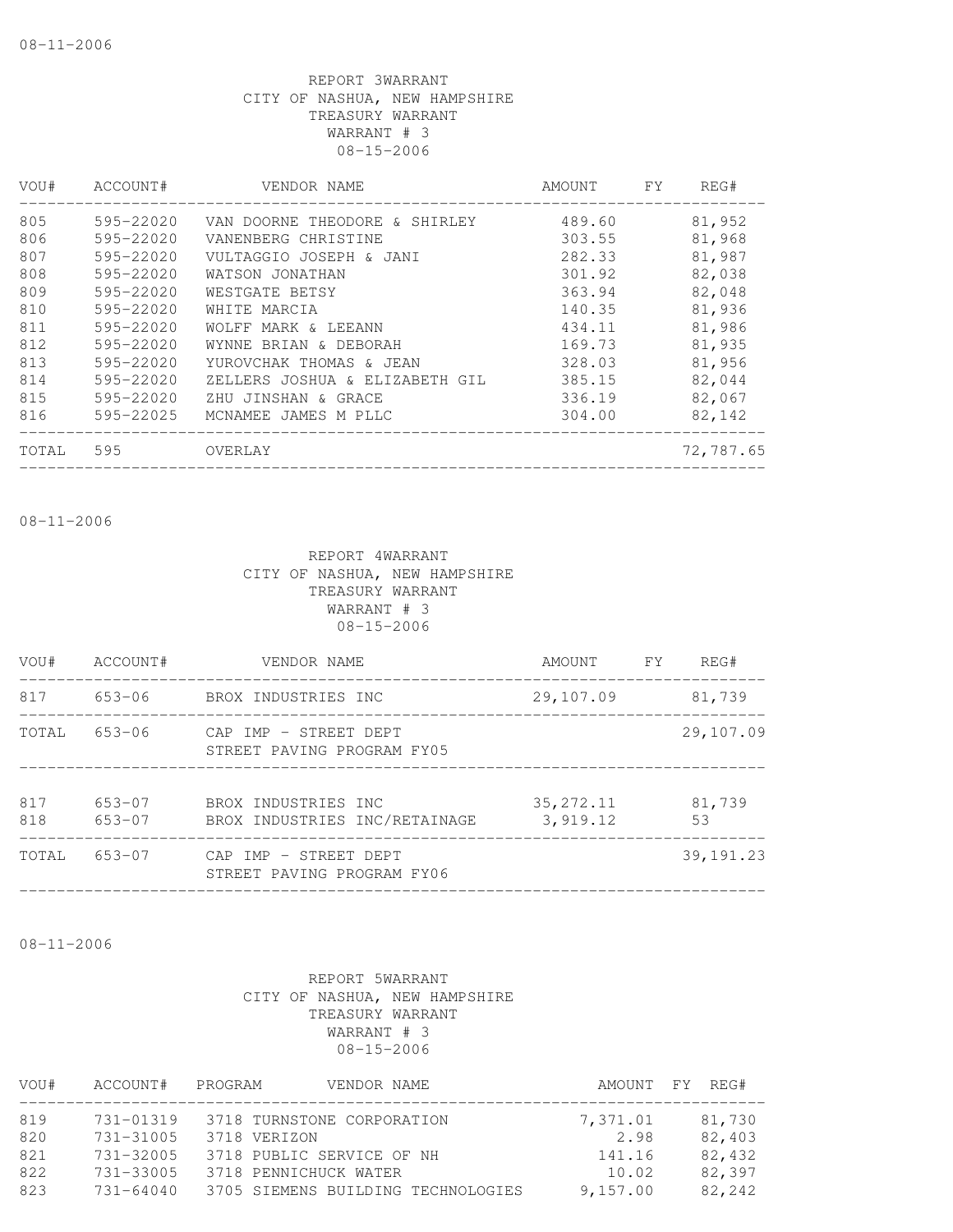| TOTAL      | 731                     | CPF-POLICE DEPARTMENT                                              | 16,682.17                 |                  |
|------------|-------------------------|--------------------------------------------------------------------|---------------------------|------------------|
|            |                         |                                                                    |                           |                  |
| 824<br>824 | 732-01310<br>$732 - 67$ | 3703 HARVEY CONSTRUCTION CO<br>3703 HARVEY CONSTRUCTION CO         | 208, 224.10<br>190,846.65 | 81,687<br>81,687 |
|            |                         |                                                                    |                           |                  |
| TOTAL      | 732                     | CPF-FIRE DEPARTMENT                                                | 399,070.75                |                  |
|            |                         |                                                                    |                           |                  |
| 825<br>826 | 751-01319<br>751-31005  | 3718 TURNSTONE CORPORATION<br>3718 VERIZON                         | 18, 427.51<br>7.46        | 81,730<br>82,403 |
| 827        | 751-32005               | 3718 PUBLIC SERVICE OF NH                                          | 447.02                    | 82,432           |
| 828        | 751-33005               | 3718 PENNICHUCK WATER                                              | 31.74                     | 82,398           |
| 829        | 751-53075               | 3731 NASHUA REGIONAL PLANNING COMMI                                | 539.22                    | 82,313           |
| TOTAL      | 751                     | CPF-PWD & ENGINEERING                                              | 19,452.95                 |                  |
|            |                         |                                                                    |                           |                  |
| 830        | 771-53025               | 3750 VANASSE HANGEN BRUSTLIN INC                                   | 4, 119.41                 | 81,692           |
| 831<br>832 | 771-54010<br>771-54010  | 3750 TELEGRAPH PUBLISHING COMPANY<br>3750 UNION LEADER CORPORATION | 104.10<br>121.44          | 82,303<br>82,379 |
| 833        | $771 - 63$              | 3734 ECKMAN CONSTRUCTION CO INC                                    | 14,099.82                 | 81,677           |
|            |                         |                                                                    |                           |                  |
| TOTAL      | 771                     | CPF - COMM DEVLPMNT DIV                                            | 18,444.77                 |                  |
|            |                         |                                                                    |                           |                  |
| 834<br>835 | 774-01319<br>774-01319  | 3718 TURNSTONE CORP/RETAINAGE<br>3718 TURNSTONE CORPORATION        | 8,189.95<br>47, 911.53    | 52<br>81,730     |
| 836        | 774-31005               | 3718 VERIZON                                                       | 19.40                     | 82,403           |
| 837        | 774-32005               | 3718 PUBLIC SERVICE OF NH                                          | 588.19                    | 82,432           |
| 838        | 774-33005               | 3718 PENNICHUCK WATER                                              | 41.75                     | 82,398           |
| TOTAL      | 774                     | CPF-URBAN PROGRAMS                                                 | 56,750.82                 |                  |
|            |                         |                                                                    |                           |                  |
|            | 187, 119 781-63085      | 3774 BAILEY POTTERY EQUIP CORP                                     | 3,110.00                  | 82,237           |
|            | 187, 120 781-63085      | 3774 PAXTON-PATTERSON                                              | 1,530.00                  | 81,904           |
|            | 187, 121 781-63085      | 3773 SCHOOL SPECIALTY                                              | 2,388.12                  | 82,195           |
|            | 187, 122 781-64045      | 3773 HEWLETT PACKARD COMPANY                                       | 28, 251.60                | 81,799           |
|            | 187, 122 781-64045      | 3774 HEWLETT PACKARD COMPANY                                       | 33,045.00                 | 81,799           |
| 839<br>839 | 781-83063<br>781-83063  | 3773 ARGONAUT INSURANCE CO<br>3774 ARGONAUT INSURANCE CO           | 1,356.46<br>1,356.46      | 39<br>39         |
|            |                         |                                                                    |                           |                  |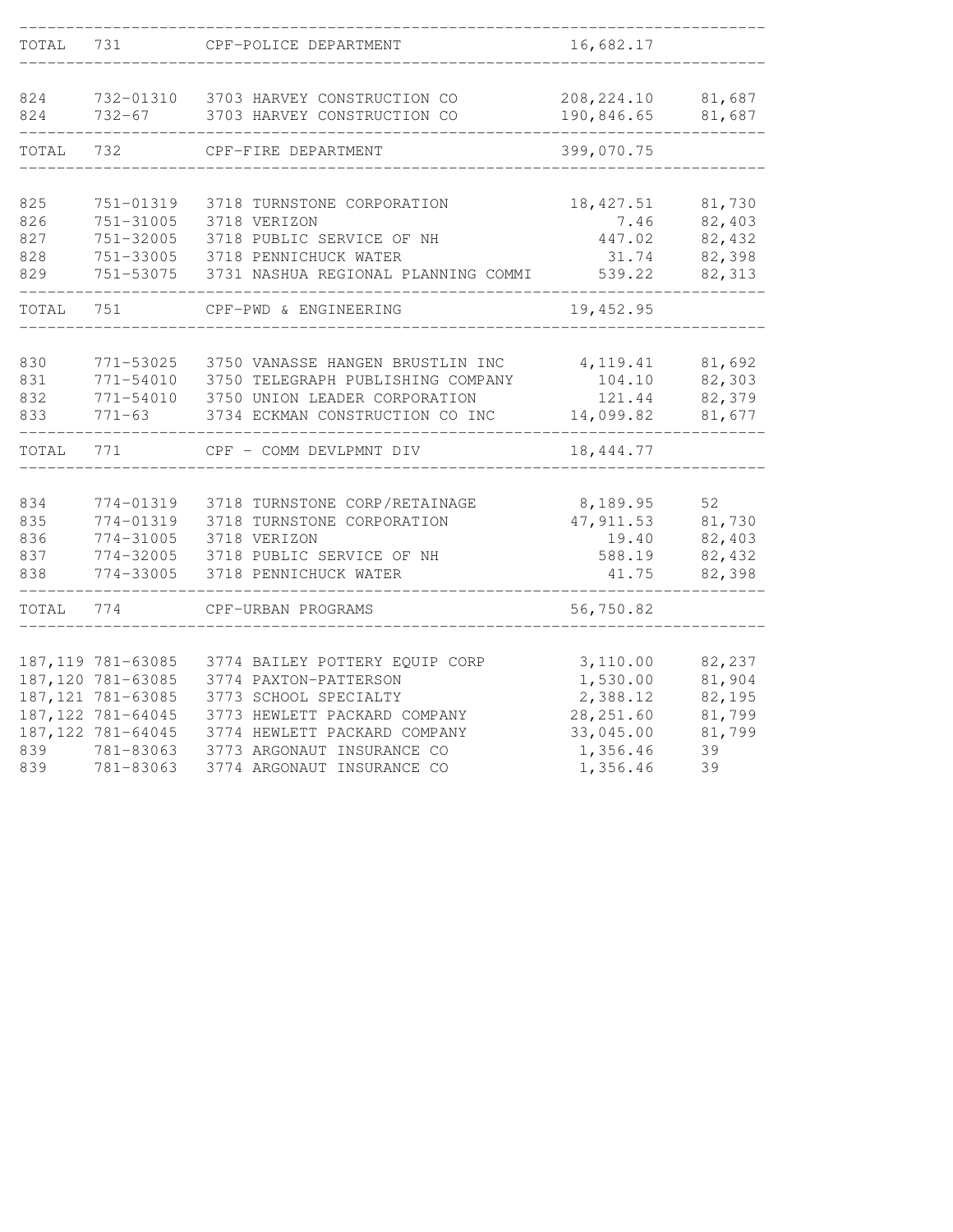| VOU#  | ACCOUNT#      | PROGRAM<br>VENDOR NAME              | AMOUNT FY  | REG#   |
|-------|---------------|-------------------------------------|------------|--------|
|       |               |                                     |            |        |
| TOTAL | 781           | CPF-SCHOOL DEPARTMENT               | 71,037.64  |        |
|       |               |                                     |            |        |
| 840   | 792-01310     | 3798 METHUEN CONSTRUCTION CORP INC  | 189,569.22 | 81,883 |
| 841   | $792 - 01310$ | 3798 METHUEN CONSTRUCTION CORP INC/ | 5,380.78   | 55     |
| 842   | $792 - 01310$ | 3796 PARK CONSTRUCTION CORP         | 222,406.03 | 82,124 |
| 843   | 792-53030     | 3792 DUFRESNE HENRY INC             | 9,070.97   | 82,165 |
| 844   | 792-53030     | 3799 MALCOLM PIRNIE INC             | 44,526.72  | 82,011 |
| 845   | 792-53030     | 3798 METCALF & EDDY                 | 35,457.00  | 81,840 |
| 846   | 792-53030     | 3799 WETLAND CONSULTING SERVICES    | 329.00     | 81,697 |
| 847   | 792-53183     | 3795 BROX INDUSTRIES INC            | 7,740.00   | 81,739 |
| 848   | 792-53183     | 3795 BROX INDUSTRIES INC/RETAINAGE  | 860.00     | 53     |
| TOTAL | 792           | CPF-WASTEWATER USER FUND            | 515,339.72 |        |

08-11-2006

| VOU# | ACCOUNT#  | VENDOR NAME                                               | AMOUNT        | $\Gamma$ Y | REG#      |
|------|-----------|-----------------------------------------------------------|---------------|------------|-----------|
| 849  | 801-31050 | NEXTEL COMMUNICATIONS                                     | 213.34        |            | 82,381    |
| 850  | 801-32005 | PUBLIC SERVICE OF NH                                      | 10.70         |            | 82,432    |
| 850  | 801-32005 | PUBLIC SERVICE OF NH                                      | 1,043.39      |            | 82,433    |
| 851  | 801-33005 | PENNICHUCK WATER                                          | 125.89        |            | 82,398    |
| 852  | 801-34015 | ENERGYNORTH PROPANE                                       | 80.80         |            | 82,392    |
| 853  | 801-42000 | LISAY STEVEN E                                            | 900.00        |            | 81,865    |
| 854  | 801-53109 | NORTH SHORE RECYCLED FIBERS                               | 3,414.45      |            | 81,807    |
| 855  | 801-54020 | TELEGRAPH PUBLISHING COMPANY                              | 271.20        |            | 82,303    |
| 856  | 801-54020 | THE LOWELL PUBLISHING CO                                  | 399.60        |            | 82,389    |
| 857  | 801-54020 | UNION LEADER CORPORATION                                  | 262.08        |            | 82,379    |
| 858  | 801-59100 | AMHERST APPLIANCE REPAIR/STEVE 2,055.00                   |               |            | 82,447    |
| 859  | 801-75023 | HOME DEPOT CREDIT SERVICES                                | 234.42 82,391 |            |           |
| 860  | 801-95005 | SWANA                                                     | 167.00        |            | 82,396    |
| 861  |           | 801-96125 GZA GEOENVIRONMENTAL INC                        | 2,665.64      |            | 82,201    |
|      | TOTAL 801 | SOLID WASTE DISPOSAL<br>_________________________________ |               |            | 11,843.51 |
| 862  | 802-31005 | ARCH                                                      | 29.09         |            | 82,440    |
| 863  | 802-31005 | NEXTEL COMMUNICATIONS                                     | 119.39        |            | 82,381    |
| 863  | 802-31005 | NEXTEL COMMUNICATIONS                                     | 186.71        |            | 82,381    |
| 864  | 802-32005 | PUBLIC SERVICE OF NH                                      | 17.15         |            | 82,433    |
| 864  | 802-32005 | PUBLIC SERVICE OF NH                                      | 526.20        |            | 82,433    |
| 865  | 802-33005 | PENNICHUCK WATER                                          | 595.84        |            | 82,398    |
| 866  | 802-41015 | STAPLES BUSINESS ADVANTAGE                                | 241.21        |            | 82,166    |
| 867  | 802-42010 | CENTRAL PAPER PRODUCTS CO                                 | 165.21        |            | 82,307    |
| 868  | 802-45101 | CIBA SPECIALTY CHEMICALS CO                               | 6,732.00      |            | 81,759    |
| 869  | 802-45103 | BORDEN & REMINGTON CORP                                   | 5,060.56      |            | 81,708    |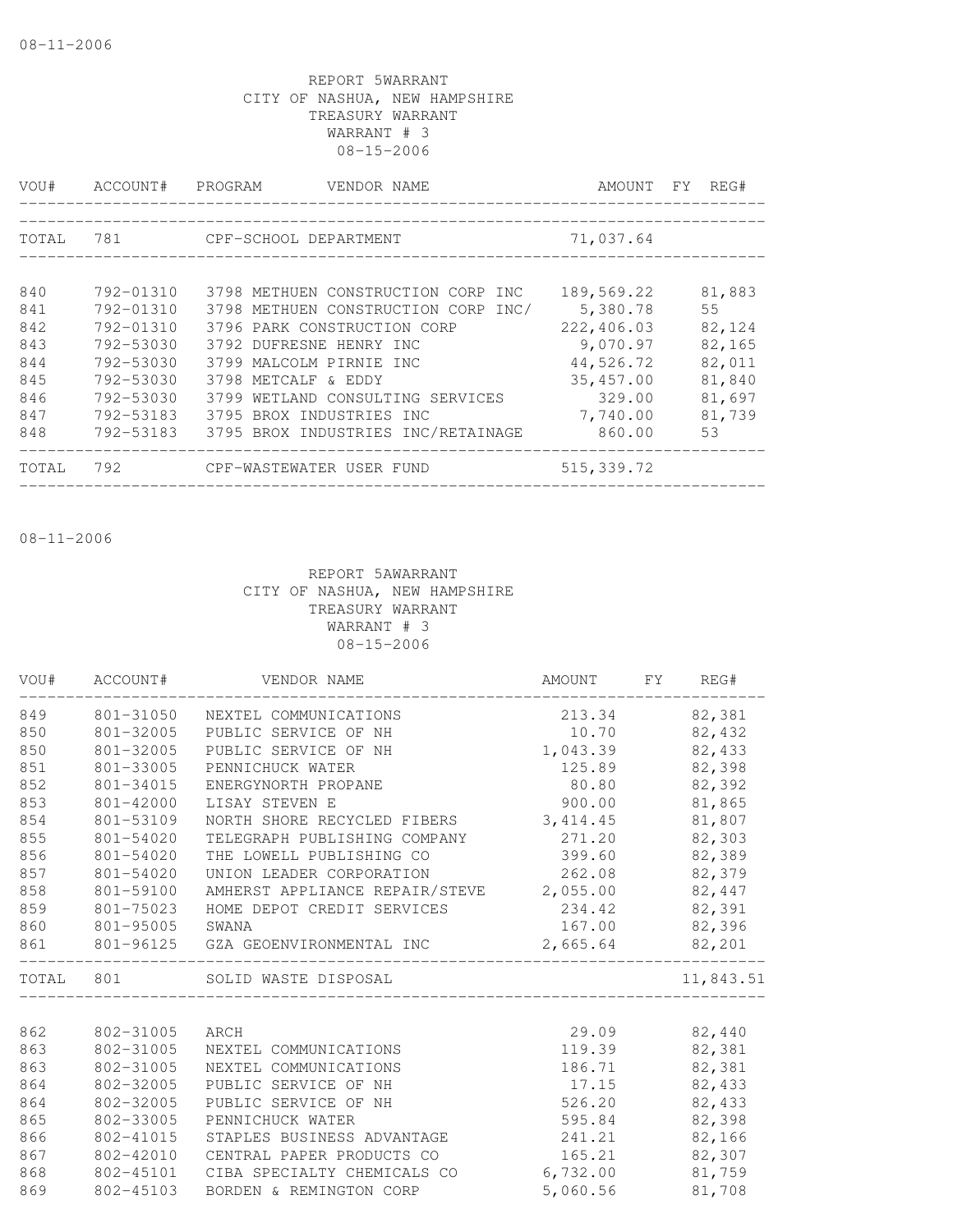| 870 | 802-45105 | HOLLAND COMPANY INC             | 2,730.99  | 81,804 |
|-----|-----------|---------------------------------|-----------|--------|
| 871 | 802-45106 | KEMIRON COMPANIES INC           | 3,262.84  | 81,911 |
| 872 | 802-45110 | HARCROS CHEMICALS INC           | 1,750.00  | 81,898 |
| 873 | 802-46045 | LEHIGH SAFETY SHOE LLC          | 164.00    | 81,853 |
| 874 | 802-46045 | UNIFIRST CORPORATION            | 61.13     | 82,147 |
| 874 | 802-46045 | UNIFIRST CORPORATION            | 450.01    | 82,147 |
| 875 | 802-49070 | ALPHA-TROL INC                  | 73.00     | 82,083 |
| 876 | 802-49070 | HACH COMPANY                    | 429.70    | 82,133 |
| 877 | 802-49070 | VWR INTERNATIONAL INC           | 633.32    | 82,167 |
| 878 | 802-53030 | CHEMSERVE ENVIRONMENTAL ANALYS  | 298.13    | 82,112 |
| 879 | 802-53030 | EASTERN ANALYTICAL INC          | 65.00     | 81,875 |
| 880 | 802-53100 | BROX INDUSTRIES INC             | 5,477.50  | 81,739 |
| 881 | 802-59100 | ANSWERING SERVICES OF<br>NH LLC | 70.00     | 81,699 |
| 882 | 802-59220 | PRINTGRAPHICS OF MAINE          | 2,642.82  | 81,772 |
| 883 | 802-59225 | RESOURCE MANAGEMENT INC         | 55,203.72 | 81,698 |
| 884 | 802-59225 | WASTE MANAGEMENT OF             | 17,564.80 | 81,778 |
| 885 | 802-59225 | WASTE MANAGEMENT OF             | 11,748.10 | 81,943 |
| 886 | 802-59230 | BROX INDUSTRIES INC             | 1,428.18  | 81,739 |
| 887 | 802-59239 | NHTCA/NHCTCA JOINT CERTIFICATI  | 255.00    | 82,386 |
| 888 | 802-59320 | CHAPPELL TRACTOR SALES INC      | 1,906.79  | 81,742 |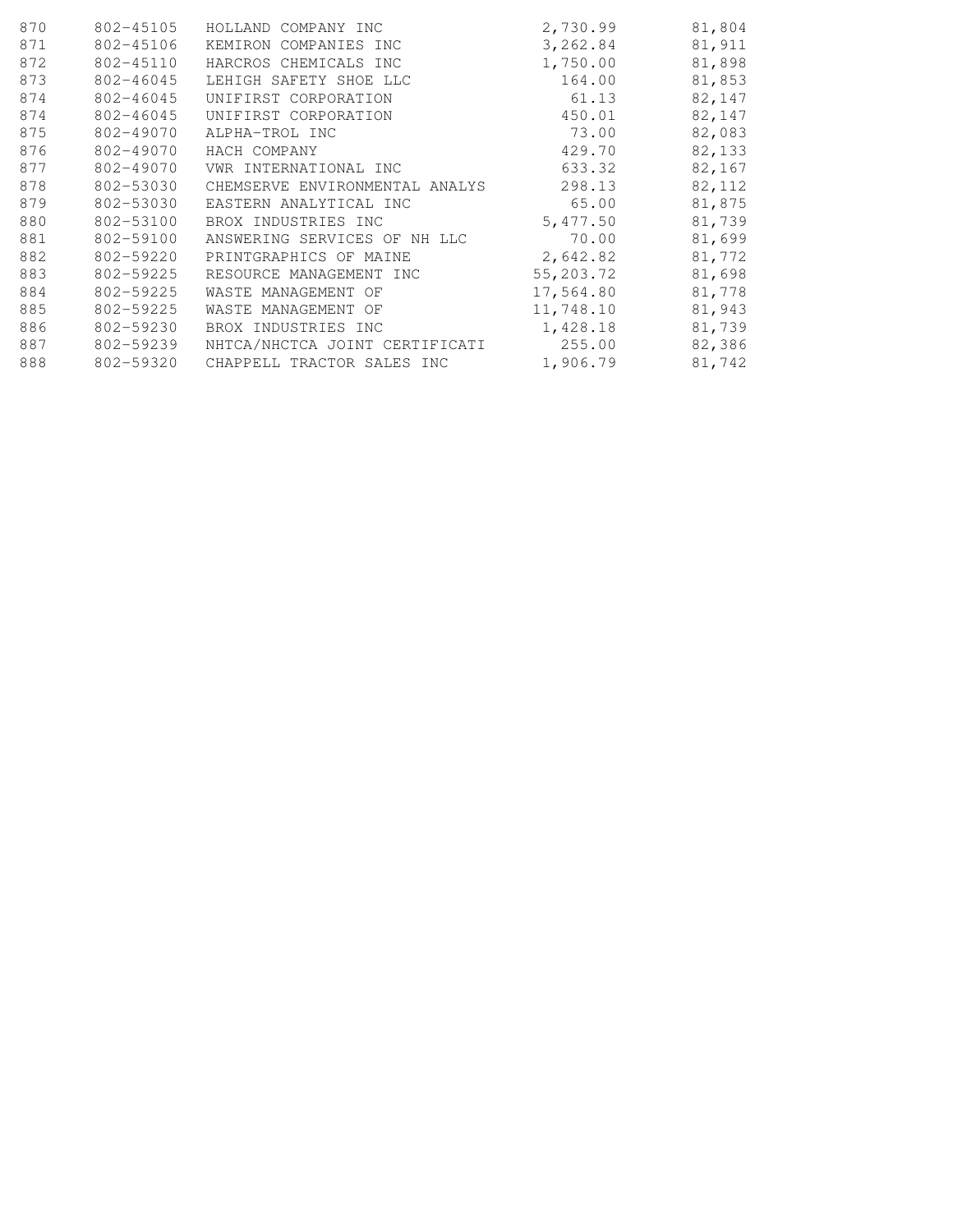| VOU#  | ACCOUNT#  | VENDOR NAME                    | AMOUNT     | FY. | REG#        |
|-------|-----------|--------------------------------|------------|-----|-------------|
| 889   | 802-59320 | MAC MULKIN CHEVROLET INC       | 1,302.10   |     | 82,288      |
| 890   | 802-59320 | MAYNARD & LESIEUR INCORPORATED | 240.00     |     | 82,294      |
| 891   | 802-59320 | NAPA AUTO PARTS                | 29.46      |     | 82,126      |
| 892   | 802-59320 | SANEL AUTO PARTS CO            | 129.01     |     | 81,879      |
| 893   | 802-64192 | CUES INC                       | 1,521.10   |     | 82,120      |
| 894   | 802-64192 | GRAINGER                       | 117.57     |     | 81,754      |
| 895   | 802-64192 | HOME DEPOT CREDIT SERVICES     | 203.12     |     | 82,391      |
| 896   | 802-64192 | LAB SAFETY SUPPY INC           | 223.91     |     | 82,162      |
| 897   | 802-66025 | GE CAPITAL INC                 | 105.00     |     | 82,157      |
| 898   | 802-77050 | MCMASTER-CARR SUPPLY CO        | 1,009.46   |     | 81,861      |
| 899   | 802-77050 | PINE MOTOR PARTS               | 5.55       |     | 82,295      |
| 900   | 802-77065 | FASTENAL CO                    | 33.62      |     | 81,727      |
| 901   | 802-77065 | M & M ELECTRICAL SUPPLY CO INC | 114.04     |     | 82,284      |
| 901   | 802-77066 | M & M ELECTRICAL SUPPLY CO INC | 132.85     |     | 82,284      |
| 902   | 802-77066 | UNITED SUPPLY COMPANY INC      | 37.42      |     | 82,304      |
| 903   | 802-77069 | BEARINGS SPECIALTY CO INC      | 26.04      |     | 82,155      |
| 904   | 802-77069 | FASTENAL CO                    | 5.66       |     | 81,727      |
| 905   | 802-77069 | G V MOORE LUMBER CO INC        | 19.72      |     | 82,054      |
| 906   | 802-77069 | GRAINGER                       | 121.96     |     | 81,754      |
| 907   | 802-77069 | J LAWRENCE HALL INC            | 831.40     |     | 82,317      |
| 908   | 802-77069 | M & M ELECTRICAL SUPPLY CO INC | 145.80     |     | 82,284      |
| 909   | 802-77072 | MCMASTER-CARR SUPPLY CO        | 53.25      |     | 81,861      |
| 910   | 802-85060 | TREASURER STATE OF NH          | 461,270.41 |     | 42          |
| 910   | 802-85065 | TREASURER STATE OF NH          | 308,866.65 |     | 42          |
| 911   | 802-94005 | <b>NEWEA</b>                   | 90.00      |     | 82,385      |
| 911   | 802-94005 | NEWEA                          | 180.00     |     | 82,385      |
| 912   | 802-95005 | WATER ENVIRONMENT FEDERATION   | 72.00      |     | 82,380      |
| 913   | 802-96004 | HORIZON SOLUTIONS CORP         | 534.32     |     | 81,695      |
| 914   | 802-96136 | NORTH EAST WASTE SERVICES INC  | 9,012.40   |     | 82,056      |
| TOTAL | 802       | SEWERAGE DISPOSAL SYSTEM       |            |     | 906, 322.21 |

08-11-2006

| VOU#       | ACCOUNT#               | VENDOR NAME                                          | AMOUNT                | <b>FY</b> | REG#         |
|------------|------------------------|------------------------------------------------------|-----------------------|-----------|--------------|
| 915        | 952-01354              | MISSIN LYNX/ROBERT BEAUCHER                          | 250.00                |           | 81,908       |
| 916        | $952 - 05058$          | COSTUMES OF NASHUA LLC                               | 160.00                |           | 82,377       |
| 917        | $952 - 05058$          | CYR DESIGN                                           | 450.00                |           | 81,965       |
| 918        | $952 - 05058$          | SEASONAL SPECIALTY STORES                            | 129.97                |           | 82,154       |
| 919        | $952 - 46005$          | M & N SPORTS LLC                                     | 119.60                |           | 81,877       |
| 920        | 952-59180              | K CARLSON TREE SERVICE                               | 400.00                |           | 81,891       |
| TOTAL      | 952.                   | PARK & RECREATION TRUST FUND                         |                       |           | 1,509.57     |
| 921<br>922 | 953-45030<br>953-45030 | BROX INDUSTRIES INC<br>BROX INDUSTRIES INC/RETAINAGE | 22,257.00<br>2,473.00 |           | 81,739<br>53 |
|            |                        |                                                      |                       |           |              |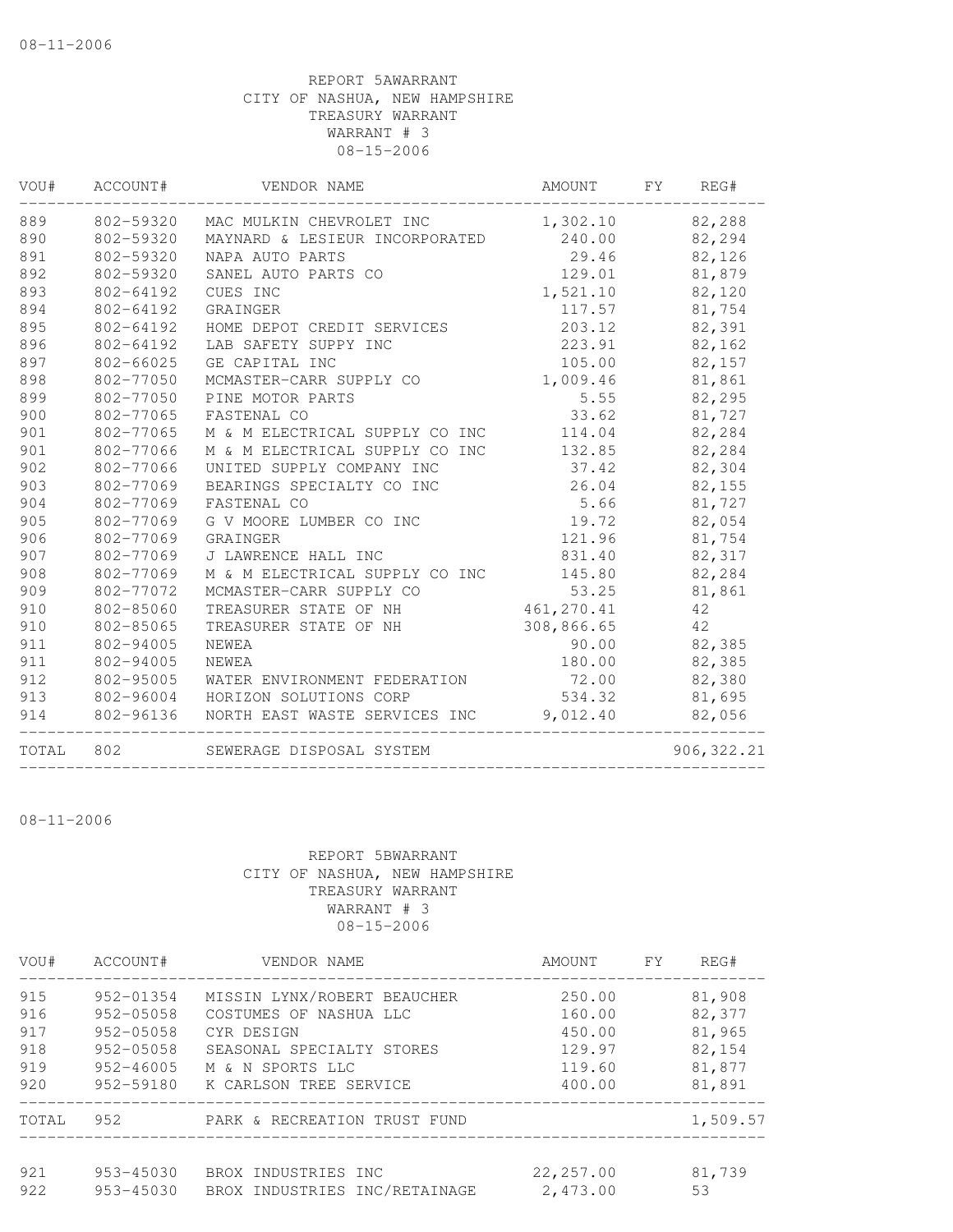| TOTAL 953  | STREET TRUST FUND                                                        |                    | 24,730.00        |
|------------|--------------------------------------------------------------------------|--------------------|------------------|
|            |                                                                          |                    |                  |
| 923<br>923 | 963-220 AUBIN HELEN A<br>963-229 AUBIN HELEN A                           | 100.00<br>300.00   | 82,371<br>82,371 |
| TOTAL 963  | WOODLAWN CEMETERY TRUST FUND                                             |                    | 400.00           |
|            | 924 975-59100 GARDNER EDDIE<br>925 975-63085 NASHUA WALLPAPER & PAINT CO | 250.00<br>1,000.00 | 82,412<br>81,887 |
|            | TOTAL 975 LIBRARY TRUST FUND                                             |                    | 1,250.00         |
|            |                                                                          |                    | 81,679           |
|            |                                                                          |                    |                  |
| TOTAL      | 982 SCHOLARSHIP TRUST FUND                                               |                    | 319.00           |

08-11-2006

# REPORT 6WARRANT CITY OF NASHUA, NEW HAMPSHIRE TREASURY WARRANT WARRANT # 3 08-15-2006

|           | ACCOUNT#                 | PAYROLL WEEK ENDING                           | AMOUNT               |
|-----------|--------------------------|-----------------------------------------------|----------------------|
|           | $151 - 41$<br>$151 - 41$ | $05 - \text{AUG} - 2006$<br>$29 - JU1 - 2006$ | 3,316.51<br>2,244.26 |
| TOTAL 151 |                          | A/R POLICE OVERTIME                           | 5,560.77             |

08-11-2006

|           | ACCOUNT# PAYROLL WEEK ENDING            | AMOUNT                          |          |
|-----------|-----------------------------------------|---------------------------------|----------|
|           | 305-179 05-AUG-2006                     | 217.50                          |          |
|           | TOTAL 305 SRF - CIVIC & COMM ACTIVITIES | _______________________________ | 217.50   |
| 308-83051 | 05-AUG-2006                             | 1,756.60                        |          |
|           | 308-83051 29-JUL-2006                   | 876.93                          |          |
| 308-83052 | 05-AUG-2006                             | 457.13                          |          |
| 308-83052 | 29-JUL-2006                             | 855.56                          |          |
| 308-83102 | 05-AUG-2006                             | 3,670.77                        |          |
|           | $308 - 83102$ $29 - JU L - 2006$        | 926.77                          |          |
|           | TOTAL 308 SRF - INSURANCE               |                                 | 8,543.76 |
|           | 3086-11870 29-JUL-2006                  | 2,769.23                        |          |
|           | 3086-13004 29-JUL-2006                  | 500.00                          |          |
|           | 3086-13032 05-AUG-2006                  | 223.35                          |          |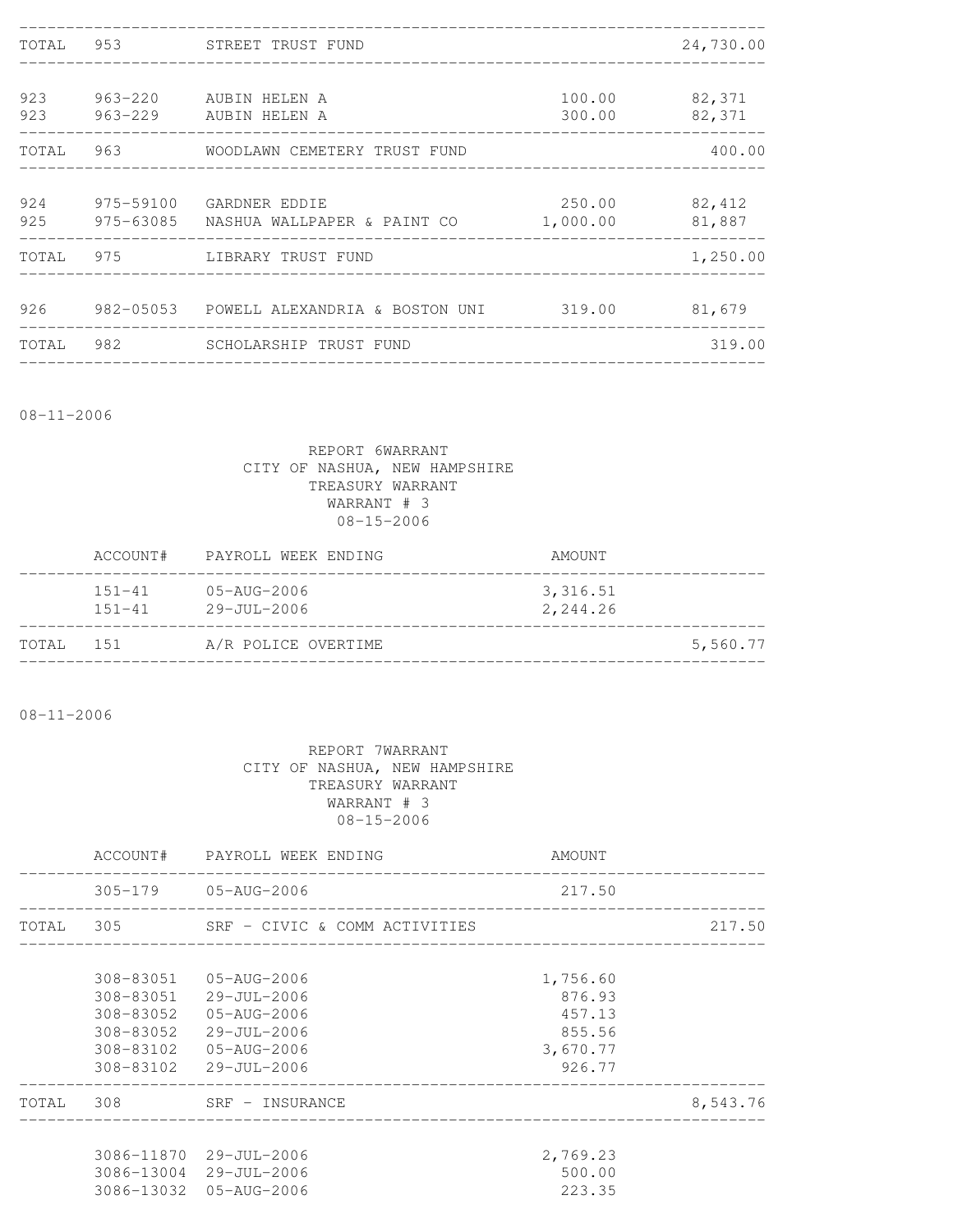| TOTAL 311 | SUMMER SCHOOL                                                                                                                                            |                                                            | 31, 125.80 |
|-----------|----------------------------------------------------------------------------------------------------------------------------------------------------------|------------------------------------------------------------|------------|
|           | 3118-13133 05-AUG-2006<br>3118-13133 29-JUL-2006<br>3118-13137 05-AUG-2006<br>3118-13137 29-JUL-2006                                                     | 2,640.32<br>27,166.86<br>647.58<br>671.04                  |            |
|           | TOTAL 311 DRIVER'S EDUCATION                                                                                                                             |                                                            | 2,759.43   |
|           | 3117-12006 05-AUG-2006<br>3117-12006 29-JUL-2006                                                                                                         | 109.43<br>2,650.00                                         |            |
|           | TOTAL 309 SRF - FOOD SERVICES                                                                                                                            |                                                            | 6,629.51   |
|           | 3097-11162 05-AUG-2006<br>3097-11162 29-JUL-2006<br>3097-11408 05-AUG-2006<br>3097-11408 29-JUL-2006<br>3097-19138 29-JUL-2006<br>3097-19139 29-JUL-2006 | 992.41<br>558.38<br>721.60<br>721.60<br>2,675.24<br>960.28 |            |
| TOTAL 308 | JAVITS GRANT PROGRAM                                                                                                                                     |                                                            | 5,646.26   |
|           | 3086-13032 29-JUL-2006<br>3086-13133 29-JUL-2006                                                                                                         | 178.68<br>1,975.00                                         |            |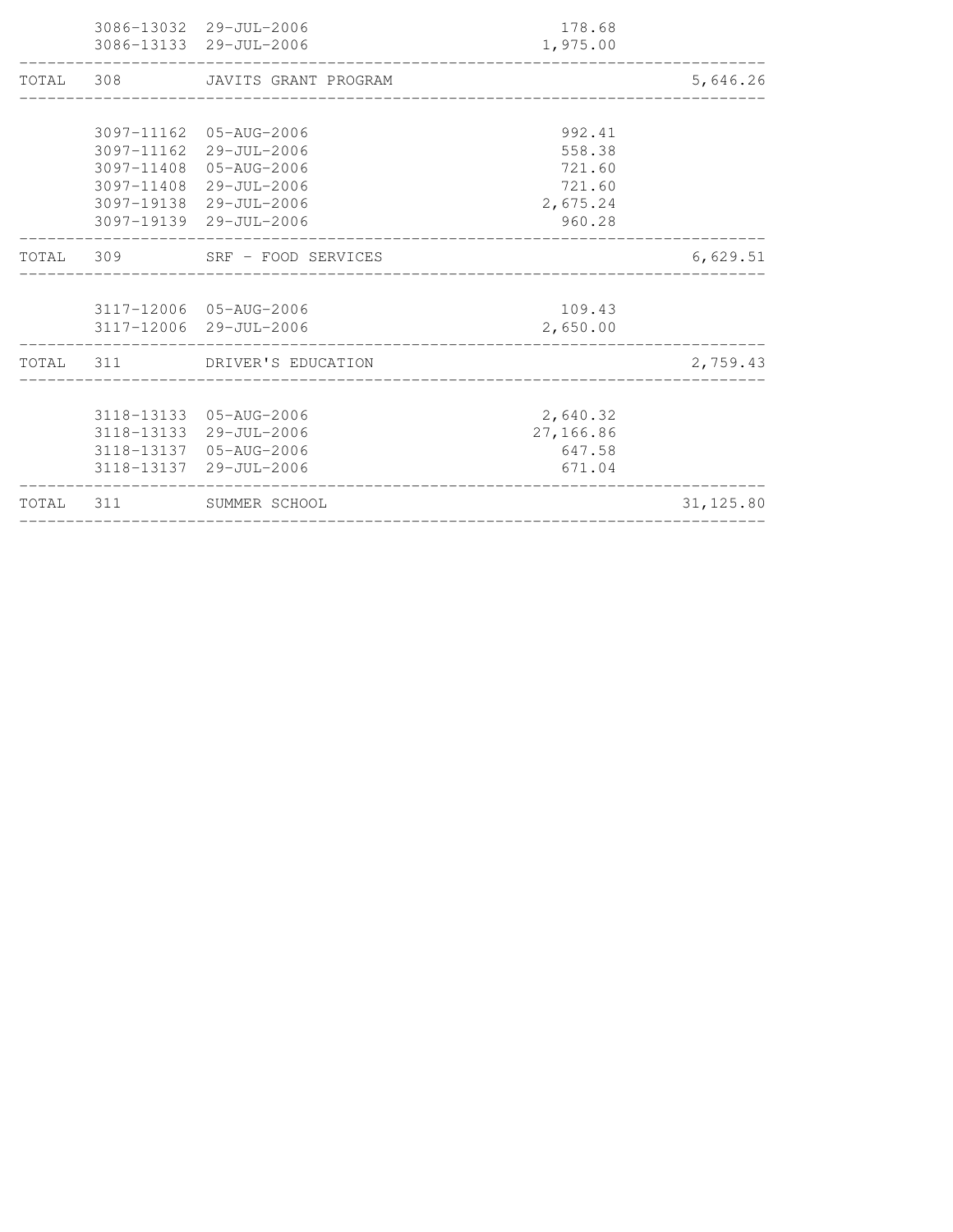|       | ACCOUNT#               | PAYROLL WEEK ENDING        | AMOUNT                |           |
|-------|------------------------|----------------------------|-----------------------|-----------|
|       | 312-11165              | 05-AUG-2006                | 472.71                |           |
|       | 312-11165              | 29-JUL-2006                | 745.98                |           |
|       | 312-11191              | 05-AUG-2006                | 703.92                |           |
|       | 312-11191              | 29-JUL-2006                | 703.92                |           |
|       | 312-11547              | 05-AUG-2006                | 1,891.25              |           |
|       | 312-11547              | 29-JUL-2006                | 1,891.26              |           |
|       | 312-12010              | 05-AUG-2006                | 86.03                 |           |
|       | 312-12116              | 05-AUG-2006                | 535.86                |           |
|       | 312-12116              | 29-JUL-2006                | 535.85                |           |
|       | 312-12150              | 05-AUG-2006                | 100.00                |           |
|       | 312-12150              | 29-JUL-2006                | 80.00                 |           |
|       | 312-13004              | 05-AUG-2006                | 386.52                |           |
|       | 312-13004              | 29-JUL-2006                | 1,244.18              |           |
| TOTAL | 312                    | SRF - FINANCIAL SERVICES   | ________________      | 9,377.48  |
|       |                        |                            |                       |           |
|       |                        | 3245-11860 29-JUL-2006     | 1,370.19              |           |
| TOTAL | 324                    | YOUTH SAFE HAVEN-PAL       |                       | 1,370.19  |
|       |                        |                            |                       |           |
|       | 331-11245              | 05-AUG-2006                | 515.52                |           |
|       | 331-11245              | 29-JUL-2006                | 515.52                |           |
|       | 331-11250              | 05-AUG-2006                | 647.10                |           |
|       | 331-11250              | $29 - JUL - 2006$          | 647.10                |           |
|       | 331-11549              | 05-AUG-2006                | 676.71                |           |
|       | 331-11549              | 29-JUL-2006                | 676.71                |           |
|       | 331-11558              | 05-AUG-2006                | 1,053.25              |           |
|       | 331-11558              | 29-JUL-2006                | 1,053.23              |           |
|       | 331-11567              | 05-AUG-2006                | 1,263.80              |           |
|       | 331-11567              | 29-JUL-2006                | 1,263.79              |           |
|       | 331-12115<br>331-12115 | 05-AUG-2006                | 524.61<br>524.61      |           |
|       |                        | 29-JUL-2006<br>05-AUG-2006 | 3,612.20              |           |
|       | 331-13038              |                            |                       |           |
|       | 331-13038<br>331-13044 | 29-JUL-2006<br>05-AUG-2006 | 2,198.59              |           |
|       | 331-13044              | 29-JUL-2006                | 4,498.98<br>5, 137.44 |           |
|       | 331-18036              | 05-AUG-2006                | 1,079.11              |           |
|       | 331-18036              | 29-JUL-2006                | 10,617.09             |           |
| TOTAL | 331                    | SRF - POLICE DEPARTMENT    |                       | 36,505.36 |

 $332-18084$   $29$ -JUL-2006 -3.29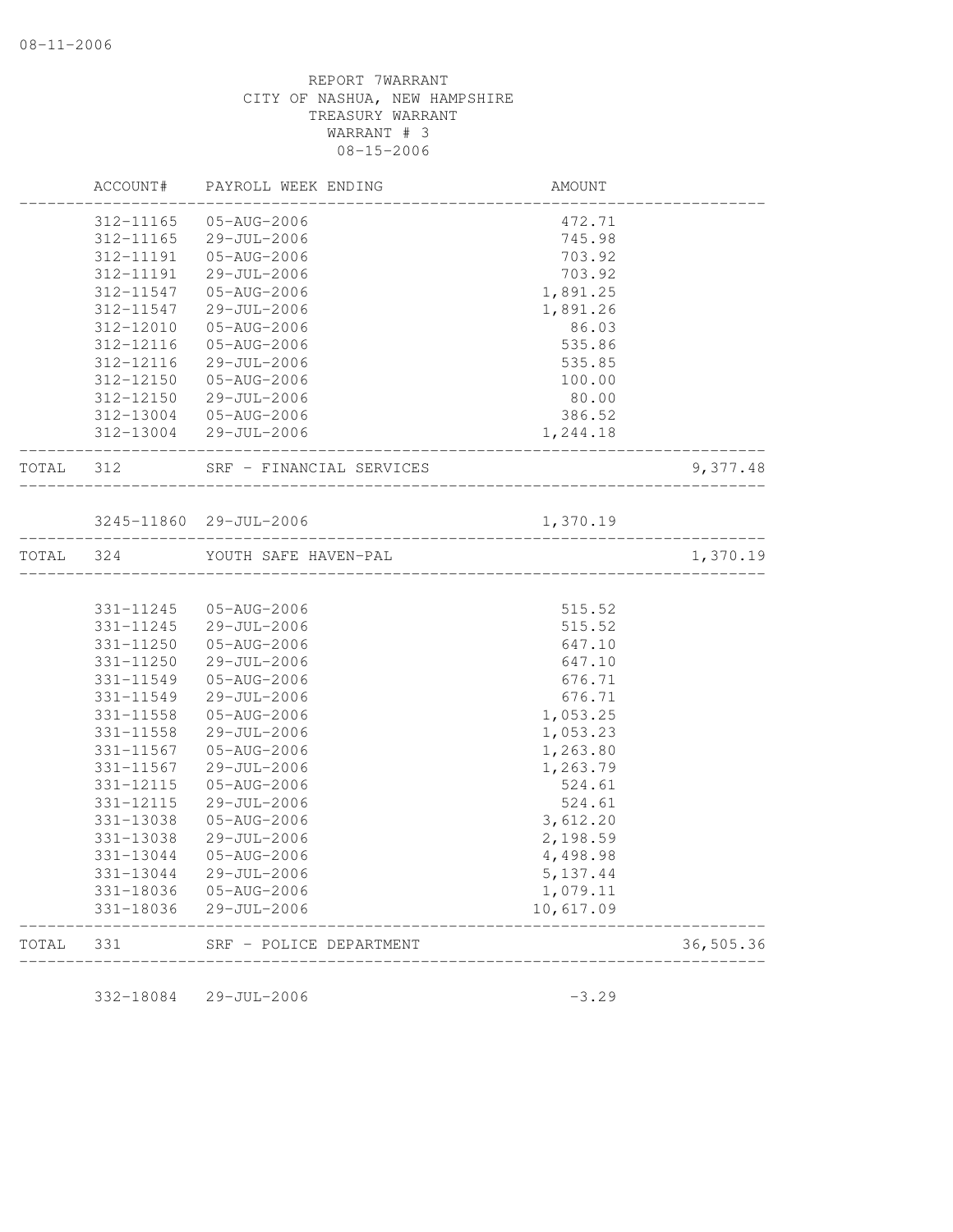|                                                                                                                                             | ACCOUNT# PAYROLL WEEK ENDING                                                                                                                                                                                                                                                             | AMOUNT                                                                                                                                              |          |
|---------------------------------------------------------------------------------------------------------------------------------------------|------------------------------------------------------------------------------------------------------------------------------------------------------------------------------------------------------------------------------------------------------------------------------------------|-----------------------------------------------------------------------------------------------------------------------------------------------------|----------|
|                                                                                                                                             | TOTAL 332 SRF - FIRE DEPARTMENT                                                                                                                                                                                                                                                          |                                                                                                                                                     | $-3.29$  |
|                                                                                                                                             | 3336-19230 29-JUL-2006                                                                                                                                                                                                                                                                   | 1,800.00                                                                                                                                            |          |
|                                                                                                                                             | ____________________________<br>TOTAL 333 TITLE I SCHL IMPRV MT PLEASANT                                                                                                                                                                                                                 |                                                                                                                                                     | 1,800.00 |
|                                                                                                                                             |                                                                                                                                                                                                                                                                                          |                                                                                                                                                     |          |
|                                                                                                                                             | TOTAL 335 TITLE IB READ 1ST MT PLEASANT                                                                                                                                                                                                                                                  |                                                                                                                                                     | 2,510.07 |
|                                                                                                                                             | 3357-12078 29-JUL-2006                                                                                                                                                                                                                                                                   | 750.00                                                                                                                                              |          |
|                                                                                                                                             | TOTAL 335 TITLE IB READ 1ST MT PLEASANT                                                                                                                                                                                                                                                  |                                                                                                                                                     | 750.00   |
|                                                                                                                                             | 341-11107  05-AUG-2006<br>341-11107 29-JUL-2006<br>341-11235  05-AUG-2006<br>341-11235 29-JUL-2006<br>341-11563 05-AUG-2006<br>341-11563 29-JUL-2006<br>341-12037  05-AUG-2006<br>341-12037 29-JUL-2006<br>341-12101  05-AUG-2006<br>341-12101 29-JUL-2006                               | 667.80<br>667.80<br>1,871.29<br>1,871.29<br>904.58<br>904.58<br>100.03<br>100.03<br>371.52<br>371.52                                                |          |
|                                                                                                                                             | TOTAL 341 SRF - COMMUNITY SERVICES                                                                                                                                                                                                                                                       |                                                                                                                                                     | 7,830.44 |
| 342-11584<br>342-12000<br>342-12023<br>342-12040<br>342-12040<br>342-12081<br>342-12081<br>342-12113<br>342-12113<br>342-12582<br>342-12582 | 342-11515  05-AUG-2006<br>342-11515 29-JUL-2006<br>342-11584 05-AUG-2006<br>29-JUL-2006<br>342-12000 05-AUG-2006<br>29-JUL-2006<br>29-JUL-2006<br>05-AUG-2006<br>29-JUL-2006<br>05-AUG-2006<br>29-JUL-2006<br>$05 - AUG - 2006$<br>29-JUL-2006<br>$05 - AUG - 2006$<br>$29 - JUL - 2006$ | 600.00<br>600.00<br>1,733.35<br>1,733.36<br>615.00<br>675.00<br>30.00<br>888.00<br>888.00<br>67.04<br>67.04<br>189.00<br>189.00<br>232.25<br>232.25 |          |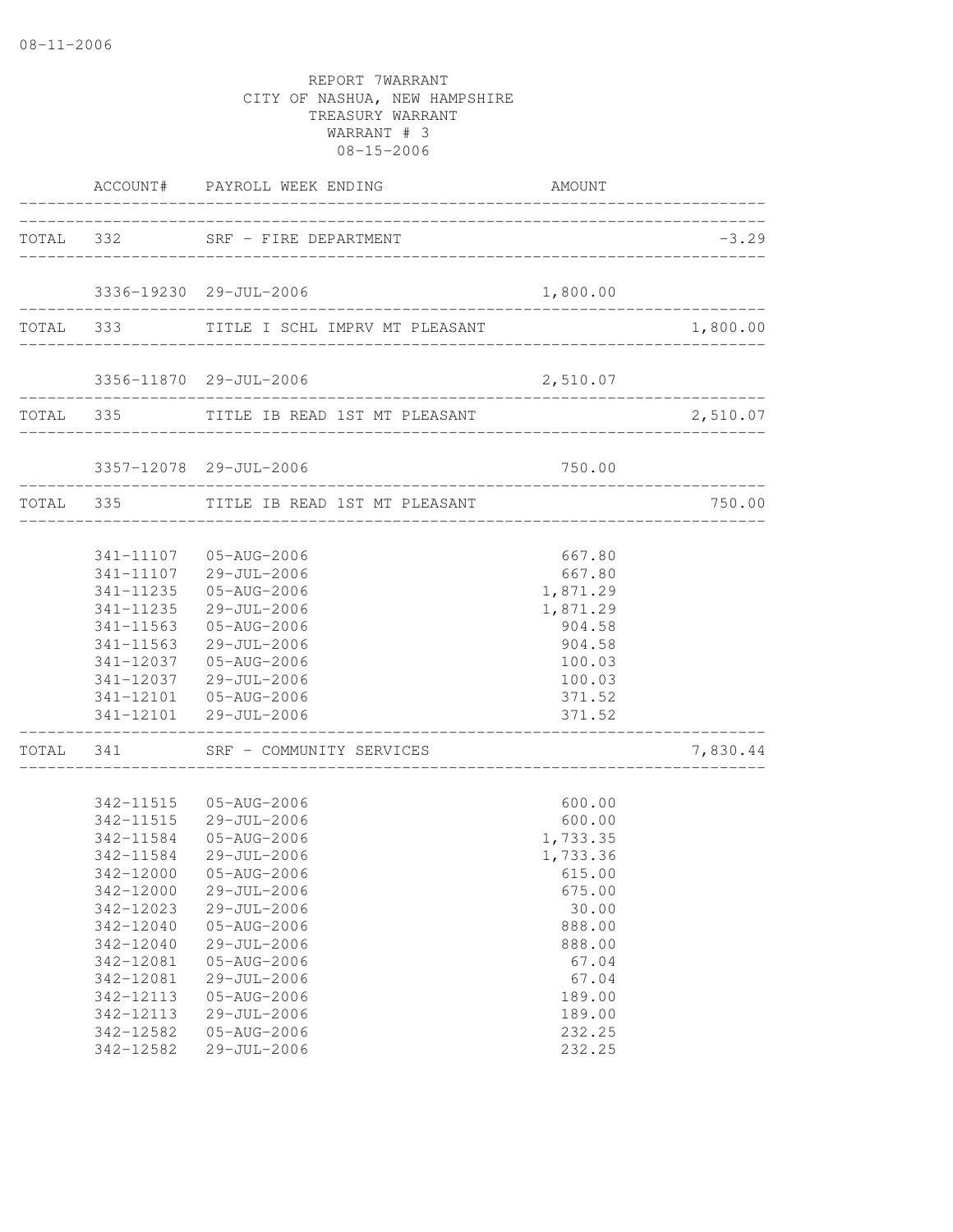| ACCOUNT#               | PAYROLL WEEK ENDING            | AMOUNT                                                                                                                                                                                                                                                                                                                                                                                                                                                                                                      |              |
|------------------------|--------------------------------|-------------------------------------------------------------------------------------------------------------------------------------------------------------------------------------------------------------------------------------------------------------------------------------------------------------------------------------------------------------------------------------------------------------------------------------------------------------------------------------------------------------|--------------|
| 342                    |                                |                                                                                                                                                                                                                                                                                                                                                                                                                                                                                                             | 8,739.29     |
|                        |                                | 3,809.49<br>3,756.09                                                                                                                                                                                                                                                                                                                                                                                                                                                                                        |              |
| 344                    | AFTER SCHOOL PROGRAM           |                                                                                                                                                                                                                                                                                                                                                                                                                                                                                                             | 7,565.58     |
|                        |                                | 291.80<br>$-1,320.40$<br>$-10, 339.64$<br>$-246.98$                                                                                                                                                                                                                                                                                                                                                                                                                                                         |              |
| 344                    | TITLE IV SDF 21ST CENTURY      |                                                                                                                                                                                                                                                                                                                                                                                                                                                                                                             | $-11,615.22$ |
|                        |                                | 1,612.20<br>17,232.75<br>246.98                                                                                                                                                                                                                                                                                                                                                                                                                                                                             |              |
| 344                    |                                |                                                                                                                                                                                                                                                                                                                                                                                                                                                                                                             | 19,091.93    |
|                        |                                | 15, 173.89<br>1,200.00                                                                                                                                                                                                                                                                                                                                                                                                                                                                                      |              |
| 350                    | SUPPLEMENTARY PRGRM FOR CHILDR |                                                                                                                                                                                                                                                                                                                                                                                                                                                                                                             | 16,373.89    |
| 352-59050<br>352-59055 | 29-JUL-2006                    | 7,519.00<br>563.19<br>563.19                                                                                                                                                                                                                                                                                                                                                                                                                                                                                |              |
| 352                    | SRF - PARKS AND RECREATION     |                                                                                                                                                                                                                                                                                                                                                                                                                                                                                                             | 8,645.38     |
|                        |                                | 1,204.74                                                                                                                                                                                                                                                                                                                                                                                                                                                                                                    |              |
| 355                    |                                |                                                                                                                                                                                                                                                                                                                                                                                                                                                                                                             | 1,204.74     |
|                        |                                | 325.00                                                                                                                                                                                                                                                                                                                                                                                                                                                                                                      |              |
|                        |                                |                                                                                                                                                                                                                                                                                                                                                                                                                                                                                                             | 325.00       |
|                        | TOTAL                          | SRF - COMMUNITY HEALTH<br>3440-12006 05-AUG-2006<br>3440-12006 29-JUL-2006<br>3446-11162 05-AUG-2006<br>3446-11162 29-JUL-2006<br>3446-11860 29-JUL-2006<br>3446-12006 29-JUL-2006<br>3447-11162 29-JUL-2006<br>3447-11860 29-JUL-2006<br>3447-12006 29-JUL-2006<br>TITLE IV SDF 21ST CENTURY<br>3506-11726 29-JUL-2006<br>3506-13133 29-JUL-2006<br>352-59055 05-AUG-2006<br>29-JUL-2006<br>3556-12198 29-JUL-2006<br>TITLE IB READING 1ST FES<br>3660-19230 29-JUL-2006<br>366 S.W.A.T. NASHUA HIGH SOUTH |              |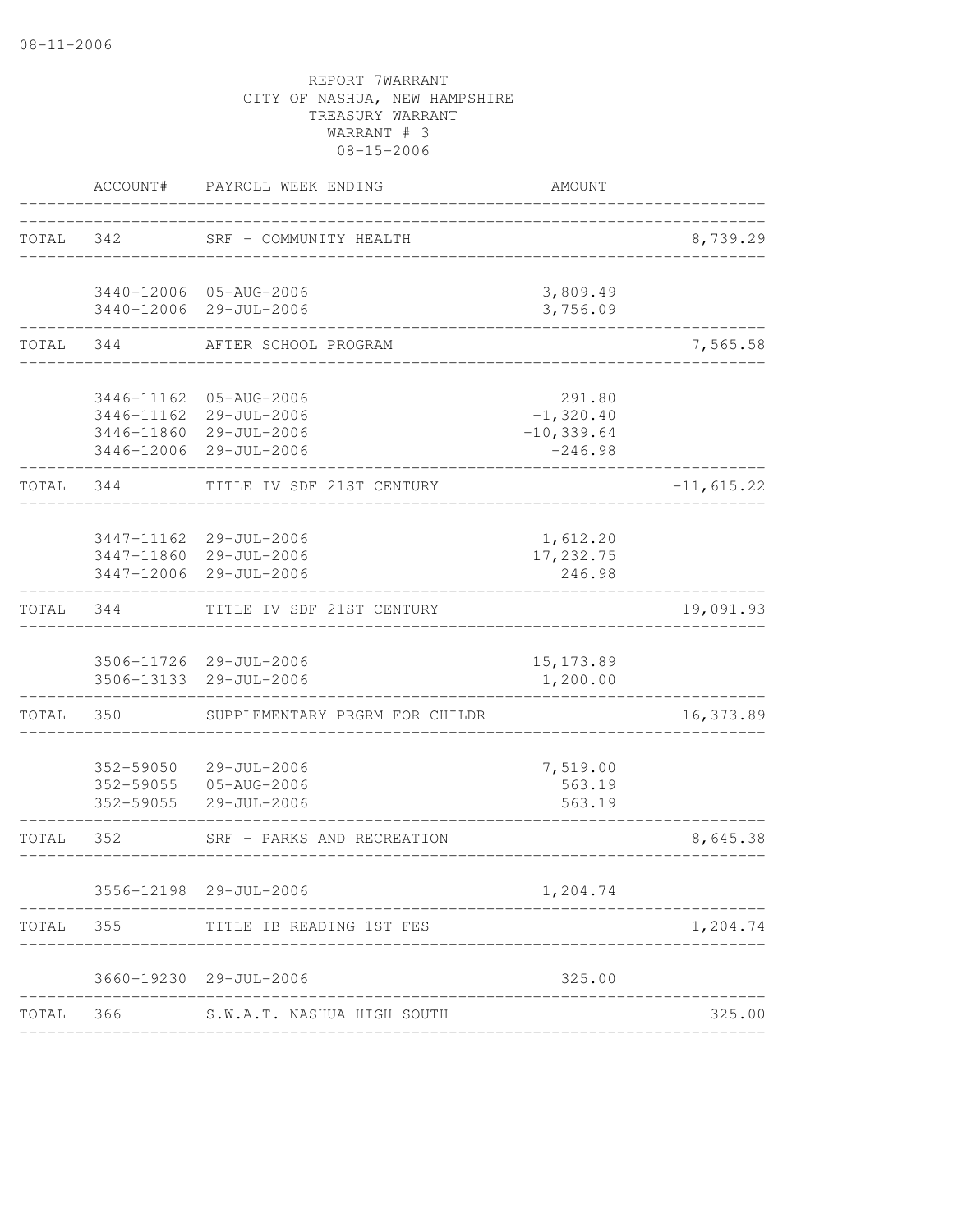|       | ACCOUNT#                                                           | PAYROLL WEEK ENDING                                                     | <b>AMOUNT</b>                                             |            |
|-------|--------------------------------------------------------------------|-------------------------------------------------------------------------|-----------------------------------------------------------|------------|
|       | 3687-19140<br>3687-19140                                           | 05-AUG-2006<br>29-JUL-2006                                              | 4,922.44<br>9,336.16                                      |            |
| TOTAL | 368                                                                | SUMMER FEEDING PROGRAM                                                  |                                                           | 14,258.60  |
|       | 371-53160<br>371-53160                                             | 05-AUG-2006<br>29-JUL-2006                                              | 810.00<br>1,090.00                                        |            |
| TOTAL | 371                                                                | SRF - COMMUNITY DEVELOPMENT                                             |                                                           | 1,900.00   |
|       | 374-01210<br>374-01210<br>374-0703P                                | 05-AUG-2006<br>29-JUL-2006<br>05-AUG-2006                               | 778.17<br>1,363.42<br>364.21                              |            |
|       | 374-0703P<br>374-0704P<br>374-0704P<br>374-0705P                   | 29-JUL-2006<br>05-AUG-2006<br>29-JUL-2006<br>$05 - AUG - 2006$          | 359.67<br>192.62<br>231.25<br>972.91                      |            |
|       | 374-0705P<br>374-07235<br>374-07235                                | 29-JUL-2006<br>05-AUG-2006<br>29-JUL-2006                               | 875.52<br>1,139.32<br>982.66                              |            |
|       | 374-0734P<br>374-0734P<br>374-09003<br>374-09003                   | 05-AUG-2006<br>29-JUL-2006<br>$05 - AUG - 2006$<br>29-JUL-2006          | 1,435.38<br>1,283.42<br>529.38<br>316.06                  |            |
| TOTAL | 374                                                                | SRF - URBAN PROGRAMS                                                    |                                                           | 10,823.99  |
|       | 3766-11802<br>3766-12198<br>3766-13133<br>3766-13133<br>3766-19000 | 29-JUL-2006<br>29-JUL-2006<br>05-AUG-2006<br>29-JUL-2006<br>29-JUL-2006 | 1,778.35<br>20,960.47<br>1,200.00<br>9,950.50<br>1,371.83 |            |
| TOTAL | 376                                                                | TITLE I ESEA                                                            |                                                           | 35, 261.15 |
|       |                                                                    | 3776-19230 05-AUG-2006                                                  | 600.00                                                    |            |
| TOTAL | 377                                                                | TITLE I ENHANCE ENG LANGUAGE                                            |                                                           | 600.00     |

3886-19000 29-JUL-2006 895.19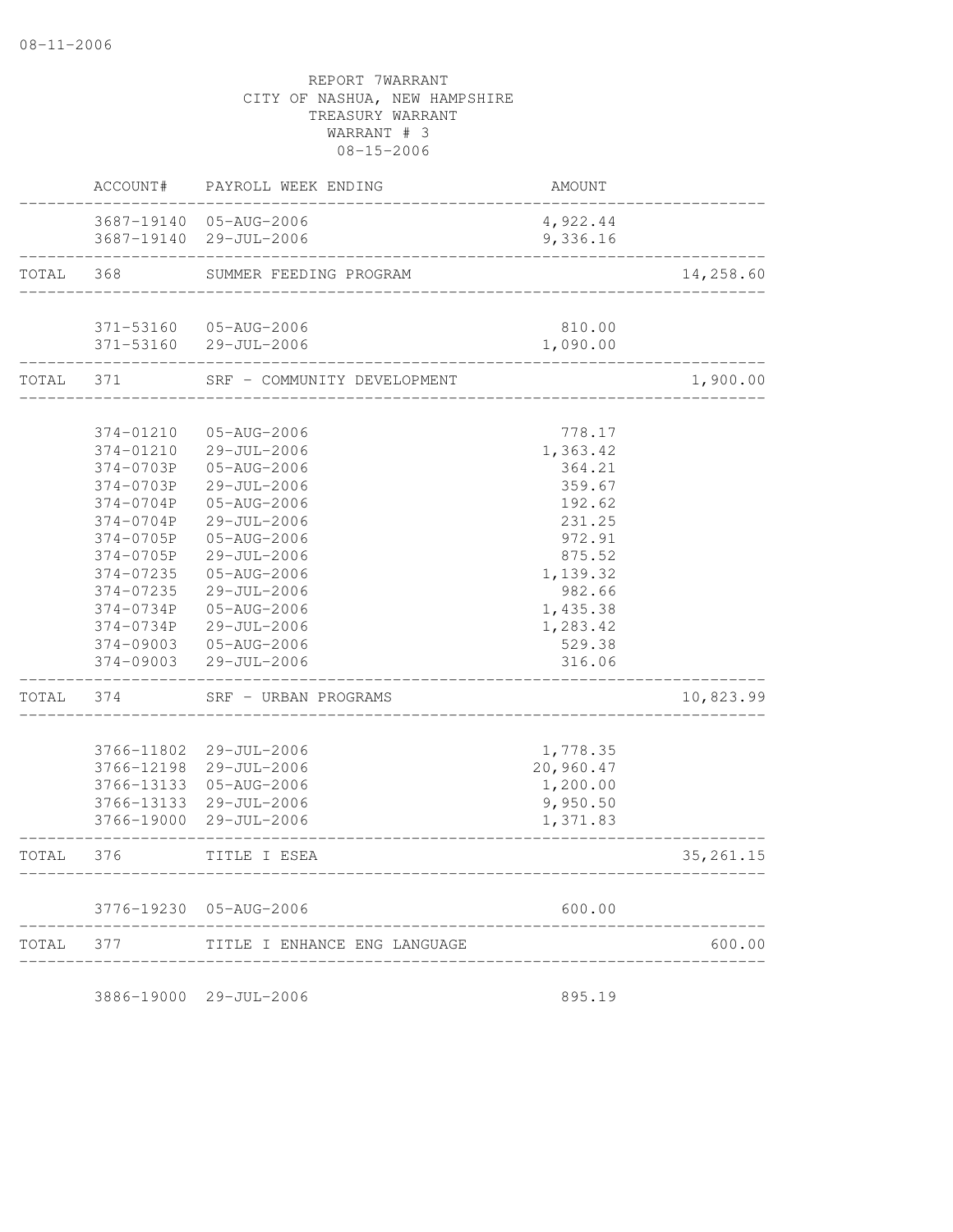|       |     | ACCOUNT# PAYROLL WEEK ENDING | AMOUNT    |           |
|-------|-----|------------------------------|-----------|-----------|
| TOTAL | 388 | TITLE V INNOVATIVE PROGRAMS  |           | 895.19    |
|       |     | 3906-11726 29-JUL-2006       | 1,494.15  |           |
| TOTAL | 390 | VOC ED SECONDARY PERKINS     |           | 1,494.15  |
|       |     | 3956-11726 29-JUL-2006       | 28,196.02 |           |
| TOTAL | 395 | IDEA BASIC SPEC ED           |           | 28,196.02 |

08-11-2006

|       | ACCOUNT#  | PAYROLL WEEK ENDING    | AMOUNT   |           |
|-------|-----------|------------------------|----------|-----------|
|       | 501-11033 | 05-AUG-2006            | 999.84   |           |
|       | 501-11033 | 29-JUL-2006            | 999.84   |           |
|       | 501-11370 | 05-AUG-2006            | 542.87   |           |
|       | 501-11370 | 29-JUL-2006            | 542.87   |           |
|       | 501-11471 | $05 - AUG - 2006$      | 1,808.81 |           |
|       | 501-11471 | 29-JUL-2006            | 1,808.81 |           |
|       | 501-11472 | 05-AUG-2006            | 1,031.91 |           |
|       | 501-11472 | 29-JUL-2006            | 1,031.91 |           |
|       |           | 501-11611  05-AUG-2006 | 471.06   |           |
|       |           | 501-11611 29-JUL-2006  | 471.06   |           |
| TOTAL | 501       | MAYOR'S OFFICE         |          | 9,708.98  |
|       |           |                        |          |           |
|       | 502-11113 | 05-AUG-2006            | 1,404.16 |           |
|       | 502-11113 | 29-JUL-2006            | 1,404.16 |           |
|       | 502-11195 | 05-AUG-2006            | 1,871.29 |           |
|       | 502-11195 | 29-JUL-2006            | 1,871.29 |           |
|       | 502-11219 | 05-AUG-2006            | 1,651.74 |           |
|       | 502-11219 | 29-JUL-2006            | 1,651.74 |           |
|       | 502-11518 | 05-AUG-2006            | 1,496.51 |           |
|       |           | 502-11518 29-JUL-2006  | 1,496.50 |           |
| TOTAL | 502       | LEGAL DEPARTMENT       |          | 12,847.39 |
|       |           |                        |          |           |
|       | 503-11071 | 05-AUG-2006            | 1,097.88 |           |
|       |           | 503-11071 29-JUL-2006  | 1,097.87 |           |
|       | 503-12092 | 05-AUG-2006            | 452.27   |           |
|       | 503-12092 | 29-JUL-2006            | 407.04   |           |
|       |           |                        |          |           |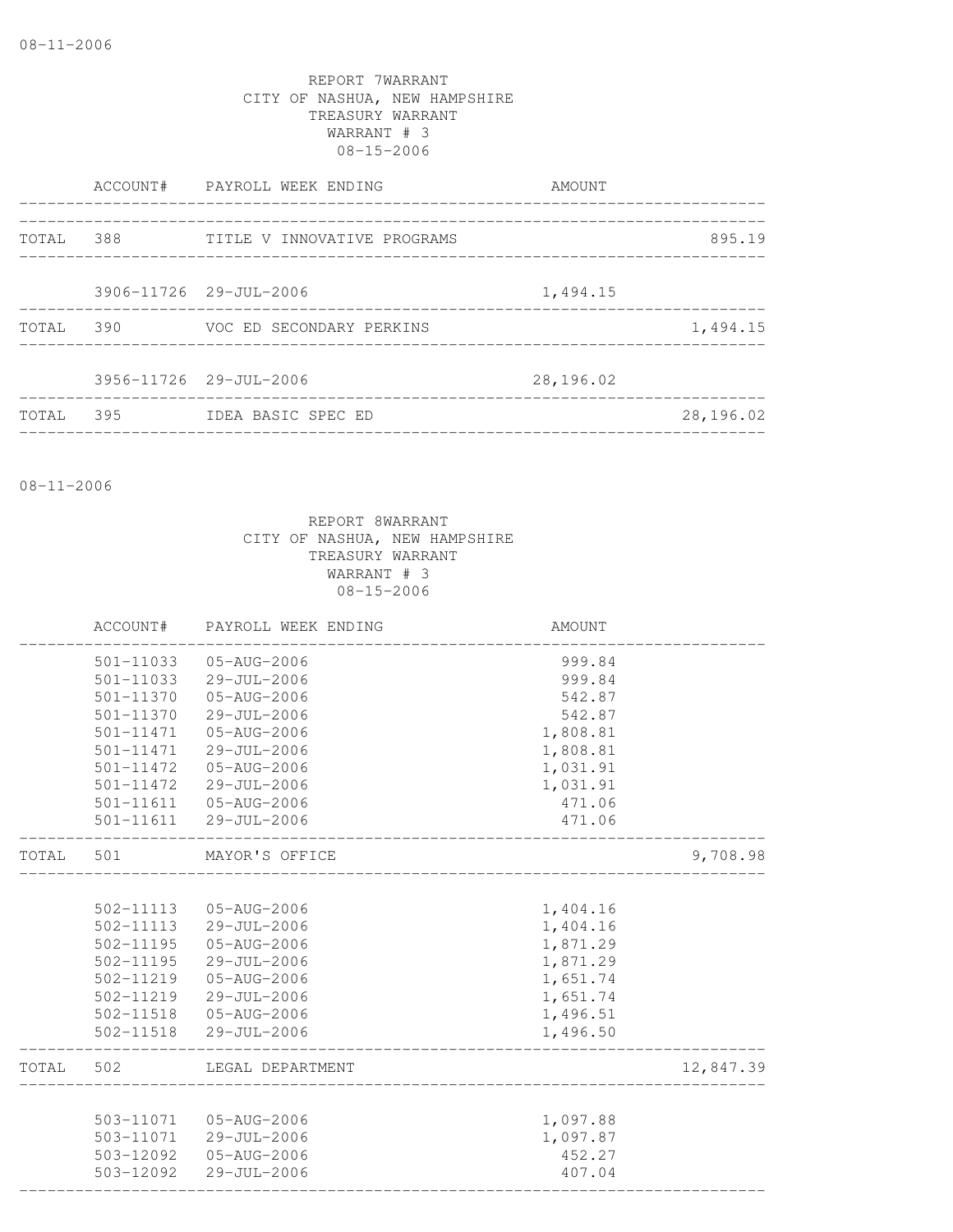| TOTAL | 503           | BOARD OF ALDERMEN       |          | 3,055.06 |
|-------|---------------|-------------------------|----------|----------|
|       |               |                         |          |          |
|       | 511-11103     | 05-AUG-2006             | 844.02   |          |
|       | 511-11103     | 29-JUL-2006             | 844.02   |          |
|       | 511-11234     | 05-AUG-2006             | 1,777.74 |          |
|       | 511-11234     | 29-JUL-2006             | 1,684.16 |          |
| TOTAL | 511           | ADMINISTRATIVE SERVICES |          | 5,149.94 |
|       |               |                         |          |          |
|       | $512 - 11005$ | 05-AUG-2006             | 772.08   |          |
|       | 512-11005     | 29-JUL-2006             | 772.08   |          |
|       | 512-11008     | 05-AUG-2006             | 255.38   |          |
|       | 512-11008     | 29-JUL-2006             | 255.38   |          |
|       | 512-11050     | 05-AUG-2006             | 631.46   |          |
|       | 512-11050     | $29 - JUL - 2006$       | 631.45   |          |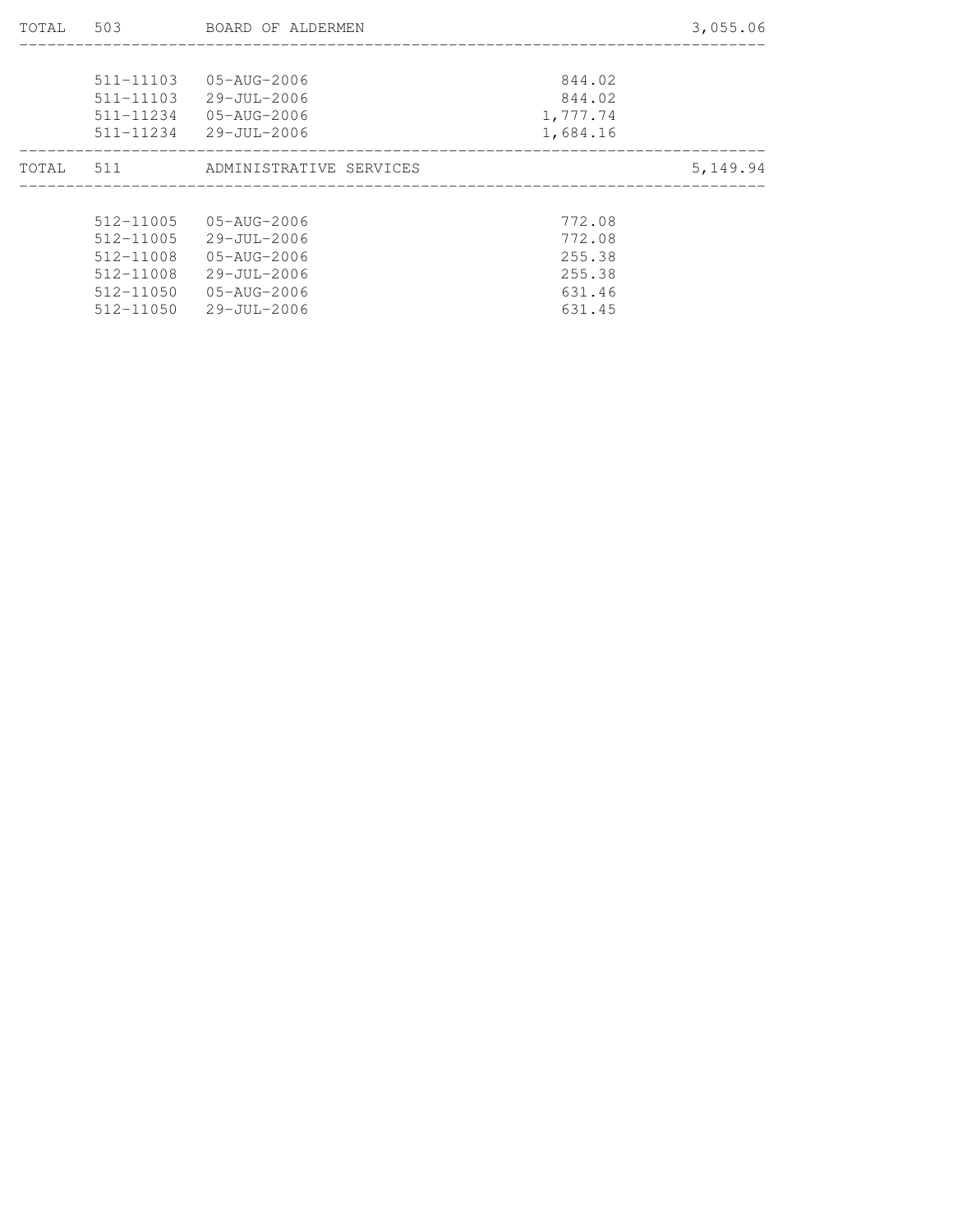|       | ACCOUNT#      | PAYROLL WEEK ENDING | AMOUNT   |           |
|-------|---------------|---------------------|----------|-----------|
|       | 512-11064     | 05-AUG-2006         | 917.31   |           |
|       | 512-11064     | 29-JUL-2006         | 917.31   |           |
|       | 512-11073     | 05-AUG-2006         | 2,009.56 |           |
|       | 512-11073     | 29-JUL-2006         | 2,009.56 |           |
|       | 512-11165     | 05-AUG-2006         | 597.50   |           |
|       | 512-11165     | 29-JUL-2006         | 727.04   |           |
|       | 512-11173     | 05-AUG-2006         | 1,272.29 |           |
|       | 512-11173     | 29-JUL-2006         | 1,272.29 |           |
|       | 512-11177     | 05-AUG-2006         | 1,816.79 |           |
|       | 512-11177     | 29-JUL-2006         | 1,816.79 |           |
|       | 512-11222     | 05-AUG-2006         | 892.85   |           |
|       | 512-11222     | 29-JUL-2006         | 892.84   |           |
|       | 512-11224     | 05-AUG-2006         | 850.75   |           |
|       | 512-11224     | 29-JUL-2006         | 850.75   |           |
|       | 512-11232     | 05-AUG-2006         | 899.90   |           |
|       | 512-11232     | 29-JUL-2006         | 899.90   |           |
|       | $512 - 11265$ | 05-AUG-2006         | 772.39   |           |
|       | 512-11265     | 29-JUL-2006         | 772.39   |           |
|       | 512-11531     | 05-AUG-2006         | 844.02   |           |
|       | 512-11531     | 29-JUL-2006         | 844.02   |           |
|       | 512-11581     | 05-AUG-2006         | 647.25   |           |
|       | 512-11581     | 29-JUL-2006         | 647.25   |           |
|       | 512-11714     | 05-AUG-2006         | 915.39   |           |
|       | 512-11714     | 29-JUL-2006         | 915.39   |           |
|       | 512-11740     | 05-AUG-2006         | 1,471.26 |           |
|       | 512-11740     | 29-JUL-2006         | 1,471.26 |           |
|       | 512-12010     | 05-AUG-2006         | 258.08   |           |
|       | 512-12017     | 05-AUG-2006         | 633.10   |           |
|       | 512-12017     | 29-JUL-2006         | 633.10   |           |
|       | 512-12019     | 29-JUL-2006         |          |           |
|       | 512-12033     | 05-AUG-2006         | 133.85   |           |
|       |               |                     | 539.28   |           |
|       | 512-12033     | 29-JUL-2006         | 539.28   |           |
|       | 512-12052     | 05-AUG-2006         | 760.28   |           |
|       | 512-12052     | 29-JUL-2006         | 695.80   |           |
|       | 512-12150     | 05-AUG-2006         | 100.00   |           |
|       | 512-12150     | 29-JUL-2006         | 80.00    |           |
|       | 512-12167     | 05-AUG-2006         | 575.62   |           |
|       | 512-12167     | 29-JUL-2006         | 575.62   |           |
|       | 512-13004     | 05-AUG-2006         | 83.23    |           |
|       | 512-13004     | 29-JUL-2006         | 24.24    |           |
| TOTAL | 512           | FINANCIAL SERVICES  |          | 36,893.36 |
|       |               |                     |          |           |
|       | 513-11117     | 05-AUG-2006         | 1,431.98 |           |
|       | 513-11117     | 29-JUL-2006         | 1,431.98 |           |
|       | 513-11171     | 05-AUG-2006         | 2,269.25 |           |
|       | 513-11171     | 29-JUL-2006         | 2,269.25 |           |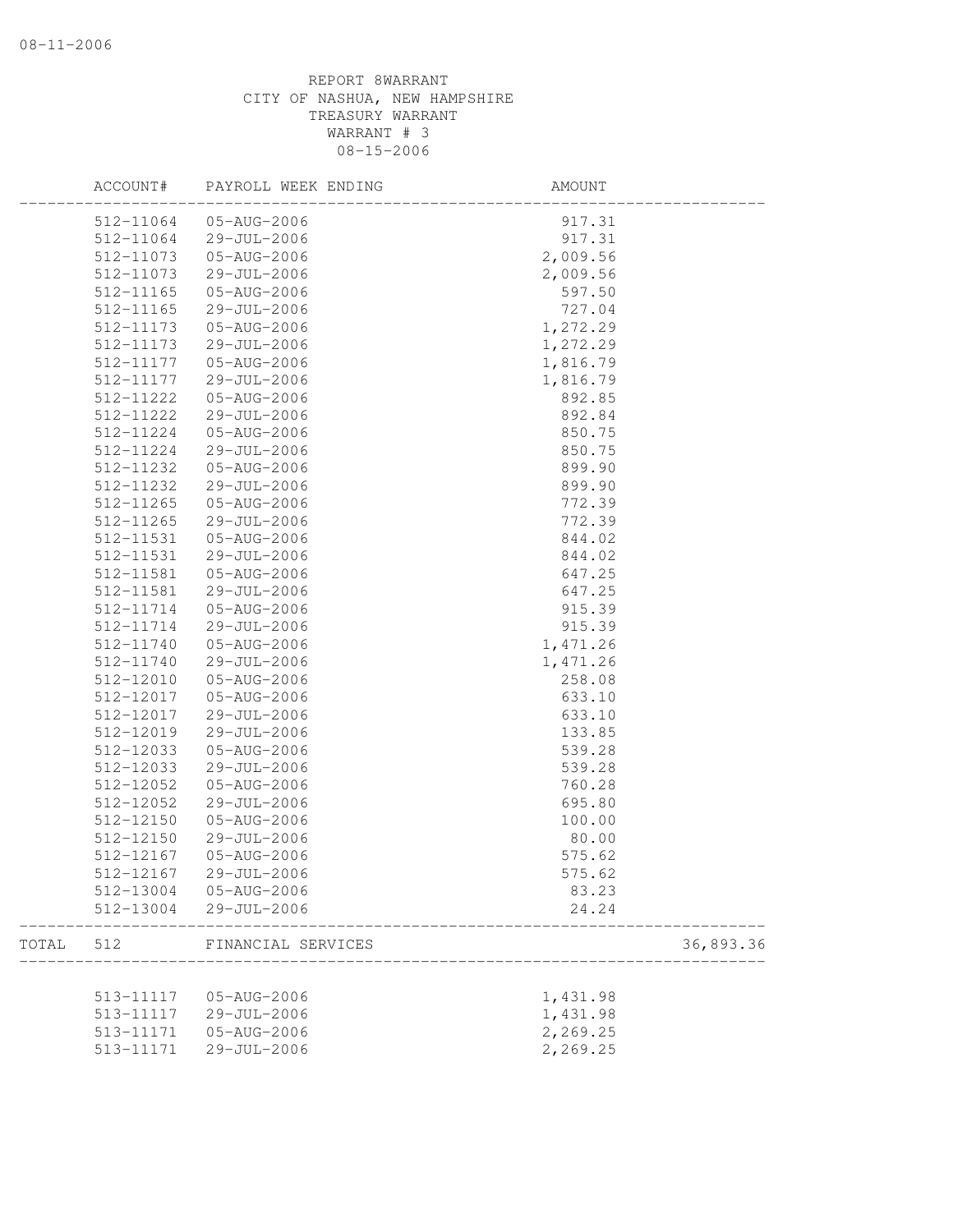|                         | ACCOUNT#               | PAYROLL WEEK ENDING                             | <b>AMOUNT</b>         |            |
|-------------------------|------------------------|-------------------------------------------------|-----------------------|------------|
|                         | 513-11213              | 05-AUG-2006                                     | 1,103.01              |            |
|                         |                        | 513-11213 29-JUL-2006                           | 1,103.01              |            |
|                         |                        | 513-11223  05-AUG-2006                          | 757.67                |            |
|                         | 513-11223              | 29-JUL-2006<br>____________________             | 757.67                |            |
| TOTAL                   | 513                    | CITY CLERK'S OFFICE                             |                       | 11, 123.82 |
|                         | 515-11031              | 05-AUG-2006                                     | 970.72                |            |
|                         |                        | 515-11031 29-JUL-2006                           | 970.72                |            |
|                         | 515-11350              | 05-AUG-2006                                     | 837.71                |            |
|                         | 515-11350              | 29-JUL-2006                                     | 837.71                |            |
|                         | 515-11447              | 05-AUG-2006                                     | 1,560.86              |            |
|                         | 515-11447              | 29-JUL-2006                                     | 1,560.86              |            |
|                         | 515-12001              | 05-AUG-2006                                     | 614.95                |            |
|                         |                        | 515-12001 29-JUL-2006                           | 614.95                |            |
| TOTAL<br>TOTAL<br>TOTAL | 515                    | HUMAN RESOURCES<br>____________________________ |                       | 7,968.48   |
|                         |                        |                                                 |                       |            |
|                         |                        | 516-11147 05-AUG-2006                           | 612.62                |            |
|                         |                        | 516-11147 29-JUL-2006                           | 612.62                |            |
|                         | 516-11148              | 05-AUG-2006                                     | 805.63                |            |
|                         | 516-11148              | 29-JUL-2006                                     | 805.64                |            |
|                         | 516-11459<br>516-11459 | 05-AUG-2006<br>29-JUL-2006                      | 1,431.98<br>1,431.98  |            |
|                         |                        | 516-11573 05-AUG-2006                           | 799.04                |            |
|                         |                        | 516-11573 29-JUL-2006                           | 799.04                |            |
|                         | 516                    | PURCHASING DEPARTMENT                           | _____________________ | 7,298.55   |
|                         | 517-11198              | 05-AUG-2006                                     |                       |            |
|                         | 517-11198              | 29-JUL-2006                                     | 555.62<br>555.62      |            |
|                         | 517-11201              | 05-AUG-2006                                     | 1,095.07              |            |
|                         | 517-11201              | 29-JUL-2006                                     | 1,095.06              |            |
|                         | 517-11203              | 05-AUG-2006                                     |                       |            |
|                         | 517-11203              | 29-JUL-2006                                     |                       |            |
|                         | 517-11420              | 05-AUG-2006                                     | 751.62                |            |
|                         | 517-11420              | 29-JUL-2006                                     | 751.62                |            |
|                         | 517-12063              | 05-AUG-2006                                     | 255.20                |            |
|                         | 517-12063              | 29-JUL-2006                                     | 255.19                |            |
|                         | 517                    | BUILDING MAINT - CITY ADMIN                     |                       | 5,315.00   |
|                         | 518-11441              | 05-AUG-2006                                     | 1,390.27              |            |
|                         | 518-11441              | 29-JUL-2006                                     | 1,390.27              |            |
|                         |                        |                                                 |                       |            |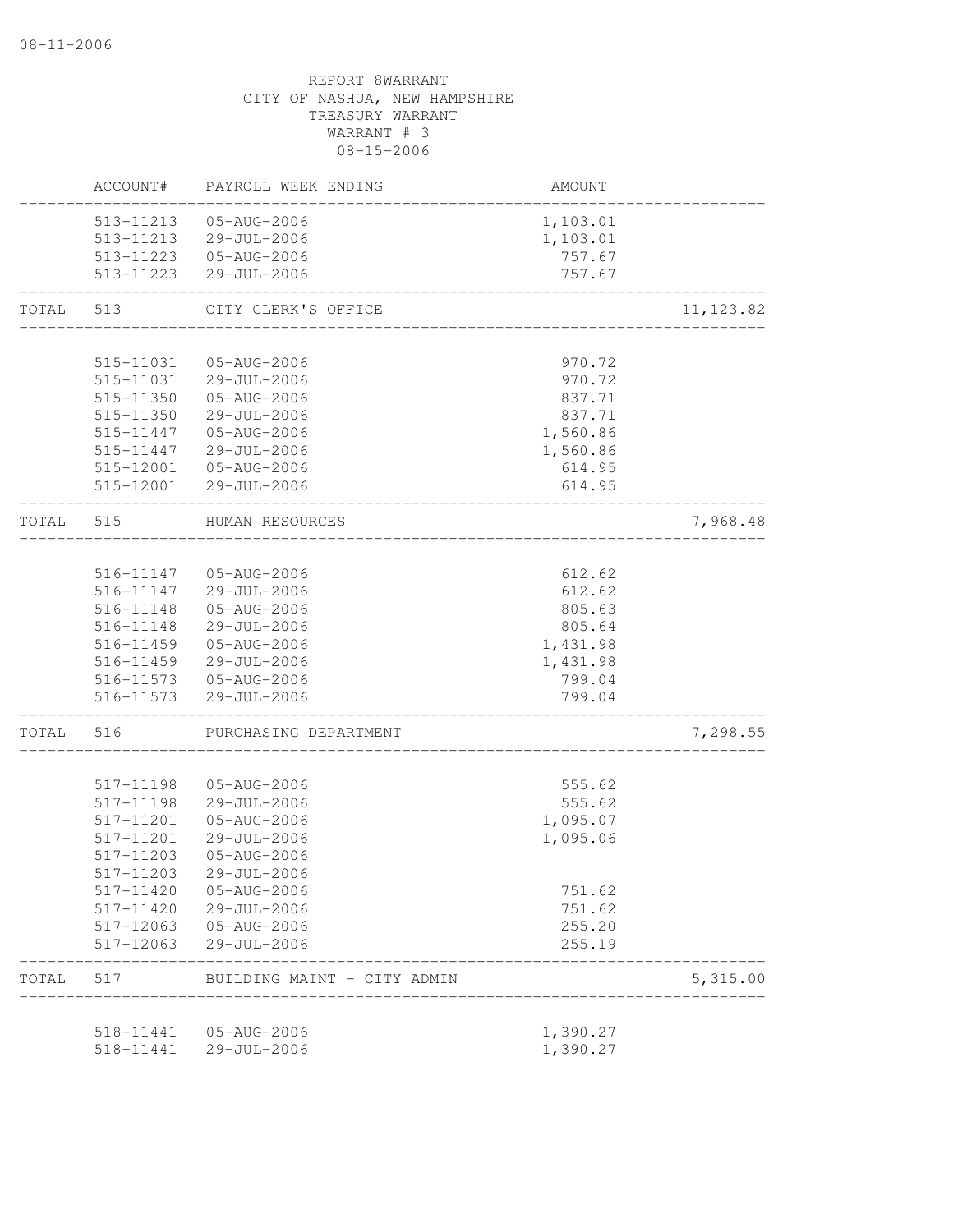|       | ACCOUNT#               | PAYROLL WEEK ENDING        | AMOUNT   |           |
|-------|------------------------|----------------------------|----------|-----------|
|       | 518-11578              | 05-AUG-2006                | 844.02   |           |
|       | 518-11578              | 29-JUL-2006                | 844.02   |           |
|       | 518-11589              | 05-AUG-2006                | 1,007.23 |           |
|       | 518-11589              | $29 - JUL - 2006$          | 1,007.23 |           |
|       | 518-11590              | 05-AUG-2006                | 749.89   |           |
|       | 518-11590              | 29-JUL-2006                | 749.90   |           |
|       | 518-11608              | 05-AUG-2006                | 1,012.79 |           |
|       | 518-11608              | 29-JUL-2006                | 1,012.79 |           |
| TOTAL | 518                    | INSURANCE - ADMINISTRATION |          | 10,008.41 |
|       |                        |                            |          |           |
|       | 519-11014              | 05-AUG-2006                | 954.40   |           |
|       | 519-11014              | 29-JUL-2006                | 954.40   |           |
|       | 519-11015              | 05-AUG-2006                | 1,103.01 |           |
|       | 519-11015              | 29-JUL-2006                | 1,103.00 |           |
|       | 519-11016              | 05-AUG-2006                | 830.36   |           |
|       | 519-11016              | 29-JUL-2006                | 830.36   |           |
|       | 519-11017              | 05-AUG-2006                | 698.14   |           |
|       | 519-11017              | $29 - JUL - 2006$          | 698.14   |           |
|       | 519-11115              | 05-AUG-2006                | 1,701.30 |           |
|       | 519-11115              | 29-JUL-2006                | 1,701.30 |           |
|       | 519-11153              | 05-AUG-2006                | 501.48   |           |
|       | 519-11153              | 29-JUL-2006                | 501.48   |           |
|       | 519-11154              | 05-AUG-2006                | 571.56   |           |
|       | 519-11154              | 29-JUL-2006                | 571.56   |           |
|       | 519-11205              | 05-AUG-2006                | 680.08   |           |
|       | 519-11205              | 29-JUL-2006                | 680.07   |           |
|       | 519-11703              | 05-AUG-2006                | 861.56   |           |
|       | 519-11703              | 29-JUL-2006                | 861.56   |           |
| TOTAL | 519                    | ASSESSORS                  |          | 15,803.76 |
|       |                        |                            |          |           |
|       | 522-11142              | 05-AUG-2006                | 1,104.29 |           |
|       | 522-11142<br>522-11488 | 29-JUL-2006                | 1,104.29 |           |
|       |                        | 05-AUG-2006                | 1,438.68 |           |
|       | 522-11488              | 29-JUL-2006                | 1,438.68 |           |
|       | 522-11718              | 05-AUG-2006                | 1,322.71 |           |
|       | 522-11718              | 29-JUL-2006                | 1,322.71 |           |
|       | 522-11721              | 05-AUG-2006                | 1,322.72 |           |
|       | 522-11721              | 29-JUL-2006                | 1,322.71 |           |
|       | 522-11724              | 05-AUG-2006                | 1,205.29 |           |
|       | 522-11724              | 29-JUL-2006                | 1,205.29 |           |
|       | 522-11729              | 05-AUG-2006                | 1,948.68 |           |
|       | 522-11729              | 29-JUL-2006                | 1,948.67 |           |
|       | 522-11748              | 05-AUG-2006                | 772.08   |           |
|       | 522-11748              | 29-JUL-2006                | 772.08   |           |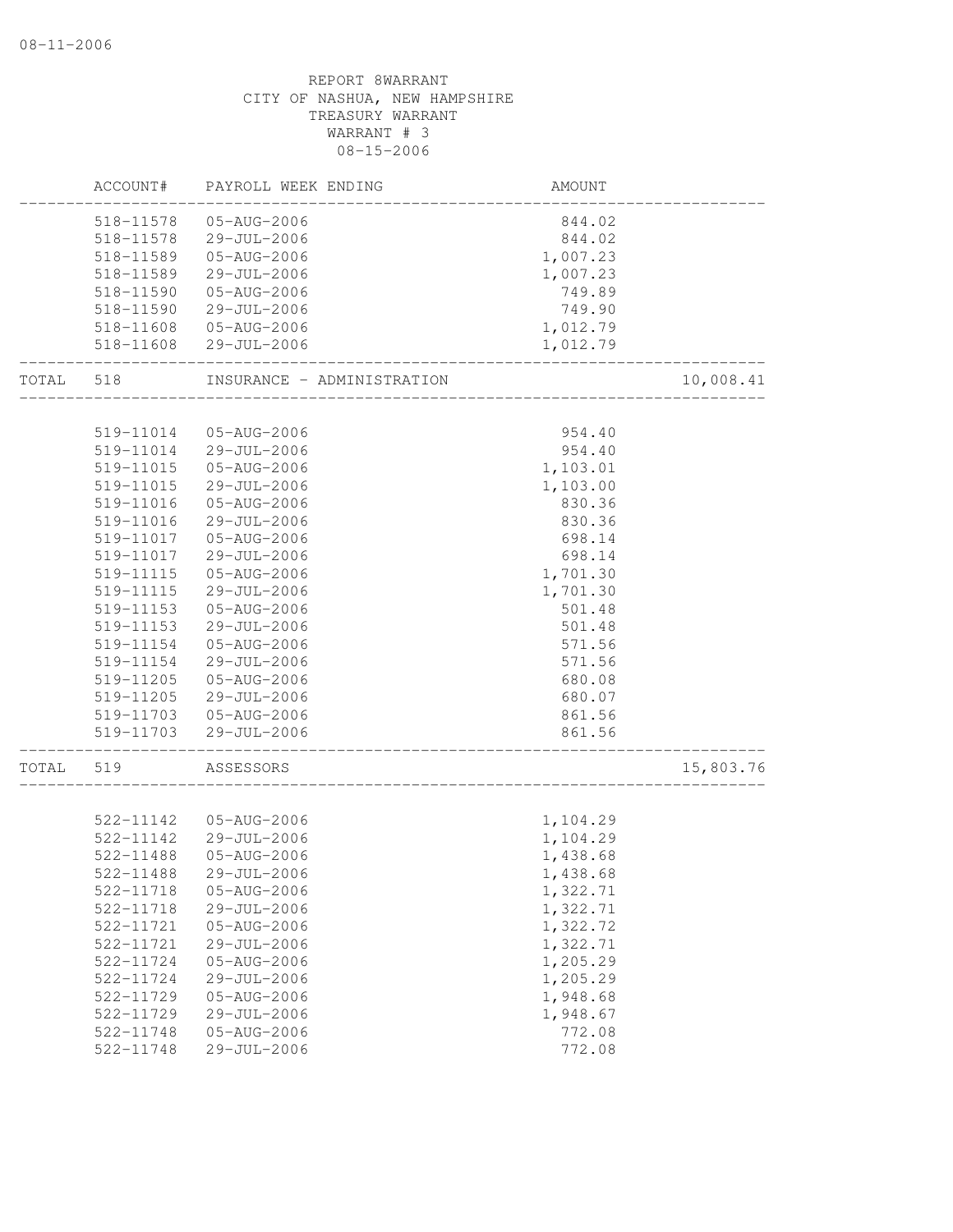|           |                  | ACCOUNT# PAYROLL WEEK ENDING      | AMOUNT   |           |
|-----------|------------------|-----------------------------------|----------|-----------|
|           |                  | 522-12082  05-AUG-2006            | 549.24   |           |
|           |                  | 522-12082 29-JUL-2006             | 549.24   |           |
|           |                  | 522-13004 05-AUG-2006             | 225.32   |           |
|           |                  | 522-13004 29-JUL-2006             | 150.00   |           |
| TOTAL 522 |                  | INFORMATION TECHNOLOGY            |          | 19,702.68 |
|           |                  | 523-11332  05-AUG-2006            | 852.60   |           |
|           |                  | 523-11332 29-JUL-2006             | 852.60   |           |
|           | TOTAL 523<br>GIS | _________________________________ |          | 1,705.20  |
|           |                  |                                   |          |           |
|           |                  | 531-11065 05-AUG-2006             | 1,003.00 |           |
|           |                  | 531-11065 29-JUL-2006             | 1,003.00 |           |
|           | 531-11085        | 05-AUG-2006                       | 783.88   |           |
|           | 531-11085        | 29-JUL-2006                       | 783.88   |           |
|           | 531-11114        | 05-AUG-2006                       | 2,002.58 |           |
|           | 531-11114        | 29-JUL-2006                       | 2,002.58 |           |
|           |                  | 531-11118  05-AUG-2006            | 870.05   |           |
|           |                  | 531-11118 29-JUL-2006             | 870.05   |           |
|           | 531-11129        | 05-AUG-2006                       | 1,176.35 |           |
|           | 531-11129        | 29-JUL-2006                       | 1,826.57 |           |
|           | 531-11176        | 05-AUG-2006                       | 861.46   |           |
|           | 531-11176        | 29-JUL-2006                       | 861.46   |           |
|           | 531-11201        | 05-AUG-2006                       | 1,231.73 |           |
|           | 531-11201        | 29-JUL-2006                       | 1,231.75 |           |
|           | 531-11203        | 05-AUG-2006                       | 92.41    |           |
|           | 531-11203        | 29-JUL-2006                       | 551.70   |           |
|           | 531-11206        | 05-AUG-2006                       | 1,858.38 |           |
|           | 531-11206        | 29-JUL-2006                       | 1,858.38 |           |
|           | 531-11226        | 05-AUG-2006                       | 740.51   |           |
|           | 531-11226        | 29-JUL-2006                       | 740.51   |           |
|           | 531-11257        | 05-AUG-2006                       | 668.95   |           |
|           | 531-11257        | 29-JUL-2006                       | 1,079.50 |           |
|           | 531-11398        | 05-AUG-2006                       | 792.12   |           |
|           | 531-11398        | 29-JUL-2006                       | 792.12   |           |
|           | 531-11474        | 05-AUG-2006                       | 677.21   |           |
|           | 531-11474        | 29-JUL-2006                       | 677.22   |           |
|           | 531-11477        | 05-AUG-2006                       | 576.80   |           |
|           | 531-11477        | 29-JUL-2006                       | 576.80   |           |
|           | 531-11489        | 05-AUG-2006                       | 1,045.06 |           |
|           | 531-11489        | 29-JUL-2006                       | 1,045.05 |           |
|           | 531-11490        | 05-AUG-2006                       | 844.15   |           |
|           | 531-11490        | 29-JUL-2006                       | 844.15   |           |
|           | 531-11498        | 05-AUG-2006                       | 746.67   |           |
|           | 531-11498        | 29-JUL-2006                       | 746.67   |           |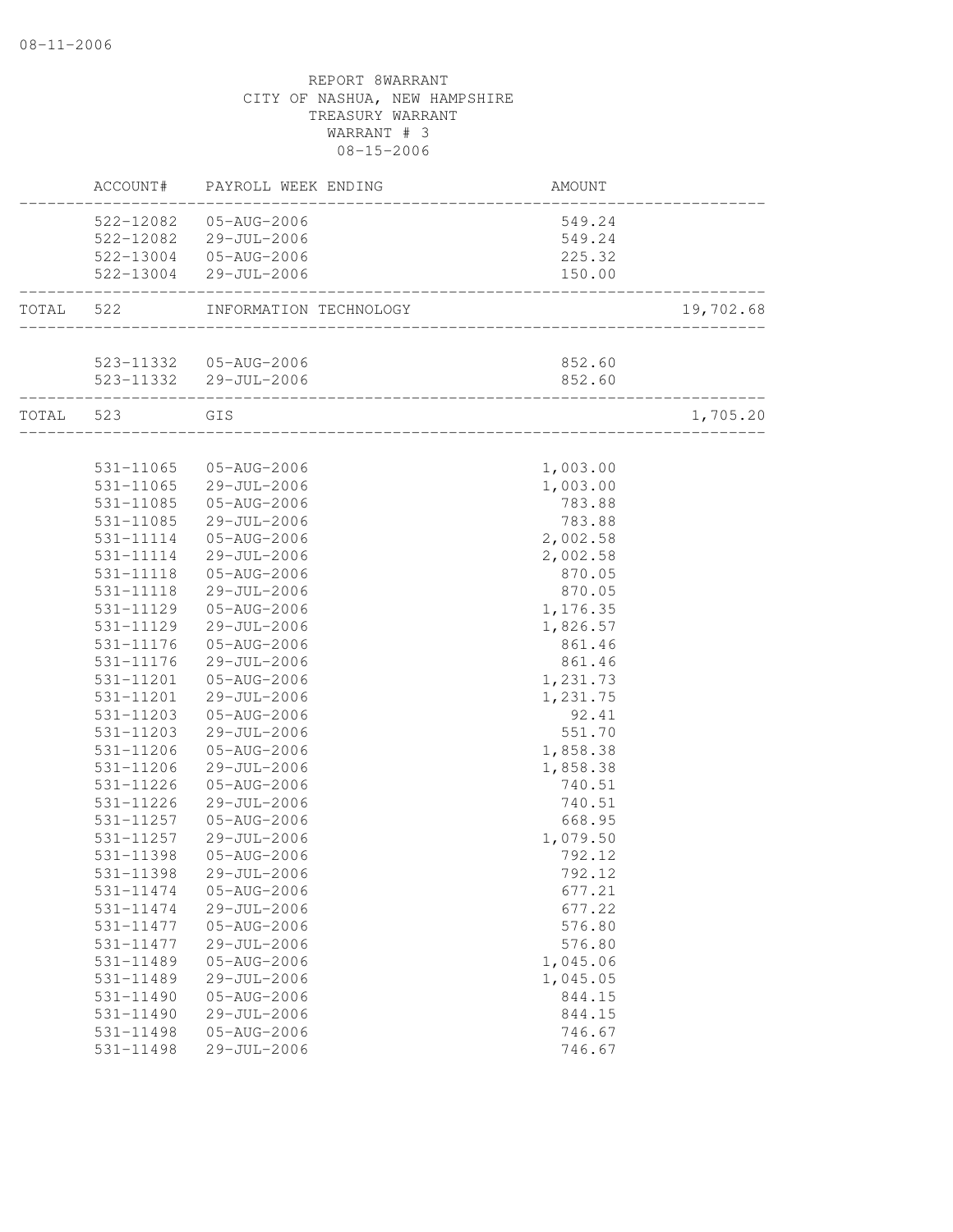| ACCOUNT#      | PAYROLL WEEK ENDING | AMOUNT    |  |
|---------------|---------------------|-----------|--|
| 531-11516     | 05-AUG-2006         | 786.25    |  |
| 531-11516     | 29-JUL-2006         | 786.25    |  |
| 531-11534     | 05-AUG-2006         | 1,238.34  |  |
| 531-11534     | 29-JUL-2006         | 1,238.34  |  |
| 531-11535     | 05-AUG-2006         | 11,377.16 |  |
| 531-11535     | 29-JUL-2006         | 11,377.17 |  |
| 531-11537     | 05-AUG-2006         | 12,316.01 |  |
| 531-11537     | 29-JUL-2006         | 12,316.01 |  |
| 531-11538     | 05-AUG-2006         | 783.88    |  |
| 531-11538     | 29-JUL-2006         | 783.88    |  |
| 531-11539     | 05-AUG-2006         | 1,313.75  |  |
| 531-11544     | 05-AUG-2006         | 1,814.67  |  |
| 531-11544     | 29-JUL-2006         | 1,814.66  |  |
| 531-11549     | 05-AUG-2006         | 3,383.23  |  |
| 531-11549     | 29-JUL-2006         | 3,383.23  |  |
| 531-11552     | 05-AUG-2006         | 9,691.55  |  |
| 531-11552     | 29-JUL-2006         | 9,691.55  |  |
| 531-11555     | 05-AUG-2006         | 28,083.13 |  |
| $531 - 11555$ | 29-JUL-2006         | 28,083.12 |  |
| 531-11558     | 05-AUG-2006         | 63,636.89 |  |
| 531-11558     | 29-JUL-2006         | 94,180.54 |  |
| 531-11561     | 05-AUG-2006         | 8,316.19  |  |
| 531-11561     | 29-JUL-2006         | 8,316.19  |  |
| 531-11567     | 05-AUG-2006         | 27,803.54 |  |
| 531-11567     | 29-JUL-2006         | 27,803.57 |  |
| 531-11569     | 05-AUG-2006         | 1,032.14  |  |
| 531-11569     | 29-JUL-2006         | 1,032.13  |  |
| 531-11585     | 05-AUG-2006         | 1,554.70  |  |
| 531-11585     | 29-JUL-2006         | 1,554.70  |  |
| 531-11587     | 05-AUG-2006         | 1,717.61  |  |
| 531-11587     | 29-JUL-2006         | 1,717.60  |  |
| 531-11618     | 05-AUG-2006         | 1,820.28  |  |
| 531-11618     | 29-JUL-2006         | 1,820.27  |  |
| 531-11622     | 05-AUG-2006         | 2,138.51  |  |
| 531-11622     | 29-JUL-2006         | 2,138.50  |  |
| 531-11632     | 05-AUG-2006         | 1,208.30  |  |
| 531-11632     | 29-JUL-2006         | 1,208.30  |  |
| 531-11633     | 05-AUG-2006         | 2,109.50  |  |
| 531-11633     | 29-JUL-2006         | 2,037.47  |  |
| 531-11634     | 05-AUG-2006         | 630.40    |  |
| 531-11634     | 29-JUL-2006         | 1,134.76  |  |
| 531-11635     | 05-AUG-2006         | 803.90    |  |
|               |                     | 803.90    |  |
| 531-11635     | 29-JUL-2006         |           |  |
| 531-11664     | 05-AUG-2006         | 1,003.00  |  |
| 531-11664     | 29-JUL-2006         | 1,003.00  |  |
| 531-11665     | 05-AUG-2006         | 719.43    |  |
| 531-11665     | 29-JUL-2006         | 719.44    |  |
| 531-11699     | 05-AUG-2006         | 837.71    |  |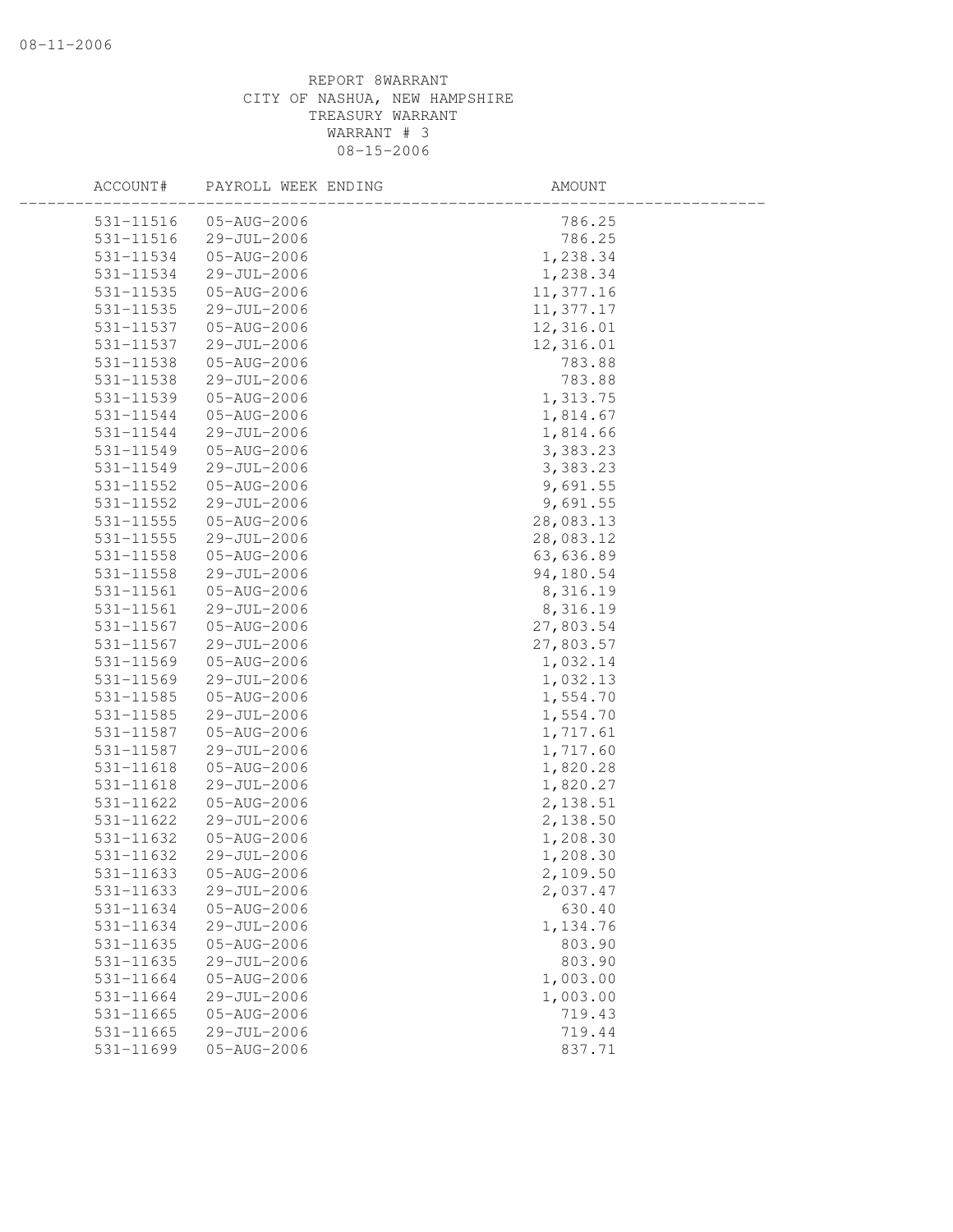|       | ACCOUNT#  | PAYROLL WEEK ENDING | AMOUNT     |
|-------|-----------|---------------------|------------|
|       | 531-11699 | 29-JUL-2006         | 837.71     |
|       | 531-11719 | 05-AUG-2006         | 795.34     |
|       | 531-11719 | 29-JUL-2006         | 795.35     |
|       | 531-11732 | 05-AUG-2006         | 1,144.10   |
|       | 531-11732 | 29-JUL-2006         | 1,123.13   |
|       | 531-11733 | 05-AUG-2006         | 2,075.70   |
|       | 531-11733 | 29-JUL-2006         | 2,075.70   |
|       | 531-12020 | 05-AUG-2006         | 875.50     |
|       | 531-12020 | 29-JUL-2006         | 875.51     |
|       | 531-12035 | 05-AUG-2006         | 655.87     |
|       | 531-12035 | 29-JUL-2006         | 655.87     |
|       | 531-12042 | 05-AUG-2006         | 680.03     |
|       | 531-12042 | 29-JUL-2006         | 691.60     |
|       | 531-12066 | 05-AUG-2006         | 1,101.42   |
|       | 531-12066 | 29-JUL-2006         | 1,101.41   |
|       | 531-12067 | 05-AUG-2006         | 659.14     |
|       | 531-12067 | 29-JUL-2006         | 659.14     |
|       | 531-12068 | 05-AUG-2006         | 1,311.74   |
|       | 531-12068 | 29-JUL-2006         | 1,311.75   |
|       | 531-12071 | 05-AUG-2006         | 229.50     |
|       | 531-12071 | 29-JUL-2006         | 229.50     |
|       | 531-12119 | 05-AUG-2006         | 990.67     |
|       | 531-12119 | 29-JUL-2006         | 990.67     |
|       | 531-13004 | 05-AUG-2006         | 3,090.59   |
|       | 531-13004 | 29-JUL-2006         | 4,535.17   |
|       | 531-13038 | 05-AUG-2006         | 1,583.83   |
|       | 531-13038 | 29-JUL-2006         | 2,625.63   |
|       | 531-13040 | 05-AUG-2006         | 3,941.42   |
|       | 531-13040 | 29-JUL-2006         | 2,714.79   |
|       | 531-13044 | 05-AUG-2006         | 805.62     |
|       | 531-13044 | 29-JUL-2006         | 1,752.47   |
|       | 531-13047 | 05-AUG-2006         | 13,526.16  |
|       | 531-13047 | 29-JUL-2006         | 14,751.28  |
|       | 531-13048 | 05-AUG-2006         | 2,375.90   |
|       | 531-13048 | $29 - JUL - 2006$   | 7,177.22   |
|       | 531-17002 | 05-AUG-2006         | 200.00     |
|       | 531-17002 | 29-JUL-2006         | 200.00     |
|       | 531-17003 | 05-AUG-2006         | 500.00     |
|       | 531-17003 | 29-JUL-2006         | 300.00     |
|       | 531-17006 | $29 - JUL - 2006$   | 400.00     |
|       |           |                     |            |
| TOTAL | 531       | POLICE DEPARTMENT   | 516,873.78 |
|       |           |                     |            |
|       | 532-11024 | $05 - AUG - 2006$   | 1,911.11   |
|       | 532-11024 | 29-JUL-2006         | 1,911.11   |
|       | 532-11040 | 05-AUG-2006         | 1,793.53   |
|       | 532-11040 | 29-JUL-2006         | 1,793.53   |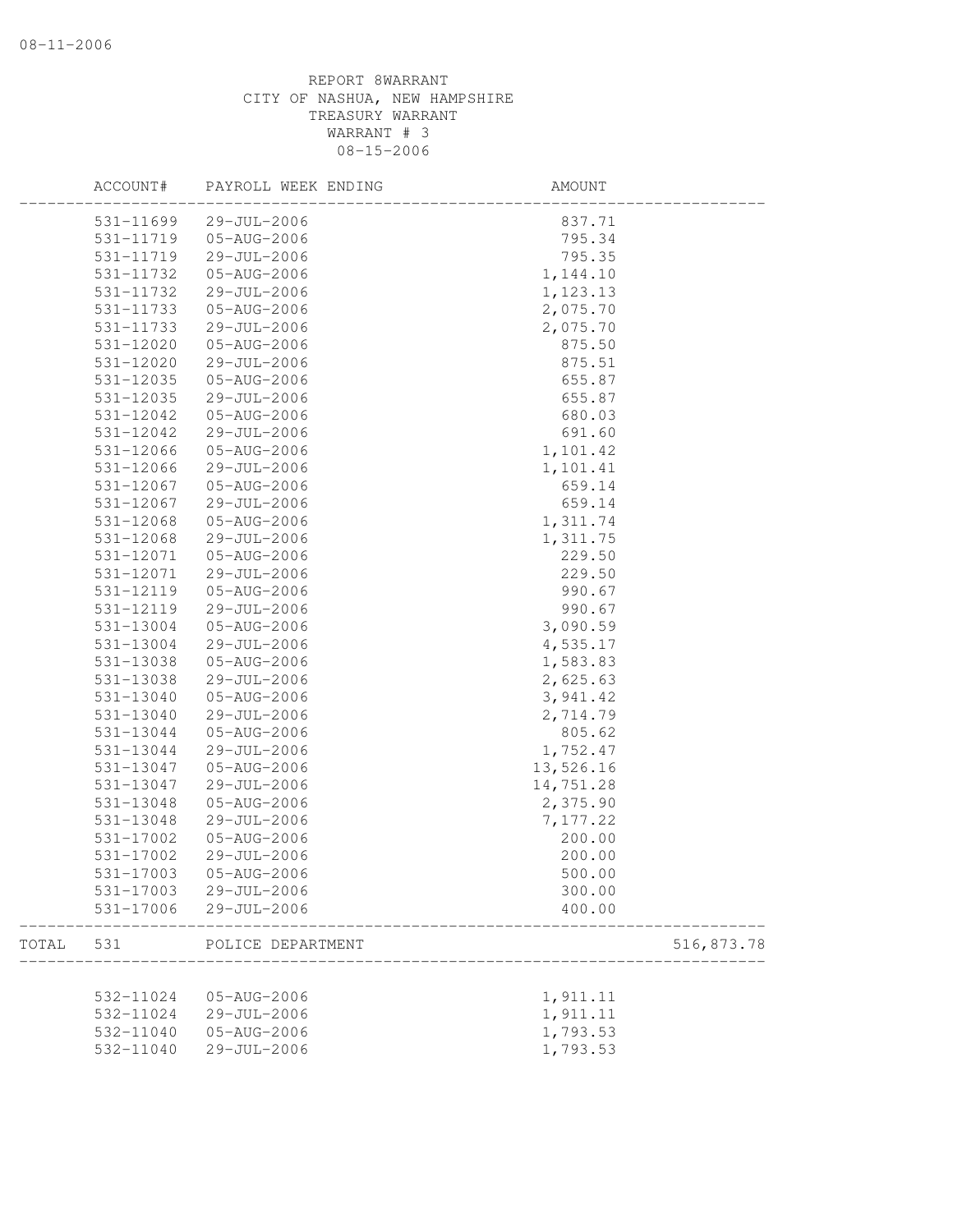| ACCOUNT#  | PAYROLL WEEK ENDING | AMOUNT     |
|-----------|---------------------|------------|
| 532-11063 | 05-AUG-2006         | 1,158.52   |
| 532-11063 | 29-JUL-2006         | 1,242.12   |
| 532-11066 | 05-AUG-2006         | 1,205.58   |
| 532-11066 | 29-JUL-2006         | 1,205.58   |
| 532-11069 | 05-AUG-2006         | 1,229.81   |
| 532-11069 | 29-JUL-2006         | 1,292.19   |
| 532-11111 | 05-AUG-2006         | 1,942.62   |
| 532-11111 | 29-JUL-2006         | 1,942.62   |
| 532-11207 | 05-AUG-2006         | 4,479.35   |
| 532-11207 | 29-JUL-2006         | 4,479.35   |
| 532-11281 | 05-AUG-2006         | 854.92     |
| 532-11281 | 29-JUL-2006         | 854.90     |
| 532-11284 | 05-AUG-2006         | 1,555.42   |
| 532-11284 | 29-JUL-2006         | 1,555.42   |
| 532-11285 | 05-AUG-2006         | 7,440.49   |
| 532-11285 | 29-JUL-2006         | 7,440.49   |
| 532-11291 | 05-AUG-2006         | 6,017.06   |
| 532-11291 | 29-JUL-2006         | 4,707.87   |
| 532-11298 | 05-AUG-2006         | 1,246.12   |
| 532-11298 | 29-JUL-2006         | 1,246.12   |
| 532-11300 | 05-AUG-2006         | 33, 272.72 |
| 532-11300 | 29-JUL-2006         | 33, 272.72 |
| 532-11303 | 05-AUG-2006         | 1,090.35   |
| 532-11303 | 29-JUL-2006         | 1,090.35   |
| 532-11305 | 05-AUG-2006         | 4,394.44   |
| 532-11305 | 29-JUL-2006         | 4,394.44   |
| 532-11307 | 05-AUG-2006         | 1,090.35   |
| 532-11307 | 29-JUL-2006         | 1,090.35   |
| 532-11309 | 05-AUG-2006         | 96, 359.15 |
| 532-11309 | 29-JUL-2006         | 96, 359.15 |
| 532-11660 | 05-AUG-2006         | 1,385.40   |
| 532-11660 | 29-JUL-2006         | 1,385.40   |
| 532-11663 | 05-AUG-2006         | 1,344.65   |
| 532-11663 | 29-JUL-2006         | 1,344.65   |
| 532-11666 | 05-AUG-2006         | 1,331.35   |
| 532-11666 | 29-JUL-2006         | 1,331.35   |
| 532-11669 | 05-AUG-2006         | 1,371.69   |
| 532-11669 | 29-JUL-2006         | 1,371.69   |
| 532-12070 | 05-AUG-2006         | 35, 326.97 |
| 532-12070 | 29-JUL-2006         | 35,967.77  |
| 532-13003 | 29-JUL-2006         | 395.68     |
| 532-13004 | 05-AUG-2006         | 384.62     |
| 532-13004 | 29-JUL-2006         | 195.42     |
| 532-13018 | 05-AUG-2006         | 1,901.30   |
| 532-13018 | 29-JUL-2006         | 4,791.35   |
| 532-13024 | 05-AUG-2006         | 488.69     |
| 532-13024 | 29-JUL-2006         | 262.30     |
| 532-13050 | 05-AUG-2006         | 15,440.21  |
|           |                     |            |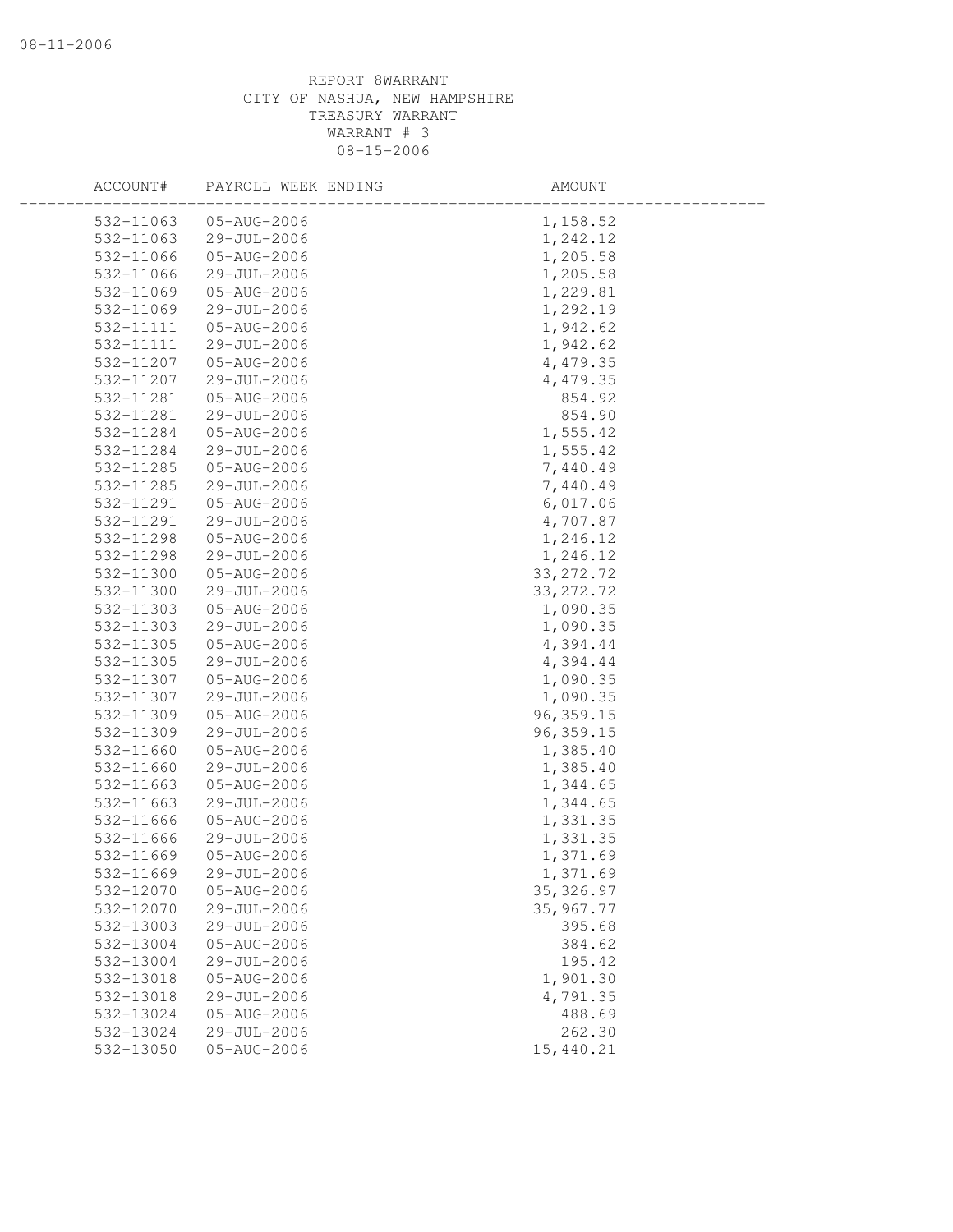|       | ACCOUNT#  | PAYROLL WEEK ENDING                 | AMOUNT    |            |
|-------|-----------|-------------------------------------|-----------|------------|
|       | 532-13050 | 29-JUL-2006                         | 11,583.84 |            |
|       | 532-19231 | 05-AUG-2006                         | 1,169.60  |            |
|       | 532-19231 | 29-JUL-2006                         | 1,169.60  |            |
|       | 532-19232 | 05-AUG-2006                         | 1,658.45  |            |
|       | 532-19232 | 29-JUL-2006                         | 1,658.45  |            |
|       | 532-19233 | 05-AUG-2006                         | 2,674.46  |            |
|       | 532-19233 | 29-JUL-2006                         | 2,674.46  |            |
|       | 532-19234 | $05 - AUG - 2006$                   | 1,685.37  |            |
|       | 532-19234 | 29-JUL-2006                         | 1,685.37  |            |
|       |           | 532-46045 05-AUG-2006               |           |            |
|       |           | 532-46045 29-JUL-2006               | 600.00    |            |
| TOTAL | 532       | FIRE DEPARTMENT<br>________________ |           | 465,499.94 |
|       |           |                                     |           |            |
|       |           | 535-81023  05-AUG-2006              | 96.15     |            |
|       |           | 535-81023 29-JUL-2006               | 387.82    |            |
| TOTAL | 535       | EMERGENCY MANAGEMENT                |           | 483.97     |
|       |           |                                     |           |            |
|       |           | 536-11178  05-AUG-2006              | 1,272.30  |            |
|       |           | 536-11178 29-JUL-2006               | 1,272.30  |            |
|       | 536-13004 | 29-JUL-2006                         | 573.20    |            |
| TOTAL | 536       | CITYWIDE COMMUNICATIONS             |           | 3, 117.80  |
|       |           |                                     |           |            |
|       | 541-11048 | 05-AUG-2006                         | 888.35    |            |
|       | 541-11048 | 29-JUL-2006                         | 888.34    |            |
|       | 541-11104 | 05-AUG-2006                         | 914.99    |            |
|       | 541-11104 | 29-JUL-2006                         | 914.99    |            |
|       | 541-11240 | 05-AUG-2006                         | 1,411.10  |            |
|       | 541-11240 | 29-JUL-2006                         | 1,763.87  |            |
|       | 541-12038 | 05-AUG-2006                         | 412.40    |            |
|       | 541-12038 | 29-JUL-2006                         | 412.40    |            |
|       | 541-12085 | 05-AUG-2006                         | 400.00    |            |
|       | 541-12085 | 29-JUL-2006                         | 400.00    |            |
| TOTAL | 541       | COMMUNITY SERVICES DIVISION         |           | 8,406.44   |
|       |           |                                     |           |            |
|       | 542-11584 | 05-AUG-2006                         | 1,181.98  |            |
|       | 542-11584 | 29-JUL-2006                         | 1,181.98  |            |
|       | 542-12079 | 05-AUG-2006                         | 710.06    |            |
|       | 542-12079 | 29-JUL-2006                         | 710.06    |            |
|       | 542-12109 | 05-AUG-2006                         | 245.00    |            |
|       | 542-12109 | 29-JUL-2006                         | 260.00    |            |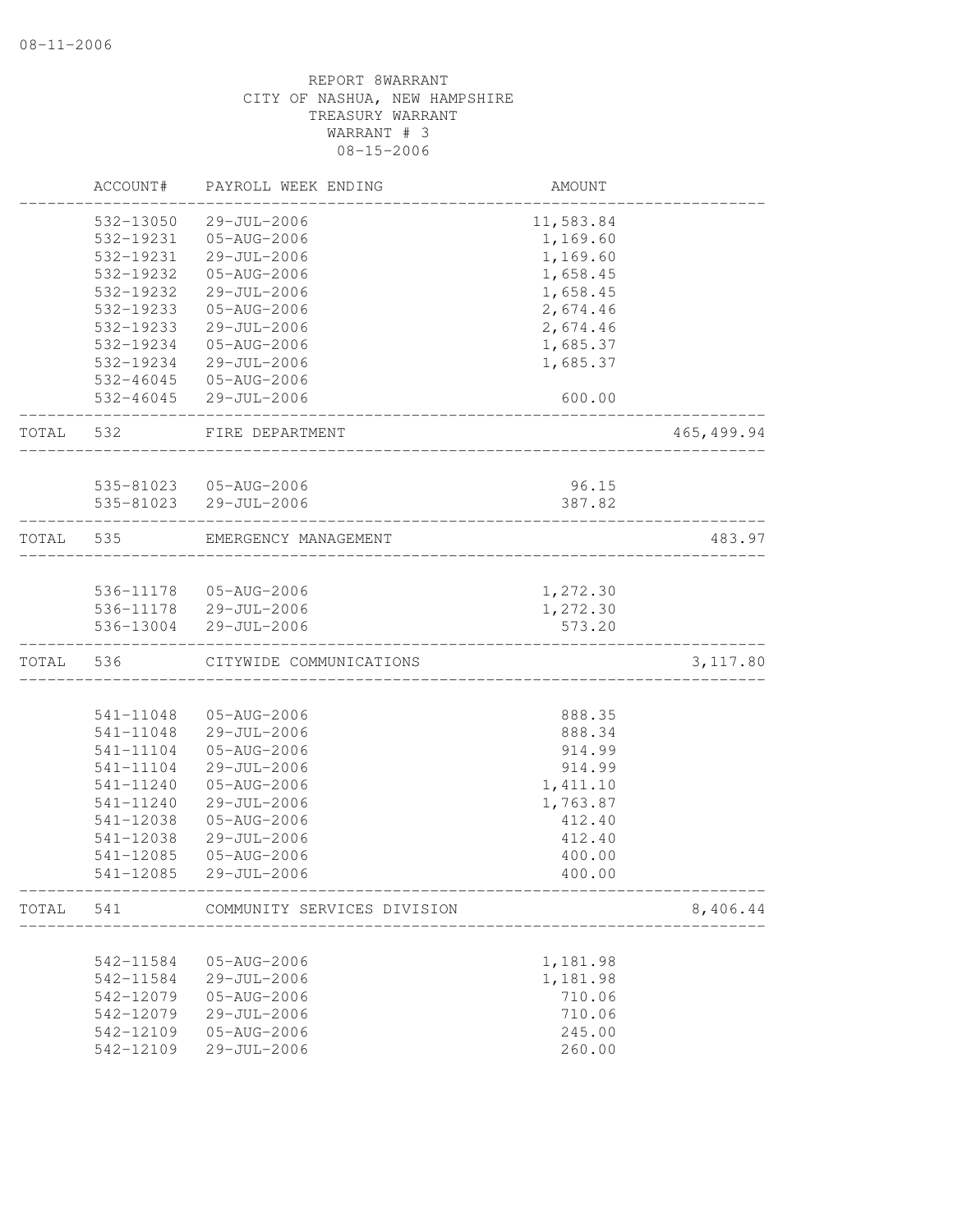|           | ACCOUNT#  | PAYROLL WEEK ENDING        | AMOUNT                    |             |
|-----------|-----------|----------------------------|---------------------------|-------------|
|           | 542-12582 | 05-AUG-2006                | 1,019.55                  |             |
|           | 542-12582 | 29-JUL-2006                | 1,019.55                  |             |
| TOTAL     | 542       | COMMUNITY HEALTH           |                           | 6,328.18    |
|           |           |                            |                           |             |
|           | 543-11380 | 05-AUG-2006                | 840.29                    |             |
|           | 543-11380 | 29-JUL-2006                | 840.29                    |             |
|           | 543-11438 | 05-AUG-2006                | 1,390.27                  |             |
|           | 543-11438 | 29-JUL-2006                | 1,390.27                  |             |
|           | 543-11601 | 05-AUG-2006                | 1,136.10                  |             |
|           | 543-11601 | 29-JUL-2006                | 1,136.11                  |             |
|           | 543-11602 | 05-AUG-2006                | 795.57                    |             |
|           | 543-11602 | 29-JUL-2006                | 2,386.68                  |             |
|           | 543-11604 | 05-AUG-2006                | 749.90                    |             |
|           | 543-11604 | 29-JUL-2006                | 749.89                    |             |
|           | 543-11605 | 05-AUG-2006                | 856.19                    |             |
|           | 543-11605 | 29-JUL-2006                | 856.19                    |             |
| TOTAL 543 |           | ENVIRONMENTAL HEALTH DEPT. |                           | 13, 127. 75 |
|           |           |                            |                           |             |
|           | 544-11008 | 05-AUG-2006                | 668.17                    |             |
|           | 544-11008 | 29-JUL-2006                | 668.17                    |             |
|           | 544-11099 | 05-AUG-2006                | 1,989.90                  |             |
|           | 544-11099 | 29-JUL-2006                | 1,989.90                  |             |
|           | 544-11112 | 05-AUG-2006                | 755.51                    |             |
|           | 544-11112 | 29-JUL-2006                | 755.51                    |             |
|           | 544-11367 | 05-AUG-2006                | 749.89                    |             |
|           | 544-11367 | 29-JUL-2006                | 749.90                    |             |
|           | 544-11777 | 05-AUG-2006                | 1,167.25                  |             |
|           | 544-11777 | 29-JUL-2006                | 1,167.25                  |             |
|           | 544-12101 | 05-AUG-2006                | 242.92                    |             |
|           | 544-12101 | 29-JUL-2006                | 242.92<br>_______________ |             |
| TOTAL     | 544       | WELFARE ADMINISTRATION     | _________________         | 11, 147.29  |
|           |           |                            |                           |             |
|           | 551-11008 | 05-AUG-2006                | 612.61                    |             |
|           | 551-11008 | 29-JUL-2006                | 612.61                    |             |
|           | 551-11028 | $05 - AUG - 2006$          | 526.86                    |             |
|           | 551-11028 | 29-JUL-2006                | 526.86                    |             |
|           | 551-11057 | 05-AUG-2006                | 783.38                    |             |
|           | 551-11057 | 29-JUL-2006                | 783.38                    |             |
|           | 551-11094 | $05 - AUG - 2006$          | 355.62                    |             |
|           | 551-11094 | 29-JUL-2006                | 355.62                    |             |
|           | 551-11208 | $05 - AUG - 2006$          | 755.42                    |             |
|           | 551-11208 | 29-JUL-2006                | 755.42                    |             |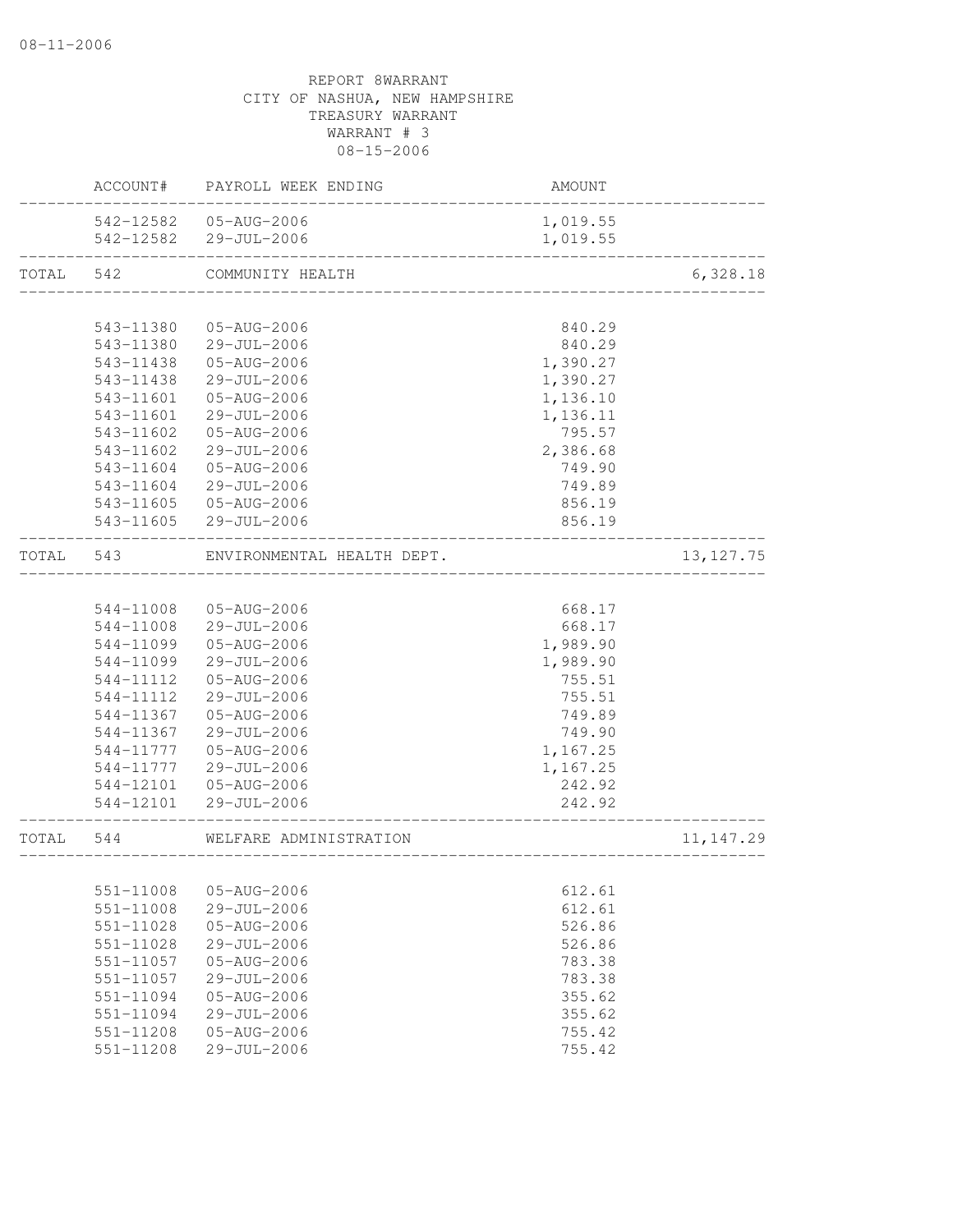|       | ACCOUNT#      | PAYROLL WEEK ENDING            | AMOUNT           |           |
|-------|---------------|--------------------------------|------------------|-----------|
|       | 551-11211     | 05-AUG-2006                    | 458.66           |           |
|       | 551-11211     | 29-JUL-2006                    | 458.66           |           |
|       | 551-11212     | 05-AUG-2006                    | 1,313.75         |           |
|       | 551-11212     | 29-JUL-2006                    | 1,313.75         |           |
|       | 551-11249     | 05-AUG-2006                    | 1,544.27         |           |
|       | 551-11249     | 29-JUL-2006                    | 1,544.27         |           |
|       | 551-11273     | 05-AUG-2006                    | 2,382.02         |           |
|       | 551-11273     | 29-JUL-2006                    | 2,382.02         |           |
|       | 551-11435     | 05-AUG-2006                    | 991.04           |           |
|       | 551-11435     | 29-JUL-2006                    | 991.04           |           |
|       | 551-11638     | 05-AUG-2006                    | 1,064.08         |           |
|       | 551-11638     | 29-JUL-2006                    | 1,064.08         |           |
|       | 551-13004     | 05-AUG-2006                    | 299.63           |           |
|       |               | 551-13004 29-JUL-2006          | 75.29            |           |
| TOTAL | 551           | PUBLIC WORKS DIV & ENGINEERING |                  | 21,950.34 |
|       |               |                                |                  |           |
|       | 552-11051     | 05-AUG-2006                    | 1,275.49         |           |
|       | 552-11051     | 29-JUL-2006                    | 1,275.48         |           |
|       | 552-11052     | 05-AUG-2006                    | 1,136.10         |           |
|       | 552-11052     | 29-JUL-2006                    | 1,136.10         |           |
|       | 552-11077     | 05-AUG-2006                    | 1,170.18         |           |
|       | 552-11077     | 29-JUL-2006                    | 1,170.18         |           |
|       | 552-11087     | 05-AUG-2006                    | 1,495.97         |           |
|       | 552-11143     | 05-AUG-2006                    | 784.00           |           |
|       | 552-11143     | 29-JUL-2006                    | 784.00           |           |
|       | 552-11324     | 05-AUG-2006                    | 3,604.94         |           |
|       | 552-11324     | 29-JUL-2006                    | 3,604.92         |           |
|       | 552-11339     | 05-AUG-2006                    | 2,689.60         |           |
|       | 552-11339     | 29-JUL-2006                    | 2,689.60         |           |
|       | 552-11342     | 05-AUG-2006                    | 706.00           |           |
|       | 552-11342     | 29-JUL-2006                    | 706.00           |           |
|       | 552-11343     | 05-AUG-2006                    | 2,364.00         |           |
|       | 552-11343     | 29-JUL-2006                    | 2,367.38         |           |
|       | 552-11407     | 05-AUG-2006                    | 4,884.02         |           |
|       | 552-11407     | 29-JUL-2006                    | 4,884.01         |           |
|       | 552-11492     | 05-AUG-2006                    | 2,240.40         |           |
|       | 552-11492     | $29 - JUL - 2006$              | 746.80           |           |
|       | 552-11548     | 05-AUG-2006                    | 916.14           |           |
|       | 552-11548     | 29-JUL-2006                    | 916.14           |           |
|       | 552-11580     | 05-AUG-2006                    | 772.39           |           |
|       | 552-11580     | 29-JUL-2006                    | 772.39           |           |
|       | 552-11618     | 05-AUG-2006                    | 568.25           |           |
|       | $552 - 11618$ | 29-JUL-2006                    |                  |           |
|       |               | $29 - JUL - 2006$              | 568.25<br>733.40 |           |
|       | 552-11750     |                                |                  |           |
|       | 552-12156     | 05-AUG-2006                    | 5,772.50         |           |
|       | 552-12156     | 29-JUL-2006                    | 6,525.00         |           |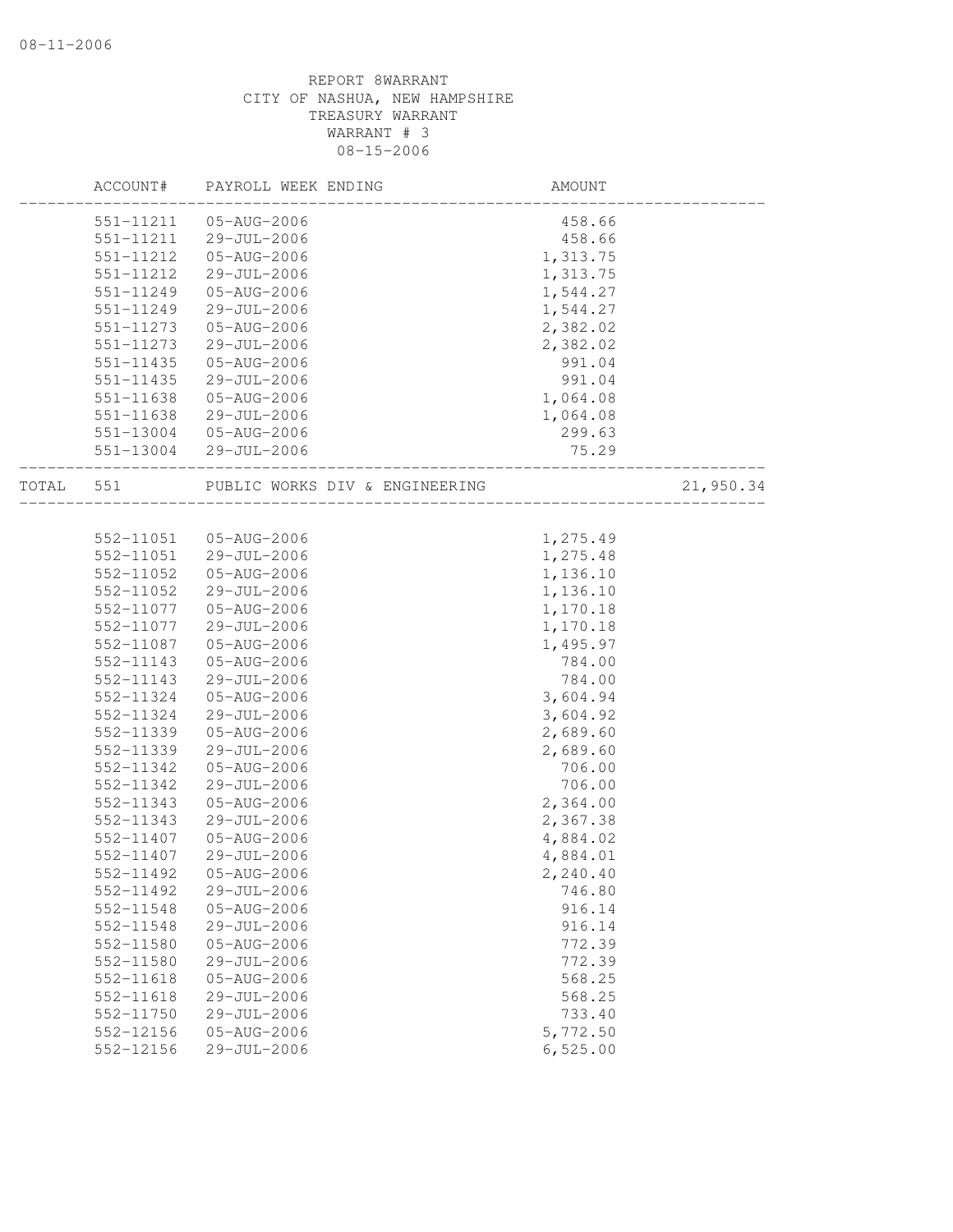|       | ACCOUNT#  | PAYROLL WEEK ENDING  | AMOUNT    |           |
|-------|-----------|----------------------|-----------|-----------|
|       | 552-12158 | 29-JUL-2006          | 1,248.00  |           |
|       | 552-12159 | 05-AUG-2006          | 3,511.51  |           |
|       | 552-12159 | 29-JUL-2006          | 3,384.50  |           |
|       | 552-12162 | 05-AUG-2006          | 637.00    |           |
|       | 552-12162 | 29-JUL-2006          | 1,205.75  |           |
|       | 552-12186 | 05-AUG-2006          | 1,586.00  |           |
|       | 552-12186 | 29-JUL-2006          | 1,068.50  |           |
|       | 552-12192 | 05-AUG-2006          | 2,444.50  |           |
|       | 552-12192 | 29-JUL-2006          | 2,269.00  |           |
|       | 552-13004 | 05-AUG-2006          | 3,889.47  |           |
|       | 552-13004 | 29-JUL-2006          | 4,482.12  |           |
|       | 552-17001 | 29-JUL-2006          | 300.00    |           |
|       | 552-59050 | 29-JUL-2006          | 2,645.00  |           |
| TOTAL | 552       | PARKS AND RECREATION |           | 87,930.98 |
|       |           |                      |           |           |
|       | 553-11041 | 05-AUG-2006          | 897.56    |           |
|       | 553-11041 | 29-JUL-2006          | 897.55    |           |
|       | 553-11078 | 05-AUG-2006          | 1,353.16  |           |
|       | 553-11078 | 29-JUL-2006          | 1,353.16  |           |
|       | 553-11098 | 05-AUG-2006          | 937.65    |           |
|       | 553-11098 | 29-JUL-2006          | 937.65    |           |
|       | 553-11279 | 05-AUG-2006          | 4,813.23  |           |
|       | 553-11279 | 29-JUL-2006          | 4,704.00  |           |
|       | 553-11327 | 05-AUG-2006          | 3,604.94  |           |
|       | 553-11327 | 29-JUL-2006          | 3,604.92  |           |
|       | 553-11336 | 05-AUG-2006          | 967.46    |           |
|       | 553-11336 | 29-JUL-2006          | 967.44    |           |
|       | 553-11375 | 05-AUG-2006          | 2,156.59  |           |
|       | 553-11375 | 29-JUL-2006          | 2,223.82  |           |
|       | 553-11465 | 05-AUG-2006          | 2,987.21  |           |
|       | 553-11465 | 29-JUL-2006          | 2,987.20  |           |
|       | 553-11474 | 05-AUG-2006          | 3,366.40  |           |
|       | 553-11474 | 29-JUL-2006          | 3,366.40  |           |
|       | 553-11475 | 05-AUG-2006          | 1,706.83  |           |
|       | 553-11475 | 29-JUL-2006          | 1,702.40  |           |
|       | 553-11630 | 05-AUG-2006          | 1,435.20  |           |
|       | 553-11630 | 29-JUL-2006          | 1,435.20  |           |
|       | 553-11631 | 05-AUG-2006          | 729.60    |           |
|       | 553-11631 | 29-JUL-2006          | 470.93    |           |
|       | 553-11648 | 05-AUG-2006          | 732.24    |           |
|       | 553-11648 | 29-JUL-2006          | 732.24    |           |
|       | 553-11678 | 05-AUG-2006          | 1,515.40  |           |
|       | 553-11678 | 29-JUL-2006          | 1,515.40  |           |
|       | 553-11759 | 05-AUG-2006          | 13,050.36 |           |
|       | 553-11759 | 29-JUL-2006          | 12,242.80 |           |
|       | 553-11768 | 05-AUG-2006          | 713.60    |           |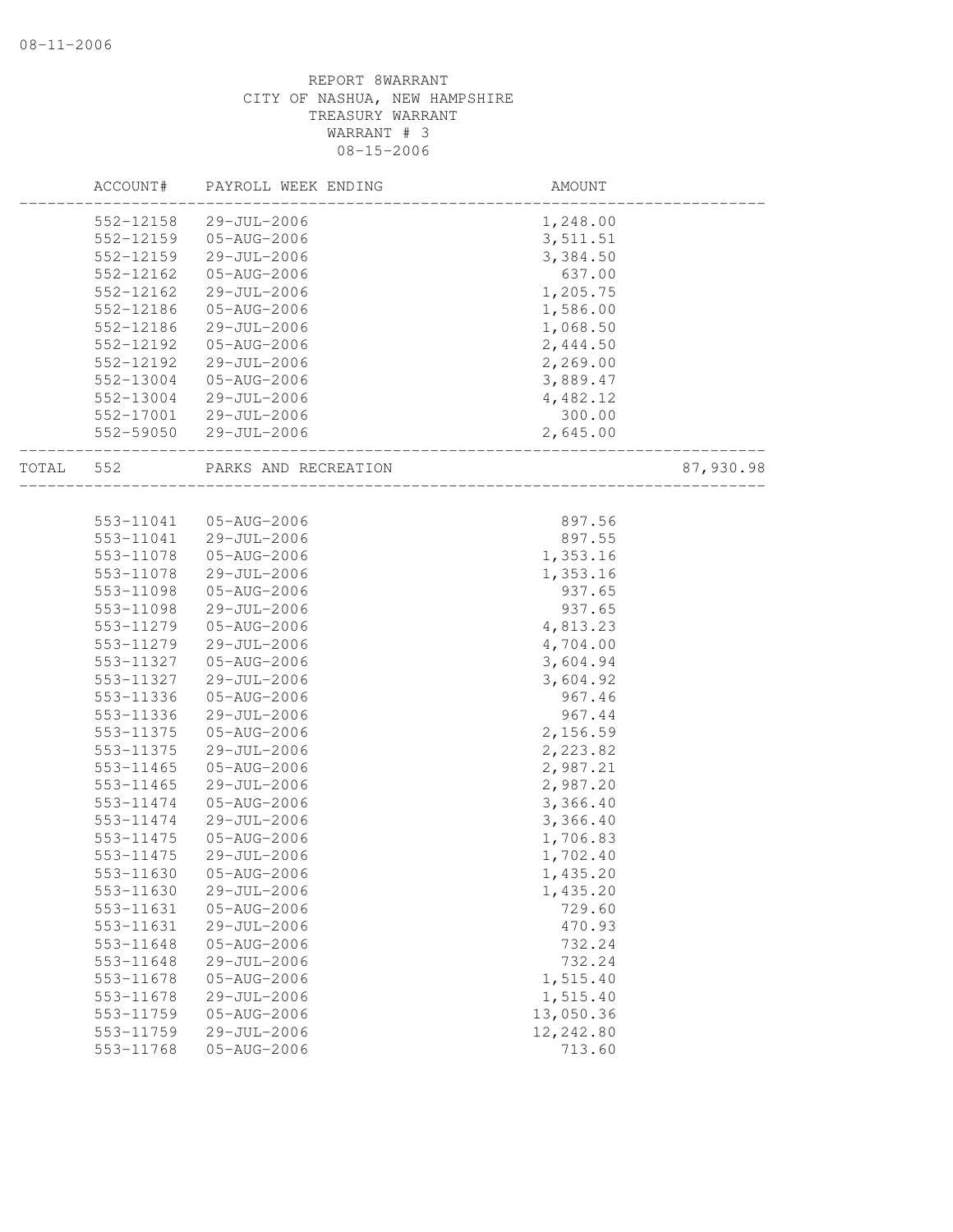# REPORT 8WARRANT CITY OF NASHUA, NEW HAMPSHIRE TREASURY WARRANT WARRANT # 3 08-15-2006 ACCOUNT# PAYROLL WEEK ENDING AMOUNT -------------------------------------------------------------------------------- 553-11768 29-JUL-2006 553-11771 05-AUG-2006 1,683.20 553-11771 29-JUL-2006 1,683.20 553-13004 05-AUG-2006 992.28 553-13004 29-JUL-2006 2,098.86 553-17001 05-AUG-2006 300.00 553-17010 05-AUG-2006 1,100.00 -------------------------------------------------------------------------------- TOTAL 553 STREET DEPARTMENT 88,679.68 -------------------------------------------------------------------------------- 555-11024 05-AUG-2006 825.00 555-11024 29-JUL-2006 728.09 555-11058 05-AUG-2006 888.73 555-11058 29-JUL-2006 888.73 555-11461 05-AUG-2006 1,349.78 555-11461 29-JUL-2006 1,349.78 555-11505 05-AUG-2006 1,170.18 555-11505 29-JUL-2006 1,170.18 555-11639 05-AUG-2006 746.80 555-11639 29-JUL-2006 746.80 555-11640 05-AUG-2006 695.60 555-11640 29-JUL-2006 695.60 555-11738 05-AUG-2006 1,760.00 555-11738 29-JUL-2006 1,760.00 555-11745 05-AUG-2006 738.80 555-11745 29-JUL-2006 738.80 555-11746 05-AUG-2006 999.84 555-11746 29-JUL-2006 999.84 555-13004 05-AUG-2006 471.97 555-13004 29-JUL-2006 219.40 -------------------------------------------------------------------------------- TOTAL 555 TRAFFIC DEPARTMENT 18,943.92 -------------------------------------------------------------------------------- 557-11161 05-AUG-2006 746.80 557-11161 29-JUL-2006 746.80 557-13004 05-AUG-2006 28.01 -------------------------------------------------------------------------------- TOTAL 557 PARKING LOTS 1,521.61 -------------------------------------------------------------------------------- 561-11345 05-AUG-2006 1,199.60 561-11345 29-JUL-2006 561-11651 05-AUG-2006 751.62 561-11651 29-JUL-2006 751.62 561-11658 05-AUG-2006 915.39 561-11658 29-JUL-2006 915.39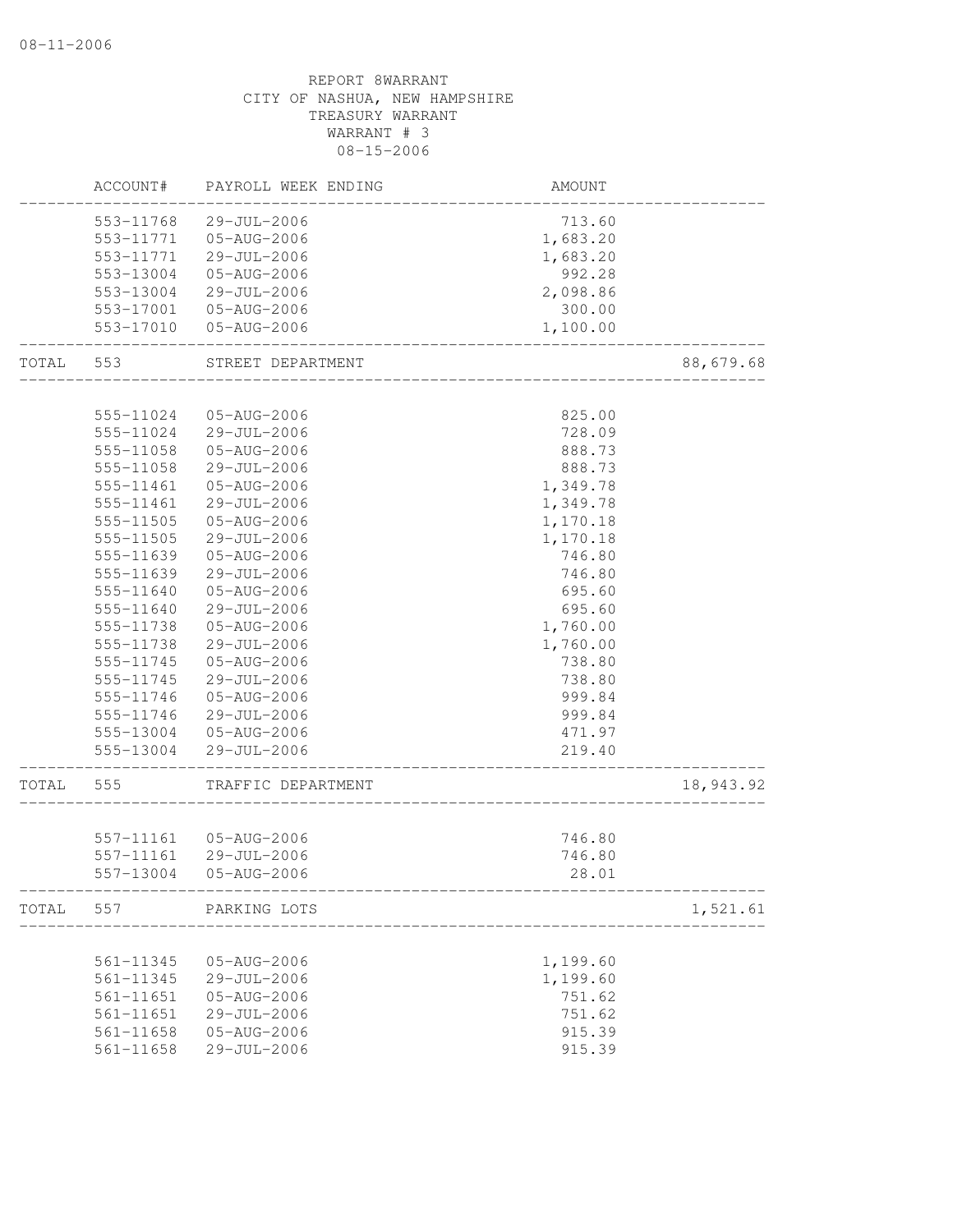|           | AMOUNT                   | PAYROLL WEEK ENDING   | ACCOUNT#  |           |
|-----------|--------------------------|-----------------------|-----------|-----------|
|           | 1,375.00                 | 561-12153 05-AUG-2006 |           |           |
|           | 1,065.00                 | 561-12153 29-JUL-2006 |           |           |
| 8, 173.22 | ------------------------ | EDGEWOOD CEMETERY     |           | TOTAL 561 |
|           |                          |                       |           |           |
|           | 516.72                   | 05-AUG-2006           | 563-11345 |           |
|           | 516.72                   | 29-JUL-2006           | 563-11345 |           |
|           | 687.84                   | 05-AUG-2006           | 563-11651 |           |
|           | 687.84                   | $29 - JUL - 2006$     | 563-11651 |           |
|           | 862.85                   | 05-AUG-2006           | 563-11657 |           |
|           | 862.85                   | 29-JUL-2006           | 563-11657 |           |
|           | 720.00                   | 05-AUG-2006           | 563-12153 |           |
|           | 640.00                   | 29-JUL-2006           | 563-12153 |           |
|           | 77.38                    | 05-AUG-2006           | 563-13004 |           |
| 5,572.20  |                          | WOODLAWN CEMETERY     | 563       | TOTAL     |
|           |                          |                       |           |           |
|           | 773.33                   | 05-AUG-2006           | 571-11174 |           |
|           | 773.33                   | 29-JUL-2006           | 571-11174 |           |
|           | 1,816.79                 | $05 - AUG - 2006$     | 571-11237 |           |
|           | 1,816.79                 | 29-JUL-2006           | 571-11237 |           |
|           | 167.37                   | 05-AUG-2006           | 571-12045 |           |
|           | 167.37                   | 29-JUL-2006           | 571-12045 |           |
| 5,514.98  |                          | COMMUNITY DEVELOPMENT | 571       | TOTAL     |
|           |                          |                       |           |           |
|           | 398.10                   | 05-AUG-2006           | 572-11024 |           |
|           | 398.10                   | 29-JUL-2006           | 572-11024 |           |
|           | 3,359.47                 | 05-AUG-2006           | 572-11215 |           |
|           | 3,359.48                 | 29-JUL-2006           | 572-11215 |           |
|           | 750.83                   | 05-AUG-2006           | 572-11238 |           |
|           | 750.83                   | 29-JUL-2006           | 572-11238 |           |
|           | 1,560.86                 | 05-AUG-2006           | 572-11450 |           |
|           | 1,560.86                 | 29-JUL-2006           | 572-11450 |           |
|           | 742.35                   | 05-AUG-2006           | 572-11522 |           |
|           | 742.35                   | 29-JUL-2006           | 572-11522 |           |
|           | 1,024.96                 | 05-AUG-2006           | 572-11528 |           |
|           | 1,024.96                 | 29-JUL-2006           | 572-11528 |           |
|           | 100.00                   | 05-AUG-2006           | 572-58005 |           |
|           | 200.00                   | 29-JUL-2006           | 572-58005 |           |
| 15,973.15 |                          | PLANNING DEPARTMENT   | 572       | TOTAL     |

573-11444 05-AUG-2006 1,373.56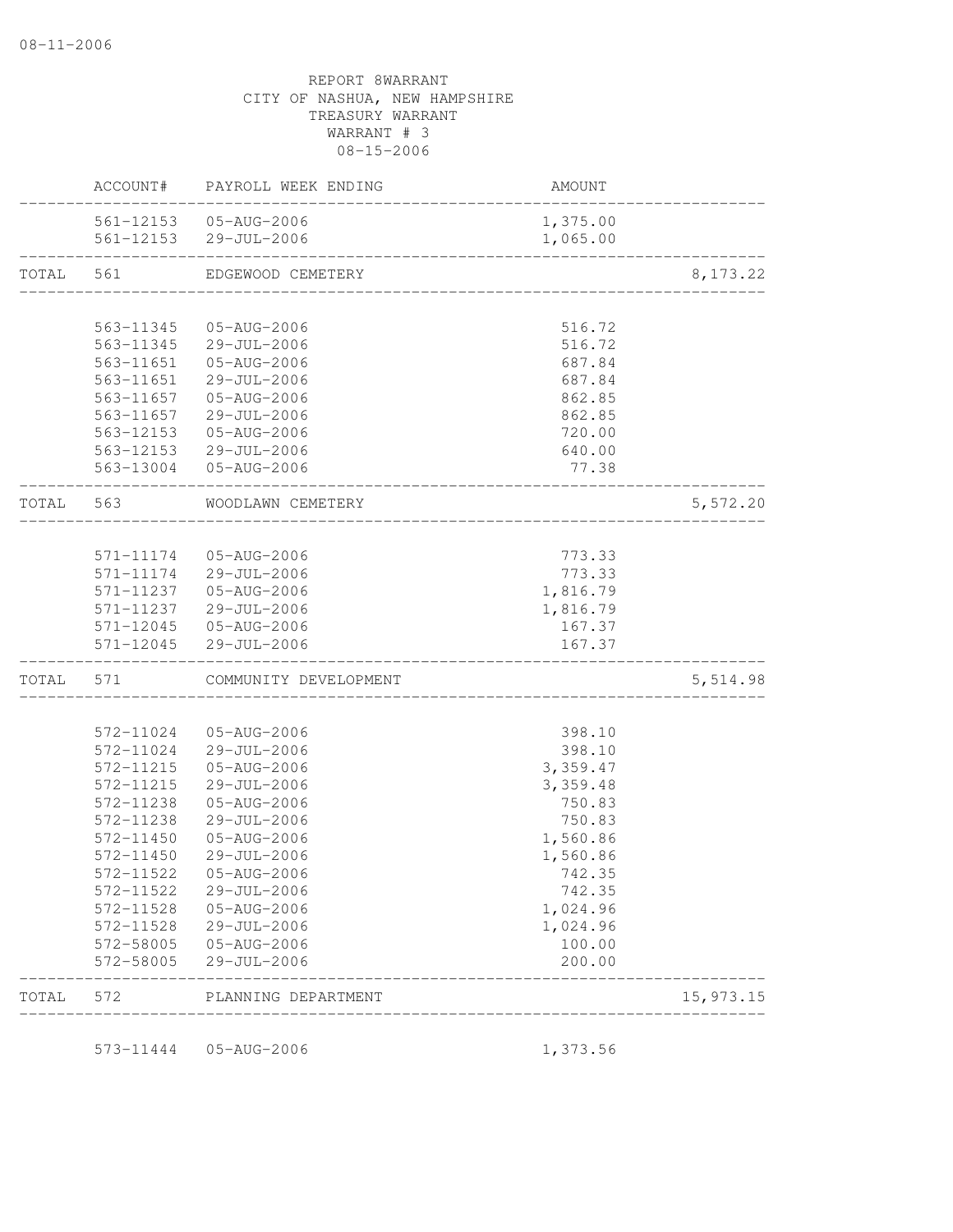|           |           | ACCOUNT# PAYROLL WEEK ENDING | AMOUNT                        |           |
|-----------|-----------|------------------------------|-------------------------------|-----------|
|           |           | 573-11444 29-JUL-2006        | 1,373.56                      |           |
|           |           | 573-12029  05-AUG-2006       | 300.64                        |           |
|           |           | 573-12029 29-JUL-2006        | 300.64                        |           |
| TOTAL 573 |           | ECONOMIC DEVELOPMENT         | _____________________________ | 3,348.40  |
|           |           |                              |                               |           |
|           | 575-11032 | 05-AUG-2006                  | 643.17                        |           |
|           |           | 575-11032 29-JUL-2006        | 643.17                        |           |
|           | 575-11042 | 05-AUG-2006                  | 1,404.16                      |           |
|           | 575-11042 | 29-JUL-2006                  | 1,404.16                      |           |
|           | 575-11062 | 05-AUG-2006                  | 559.14                        |           |
|           | 575-11062 | 29-JUL-2006                  | 559.14                        |           |
|           | 575-11189 | 05-AUG-2006                  | 981.93                        |           |
|           | 575-11189 | 29-JUL-2006                  | 981.93                        |           |
|           | 575-11246 | 05-AUG-2006                  | 1,763.87                      |           |
|           | 575-11246 | 29-JUL-2006                  | 1,763.87                      |           |
|           | 575-11387 | 05-AUG-2006                  | 5,320.91                      |           |
|           | 575-11387 | 29-JUL-2006                  | 5,320.91                      |           |
|           | 575-11393 | 05-AUG-2006                  | 3,437.47                      |           |
|           | 575-11393 | 29-JUL-2006                  | 3,437.47                      |           |
|           | 575-11400 | 05-AUG-2006                  | 7,512.18                      |           |
|           | 575-11400 | 29-JUL-2006                  | 7,462.69                      |           |
|           | 575-11401 | 05-AUG-2006                  | 3,776.67                      |           |
|           | 575-11401 | 29-JUL-2006                  | 3,776.66                      |           |
|           | 575-11403 | 05-AUG-2006                  | 772.39                        |           |
|           | 575-11403 | 29-JUL-2006                  | 772.39                        |           |
|           | 575-11404 | 05-AUG-2006                  | 694.68                        |           |
|           | 575-11404 | 29-JUL-2006                  | 694.68                        |           |
|           | 575-11627 | 05-AUG-2006                  | 544.61                        |           |
|           | 575-11627 | 29-JUL-2006                  | 544.61                        |           |
|           | 575-12014 | 05-AUG-2006                  | 573.16                        |           |
|           | 575-12014 | 29-JUL-2006                  | 573.16                        |           |
|           | 575-12087 | 05-AUG-2006                  | 421.07                        |           |
|           | 575-12087 | 29-JUL-2006                  | 421.07                        |           |
|           | 575-12090 | 05-AUG-2006                  | 788.92                        |           |
|           | 575-12090 | 29-JUL-2006                  | 788.92                        |           |
|           |           | 575-12114  05-AUG-2006       | 1,301.62                      |           |
|           | 575-12114 | 29-JUL-2006                  | 1,474.02                      |           |
|           | 575-13035 | 05-AUG-2006                  | 234.01                        |           |
| TOTAL     | 575       | PUBLIC LIBRARIES             |                               | 61,348.81 |
|           |           |                              |                               |           |
|           | 576-11059 | 05-AUG-2006                  | 1,238.34                      |           |
|           | 576-11059 | 29-JUL-2006                  | 1,238.34                      |           |
|           | 576-11138 | 05-AUG-2006                  | 608.62                        |           |
|           | 576-11138 | 29-JUL-2006                  | 608.61                        |           |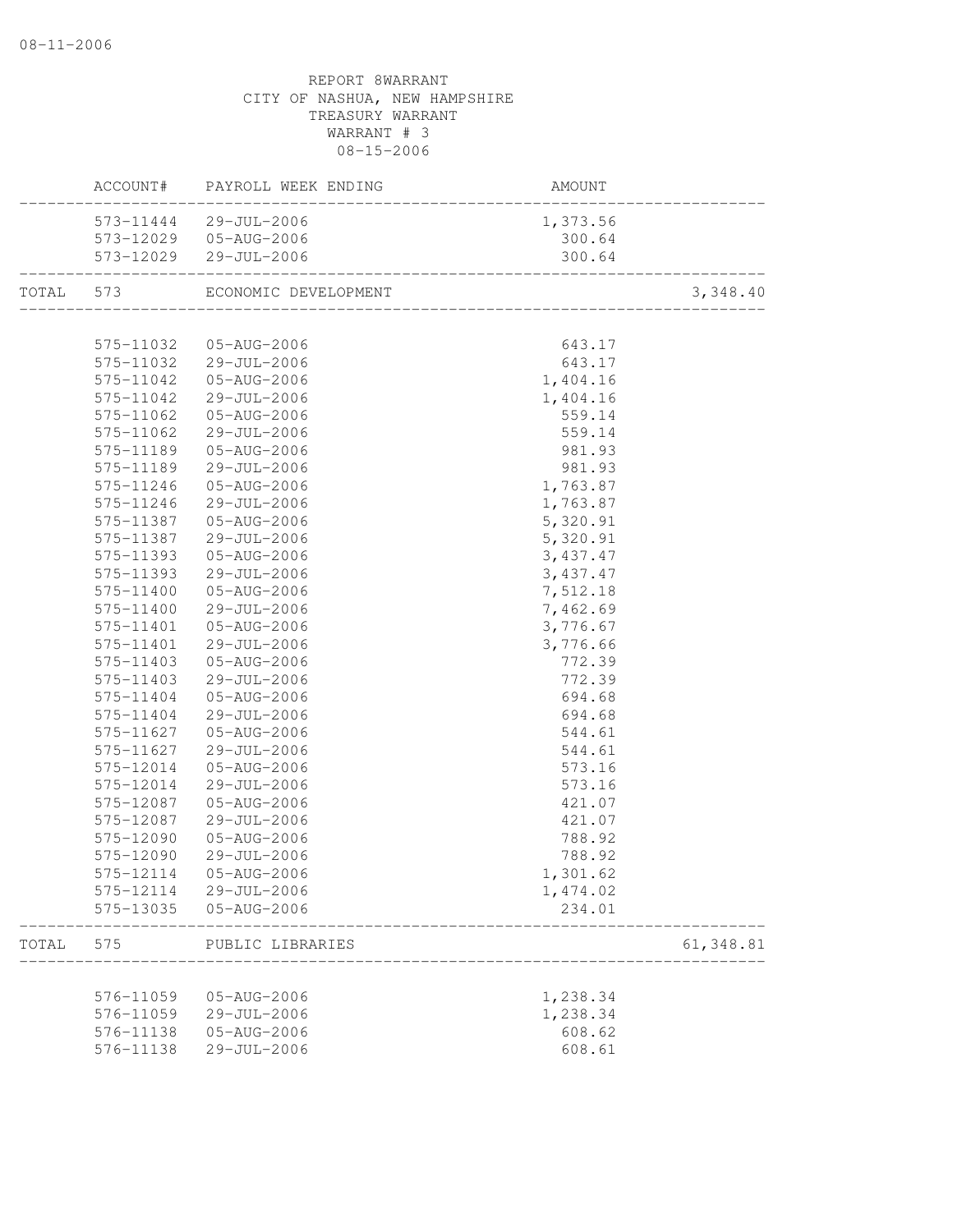|       | ACCOUNT#               | PAYROLL WEEK ENDING        | AMOUNT                  |           |
|-------|------------------------|----------------------------|-------------------------|-----------|
|       | 576-11139              | 05-AUG-2006                | 768.02                  |           |
|       | 576-11139              | 29-JUL-2006                | 768.02                  |           |
|       | 576-11361              | 05-AUG-2006                | 4,859.68                |           |
|       | 576-11361              | 29-JUL-2006                | 3,816.82                |           |
|       | 576-11362              | 05-AUG-2006                | 976.66                  |           |
|       | 576-11362              | 29-JUL-2006                | 91.87                   |           |
| TOTAL | 576                    | BUILDING DEPARTMENT        |                         | 14,974.98 |
|       |                        |                            |                         |           |
|       | 577-11067              | 05-AUG-2006                | 1,226.25                |           |
|       | 577-11067              | 29-JUL-2006                | 1,226.25                |           |
|       | 577-11163              | 05-AUG-2006                | 844.14                  |           |
|       | 577-11163              | 29-JUL-2006                | 844.14                  |           |
|       | 577-11183              | 05-AUG-2006                | 937.65                  |           |
|       | 577-11183              | 29-JUL-2006                | 937.65                  |           |
| TOTAL | 577                    | CODE ENFORCEMENT           | _______________________ | 6,016.08  |
|       |                        |                            |                         |           |
|       | 581-11012              | 29-JUL-2006                | 4,148.40                |           |
|       | 581-11075              | 29-JUL-2006                | 7,377.12                |           |
|       | 581-11081              | 29-JUL-2006                | 1,905.20                |           |
|       | 581-11162              | 05-AUG-2006                | 36,534.25               |           |
|       | 581-11162              | 29-JUL-2006<br>05-AUG-2006 | 35,470.99               |           |
|       | 581-11204<br>581-11204 | 29-JUL-2006                | 10,908.00<br>10,300.40  |           |
|       | 581-11348              | 29-JUL-2006                | 43, 363.97              |           |
|       | 581-11366              | 05-AUG-2006                | 47,762.32               |           |
|       | 581-11366              | $29 - JUL - 2006$          | 45,057.08               |           |
|       | 581-11396              | 29-JUL-2006                | 13,803.86               |           |
|       | 581-11408              | 05-AUG-2006                | 12,789.30               |           |
|       | 581-11408              | 29-JUL-2006                | 12,771.15               |           |
|       | 581-11486              | 29-JUL-2006                | 19,659.57               |           |
|       | 581-11570              | 29-JUL-2006                | 51,617.14               |           |
|       | 581-11571              | 29-JUL-2006                | 3,268.11                |           |
|       | 581-11572              | $29 - JUL - 2006$          | 46,263.32               |           |
|       | 581-11579              | 29-JUL-2006                | 24,355.86               |           |
|       | 581-11628              | 05-AUG-2006                | 607.60                  |           |
|       | 581-11628              | 29-JUL-2006                | 607.60                  |           |
|       | 581-11675              | 29-JUL-2006                | 4,807.69                |           |
|       | 581-11709              | 29-JUL-2006                | 8,251.24                |           |
|       | 581-11711              | 29-JUL-2006                | 4,923.08                |           |
|       | 581-11726              | 29-JUL-2006                | 567, 911.53             |           |
|       | 581-11800              | 29-JUL-2006                | 24, 164. 13             |           |
|       | 581-11801              | 29-JUL-2006                | 14, 152.25              |           |
|       | 581-11802              | 29-JUL-2006                | 11,775.28               |           |
|       | 581-11803              | 29-JUL-2006                | 10,944.10               |           |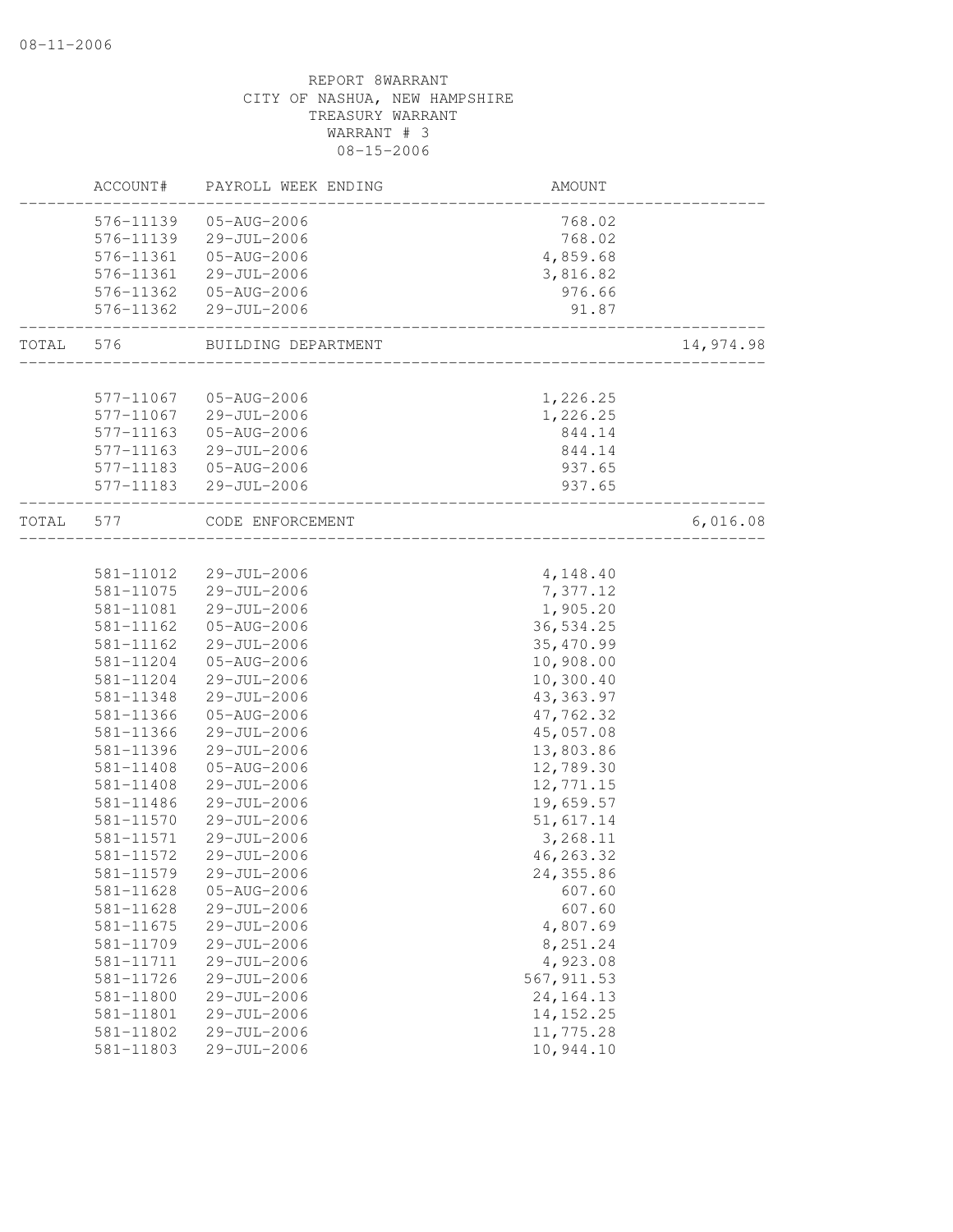|       | ACCOUNT#      | PAYROLL WEEK ENDING | AMOUNT      |              |
|-------|---------------|---------------------|-------------|--------------|
|       | 581-11804     | 29-JUL-2006         | 14,593.63   |              |
|       | 581-11805     | 29-JUL-2006         | 20, 413.85  |              |
|       | 581-11812     | 29-JUL-2006         | 2,086.42    |              |
|       | 581-11830     | 29-JUL-2006         | 1,515.11    |              |
|       | 581-11860     | 29-JUL-2006         | 7,067.31    |              |
|       | 581-12021     | $05 - AUG - 2006$   | 144.00      |              |
|       | 581-12021     | 29-JUL-2006         | $-1,499.00$ |              |
|       | 581-12078     | 29-JUL-2006         | 3,187.50    |              |
|       | 581-12081     | 29-JUL-2006         | 643.55      |              |
|       | 581-12087     | 05-AUG-2006         | 1,332.00    |              |
|       | 581-12087     | 29-JUL-2006         | 1,332.00    |              |
|       | 581-12111     | 05-AUG-2006         |             |              |
|       | 581-12126     | 05-AUG-2006         | 177.26      |              |
|       | 581-12126     | 29-JUL-2006         | 219.46      |              |
|       | 581-12138     | 05-AUG-2006         | 1,425.62    |              |
|       | 581-12138     | 29-JUL-2006         | 922.46      |              |
|       | 581-12153     | 05-AUG-2006         | 3,062.75    |              |
|       | 581-12153     | 29-JUL-2006         | 3,057.50    |              |
|       | 581-12181     | 29-JUL-2006         | 1,483.85    |              |
|       | 581-12198     | 29-JUL-2006         | 6, 200.48   |              |
|       | 581-12201     | 05-AUG-2006         |             |              |
|       | $581 - 13004$ | 05-AUG-2006         | 740.00      |              |
|       | 581-13004     | 29-JUL-2006         | 6,427.57    |              |
|       | 581-13021     | 05-AUG-2006         | 201.70      |              |
|       | 581-13021     | 29-JUL-2006         | 257.57      |              |
|       | 581-13032     | 05-AUG-2006         | $-411.32$   |              |
|       | 581-13032     | 29-JUL-2006         | 272.66      |              |
|       | 581-13120     | 05-AUG-2006         | 337.78      |              |
|       | 581-13120     | 29-JUL-2006         | 152.49      |              |
|       | 581-13133     | 05-AUG-2006         | 5,675.00    |              |
|       | 581-13133     | 29-JUL-2006         | 50,964.35   |              |
|       | 581-13137     | 05-AUG-2006         | 22,531.06   |              |
|       | 581-13137     | $29 - JUL - 2006$   | 26,598.95   |              |
|       | 581-19000     | 29-JUL-2006         | 6,699.70    |              |
|       | 581-19210     | 29-JUL-2006         | 744.00      |              |
|       | $581 - 19220$ | $29 - JUL - 2006$   | 62.00       |              |
|       | 581-19230     | 29-JUL-2006         | 2,242.43    |              |
|       | 581-19240     | 29-JUL-2006         | 250.00      |              |
| TOTAL | 581           | SCHOOL DEPARTMENT   |             | 1,266,612.23 |
|       |               |                     |             |              |

08-11-2006

|  | ACCOUNT# PAYROLL WEEK ENDING                                 | AMOUNT           |
|--|--------------------------------------------------------------|------------------|
|  | $774 - 12125$ 05-AUG-2006<br>$774 - 12125$ $29 - JUL - 2006$ | 350.00<br>481.25 |
|  |                                                              |                  |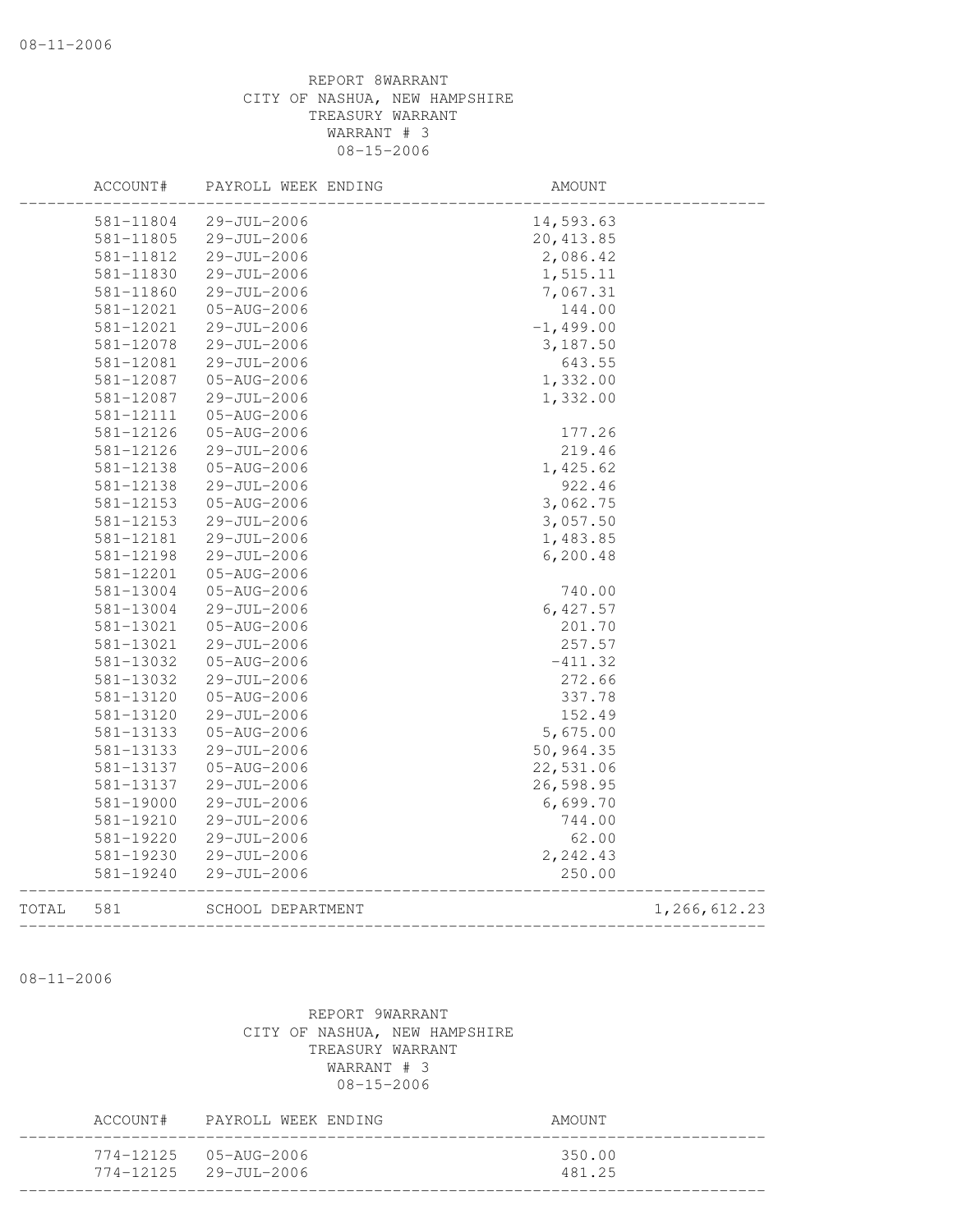08-11-2006

| ACCOUNT#  | PAYROLL WEEK ENDING | AMOUNT   |  |
|-----------|---------------------|----------|--|
| 801-11008 | 05-AUG-2006         |          |  |
| 801-11008 | 29-JUL-2006         |          |  |
| 801-11101 | 05-AUG-2006         | 1,732.80 |  |
| 801-11101 | $29 - JUL - 2006$   | 1,732.80 |  |
| 801-11193 | 05-AUG-2006         | 871.65   |  |
| 801-11193 | 29-JUL-2006         | 871.65   |  |
| 801-11208 | 05-AUG-2006         | 62.21    |  |
| 801-11208 | $29 - JUL - 2006$   | 62.21    |  |
| 801-11211 | 05-AUG-2006         | 65.52    |  |
| 801-11211 | 29-JUL-2006         | 65.52    |  |
| 801-11222 | 05-AUG-2006         | 191.32   |  |
| 801-11222 | 29-JUL-2006         | 191.32   |  |
| 801-11249 | 05-AUG-2006         | 127.18   |  |
| 801-11249 | 29-JUL-2006         | 127.18   |  |
| 801-11271 | 05-AUG-2006         | 942.44   |  |
| 801-11271 | 29-JUL-2006         | 942.44   |  |
| 801-11276 | 05-AUG-2006         | 1,433.05 |  |
| 801-11276 | 29-JUL-2006         | 1,568.00 |  |
| 801-11321 | 05-AUG-2006         | 1,033.09 |  |
| 801-11321 | 29-JUL-2006         | 1,033.09 |  |
| 801-11334 | 05-AUG-2006         | 901.24   |  |
| 801-11334 | $29 - JUL - 2006$   | 901.23   |  |
| 801-11383 | 05-AUG-2006         | 954.40   |  |
| 801-11383 | 29-JUL-2006         | 954.40   |  |
| 801-11435 | 05-AUG-2006         | 82.59    |  |
| 801-11435 | 29-JUL-2006         | 82.59    |  |
| 801-11595 | 05-AUG-2006         | 5,961.20 |  |
| 801-11595 | 05-AUG-2006         | 3,710.00 |  |
| 801-11595 | 29-JUL-2006         | 5,936.00 |  |
| 801-11595 | 29-JUL-2006         | 3,716.96 |  |
| 801-11596 | 05-AUG-2006         | 3,985.55 |  |
| 801-11596 | 29-JUL-2006         | 3,136.00 |  |
| 801-11598 | 05-AUG-2006         | 776.80   |  |
| 801-11598 | 29-JUL-2006         | 776.80   |  |
| 801-11618 | 05-AUG-2006         | 196.98   |  |
| 801-11618 | 29-JUL-2006         | 526.23   |  |
| 801-11647 | 05-AUG-2006         | 1,515.40 |  |
| 801-11647 | $29 - JUL - 2006$   | 1,515.40 |  |
| 801-11765 | 05-AUG-2006         | 713.60   |  |
| 801-11765 | 29-JUL-2006         | 713.60   |  |
| 801-12085 | 05-AUG-2006         | 400.00   |  |
| 801-12085 | 29-JUL-2006         | 400.00   |  |
| 801-12594 | 05-AUG-2006         | 3,932.50 |  |
| 801-12594 | 29-JUL-2006         | 4,940.00 |  |
| 801-13004 | 05-AUG-2006         | 3,061.43 |  |
| 801-13004 | 05-AUG-2006         | 954.93   |  |
| 801-13004 | 05-AUG-2006         | 20.58    |  |
| 801-13004 | 05-AUG-2006         | 222.60   |  |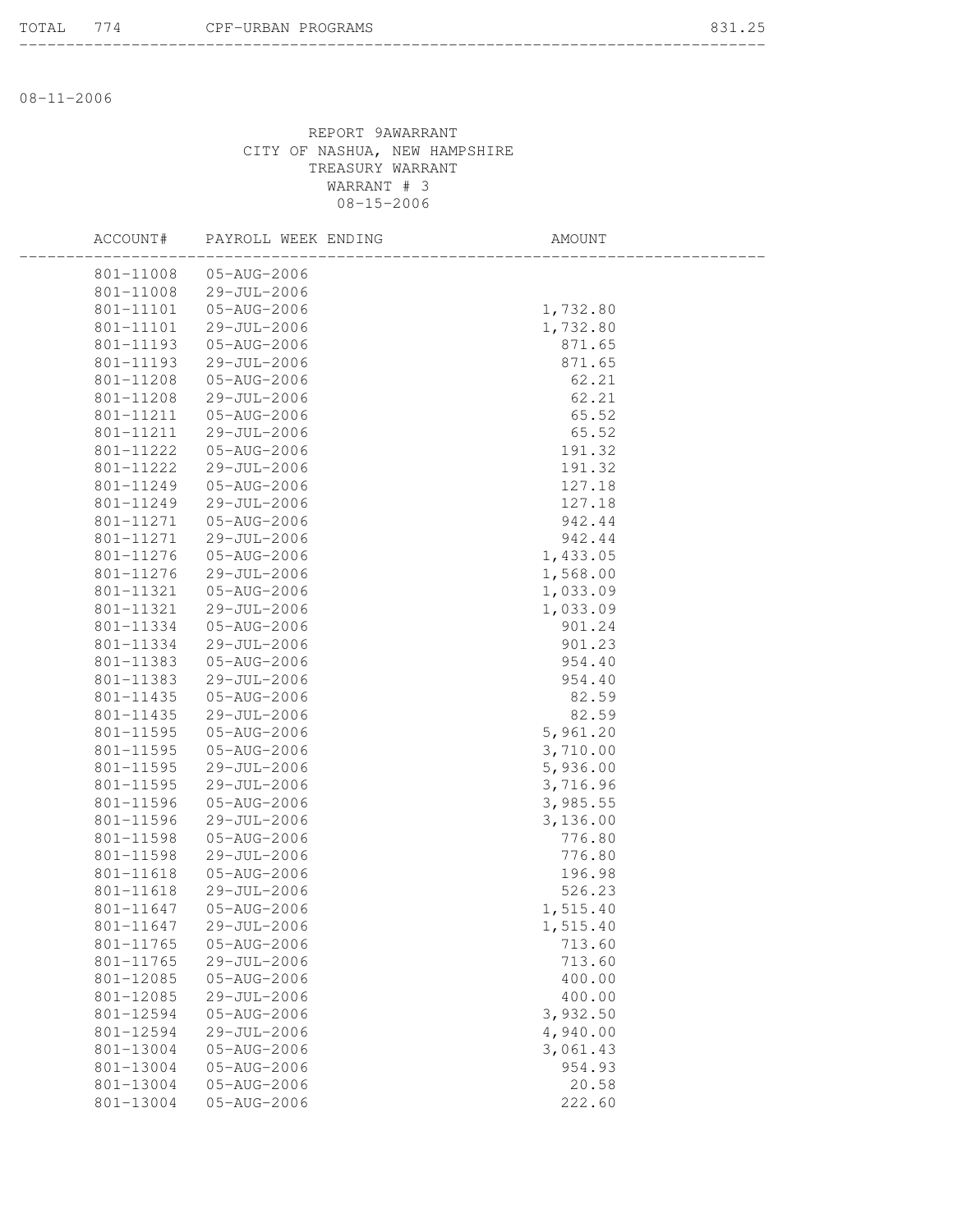|       | ACCOUNT#  | PAYROLL WEEK ENDING   | AMOUNT   |            |
|-------|-----------|-----------------------|----------|------------|
|       | 801-13004 | 29-JUL-2006           | 1,714.91 |            |
|       | 801-13004 | 29-JUL-2006           | 1,184.70 |            |
|       | 801-13004 | 29-JUL-2006           | 226.37   |            |
|       | 801-13004 | 29-JUL-2006           | 817.36   |            |
|       | 801-17001 | 29-JUL-2006           | 300.00   |            |
|       | 801-59236 | 05-AUG-2006           | 350.34   |            |
|       | 801-59236 | 29-JUL-2006           | 350.34   |            |
|       | 801-59237 | 05-AUG-2006           | 337.45   |            |
|       | 801-59237 | 29-JUL-2006           | 337.46   |            |
|       | 801-59240 | 05-AUG-2006           | 131.05   |            |
|       |           | 801-59240 29-JUL-2006 | 131.05   |            |
| TOTAL | 801       | SOLID WASTE DISPOSAL  |          | 69, 923.51 |
|       |           |                       |          |            |
|       | 802-11028 | 05-AUG-2006           | 358.26   |            |
|       | 802-11028 | 05-AUG-2006           | 168.59   |            |
|       | 802-11028 | 29-JUL-2006           | 358.26   |            |
|       | 802-11028 | 29-JUL-2006           | 168.59   |            |
|       | 802-11064 | 05-AUG-2006           | 131.05   |            |
|       | 802-11064 | 05-AUG-2006           | 131.05   |            |
|       | 802-11064 | 29-JUL-2006           | 131.05   |            |
|       | 802-11064 | 29-JUL-2006           | 131.05   |            |
|       | 802-11091 | 05-AUG-2006           | 999.84   |            |
|       | 802-11091 | 29-JUL-2006           | 999.83   |            |
|       | 802-11092 | 05-AUG-2006           | 739.60   |            |
|       | 802-11092 | 29-JUL-2006           | 1,457.20 |            |
|       | 802-11094 | 05-AUG-2006           | 266.72   |            |
|       | 802-11094 | 05-AUG-2006           | 266.72   |            |
|       | 802-11094 | 29-JUL-2006           | 266.71   |            |
|       | 802-11094 | 29-JUL-2006           | 266.72   |            |
|       | 802-11095 | 05-AUG-2006           | 816.65   |            |
|       | 802-11095 | 29-JUL-2006           | 816.65   |            |
|       | 802-11102 | 05-AUG-2006           | 789.31   |            |
|       | 802-11102 | 29-JUL-2006           | 839.08   |            |
|       | 802-11105 | 05-AUG-2006           | 911.12   |            |
|       | 802-11105 | 29-JUL-2006           | 911.12   |            |
|       | 802-11156 | 05-AUG-2006           | 871.61   |            |
|       | 802-11156 | $29 - JUL - 2006$     | 849.65   |            |
|       | 802-11157 | 05-AUG-2006           | 1,568.00 |            |
|       | 802-11157 | 29-JUL-2006           | 1,411.20 |            |
|       | 802-11158 | 05-AUG-2006           | 1,667.42 |            |
|       | 802-11158 | 29-JUL-2006           | 1,683.20 |            |
|       | 802-11208 | 05-AUG-2006           | 35.55    |            |
|       | 802-11208 | 05-AUG-2006           | 35.55    |            |
|       | 802-11208 | 29-JUL-2006           | 35.55    |            |
|       | 802-11208 | 29-JUL-2006           | 35.55    |            |
|       | 802-11211 | 05-AUG-2006           | 393.14   |            |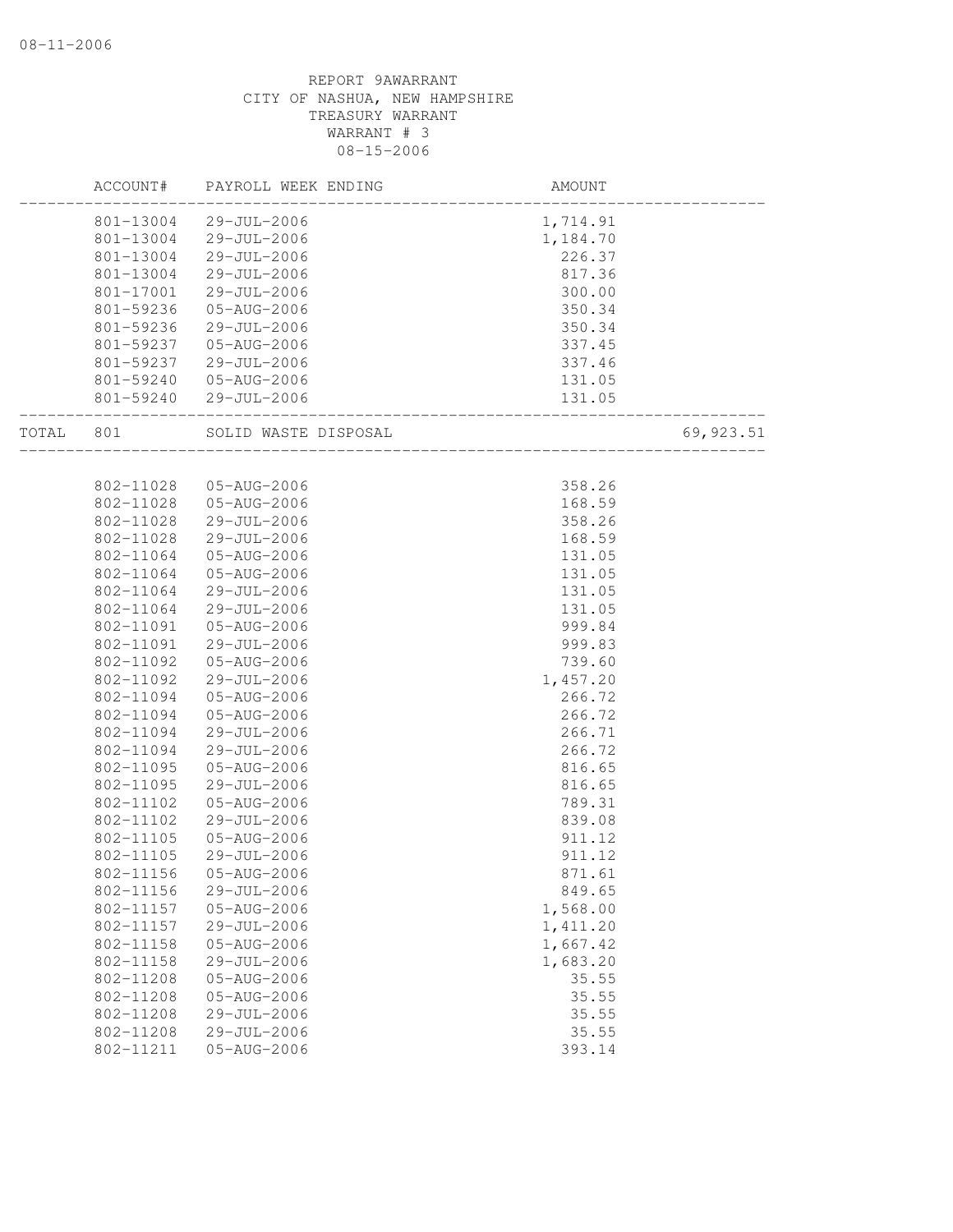| ACCOUNT#  | PAYROLL WEEK ENDING | AMOUNT   |  |
|-----------|---------------------|----------|--|
| 802-11211 | 05-AUG-2006         | 393.14   |  |
| 802-11211 | 29-JUL-2006         | 393.14   |  |
| 802-11211 | 29-JUL-2006         | 393.14   |  |
| 802-11222 | 05-AUG-2006         | 191.32   |  |
| 802-11222 | 29-JUL-2006         | 191.32   |  |
| 802-11249 | 05-AUG-2006         | 72.67    |  |
| 802-11249 | 05-AUG-2006         | 72.67    |  |
| 802-11249 | 29-JUL-2006         | 72.67    |  |
| 802-11249 | 29-JUL-2006         | 72.67    |  |
| 802-11260 | 05-AUG-2006         | 1,760.00 |  |
| 802-11260 | 29-JUL-2006         | 1,760.00 |  |
| 802-11270 | 05-AUG-2006         | 944.44   |  |
| 802-11270 | 29-JUL-2006         | 944.44   |  |
| 802-11330 | 05-AUG-2006         | 967.44   |  |
| 802-11330 | 29-JUL-2006         | 967.44   |  |
| 802-11333 | 05-AUG-2006         | 948.48   |  |
| 802-11333 | 29-JUL-2006         | 948.48   |  |
| 802-11435 | 05-AUG-2006         | 412.94   |  |
| 802-11435 | 05-AUG-2006         | 165.17   |  |
| 802-11435 | 29-JUL-2006         | 412.94   |  |
| 802-11435 | 29-JUL-2006         | 165.18   |  |
| 802-11480 | 05-AUG-2006         | 3,177.04 |  |
| 802-11480 | 29-JUL-2006         | 3,366.40 |  |
| 802-11507 | 05-AUG-2006         | 738.80   |  |
| 802-11507 | 29-JUL-2006         | 591.04   |  |
| 802-11513 | 05-AUG-2006         | 5,931.20 |  |
| 802-11513 | 29-JUL-2006         | 5,931.20 |  |
| 802-11514 | 05-AUG-2006         | 1,776.90 |  |
| 802-11514 | 29-JUL-2006         | 1,764.80 |  |
| 802-11681 | 05-AUG-2006         | 285.68   |  |
| 802-11681 | 05-AUG-2006         | 1,142.73 |  |
| 802-11681 | 29-JUL-2006         | 285.68   |  |
| 802-11681 | 29-JUL-2006         | 1,142.73 |  |
| 802-11693 | 05-AUG-2006         | 1,046.17 |  |
| 802-11693 | 29-JUL-2006         | 1,046.17 |  |
| 802-11763 | 05-AUG-2006         | 159.11   |  |
| 802-11763 | 05-AUG-2006         | 636.45   |  |
| 802-11763 | 29-JUL-2006         | 159.11   |  |
| 802-11763 | 29-JUL-2006         | 636.45   |  |
| 802-11764 | 05-AUG-2006         | 1,070.88 |  |
| 802-11764 | 29-JUL-2006         | 1,070.88 |  |
| 802-12154 | 05-AUG-2006         | 448.00   |  |
| 802-12154 | 05-AUG-2006         | 294.25   |  |
| 802-12154 | 29-JUL-2006         | 600.00   |  |
| 802-12154 | 29-JUL-2006         | 440.00   |  |
| 802-12203 | 05-AUG-2006         | 288.00   |  |
| 802-12203 | 29-JUL-2006         | 480.00   |  |
| 802-13004 | 05-AUG-2006         | 631.70   |  |